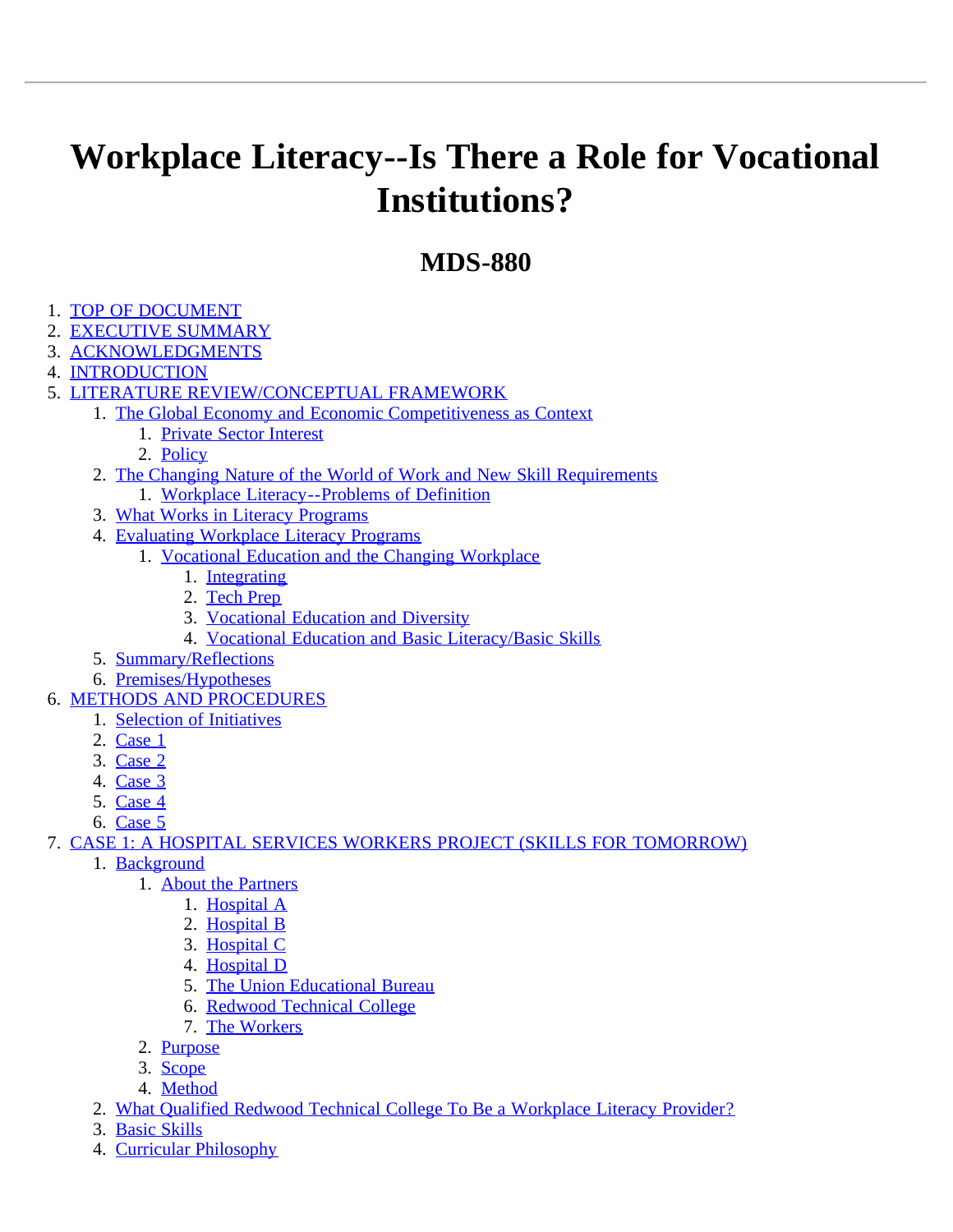- 1. [What Is Workplace Literacy?](#page-25-1)
- 2. [Conversations](#page-26-0)
- 3. [Differentiating Between Workplace Literacy and Training](#page-28-0)
- 5. [Curricular Approach](#page-28-1)
	- 1. [Actual Approach](#page-29-0)
	- 2. [Document Examination](#page-31-0)
	- 3. [Needs Analysis](#page-32-0)
		- 1. [Environmental Services](#page-33-0)
		- 2. [Nutrition Services](#page-33-1)
	- 4. [Multiskilling](#page-34-0)
	- 5. [Clustering](#page-35-0)
	- 6. [Testing](#page-35-1)
- 6. [Literacy Beyond the Workplace](#page-35-2)
- 7. [Dealing with Workplace Basics](#page-36-0)
- 8. [Instructional Strategy](#page-37-0)
	- 1. [Instructors](#page-38-0)
	- 2. [Discussion/Reflection](#page-38-1)
		- 1. [Specific Reading](#page-39-0)
		- 2. [General Reading--Or Reading at School](#page-39-1)
		- 3. [Efficacy of the Project's Approach to Reading](#page-40-0)
		- 4. [Acquiring Versus Learning](#page-41-0)
- 9. [Summary/Reflections](#page-42-0)

8. [CASE 2: A HIGH-TECH MANUFACTURING COMPANY'S BASIC SKILLS PROJECT \(SKILLS 2000\)](#page-43-1)

- 1. [Background](#page-43-0)
- 2. [Purpose](#page-44-0)
- 3. [Method](#page-44-1)
	- 1. [Pinewood Technology](#page-45-0)
	- 2. [North Oaks Technical College](#page-45-1)
	- 3. [Rationale for Skills 2000](#page-45-2)
		- 1. [Why North Oaks Was Selected--Company Explanation](#page-46-0)
		- 2. [North Oaks' Role](#page-46-1)
	- 4. [Employee Interest Survey](#page-46-2)
	- 5. [Audit of Workplace Materials](#page-47-0)
	- 6. [Testing](#page-47-1)
		- 1. [Reading](#page-47-2)
		- 2. [Math](#page-48-0)
	- 7. [General Findings](#page-48-1)
	- 8. [Recommendations](#page-48-2)
- 4. [Curriculum Development](#page-48-3)
	- 1. [Math](#page-48-4)
	- 2. [Reading](#page-49-0)
- 5. [Reading Instruction](#page-50-0)
- 6. [Underlying Philosophy of Literacy](#page-51-0)
- 7. [Residual Effect of Experience in Workplace Literacy](#page-51-1)
- 8. [Evaluation of the Project](#page-52-0)
	- 1. [Dispositions of the College](#page-52-1)
	- 2. [Processes](#page-52-2)
		- 1. [Partnering with HRD](#page-52-3)
		- 2. [Dealing with Workers on the Job](#page-52-4)
		- 3. [Pre- and Posttesting](#page-53-0)
		- 4. [Curriculum Philosophy and Design](#page-53-1)
	- 3. [Caveats](#page-53-2)
- 9. [Summary/Reflections](#page-55-0)
- 9. [WORKPLACE EDUCATION CENTER--NOTES ON A PRIVATE PROVIDER \(PREAMBLE TO CASES 3](#page-55-1) AND 4)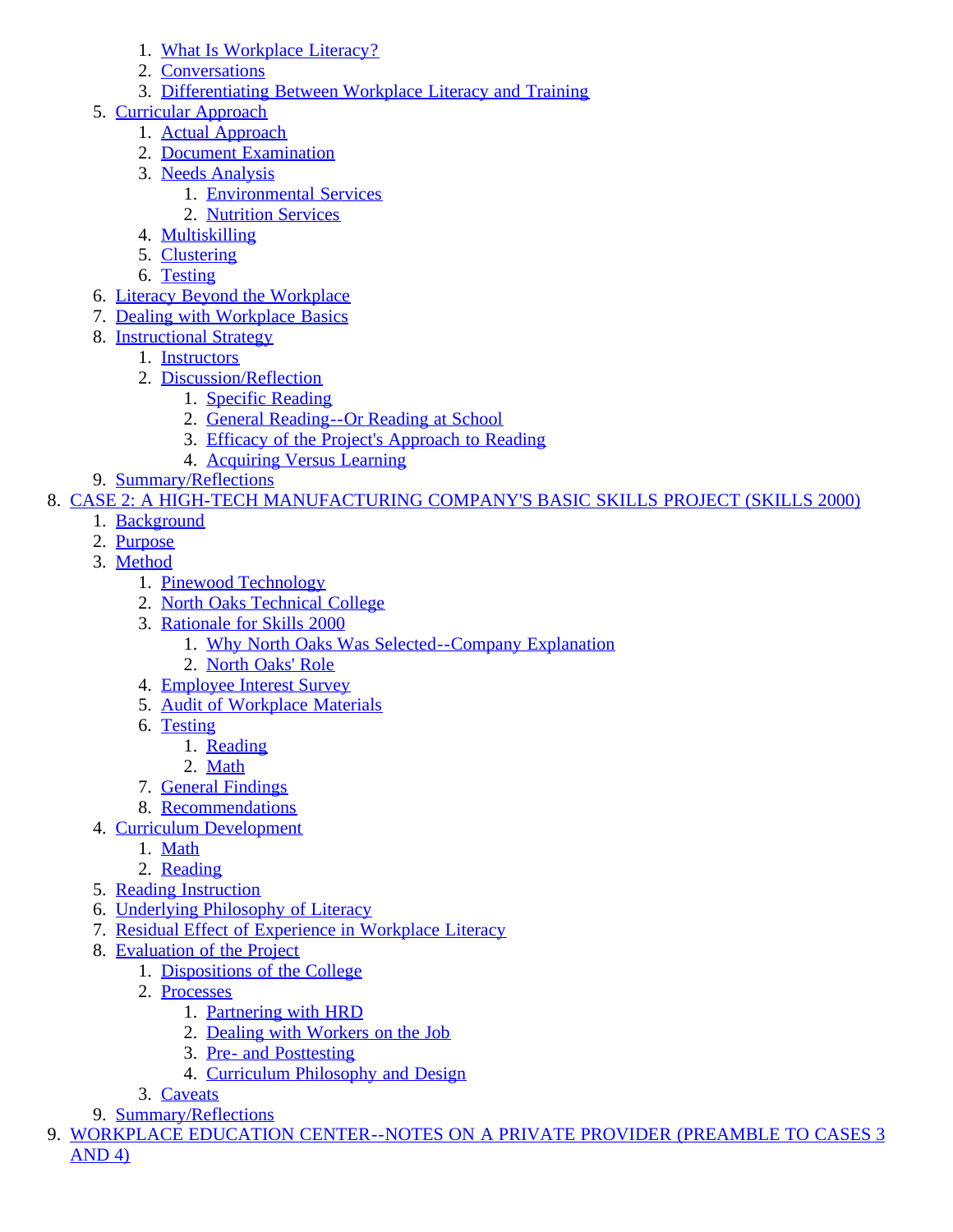- 1. [WEC as a Business Enterprise](#page-56-0)
- 2. [WEC's Instructional Program Planning Policy](#page-56-1)
	- 1. [Coordinator's Role](#page-57-0)
	- 2. [Employer's Role](#page-57-1)
	- 3. [Employees' Role](#page-58-0)
	- 4. [Union Involvement](#page-58-1)
- 3. [Funding](#page-59-0)
- 4. [WEC's Curricular and Instructional Philosophy and Approach](#page-59-1)
- 5. [Support Services](#page-60-0)
- 6. [WEC Staff Backgrounds](#page-60-1)
- 7. [Summary/Reflections](#page-60-2)
- 10. [CASE 3: A BANKING BASIC SKILLS PROJECT \(NEET\)](#page-61-2)
	- 1. [The Problem and the Context](#page-61-0)
		- 1. [NEET](#page-61-1)
		- 2. [Planning and Proposal Writing](#page-62-0)
	- 2. [Needs Assessments](#page-62-1)
	- 1. [Skills Assessment](#page-62-2)
	- 3. [Curriculum Model](#page-62-3)
	- 4. [Instruction](#page-63-0)
		- 1. [Problem-Solving Module](#page-63-1)
		- 2. [Vital Number Skills Module](#page-64-0)
	- 5. [Characteristics of Participants](#page-64-1)
	- 6. [Program Evaluation](#page-64-2)
	- 7. [Trainer's Background and Disposition](#page-65-0)
	- 8. [Summary/Reflections](#page-65-1)
- 11. [CASE 4: A HOTEL ESL PROJECT FOR IMMIGRANT SERVICE WORKERS](#page-65-3)
	- 1. [The Problem](#page-65-2)
		- 1. [The Job Context](#page-66-0)
		- 2. [Solution to the Literacy Problem](#page-66-1)
			- 1. [Literacy Audit](#page-66-2)
			- 2. [Identification of Competencies](#page-67-0)
			- 3. [Recruiting Trainees](#page-67-1)
			- 4. [Testing To Determine Specific Needs](#page-68-0)
		- 3. [Participant Roles](#page-68-1)
			- 1. [Scheduling Classes](#page-68-2)
		- 4. [The Curriculum](#page-69-0)
		- 5. [Instructional Approach](#page-70-0)
		- 6. [Performance Assessment](#page-72-0)
		- 7. [The Participants](#page-73-0)
		- 8. [Support Services](#page-74-0)
		- 9. [Program Assessment](#page-74-1)
			- 1. [Participant Reaction](#page-74-2)
			- 2. [Participant Learning](#page-74-3)
			- 3. [Transfer to the Job](#page-75-0)
			- 4. [Personal Use](#page-75-1)
		- 10. [Summary/Reflections](#page-75-2)
- 12. [CASE 5: A WORKPLACE LITERACY-FOCUSED, COMMUNITY-BASED, VOCATIONAL INSTITUTION](#page-75-4)
	- 1. [Brief History](#page-75-3)
		- 1. [The Concept--What Is OIC?](#page-76-0)
		- 2. [Staffing](#page-77-0)
		- 3. [Funding](#page-77-1)
		- 4. [Basic Program and Policy](#page-77-2)
		- 5. [The Clientele](#page-78-0)
	- 2. [Services](#page-79-0)
		- 1. [Initial Literacy Testing](#page-79-1)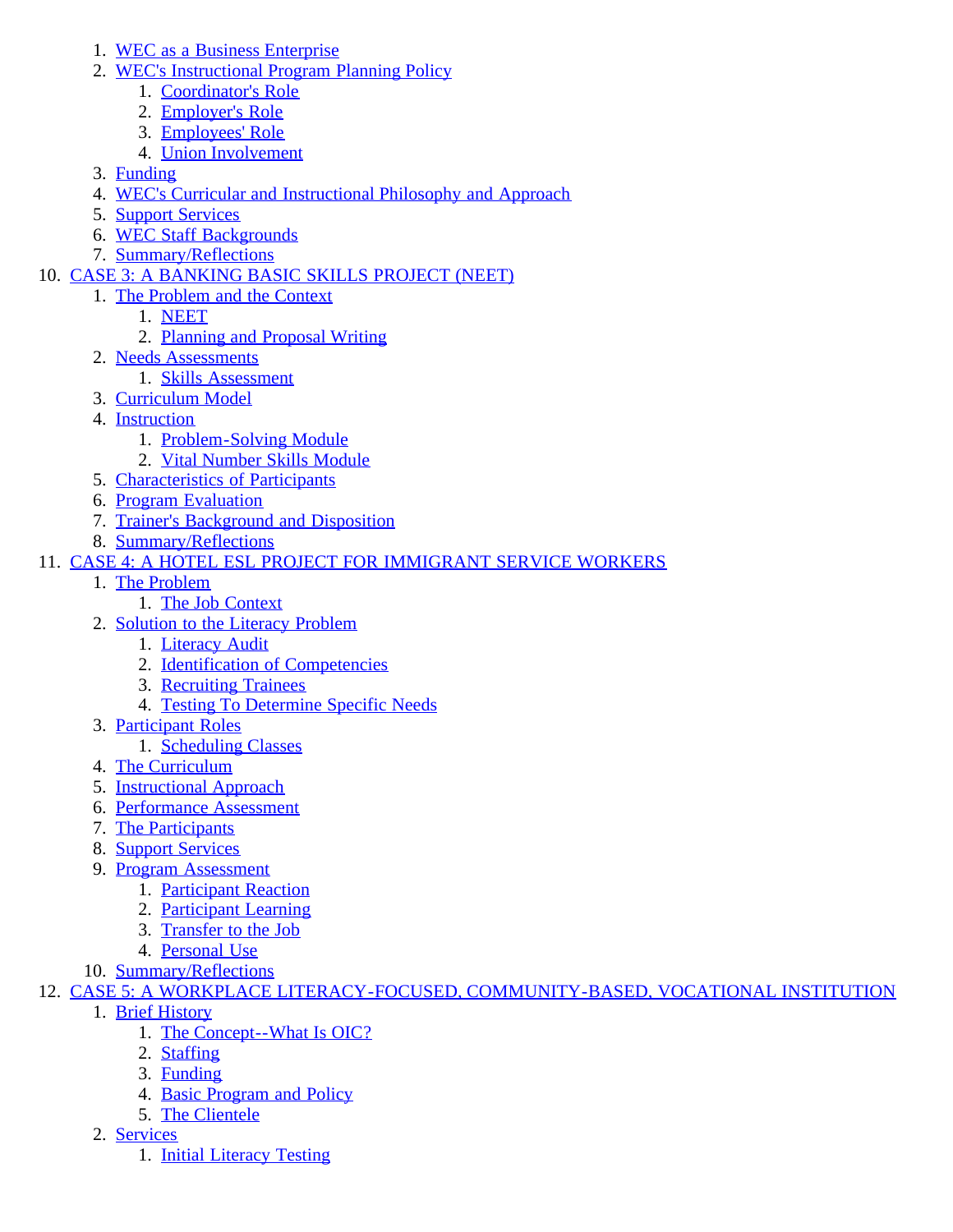- 2. [Public School Role](#page-80-0)
- 3. [The PALS Lab](#page-81-0)
- 4. [The REAL Lab](#page-82-0)
- 3. [The Curriculum](#page-82-1)
- 4. [The Core Curriculum](#page-82-2)
	- 1. [Reading](#page-83-0)
	- 2. [Keyboarding](#page-83-1)
	- 3. [COPE](#page-83-2)
	- 4. [COPE-Plus: Job-Seeking Skills/Job-Keeping Skills](#page-84-0)
	- 5. [Dressing for Success](#page-84-1)
- 5. [Technical Offerings](#page-85-0)
	- 1. [Literacy Content](#page-86-0)
- 6. [Instruction](#page-86-1)
- 7. [Giving Them Time](#page-87-0)
- 8. [Functional Context](#page-87-1)
	- 1. [Placement--Skills Employers Want](#page-88-0)
- 9. [Voices of Students](#page-89-0)
	- 1. [Mike](#page-89-1)
	- 2. [Harry](#page-90-0)
	- 3. [Lin](#page-90-1)
	- 4. [San](#page-90-2)
	- 5. [Gloria](#page-91-0)
- 10. [Summary/Reflections](#page-91-1)
- 13. [REFLECTIONS, CONCLUSIONS, AND RECOMMENDATIONS](#page-91-2)
	- 1. [Case 1--Hospital Project](#page-92-0)
	- 2. [Case 2--A High-Tech Company](#page-92-1)
	- 3. [Cases 3 and 4--A Private Provider](#page-93-0)
	- 4. [Case 5--A Nontraditional Vocational Institution](#page-94-0)
	- 5. [Summary/Reflections](#page-94-1)
	- 6. [Reflection on Workplace Literacy](#page-94-2)
	- 1. [On the Role of Vocational Institutions](#page-96-0)
- 14. [BIBLIOGRAPHY](#page-96-1)
- 15. [APPENDIX A](#page-102-0)
	- 1. [Course Overview: Reading on the Job: Hospital Project](#page-102-1)
- 16. [APPENDIX B](#page-102-2)
	- 1. [Practicing Menu Reading](#page-102-3)
- 17. [APPENDIX C](#page-102-4)
	- 1. [Tables 2, 3, 4, and 6](#page-103-0)

# **Workplace Literacy--Is There a Role for Vocational Institutions**

# **MDS-880**

# **Theodore Lewis**

University of Minnesota

# **Mildred Griggs**

University of Illinois

assisted by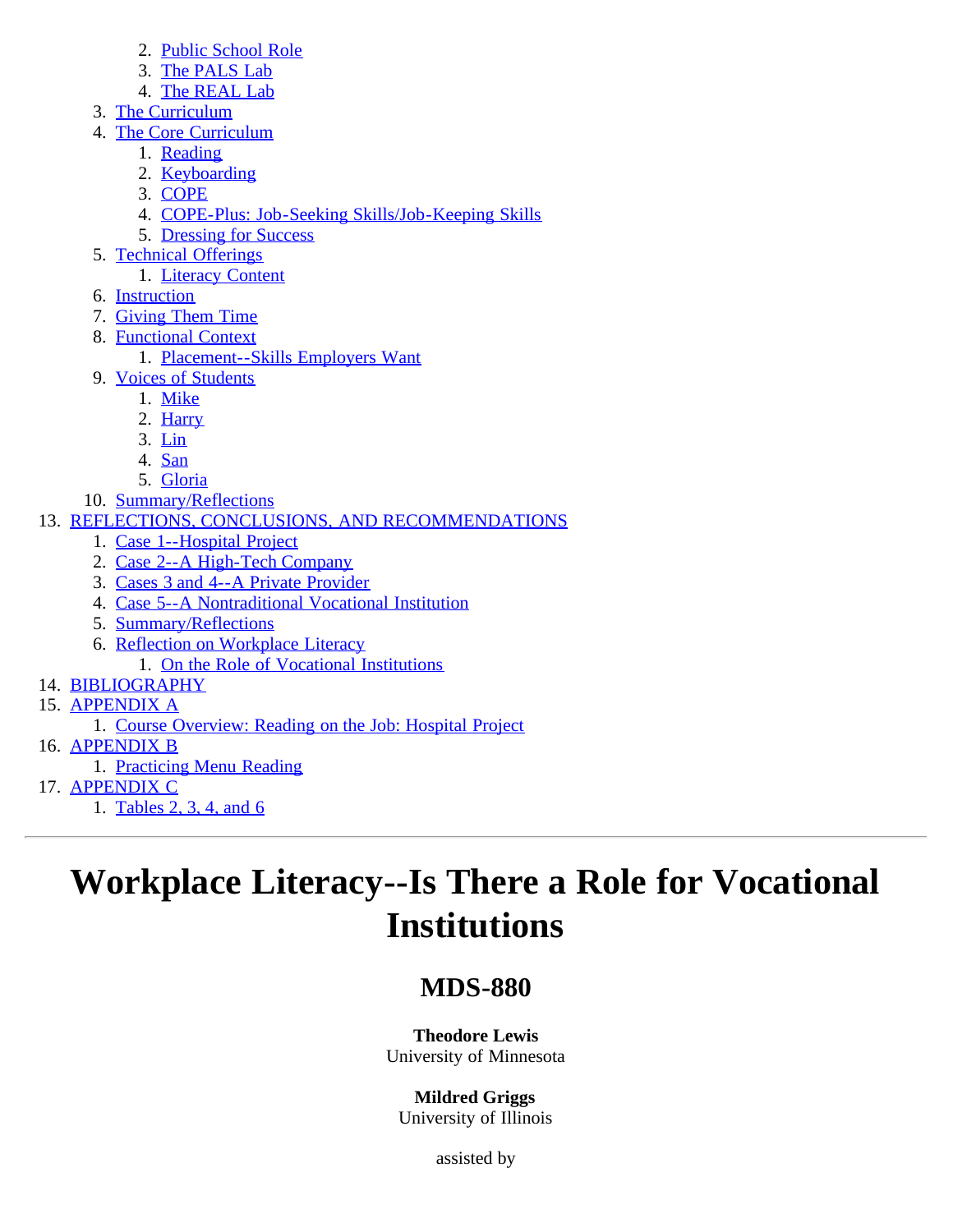# **Stephan Flister Amadou Konare**

University of Minnesota

#### **Jason M. Githeko Norah C. Chemengen** University of Illinois

#### **National Center for Research in Vocational Education University of California at Berkeley 2030 Addison Street, Suite 500 Berkeley, CA 94704-1058**

Supported by The Office of Vocational and Adult Education U.S. Department of Education

**July, 1995**

### **FUNDING INFORMATION**

| <b>Project Title:</b>                                                                     | National Center for Research in Vocational Education                                                                                                                                                                                                                                                                                                                                                                      |  |
|-------------------------------------------------------------------------------------------|---------------------------------------------------------------------------------------------------------------------------------------------------------------------------------------------------------------------------------------------------------------------------------------------------------------------------------------------------------------------------------------------------------------------------|--|
|                                                                                           |                                                                                                                                                                                                                                                                                                                                                                                                                           |  |
| Grant<br>Number:                                                                          | V051A30003-95A/V051A30004-95A                                                                                                                                                                                                                                                                                                                                                                                             |  |
| <b>Act under</b><br>which Funds<br>Administered:                                          | Carl D. Perkins Vocational Education Act<br>P.L. 98-524                                                                                                                                                                                                                                                                                                                                                                   |  |
| Source of<br>Grant:                                                                       | Office of Vocational and Adult Education<br>U.S. Department of Education<br>Washington, DC 20202                                                                                                                                                                                                                                                                                                                          |  |
| <b>Grantee:</b>                                                                           | The Regents of the University of California<br>c/o National Center for Research in Vocational Education<br>2150 Shattuck Avenue, Suite 1250<br>Berkeley, CA 94704                                                                                                                                                                                                                                                         |  |
| Director:                                                                                 | David Stern                                                                                                                                                                                                                                                                                                                                                                                                               |  |
| <b>Percent of</b><br><b>Total Grant</b><br><b>Financed by</b><br>Federal<br><b>Money:</b> | 100%                                                                                                                                                                                                                                                                                                                                                                                                                      |  |
| <b>Dollar Amount</b><br>of Federal<br><b>Funds</b> for<br>Grant:                          | \$6,000,000                                                                                                                                                                                                                                                                                                                                                                                                               |  |
| Disclaimer:                                                                               | This publication was prepared pursuant to a grant with the Office of Vocational and Adult Education,<br>U.S. Department of Education. Grantees undertaking such projects under government sponsorship are<br>encouraged to express freely their judgement in professional and technical matters. Points of view or<br>opinions do not, therefore, necessarily represent official U.S. Department of Education position or |  |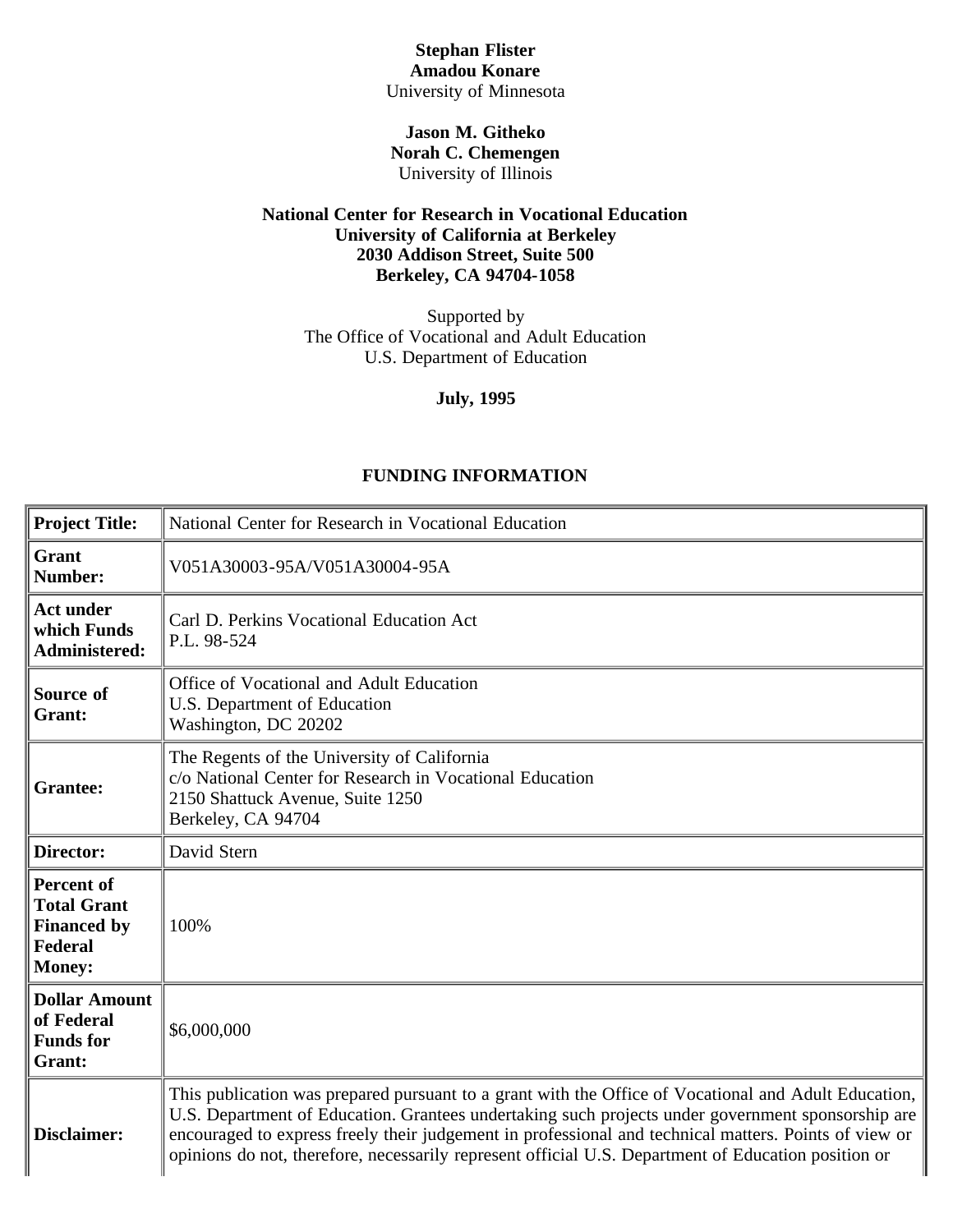| policy.                                                                                                                                                                                                                                                                                                                                                                                                                                                                                                                                                                                                                                                                                                                                                                                                                                                                                             |
|-----------------------------------------------------------------------------------------------------------------------------------------------------------------------------------------------------------------------------------------------------------------------------------------------------------------------------------------------------------------------------------------------------------------------------------------------------------------------------------------------------------------------------------------------------------------------------------------------------------------------------------------------------------------------------------------------------------------------------------------------------------------------------------------------------------------------------------------------------------------------------------------------------|
| Title VI of the Civil Rights Act of 1964 states: "No person in the United States shall, on the ground<br>of race, color, or national origin, be excluded from participation in, be denied the benefits of, or be<br>subjected to discrimination under any program or activity receiving federal financial assistance."<br>Title IX of the Education Amendments of 1972 states: "No person in the United States shall, on the<br><b>Discrimination:</b> basis of sex, be excluded from participation in, be denied the benefits of, or be subjected to<br>discrimination under any education program or activity receiving federal financial assistance."<br>Therefore, the National Center for Research in Vocational Education project, like every program or<br>activity receiving financial assistance from the U.S. Department of Education, must be operated in<br>compliance with these laws. |

# **EXECUTIVE SUMMARY**

<span id="page-5-0"></span>This report examines five case studies of workplace literacy initiatives. Except for the Twin Cities Opportunities Industrialization Center (TCOIC), which is the actual name of that institution, pseudonyms are used throughout when referring to people and institutions. Broadly defined, *workplace literacy* in this study refers to the several kinds of capabilities and dispositions (such as the three Rs, learning how to learn, teamwork, problem-solving skills, and communication skills) that are now thought to comprise the necessary possessions one needs in order to function competently in today's workplace.

In the first case, Redwood Technical College, a two-year postsecondary vocational institution, collaborated with the Union Educational Bureau to deliver a basic skills program to housekeepers and food service workers at four hospitals under the terms of a federal grant. In the second case, North Oaks Technical College, also a two-year postsecondary vocational institution, executed a workplace literacy project on contract for a high-tech manufacturing company. In the third case, a private provider, the Workplace Education Center (WEC), delivered a basic skills program to nonsalaried workers at the branch of a large bank. In the fourth case, this same provider delivered an English as a Second Language (ESL) program to immigrant service workers at the branch of a large chain of hotels. The fifth and final case describes the approach of the TCOIC, a nontraditional vocational institution that focuses on marginalized populations, and which places heavy emphasis on basic skills even as it offers technical skills.

The problem was to understand better what transpires within workplace literacy programs--what are their premises and claims, their curricular stances, and their approach to teaching and learning--with the intent of resolving the basic question of whether vocational institutions can claim uniqueness or a comparative advantage over other providers in the workplace literacy enterprise.

Case methodology allowed detailed examination of the five initiatives. The inquiry took the form of formal and informal interviews, document examination, and on-site observation.

Based on a review of literature, a set of premises or hypotheses was set forth to provide a framework against which each case could be interrogated. These premises/hypotheses were that vocational education institutions would have a comparative advantage in the extent to which they (1) had long traditions of collaborating with industry to derive workplace-based curricula, (2) catered to diverse and marginalized populations among whom could be found enclaves of illiteracy, (3) provided both initial and upgraded training geared to lifelong learning, and (4) offered basic skills in the functional context of technical skills. These premises/hypotheses were loosely set as criteria that helped to resolve the question of uniqueness and comparative advantage.

Taken together, the cases unearthed some critical features which, if present, seemed to strengthen the case for a vocational institution claiming uniqueness or comparative advantage over other providers in the workplace literacy enterprise. Among these features were the following:

1. a tradition of working collaboratively with industry to determine their training needs and deriving curriculum therefrom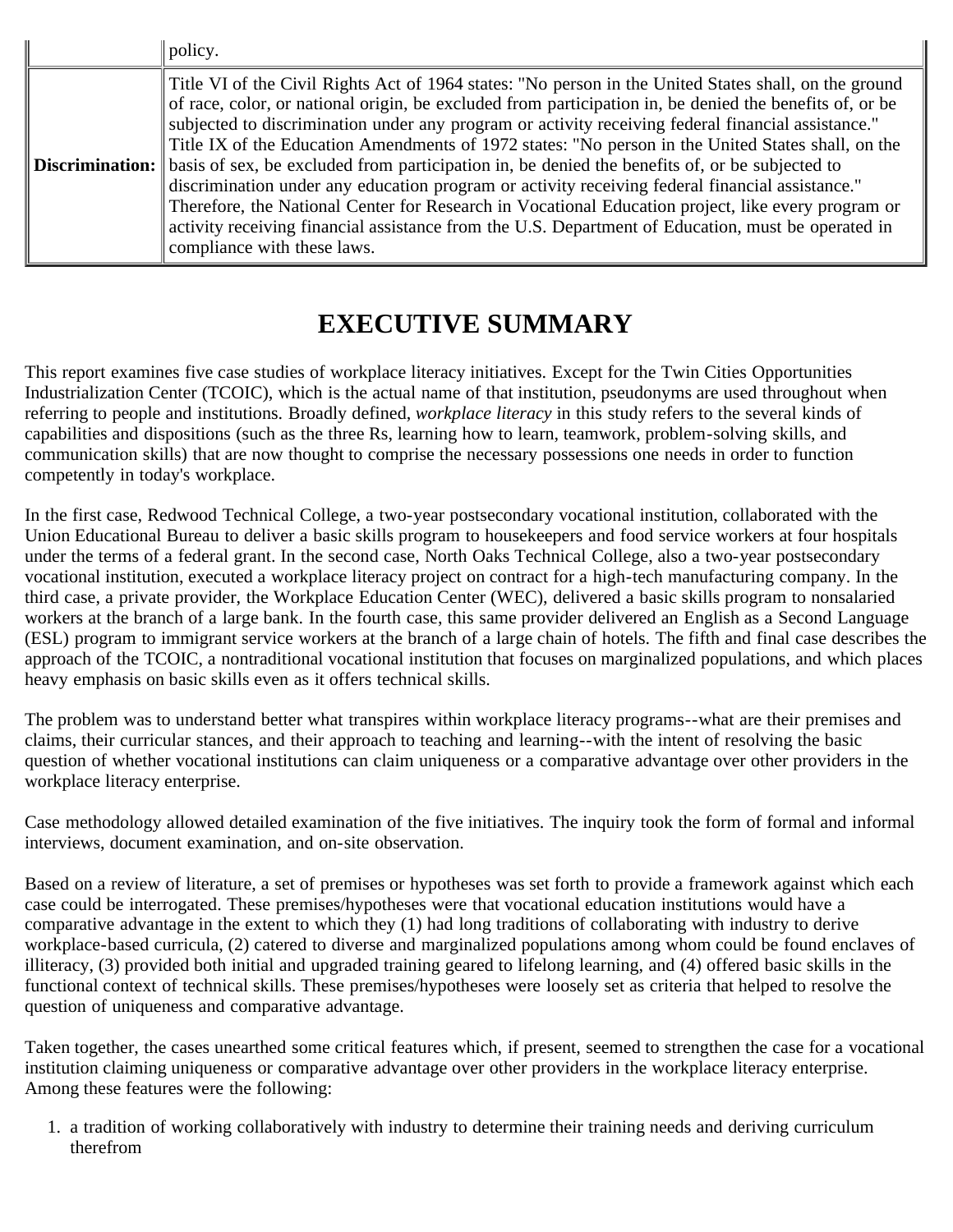- 2. a customized training focus
- 3. distance education capability that would allow the delivery of programming directly to workplaces from campus sites
- 4. capability to deal with racial and ethnic minorities
- 5. capability of dealing with immigrant non-English speaking populations
- 6. Adult Basic Education (ABE) capability, including ability to diagnose basic skill deficiencies and to distinguish between functional needs and generic needs
- 7. a tradition of integrating basic skills with technical skills training (i.e., of teaching basic skills in the functional context of technical skills)
- 8. flexible scheduling to allow for self-paced learning, and a willingness to give students the time they need to complete programs
- 9. ability to work collaboratively with labor representatives

A primary conclusion of the study was that to lay claim to uniqueness or to comparative advantage, a requirement was that vocational institutions should play to their strengths, which include a tradition of hands-on learning, and keeping basic skills and theory tightly connected with technical skills, either in applied instruction (e.g., welding math, business English) or in physical proximity to allow literacy classes to act as a vocational hook.

# **ACKNOWLEDGMENTS**

<span id="page-6-0"></span>We thank the cooperating staffs and workers of the two technical colleges, the union, the hospitals, the high-tech manufacturing company, the private literacy provider, the bank, and the hotel that are anonymously represented here for their generosity. We thank the staff of the Twin Cities Opportunities Industrialization Center (TCOIC) for allowing us the full run of their school. Rosemarie Park, project consultant, is thanked for her insights and suggestions. We thank Jerome Moss for reading a draft of the report and offering insightful suggestions.

# **INTRODUCTION**

<span id="page-6-1"></span>This report describes five case studies of workplace literacy initiatives. They include (1) a study of the role of a two-year postsecondary technical college as a partner and provider in a federally funded workplace literacy project (other partners being a union and four hospitals); (2) a study of the role of a two-year postsecondary technical college on contract with a high-tech manufacturing company to deliver a program of basic skills for a cross section of its workers; (3) a study of a basic skills program for hourly paid employees at a large urban bank; (4) a study of a hotel services' English as a Second Language (ESL) program that was designed to improve the basic skills of immigrant employees; and (5) a study of the operations of an accredited alternative vocational institution that specializes in serving the poor and the educationally and socially marginal, along with remedial and workplace literacy programming. In all cases, the researchers spent extensive periods of time observing and collecting data via formal and informal interviews of individuals and small groups. In addition, artifacts at the sites were examined.

The *problem* of the study was that what is known about workplace literacy is still sparse. There was a need to try to answer the basic question, "What do workplace literacy programs look like, and what can we learn from them that would be instructive for vocational education policy and practice?" The purpose was to try to resolve the defining question, "Can vocational education institutions lay claim to a comparative advantage over other providers in the workplace literacy enterprise?" From this basic question sprung several related questions that helped to give form to the logic of the inquiry. These included the following:

- If a vocational institution focuses on workplace literacy, how would its curricular and instructional approaches be different from traditional programming?
- What is the substance of the collaboration of vocational institutions and partners (such as unions and corporate entities) when they team to solve a workplace literacy problem?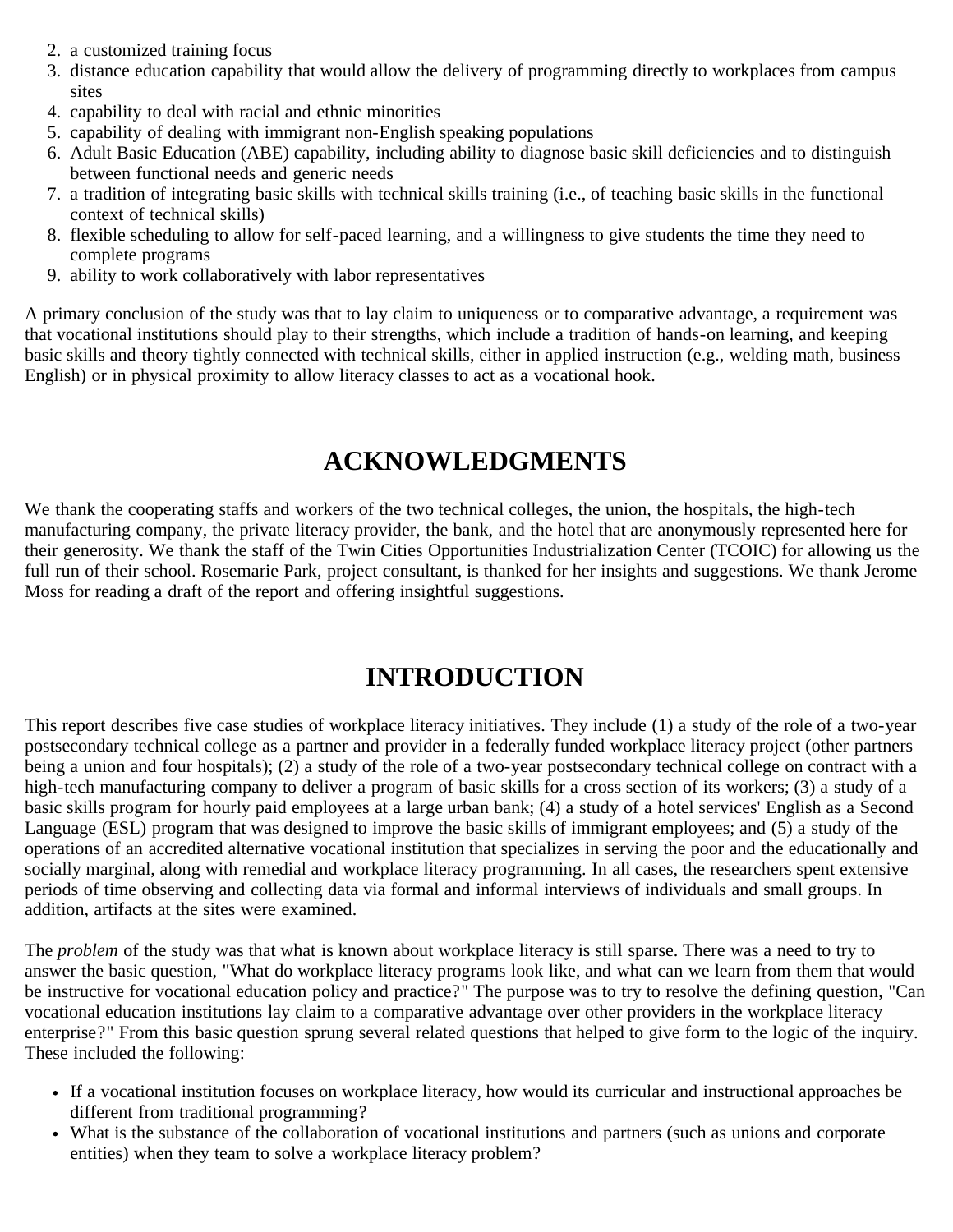- Which curriculum development procedures seem to work best?
- What recurring implementation problems do vocational education institutions experience when they collaborate on workplace literacy problems?
- What kinds of teaching and learning occur in such programs?
- What are some exemplary practices that are worth emulating as vocational institutions become involved in workplace literacy problems?

Although workplace literacy programs, being education for work, are clearly in the realm of vocational education, they are not necessarily perceived as such even within the field. Because they focus not on technical skills, but largely on decontextualized basic skills that can conceivably be taught away from traditional vocational education laboratory environments, they have become the province of an array of providers (e.g., public schools, community colleges, and unions), all of which are legitimate claimants to a niche in the workplace literacy enterprise. A central premise underlying the study, then, was that vocational education institutions will increasingly be called upon to assume leadership and collaborative roles in fashioning and executing workplace literacy initiatives. Many are currently involved in such roles as partners in the National Workplace Literacy program. These new roles will compel institutions to reconsider and, perhaps, reconceptualize their approaches to curriculum, and to program planning and delivery. To respond competently to new demands engendered by the problem of workplace literacy requires a knowledge-base upon which to draw--a knowledgebase which, in the context of vocational education research, is still in its nascent stages. The more prominent studies (e.g., Gowen, 1992; Hull, 1991, 1992, 1993; Kalman & Fraser, 1992; Schultz, 1992) have alerted us to ideological and other contentions that attend workplace literacy programs--contentions such as the functional/critical literacy debate, along with the relationship between socioeconomic status (SES), ethnicity, and basic skills. Insights from these studies have helped fashion the conceptual framework that is to be detailed next. However, studies to date have not addressed the question of whether vocational education institutions can lay claim to a unique niche, or to a comparative advantage, in the workplace literacy enterprise--a status that would set it apart from other entities as a provider of workplace literacy programming.

To set the stage for the inquiry, it was necessary to fashion a conceptual framework (discussed earlier) based upon a review of literature. The purpose of this framework was to help define the parameters that would guide our probe, and to highlight issues and contentions about which we needed to be aware as the work progressed and as we tried to give meaning to our observations. From a practical standpoint, the review served the functional purpose of helping to set forth criteria for the selection of cases and guidelines for the framing of questions for interview protocols. An outline of the framework follows.

# **LITERATURE REVIEW/CONCEPTUAL FRAMEWORK**

<span id="page-7-0"></span>This literature review provides the conceptual framework that has guided the inquiry. Its basic thrust is to locate the problem of workplace literacy in the wider discourse of education for economic competitiveness in the new global economy. Changes in the nature of work, concomitant changes in the kinds of capabilities that workers are now expected to bring to the workplace, and the resulting need for education and training institutions to rethink their curricular and instructional premises and strategies are discussed. What the role and the response of vocational institutions in particular ought to be in this quest to upgrade the literacy skills of workers is examined. Because adult literacy is by nature a politically sensitive construct, a purpose of the review was to help uncover issues and variables with which one must contend in trying to gain a deep, balanced understanding of the problem in the context of workplaces. One such issue is the problem of defining what is meant by workplace literacy. Another is the question as to whether jobs are becoming more or less complex. Yet another is the correlation between societal levels of literacy and SES.

To come to terms with these issues, and also to suggest anchoring points for the inquiry, the review examines (1) the global economy and economic competitiveness as context for worker education and training, (2) the changing nature of work and new skill requirements of workers, (3) problems in defining workplace literacy, (4) what works in workplace literacy programs, (5) evaluating existing workplace literacy programs, and (6) vocational education and the changing workplace.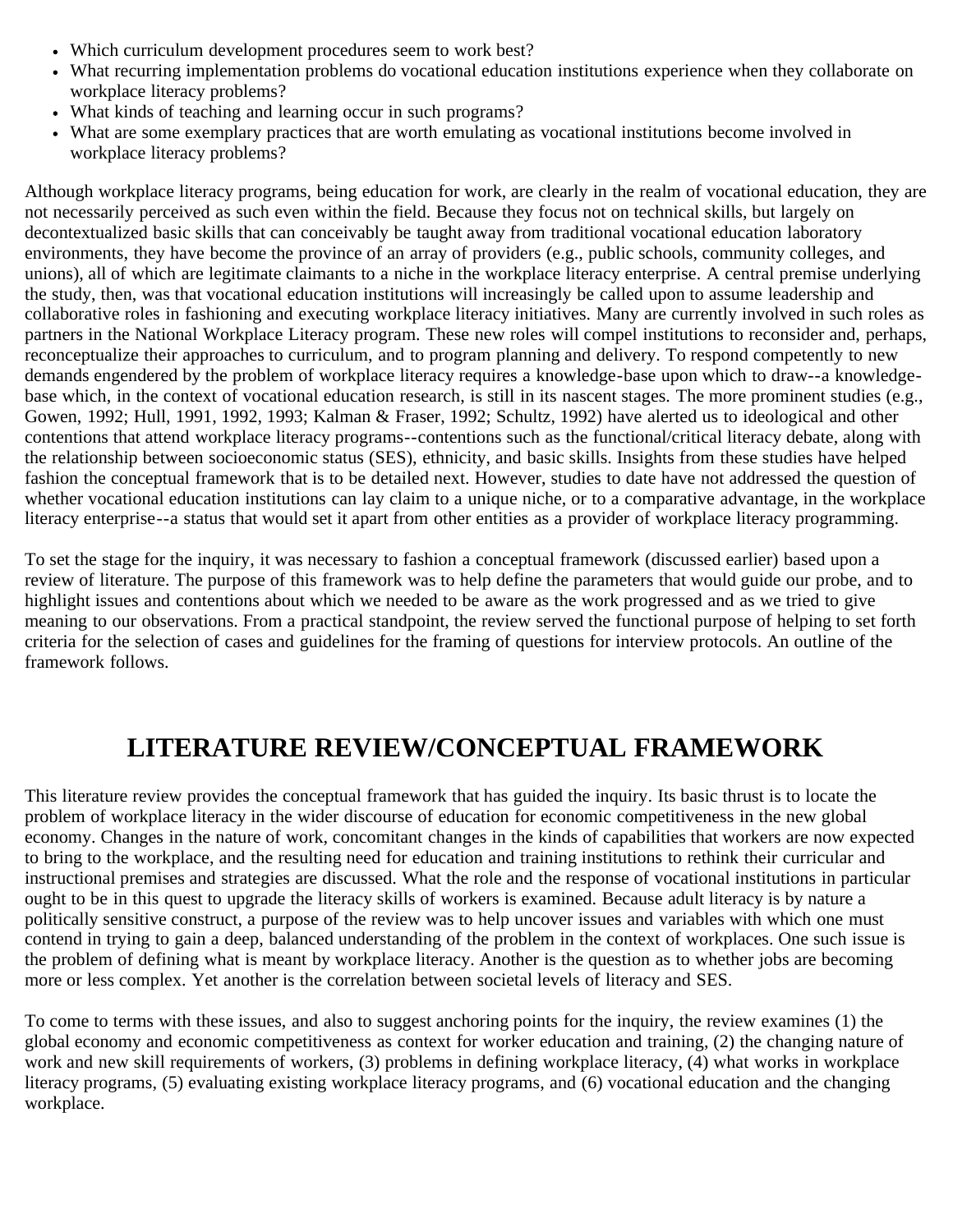# **The Global Economy and Economic Competitiveness as Context**

<span id="page-8-0"></span>Education and training systems have emerged as key variables in the quest by the industrialized countries to gain a competitive edge in the new global economy. A recent monograph sponsored by the Organization for Economic Cooperation and Development (OECD) (Benton & Noyelle, 1992) speaks of the changing conception of literacy, from the goal of civic participation to that of economic performance. The study points out that this change "responds to important shifts in the nature of the world economy and related changes in the organization and sectoral distribution of jobs" (p. 13). Regarding the more specific question of the correlation of skills and economic performance in the new global economy, the study sets forth the following:

Most observers of the economy would agree that the middle of the 1970s marked a shift from the post-war Fordist era, characterized by the domination of mass production and the vertically integrated firm to an era of more intense global competition involving more complex and more flexible production networks. This shift has had important implications for the organization of work. Within firms, the Fordist approach centered on the pursuit of a highly fragmented division of labor and the breakdown of work into sets of simple, easy to learn tasks so that workers could be interchangeable or, for that matter, could be replaced by machinery. Facing more competitive, more fragmented, and highly volatile markets, many firms in the late 1970s and especially the 1980s responded by altering the structure of production in order to emphasize quality, diversification, customization, timeliness, rapid innovation, and customer service. Although sustaining high levels of productivity remains critical, the quality of work exacted from employees has become at least as important as the quantity. Not surprisingly, it is now widely recognized that firms face intense pressures to enhance the skill level of the workforce. (p. 13)

Thurow (1992) points out in his book, *Head to Head*, that in the new global economy, unlike in the past, countries do not necessarily become rich because they possess abundant raw materials. Natural resources have virtually dropped out of the competitive equation, he argues. What assumes primacy now are new technologies--more process than product technologies. And, according to Thurow, in the next century "the education and skills of the workforce will end up being the dominant competitive weapon" (p. 40). Elaborating, he points out the following:

In the century ahead, natural resources, capital, and new-product technologies are going to rapidly move around the world. People will move--but more slowly than anything else. Skilled people become the only sustainable competitive advantage.

If the route to success is inventing new products, the education of the smartest 25% of the labor force is critical.... If the route to success is being the cheapest and best producer of products, new or old, the education of the bottom 50% of the population moves to center stage. This part of the population must staff those new processes. If the bottom 50% cannot learn what must be learned, new high-tech processes cannot be employed. (p. 52)

Thurow argues that the quality of the team affects the overall income. He points to the way the noncollege-bound are catered to in Germany through the dual apprenticeship system. The Germans are not the best educated, he argues, but they are the world's best in the range of mid-level, noncollege skills. He argues that, "In the end the skills of the bottom half of the population affect the wages of the top half" (p. 56). American firms, Thurow argues, spend less on training than do Japanese or German firms. When they do, the emphasis is on managerial and supervisory skills. Thus, skilled workers are not as ready to adapt to the new breakthrough technologies.

### <span id="page-8-1"></span>**Private Sector Interest**

Though they probably lag behind their Japanese and German counterparts in terms of the depth of investment in worker training, there is recent evidence of increasing commitment in American companies toward such training (e.g., Benton, Bailey, Noyelle, & Stanback, 1991; Carnevale, Gainer, Villet, & Holland, 1990; Eurich, 1985; Fowler, 1992; Gordon, Ponticell, & Morgan, 1991; Merex Corporation, 1991). This increasing commitment clearly comes from an awareness of the burgeoning importance of human capital in the global economic environment. Eurich (1985) notes in the following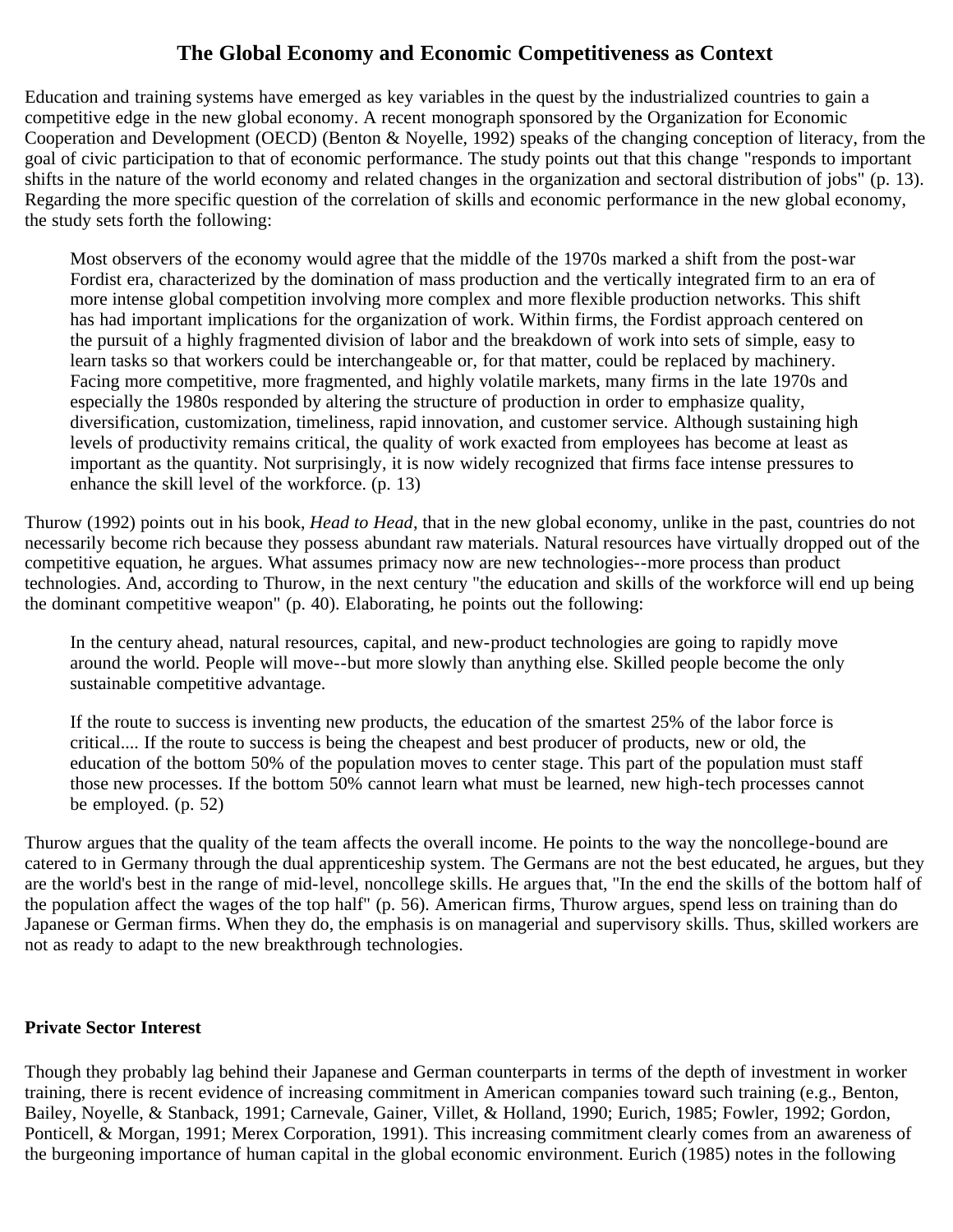that education has come to be seen as a business need:

Gradually major companies are making human resource investments just as they would make capital investments--in essential education and training that will give employees skills, knowledge and attitudes that will make them more productive and competitive.... If America is to be an effective international competitor, then innovation, vitality, and effective training of the workforce are key ingredients. (pp. 2, 3)

However, skilled capability is but one (though a very important) variable in the international competitiveness equation. Training is not a panacea that can be expected to solve competitiveness difficulties. Benton et al. (1991) point out that training must be blended with larger goals such as promoting a work environment that is supportive of lifelong learning and adopting a posture that is responsive to change. Benton et al. also point out that those adults with the poorest education do not even make it into the workforce. This observation shifts the capability focus from the workplace to the school system.

Many employers believe that the basic skills deficiencies they now witness in the workplace are the result of faulty schooling (e.g., Gordon et al., 1991; Lee, 1988). Gordon et al. (1991), for example, argue that it is the school system that has failed to produce a skilled workforce. They speak of the "progressive failure" of American schools, reflected in the high illiteracy rates among adult workers who are high school graduates. They complain that schools are out of touch with the world of work and competition:

Public schooling objectives still focus largely on industry-based skills: read, write, count, add, subtract, multiply, divide, spell, punctuate, comprehend and communicate. Success in information technologies and service occupations depends on an entirely different set of skills: diagnose, determine, estimate, obtain information, organize information, identify alternatives, analyze, plan, coordinate, work collaboratively, implement and monitor. (p. 6)

But while the demands of the new global economy have raised the level of concern regarding literacy levels in the workforce, there is no clear consensus that the education and skill requirements of jobs are significantly increasing. While many new jobs in the economy require higher levels of education, many others do not. There is some contention as to whether jobs are being upskilled, deskilled, or some combination thereof, referred to as "mixed" effects (e.g., Form, 1987; Spenner, 1985). Using workforce trend data, Rumberger (1981), and more recently Hadlock, Hecker, and Gannon (1991)- -provides support for deskilling and mixed effects, pointing to a decline in jobs that require higher education. On the other hand, Bailey (1991) points to a steady increase in jobs in the economy requiring higher education. The view remains that credentials act merely as screens in the labor market, having no substantive link with jobs (Berg, 1970).

Just what the skill needs of employers are is an unresolved issue. The Commission on Skills of the American Workforce (1990) found that the primary concern of 80% of employers was not the literacy needs of workers, but, rather, finding workers with a good work ethic and good social skills. Just 5% of employers felt that the education and skill requirements of jobs were increasing significantly. This finding seemed not to fit with much of the rhetoric issuing from business and industry and official circles.

# <span id="page-9-0"></span>**Policy**

While there remains contention as to whether or not the education requirements of jobs are increasing, or whether or not employers are truly concerned about decreased levels of literacy in the skill pool, the policy perspective has been that there is need for federal intervention and leadership on these questions (e.g., Barton & Kirsch, 1990; Chisman, 1989; Chisman & Campbell, 1990). Barton and Kirsch (1990) conclude that a large gap exists between the literacy skills of a large proportion of young adults and the needs of workplaces--with the problem being particularly acute among minority populations. They call for immediate action on the part of the state. That the federal government has been responsive is evident in the passage of the National Literacy Act of 1991, and in the funding provided via the National Workplace Literacy Program.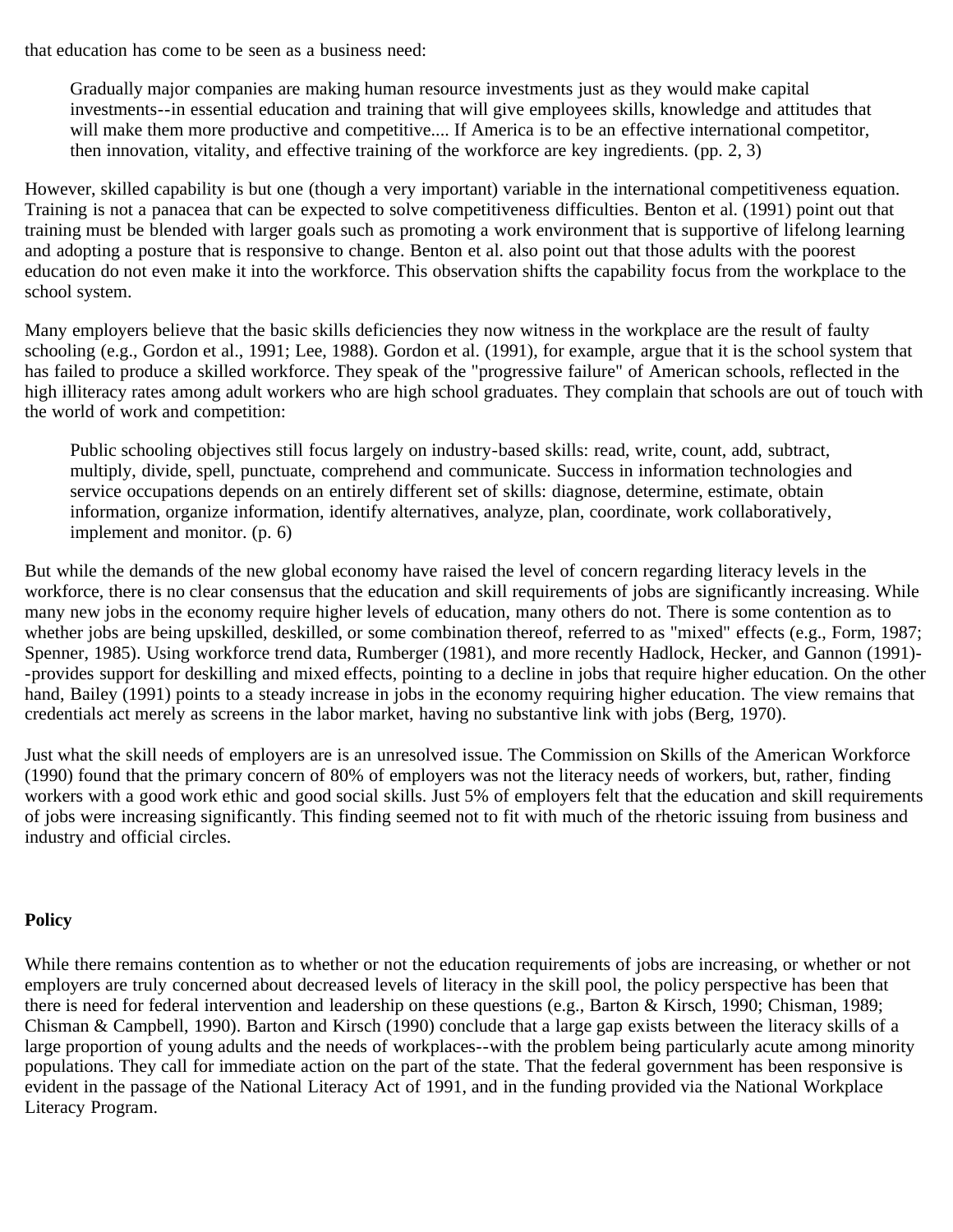# **The Changing Nature of the World of Work and New Skill Requirements**

<span id="page-10-1"></span>As can be gleaned from the discussion above, a central feature of the new global economy is that mass production is yielding to flexible production. An increasing number of workers must now possess multiple skills and must be able to change as production requirements change (e.g., Bailey, 1989; Bailey & Noyelle, 1988; Berryman, 1988; Wallace, 1989). In an insightful treatment of this issue, Wallace (1989) places technology at the heart of the workplace revolution. Speaking of a "brave new workplace," he points to the dominance of the microchip and the personal computer in the new economy. Information itself has become a product, he argues, because of the capability of these devices to assemble, store, and retrieve large amounts of data. Computer and micro-based technologies make possible "high-flex workplaces" featuring flexible, specialized production systems as opposed to standardized mass production systems. These changes have varying effects. One clear conclusion is that technological change is disruptive. As to effect on education, Wallace predicts volatile careers with multiple detours. What really are the skill requirements of the new workplace? Wallace says that a college degree will probably be the prerequisite for most good jobs. But for a host of reasons, the degree will continue to be out of the reach of many. In any case, most jobs will have more modest educational demands, but these demands are changing, and, contentions aside, seem more than ever to be requiring a basic skills foundation.

In the Secretary's Commission on Achieving Necessary Skills (SCANS) (1991) report, for example, the demands of workplaces upon schools are said to include a foundation of basics inclusive of the three Rs, thinking skills, and personal qualities. Arguing that there is a clear link between basic skills in the workforce and economic competitiveness, Carnevale, Gainer, and Meltzer (1988) set forth their own version of the skills that employers want. These skills included learning to learn, the three Rs, communication, creative thinking/problem solving, self-esteem/goal setting, motivation/personal and career development, interpersonal skills, and organizational effectiveness/leadership. In an elaboration on these ideas, Carnevale (1991) distinguishes between "academic basics"--reading, writing, and computation- -and other basics. He claims that, on average, American workers spend from 1.5 to 2 hours daily reading a variety of materials (i.e., forms, charts) on the job, and speculates that these reading requirements will "increase and deepen because the growing complexity and scale of global economic activity will require more written communication" (p. 108). Carnevale points to some general trends in the nature of work such as the shift from specific to general skills, the shift from concrete to abstract skills, and the primacy of social skills such as self-esteem and self-awareness.

An important point made by Carnevale et al. (1988), and touched upon by Barton and Kirsch (1990) and Benton et al. (1991), is that not all of the workforce lack basic skills. However, there are pockets where the problem is chronic. Carnevale et al. (1988) note that

The educated and trained half of the American workforce competes well with the white-collar and technical elites of its economic rivals. But the other half of the workforce is not as well prepared, and this is where the U.S. is losing the competitive race.  $(p, 7)$ 

In Carnevale et al.'s (1988) study, distinguishing characteristics of those with low basic skills included (1) having frequent arrests, (2) being an unwed mother, (3) being welfare-dependent, (4) being a high-school dropout, and (5) being unemployed. As Barton and Kirsch (1990) point out, high percentages of these groups would tend to be minorities, a fact which adds a degree of complexity to the issue from the standpoint of social policy.

### <span id="page-10-0"></span>**Workplace Literacy--Problems of Definition**

Because the new workplace is said to call for a variety of skills, one must speak in terms of the *literacies* required for successful performance therein. There must, of course, be the academic basics--reading, writing, and mathematics. But as discussed previously, there is now a need for oral communication skills, for the skill of working in teams, problem solving skills, and so on. Since reading is so ubiquitous across workplaces and jobs, it has loomed large in the discourse on workplace literacy, and must be dealt with in order to come to terms with the meaning of workplace literacy.

Outside of the workplace, reading ability has often been used as an index of literacy. But reading in the context of one's job must be taken differently from reading at school. What, then, is workplace literacy?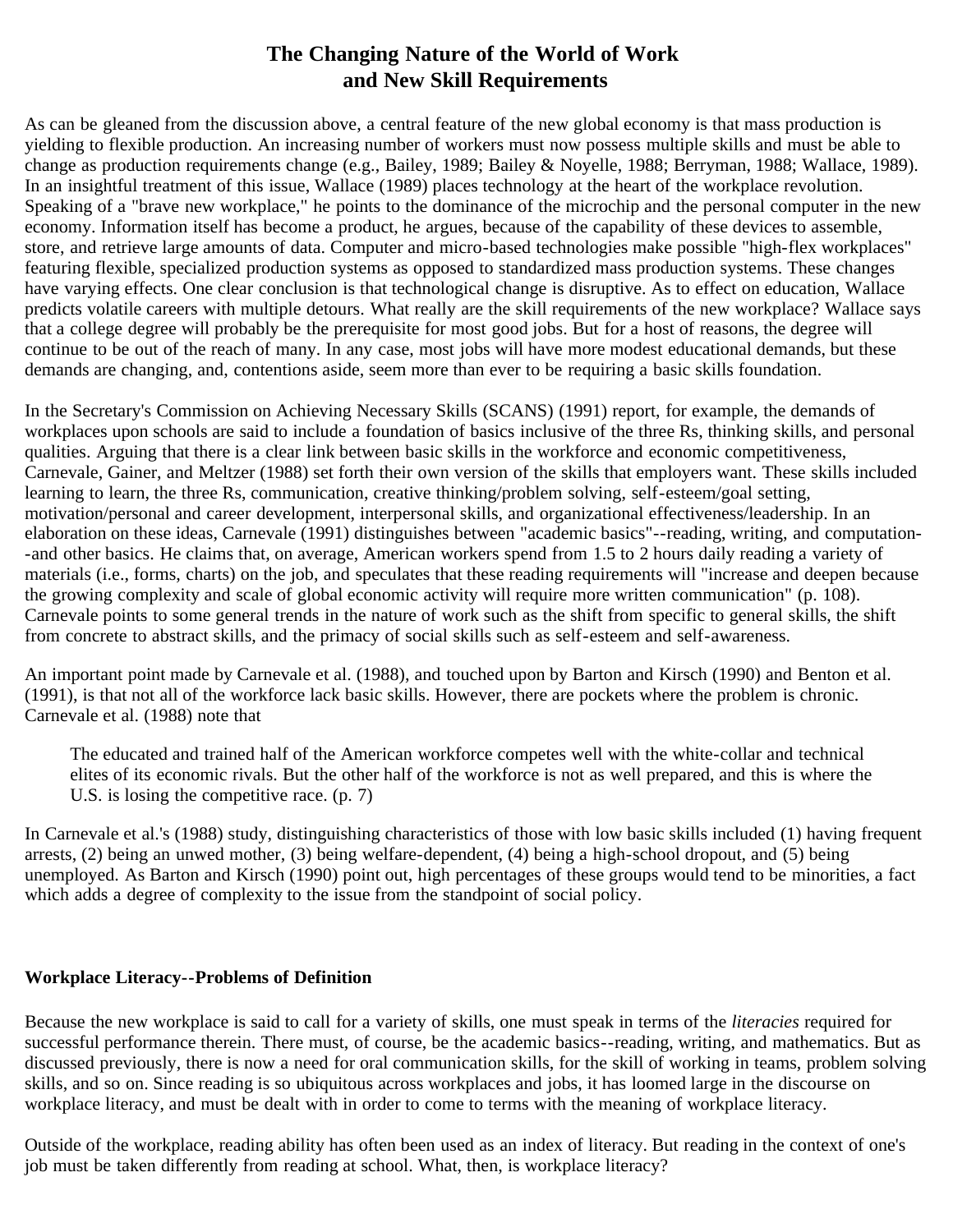Seeking to define literacy in the context of workplaces, Sticht (1988) distinguishes between general and specific literacy. General literacy (e.g., vocabulary and arithmetic operations) correlates with how much education one has acquired. Specific literacy proficiency is confined to circumscribed realms (e.g., electronics). Sticht reports that people with high levels of general literacy are more likely to make use of their literacy skills at work and to perform better on work-related tests than those less literate. Specific literacy or knowledge adds an increment of reading proficiency to those low in literacy skills. Practice also improves reading level for a specific task. Specific literacy may offset low general literacy. In other words, the workplace could mediate one's level of reading proficiency.

On the specific question of links between literacy and vocational competence, Sticht (1978) asserts that there is a clear relationship between reading ability and the reported use of reading skills rather than listening and languaging (or *auding*) skills. According to Sticht's study, more able readers were more likely to use print medium to complete work-related tasks. Use of reading increased as one's reading skill increased Furthermore, the use of print led to jobs being performed more accurately. Sticht concludes the following:

If, by vocational competence, we mean the ability to perform job-tasks with high degrees of accuracy, then these findings suggest that the acquisition of reading [skills] may serve to augment the seeking of job information over that which personnel do by auding, and that the propensity to seek job information from printed sources may pay dividends in terms of improved vocational competence. (p. 9)

Sticht identifies two kinds of reading tasks: (1) *reading to do* and (2) *reading to learn*. The former serves as an external memory and tends to be used much more on job sites than in school.

Diehl and Mikulecky (1980) found that job-related literacy was probably the most important type of functional literacy. Subjects used reading materials to perform their jobs, not necessarily because such reading materials were absolutely essential to performing the job, but because they were available. About 63% of the reading tasks they observed were *reading to do* tasks. The reading was repetitive. They concluded that many jobs that have reading as a requirement may be unduly discriminatory, based on a false estimation of the reading demands of the job. They found, too, that on job-related materials, workers can read up to two grade levels higher than their assessed reading level. What's needed, then, is an information-rich environment.

After reviewing literacy work for the U.S. Army, Sticht and Mikulecky (1984) found that in job reading training programs, reading of job materials led to larger gains than did general reading. From this they assert that "if reading training is given in a well specified domain, then skill in that domain will improve" (p. 32). This idea of specific literacy, and of *reading to do*, is supported by *functional context theory*, which posits that biological circumstances and the context in which learning takes place determine what is learned, how it is learned, and whether the learning will transfer. According to Sticht and Hickey (1991), *context* can be thought of in two dimensions--the world "outside the head" and that "inside the head." The former dimension of context refers to one's external environment, including one's work surroundings. The latter refers to the mind--to one's cognitive abilities. When fully articulated, functional context theory includes a developmental model of literacy and a conception of learning as information processing. Functional context learning requires building new knowledge from old, dwelling on problems from the environment where the learning is to be used, and providing opportunities for practice and transfer.

The generalization one can make, therefore, might be that workplace literacy is specific literacy--it is literacy in the functional context of the workplace. But as Park (1992, p. 132) points out, where workplace literacy is concerned, the problem of definition is not easily resolved. And indeed, defining workplace literacy in contextual terms--distinguishing between general and specific literacies--is contentious. For example, Barton and Kirsch (1990) vehemently state that

to envision distinct, separate kinds of literacy that are called upon in isolation from another is not a very useful concept. Specific literacy skills are not things that can be turned on and off in different settings. Life is not so compartmentalized; it is, in fact, a seamless web. All citizens need a broad base of literacy skills to function in the school, in the family, in the community, in the voting booth, and in the workplace. The challenge is to understand how such skills and knowledge in these several contexts are similar, and how they are different, as part of a critical effort to find ways to promote their development. (p. 32)

The idea that literacy should tend to be general--even in the context of workplaces--is the position of trade unions,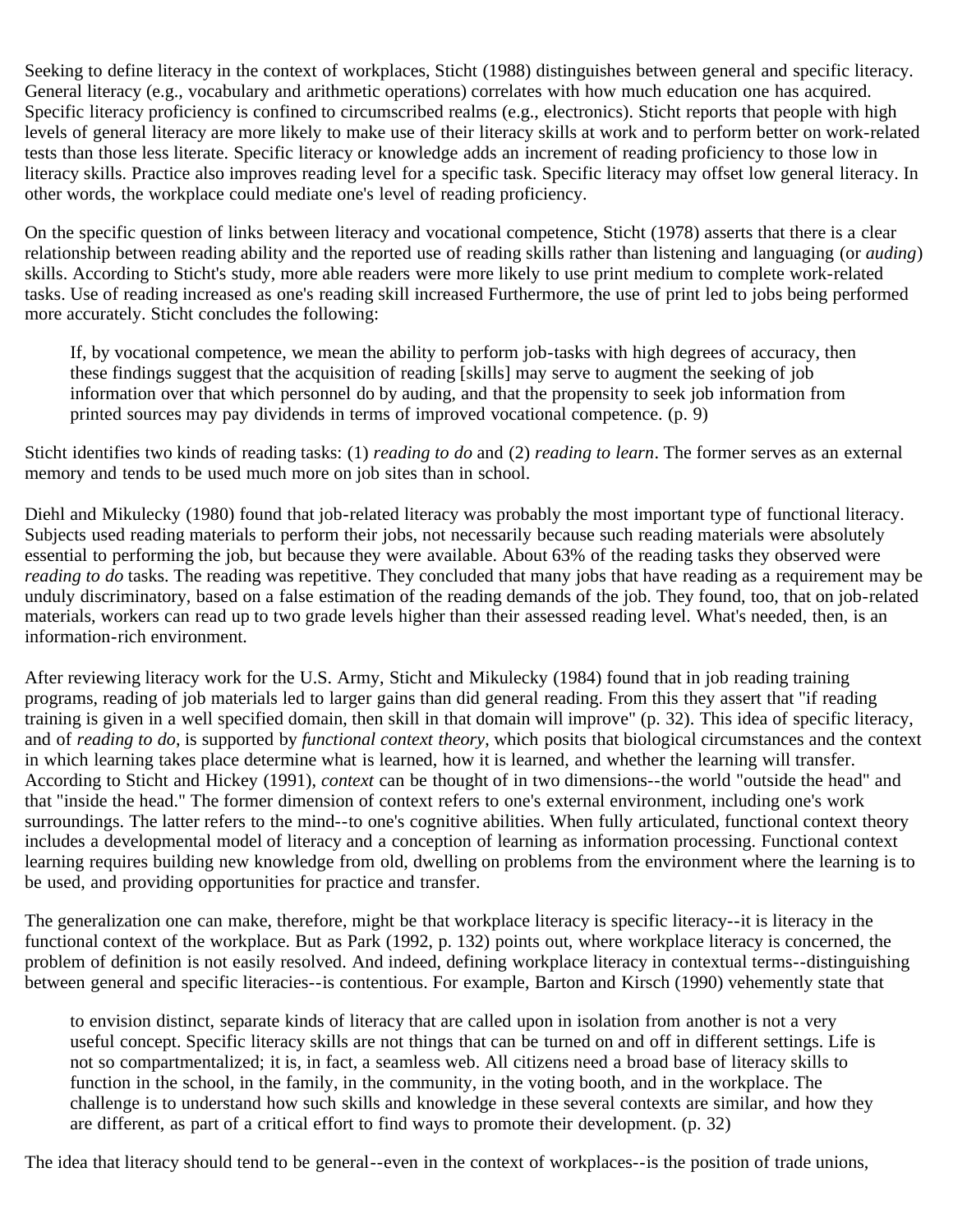notably the AFL-CIO. For example, Sarmiento and Kay (1990) posit a worker-centered approach to workplace education and training programs. Such an approach, they argue, "enables workers to fulfill many different kinds of learning objectives--from occupational advancement to self-advancement" (p. 32). We see this controversy in Gowen (1992) who speaks of the resistance of workers to job texts as the sole source of content for their reading (p. 91). Workers wanted to write stories that had meaning beyond their jobs.

# **What Works in Literacy Programs**

<span id="page-12-0"></span>Despite the contentions, the generalization most evident in the literature regarding the definition of workplace literacy, or what constitutes literacy, is that the skills must be tied to the context (Park, 1990). Enumerating the characteristics that make for effective workplace literacy programs, Cornell (1988) suggests that skills should be taught within a "meaningful context" to ensure transfer, and for the political reason that firms are more likely to support training if they see its link with training and performance. Park (1990) suggests that workplace literacy programs should contain two basic elements: (1) the premise of an assessment of the reading, writing, and math skills of the employees; and (2) the development of training programs in the three Rs that could deliver "the basic job skills needed for performance and job promotion" (p. 9). A study of the first year of the National Workplace Literacy Program revealed that two factors common to successful programs were (1) literacy task analyses and (2) instructional materials that were linked to literacy skills required on the job (Kutner, Sherman, Webb, & Fisher, 1991; U.S. Department of Education, 1992).

Mikulecky, Henard, and Lloyd (1992) argue that successful programs must be flexible, and must cater to the needs of a diversity of learners. For example, basic skills training could be coordinated with several other types of training, including ESL, GED, functional literacy, and so on (p. 6). To assure success there must be a systematic study of the job site, including a collection of work samples, an inspection of job descriptions, task analyses, and the building of political support (such as collaboration with unions) (e.g., Kalman & Fraser, 1992; Mikulecky et al., 1992; Park, 1990; U.S. Department of Education, 1992). However, there are caveats. Mikulecky et al. (1992) point out that any gains in literacy proficiency are lost in the absence of opportunity to practice. Park (1992) asserts that links between workplace literacy instruction and productivity are tenuous. This observation would certainly hold true for episodic programs. To realize productivity gains requires time for the accumulation of expertise.

# **Evaluating Workplace Literacy Programs**

<span id="page-12-1"></span>How are workplace literacy programs to be evaluated? From the National Workplace Literacy Program, several indices of success have been set forth, gleaned from exemplary projects. They include improved communication, reading, and math skills; high program completion rates; improved self-confidence; and increased productivity by some employees (U.S. Department of Education, 1992). Mikulecky and Lloyd (1992) recommend using a combination of standardized and customized instruments for evaluation. They suggest, in addition to indices such as improved reading ability and increased productivity, that improved family literacy (e.g., parents being able to model literacy practices for their children) might be an expected outcome of workplace literacy programs.

Just what is evaluated depends upon the literacy philosophy one entertains. If literacy is seen in purely instrumental terms, then improved productivity might be the only criterion of relevance. As Park (1992) points out, this is not an easy criterion to assess. Mechanisms must be put in place to foster valid and reliable estimation of productivity changes. In their study of the impact of workplace literacy programs, Mikulecky and Lloyd (1992) utilized indices such as data on employee attitudes (e.g., absenteeism and grievances submitted). They also sought to monitor both process (e.g., frequency of use of job aids) and content (e.g., specific job knowledge) aspects of productivity.

Because workplace literacy programs invariably issue from a functional, instrumental need, intrinsic measures such as improved self-confidence or carry-over into family literacy cannot be expected alone to gain the support of firms. The case for such measures must be argued by worker representatives (e.g., Sarmiento & Kay, 1990). What might be needed to make some of the more intrinsic claims of workplace literacy programs more palatable is demonstration of how such effects can ultimately redound to the objective benefit of firms.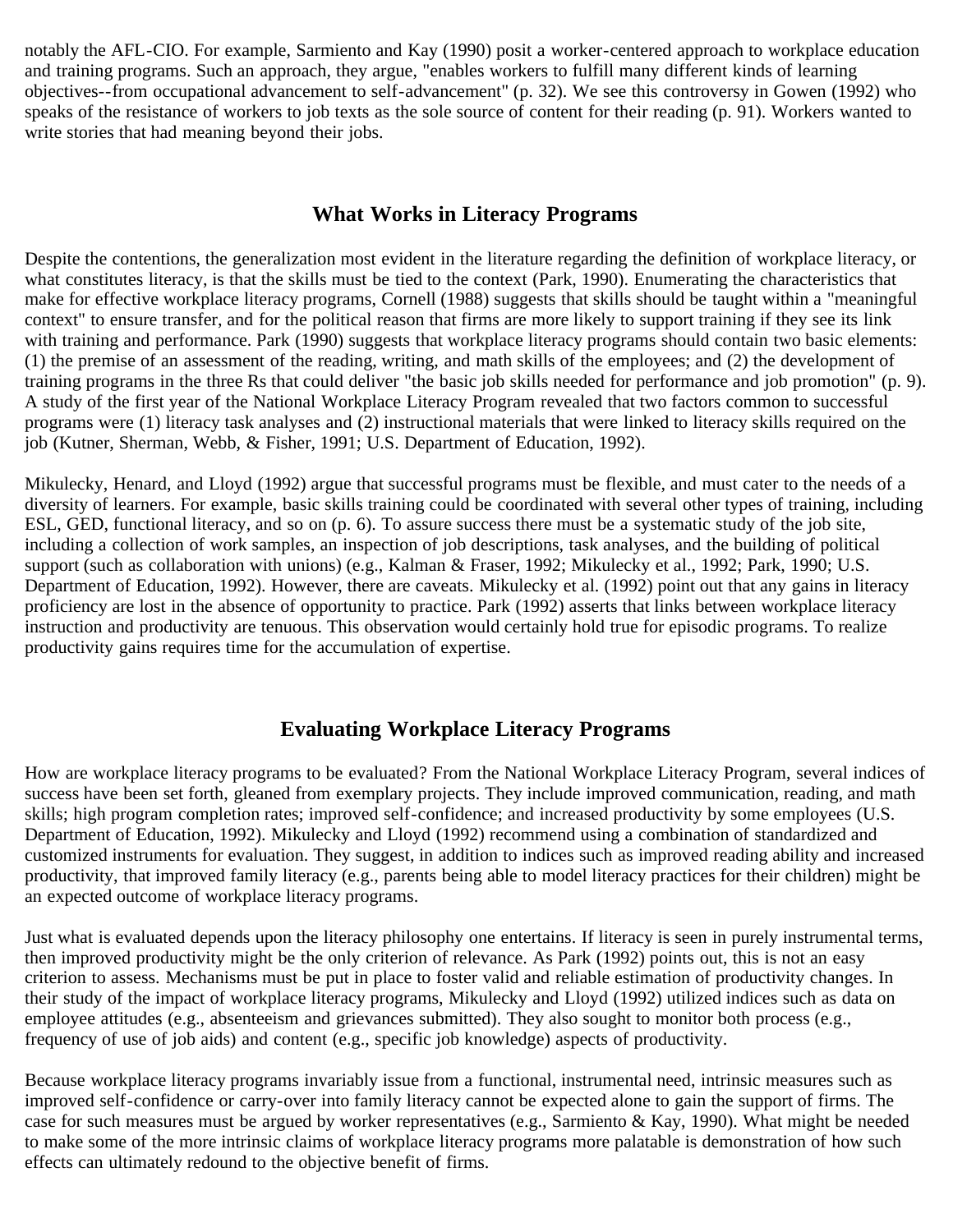### <span id="page-13-0"></span>**Vocational Education and the Changing Workplace**

That vocational education plays a major role in preparing youth and adults for roles in the workforce cannot be disputed. However, with changes in the workplace and in the nature of work, it has become clear that vocational education, though still having a crucial role, requires a new conceptualization to be relevant to the human capital needs required in the global economy. Workplaces alone cannot meet these needs of the American workforce. Vaughan (1991) argues, "Economic success--internationally and in all our communities--depends on investments in human capital. And vocational education investments play a major role" (p. 448). He notes that employers cannot fill the basic skills gap through training, since "only forty-five percent of high school dropouts receive any occupational training on the job" (p. 448). Vaughan reasons that, "because vocational programs are closely linked to labor markets, they can quickly and economically train displaced workers in skills that are in demand, thus drawing poor people into the economic mainstream" (p. 448).

This sort of reasoning resonates in the provisions of the Carl D. Perkins Vocational and Applied Technology Act of 1990. The purpose of the Perkins Act is

[T]o make the United States more competitive in the world economy by developing more fully the academic and occupational skills of all segments of the population. (American Vocational Association, 1990, p. 49)

This conception of a role for vocational education in preparing the workforce for today's competitive environment is driven in large measure by unfavorable comparisons with trading partners, notably Germany (e.g., U.S. General Accounting Office, 1990). Reflecting on the Perkins Act, Warnat (1991) sets forth that vocational education must become more proactive. It must make the public more aware of its role and potential as "the primary preparer of the nation's world-class work force and where our work force stands in the global economy" (p. 25). But, with the retreat from vocationalism noticeable in American public schools (e.g., Gray, 1991; Wirt, Muraskin, Meyer, & Goodwin, 1989), it cannot be said that there is consensus regarding the nature of vocational education's role. It is clear that vocational education must adjust to the times.

### <span id="page-13-1"></span>*Integrating*

One plank of the Perkins Act is the integration of vocational and academic curricula. The Perkins Act provides funds to support programs that

integrate academic and vocational education in such programs through coherent sequences of courses so that students achieve both academic and occupational competencies.... (American Vocational Association, 1990, p. 86)

Addressing this question, Jennings (1991) offered the following view:

There's little doubt that American students need to boost their academic skills, and Congress believes vocational education has the ability to do just that. (p. 18)

There has been much support for the idea of integration (e.g., Gray, 1991; Grubb, Davis, Lum, Plihal, & Morgaine, 1991; Rosenstock, 1991; among others). Many see this thrust as the way to change the course of vocational education from occupationally specific technical skill development to a more generic orientation that is premised on a broader conception of the requirements of today's industry and jobs. There is the view that vocational classrooms must become more deliberately attuned to workplace basic skills.

As an example of such a thrust at the level of the classroom, Martinez and Badeaux (1992) report an increase in academic achievement when mathematics and English were taught in the context of welding. Feller and Daly (1992) describe efforts made by counselors to show the relevance of new workplace basics in the context of vocational education. In their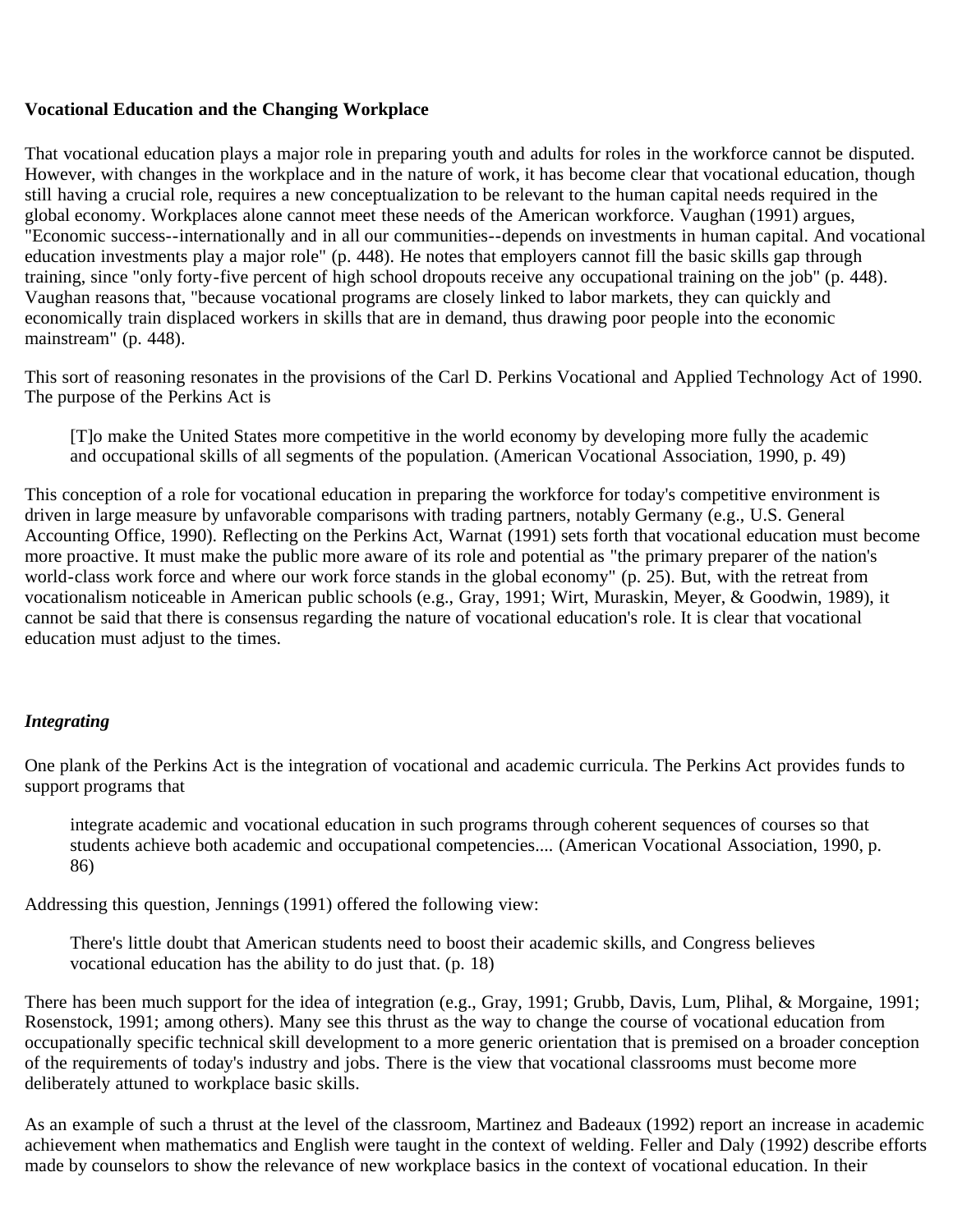examination of vocational education classrooms that work, Stasz, Ramsey, Eden, DaVanzo, Farris, and Lewis (1993) observed generic skills which they classify as "basic enabling skills" (e.g., reading, writing, and filling out forms), "complex reasoning skills," and "work-related skills and attitudes" such as self-esteem and self-management (p. 3).

#### <span id="page-14-0"></span>*Tech Prep*

One of the major funding categories of the Perkins Act is Tech Prep. As set forth in its original conception by Parnell (1985), Tech Prep seeks to articulate the curriculum of the last two years of high school with two years of postsecondary vocational education. It is premised on the integration of vocational and academic content at the "prep" stage, where courses such as mathematics and science are expected to be taught in the functional or applied context of vocational courses. As Gray (1991) points out, the Tech Prep idea now has great legitimacy among vocational educators as a model of the future--as a way to shift secondary vocational education away from occupationally specific training, while providing for transition between schooling and the world of work.

### <span id="page-14-1"></span>*Vocational Education and Diversity*

Discourse on the basic skill needs of the American workforce must take into consideration the fact that the demographic character of the workforce is changing. As discussed earlier, there are pockets of low basic skills in the workforce, tending to correlate with social class, race, and ethnicity. Recent immigrants could be expected to have low levels of proficiency in English, which translates into communication difficulties in the workplace. Vocational education has traditionally played a major--if controversial--role in the work life of those at the margins, and is being called upon to play a role in readying immigrants for the workforce by providing them with needed technical skills. In the process, it can offer them a chance to learn English in contexts of jobs. Indeed, vocational education, because of the opportunities it provides for contextual learning and practice, may be a more suitable vehicle for the enculturation of immigrants than regular education. Beyond opportunity for practice, it allows opportunities for transfer of learning (e.g., Housel, 1991; Kidder, 1991).

### <span id="page-14-2"></span>*Vocational Education and Basic Literacy/Basic Skills*

Vocational education traditionally caters to noncollege-bound students among whom concentrations of low levels of literacy can be expected. Oakes (1985) has shown this propensity of vocational education programs to attract minority and otherwise disadvantaged students. Vocational education attracts disproportionate numbers of low SES students. But from the discussions above, it can be seen that many of the clientele who traditionally will be attracted to vocational education, whether in the secondary or postsecondary sector of the school system, would likely be the same clientele found to be lacking in the skills employers want. Sensitive to changing requirements in the workplace, vocational institutions have increasingly had to take on a remedial skills role (e.g., Grubb, Dickinson, Giordano, & Kaplan, 1992, p. 118).

Since vocational education is a natural preserve of those communities at the literacy margin, it cannot help but be at the front lines of the war on workplace illiteracy. This awareness of vocational education's role--this need for vocational institutions and programs to reflect literacy more deliberately--is evident in the more recent literature of the field (e.g., Barrick & Buck, 1987; Breeden & Bowen, 1990; Busse, 1992; Ciancio, 1988; Davis, 1988; Dees, 1990; Keeley, 1990; Knell, 1990; McIlvoy, 1989; Pritz, 1988; Seamon & Newcomb, 1990). A central theme is that the three Rs along with problem-solving, communication, and interpersonal skills, must become the business of vocational education. Keeley (1990) speaks of finding out through analysis the academic content of each job. Literacy skills must be documented. Barrick and Buck (1987) identify eight keys to employability: (1) personal skills (e.g., honesty and a good self-image), (2) problem-solving and decision-making skills, (3) relations with others, (4) communication skills, (5) task-related skills (e.g., completing work on time), (6) maturity, (7) good health and safety habits, and (8) commitment to the job. Dees (1990) describes how using computers in vocational instruction to teach basic skills decreased the dropout rate in a high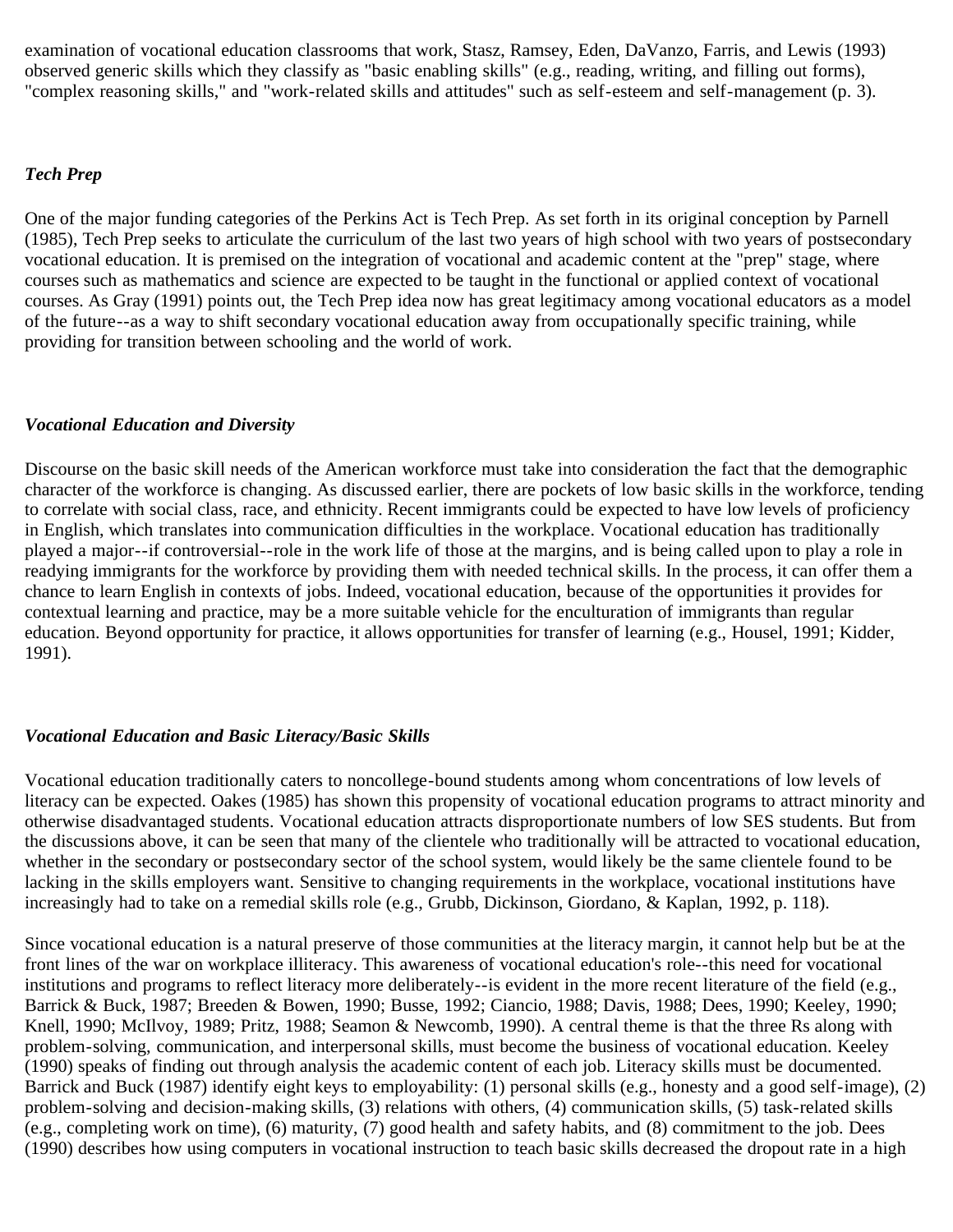school vocational program. She speaks of the "basic skills conundrum," which is that "time spent remediating students with reading and math deficiencies is time lost to vocational preparation," and, yet, students need to remedy these deficiencies to meet graduation requirements and to be successful on the job (p. 30). Ciancio (1988) describes the challenge of finding methods to teach literacy skills to adults using Principles of the Alphabet Literacy System (PALS), an IBM solution to the problem. Pritz (1988) posits that academic skills should be "embedded in vocational tasks" (p. 25)- -that vocational and academic skills should not be taught in isolation from each other. Addressing the problem of workplace literacy directly, and the role for vocational education, Knell (1990) calls for vocational teachers and administrators to collaborate with stakeholders (e.g., business leaders, unions, community representatives, social services, and so on) to deal with the problem. They could take the lead in the formation of state institutions constituted solely to deal with the problem. Busse (1992) asserts that what employers want, and what vocational education must provide, are workers who are self-confident, intelligent, cooperative, possess technical knowledge, dress properly, possess good math and reading skills, and have a willingness to be involved in the company's "entire operation" (p. 47). There is evidence that vocational education clients understand the need for new basics. A sample of community college occupational graduates and other former students rated English as the most important general education course in their associate degree program. They also rated communication skills and critical thinking skills as two important clusters of courses (Vogler  $\&$ Armistead, 1987).

From the very way in which workplace literacy is defined, and the way in which the problem is framed, a clear role for vocational education seems to be possible. In the first instance, vocational education, by nature, tends to teach basic literacy skills in context. Related math and English (e.g., welding mathematics and business English) are vocational education staples. Further, the traditional curricular procedures of the field are consistent with those posited as being good practice and likely to engender successful workplace literacy programs (e.g., techniques such as examination of job descriptions, task analyses, and so on). Another enabling factor would be the traditional ties with industry and the use of industry sources (typically advisory committees) to determine content. What is needed now is for vocational educators to more deliberately emphasize the dimension of literacy. An example of this is having vocational educators collaborate with reading specialists to create their curricula (Kakela, 1993).

# **Summary/Reflections**

<span id="page-15-0"></span>This conceptual framework sought to establish a link between the new reality of competition in the global economy and increasing calls for literacy in the workforce, then to establish that there must be a role for vocational education. Our review has helped make the case that there is indeed a role for vocational education in readying the workforce for changing times, but that it differs from the traditional technical skill-specific role. Vocational education is in step with the larger discourse on the human resource requirements for competitiveness in the global economy. The need for the inclusion of basic skills in vocational curricula is evident--that is, basic skills broadly conceived to include not just the three Rs, but also problem-solving, interpersonal, and communication skills--however, it is broadly conceived. Because workplace literacy quintessentially thrives in a functional context, and because those deficient in basic literacy skills are more likely to patronize vocational institutions than other institutions, it is imperative that vocational educators come to embrace the new possibilities that these realities present.

# **Premises/Hypotheses**

<span id="page-15-1"></span>The review has helped to crystallize some basic premises or hypotheses that can undergird our approach to the cases. They include (1) that because of its traditional role in the education of disadvantaged populations (a role that is legitimized in the Perkins Act of 1990), and the fact that these populations are the ones that need workplace literacy skills most, vocational education may play a natural role as a workplace literacy provider; (2) that vocational education institutions may have a comparative advantage as a literacy provider because not only do these institutions provide initial job preparation, but they also can provide upgrading preparation to meet the changing nature of jobs and skills and the lifelong learning needs of workers; (3) that vocational education institutions may have a comparative advantage over other providers because of their tradition of working cooperatively with industry to develop workplace-based curricula, and the flexibility they display in so doing; and (4) that vocational education provides a natural vehicle for the teaching of literacy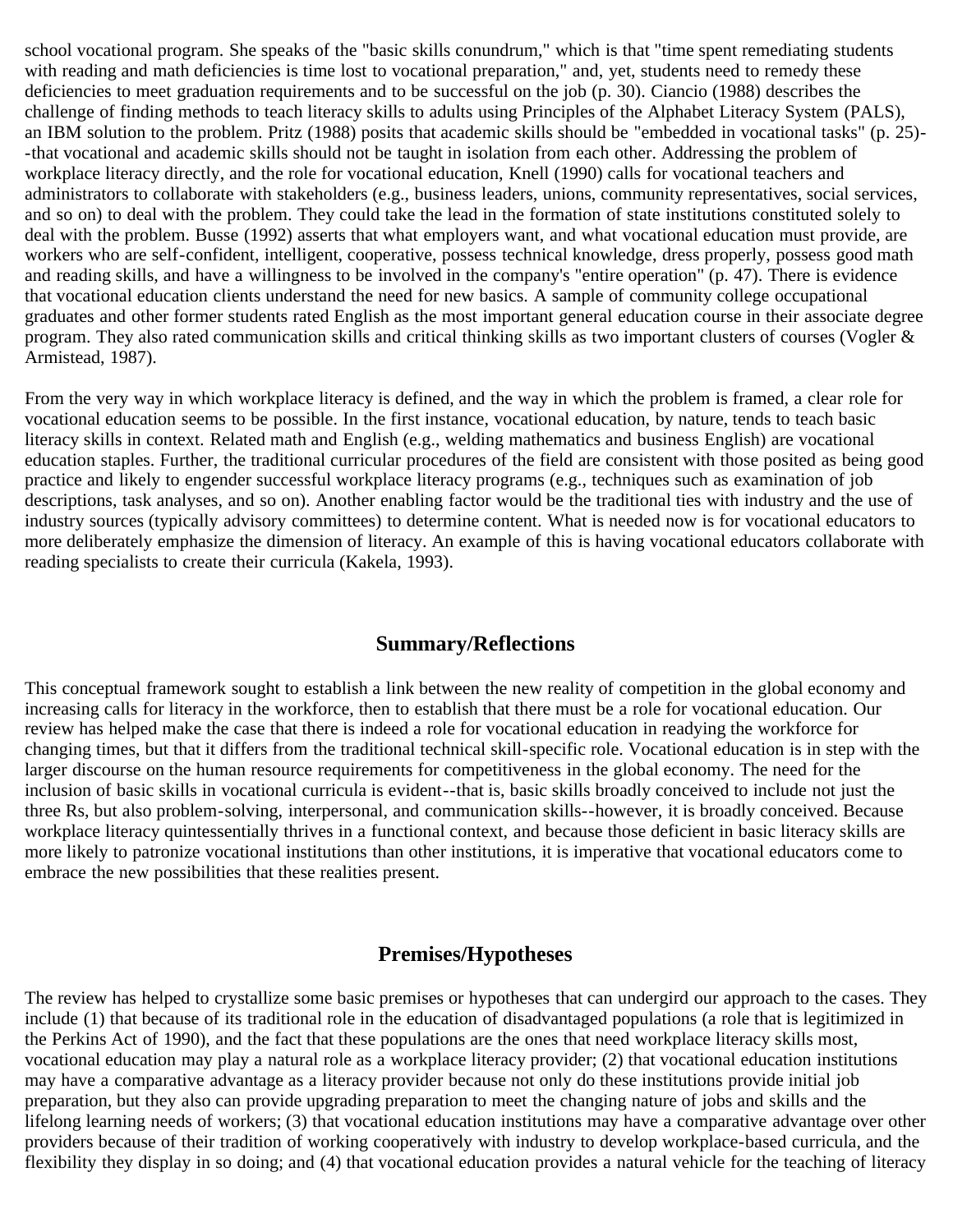skills within a functional context--for integrating literacy skills with technical content.

# **METHODS AND PROCEDURES**

<span id="page-16-0"></span>We set out through observation of selected workplace literacy initiatives to better understand how workplace literacy programs are configured and run in order to clarify the possible roles for vocational education institutions in such programs, whether within their walls or on-site in actual workplaces. We decided to focus on a limited number of programs and to adopt the case study approach to inquiry. To assure reliability, data collection was triangulated through use of multiple sources of information, including on-site observation, document examination and analysis, collection of artifacts, and formal and informal interviews of key informants (e.g., Yin, 1994).

The review of literature provided the framework that guided the logic of the inquiry. This framework highlighted theoretical issues that helped in the framing of questions for the development of protocols used for semistructured interviews and in sensitizing us to what we should look for as we observed, and what possible meaning we could deduce from our observations. Among the more important issues unearthed by the review were (1) the problem of defining literacy, (2) general versus specific literacy (or functional versus critical literacy), (3) misconceptions about what workers know, (4) assumptions of functional context theory, and (5) worker versus management conceptions of what workers need to know.

# **Selection of Initiatives**

<span id="page-16-1"></span>The staff were interested in selecting initiatives that were each distinctive so that together they could provide a comprehensive picture of the range of possibilities and problems that workplace literacy programming presents, and that could allow insight into the question of whether vocational institutions can claim a comparative advantage over providers in the workplace literacy enterprise. Accordingly, based on our understanding of the literature, we first outlined a set of dimensions that would guide our choice of initiatives to study. Since our methodology was to involve in-depth, ethnographic methods, we needed accessible, within-state initiatives where we could spend the long hours needed. Nothing in the literature suggests that there are major between-state differences in the approach to workplace literacy. Much of the variation in such programs can be substantially observed within-state if, *a priori*, one deliberately takes such variation into account in selecting initiatives. Accordingly, we chose sites from the respective states of the principal investigators.

Rather than using a random sampling, we selected initiatives for study on an estimation of the extent to which they reflected important workplace literacy program dimensions, and the value each would add to our overall understanding. Dimensions along which each initiative was chosen included the following: (1) whether it appears--or at least claims--to adopt practices deemed within the context of the workplace literacy enterprise to be exemplary (e.g., literacy audits, functional context curriculum development, testing of workers, and job and task analyses); (2) the employment status of the trainees (such as entry level, dislocated worker); (3) whether there were significant numbers of immigrants or ESL trainees; (4) type of firm (e.g., high-tech versus low tech, service versus manufacturing, or small versus large); (5) how it is funded (e.g., state, federal, or other); (6) where it is located (urban, suburban); (7) sector of the economy (public versus private); (8) ethnic or racial diversity (e.g., significant numbers of non-white trainees); (9) approach to literacy (general versus specific or functional); (10) reason for program (e.g., multiskilling, basic skill improvement, or new technology); and (11) whether or not a vocational institution was involved. These criteria highlighted important dimensions along which workplace literacy programs vary. It was agreed that five well-chosen initiatives, varying along lines as entailed here, could provide the intelligence on workplace literary programs we needed. Since the primary interest was to be able to gain sharper understanding of the possibilities for vocational institutions, we decided that it was imperative that workplace literacy initiatives involving vocational institutions be included among the cases.

Based on the described criteria, the staff were able to identify and gain permission to study five suitable initiatives set in our respective states. Of these, three involved accredited vocational institutions, and the other two a common private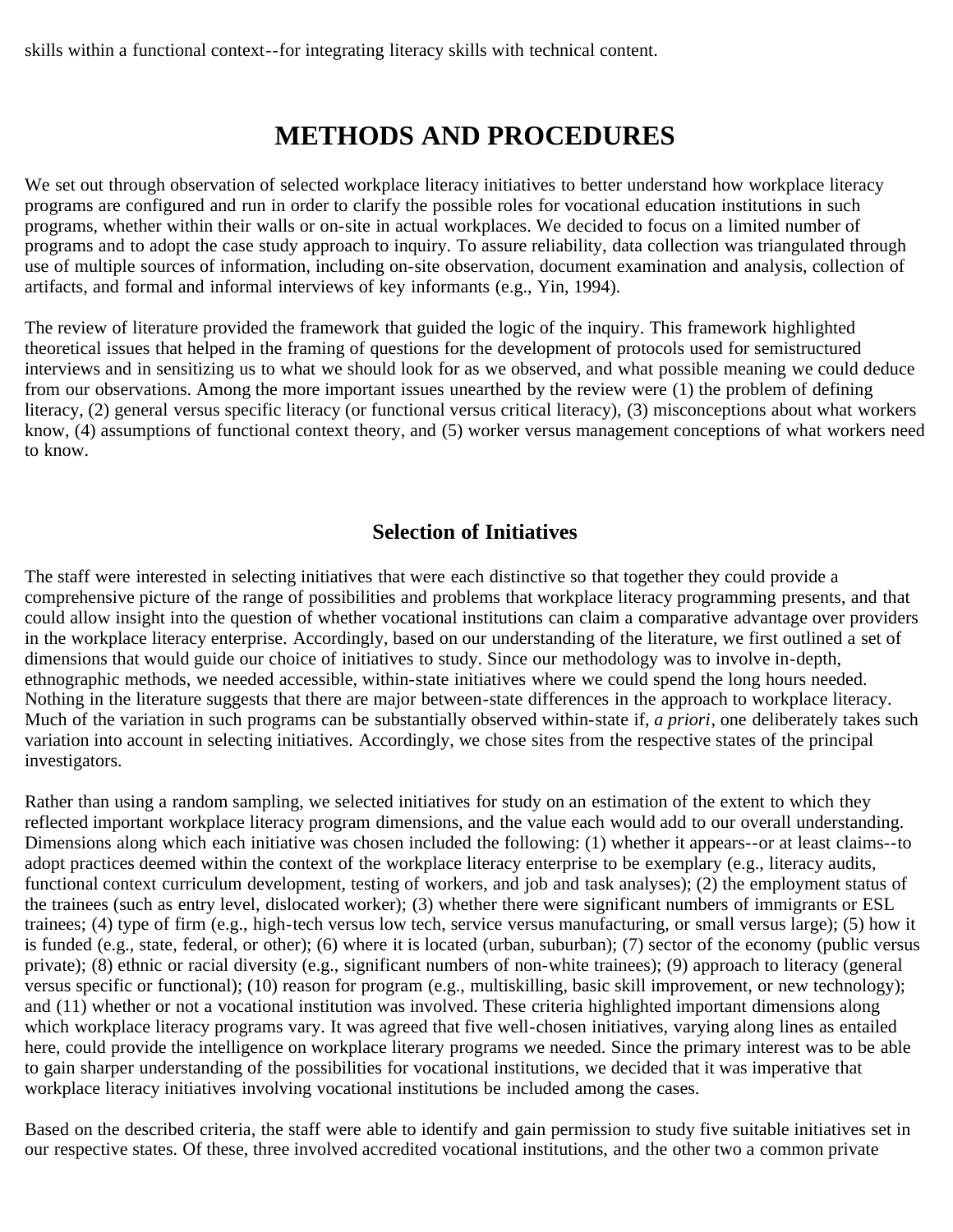provider operating in one state. Informal consultation with officials at the U.S. Office of Educational Research and Improvement and with state officials revealed a perception that this was an exemplary private provider, a perception which was evidenced by a track record of state and federal funding of competitive workplace literacy proposals. Because its specialty was education for work, this provider was philosophically a vocational entity. However, if it was viewed against a model of what we know a vocational institution to be, it would be considered by vocationalists to be an outlier or even a pretender. Its seeming credibility was such that this provider could not be ignored. Staff surmised that comparison of its approach with that of accredited vocational institutions would set the unique claims of the latter in sharper relief. Beyond a description of two initiatives of this provider, a separate account of its modus operandi is provided. Following a description of each case, hypotheses derived from the conceptual framework (set forth earlier) are reflected upon as an estimation is made about the efficacy of claims regarding uniqueness or comparative advantage that vocational institutions can make.

To set the stage for the cases, a thumbnail sketch of each case is now set forth as an advanced organizer for the study. The cases are as follows:

Case 1--A hospital services workers project (Skills for Tomorrow)

Case 2--A high-tech manufacturing company's basic skills project (Skills 2000)

Case 3--A banking basic skills project (NEET)

- Case 4--A hotel ESL project for immigrant service workers
- Case 5--A workplace literacy-focused, community-based vocational institution

# **Case 1**

<span id="page-17-0"></span>Case 1 describes a federally funded workplace basic skills project entitled Skills for Tomorrow that was a collaboration between a union, four hospitals, and a two-year postsecondary technical college. The role of the college was of interest in this case. The problem was to upgrade the basic skills of workers so that they could understand written workplace documents better and so that they could improve their interpersonal skills and gain greater awareness of the operations, with the ultimate effect of becoming multiskilled and ready to assume tasks other than those in their regular areas of work. The trainees were primarily food service and laundry workers. The description is based on one year of on-site observations, interviews, and document inspection. The college administered its part of the project through its customized services department.

# **Case 2**

<span id="page-17-2"></span><span id="page-17-1"></span>Case 2 also features a two-year postsecondary technical college as provider, this time in a company-sponsored basic skills program called Skills 2000. Again, the focus was on the role of the college. The college was working with a high-tech company operating out of a small midwestern town, situated about one and a half hours away from the metropolitan center. The college engaged the services of a literacy expert, and under her guidance pretested a cross section of the company (including engineers, managers, and maintenance workers), and analyzed the level of actual workplace reading and math skills needed as the basis for developing the curriculum. As with Case 1, this college also administered the project out of its customized services unit. An important asset of the college was that it has been a provider of Adult Basic Education (ABE), and accordingly has staff who have been attuned to the problem of literacy in the context of work.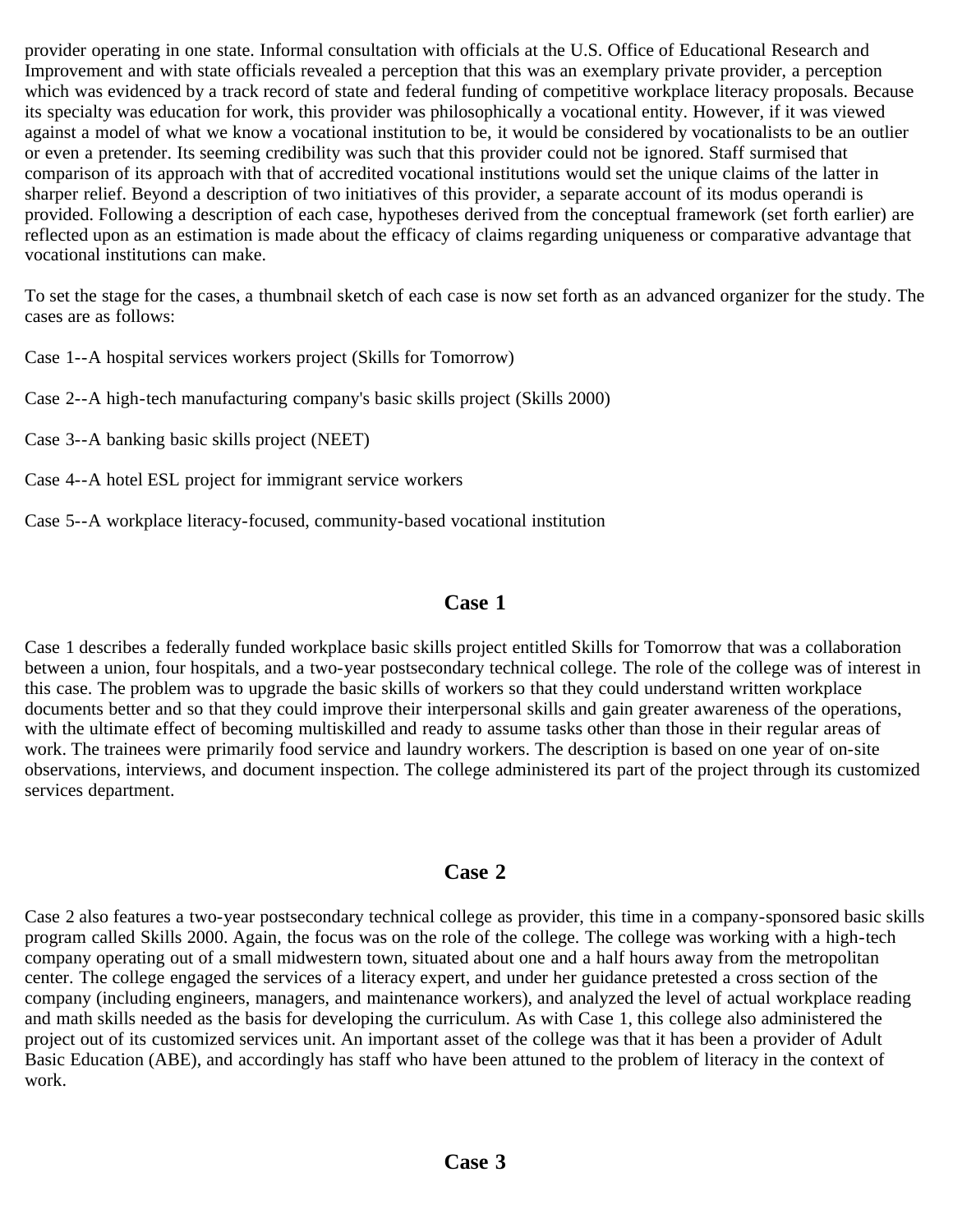<span id="page-18-3"></span>Case 3 is a description of a basic skills program for hourly paid employees at the branch of a major metropolitan bank. The provider was the Workplace Education Center (WEC), a nonprofit entity that specializes in workplace literacy training. The problem was that workers were having difficulty understanding clients' written instructions to the bank regarding remittances. Some workers had difficulty converting sums expressed in words to numerical form.

### **Case 4**

<span id="page-18-0"></span>Case 4 is a description of a hotel workers' ESL training program, designed to improve the spoken and written English of service workers, predominantly Spanish speaking. As with Case 3, the deliverer was WEC. This program was jointly funded by the state (through special funds set aside for promoting workplace literacy training) and the hotel.

# **Case 5**

<span id="page-18-1"></span>Different from the four previous cases, Case 5 describes the operations of an alternative vocational school run by a community-based organization. The school specializes in community outreach and is a haven for populations that are difficult to reach such as welfare recipients, the unemployed, immigrants, ethnic minorities, and so on. Its curriculum is a mixture of technical training and literacy training. Its facilities feature basic skills (i.e., reading and math) labs, run by trained specialists and teachers from the public school system. Its funding sources are varied, and include state reimbursement for placement of students, Pell Grants, and others.

# **CASE 1 A HOSPITAL SERVICES WORKERS PROJECT (SKILLS FOR TOMORROW)**

# **Background**

<span id="page-18-2"></span>This hospital project was federally funded under the National Workplace Literacy Program, and was intended to improve the capacity of the partners, the Union Educational Bureau (representing its local health care union), Redwood Technical College, and four hospitals "to develop systematic workplace literacy approaches and strategies that assist hospital service workers in overcoming job-specific skill deficits posing barriers to their continued employment, increased productivity, and career advancement" (as cited on p. 3 of grant proposal). The occupational classes targeted were primarily food service workers and housekeepers. The duration of the program was eighteen months, the norm for initiatives in the National Workplace Literacy Program.

The need for the project was argued in the grant proposal on a number of grounds, as follows: (1) the targeted classes of workers lacked basic skills; (2) immigrants needing ESL proficiency were included; and (3) new medical technologies were changing the nature of work in the health care industry. It was thought that approximately 15% of the targeted classes of workers were underperforming and would benefit from the proposed training.

The needs of the hospitals were set forth against the backdrop of the perceived nationwide decline in the level of literacy skills in the workforce. Concerns were expressed about the sharply declining quality of applicants for hospital service worker positions. It was argued that the state's formal vocational training infrastructure prepared only a fraction of hospital service workers. Redwood was the only technical college in the state offering programs for these classes of workers. The proposal pointed out that, increasingly, Redwood was being asked to expand these programs and that "integrating literacy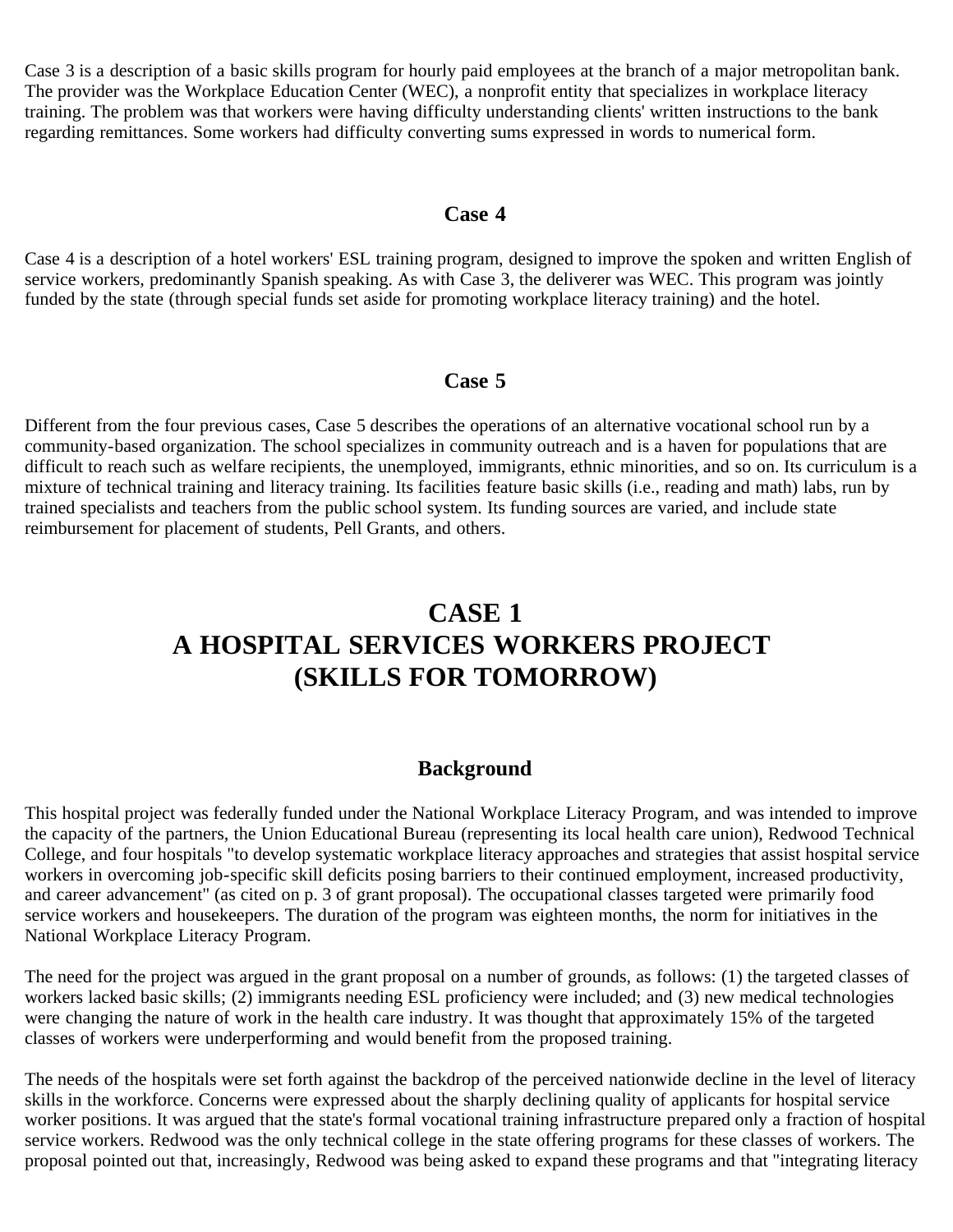and basic skills approaches with job-specific skill training is viewed as the most effective and efficient means for ensuring the productivity and retention of service workers" (as cited on p. 15 of grant proposal). It was argued further that there was need for consideration of "cost-effective methods for delivering job-specific literacy skill programs on an ongoing basis," that within the state "basic skills and technical skills can be integrated and both taught at a fraction of the cost of separate types of programs" (grant proposal, p. 15). This ideal of integrating basic skills with technical skills unfortunately did not materialize in the project since technical skill training was not allowed under National Workplace Literacy Program rules. The project had to proceed under this constraint--a severe one for a vocational institution.

Benefits expected to accrue from the project included productivity gains for the company, and literacy upgrade and career enhancement opportunities for workers. The following excerpts from the grant proposal are instructive:

A comprehensive training curricula (sic) that encompasses the full range of literacy and basic skills required of hospital workers across varied occupational classifications would be developed and implemented for the specific purposes of assisting workers in the four participating hospitals to retain their current positions, increase their productivity, successfully upgrade their skills in relation to industry changes, and create new opportunities for career advancement.

All training will be outcome-based and linked directly to expected job performance criteria that will allow for systematic evaluations of hospital workers by employees on an ongoing basis beyond the funding period.

Cost-effective strategies for the delivery of training via technical college education partnerships will be fully developed and evaluated. (p. 16)

Participation in the program was to be voluntary, limited to unionized workers of the classes indicated above. This requirement that the program be voluntary was another constraining factor, in that it offered the real possibility that those most in need would not submit themselves for the courses. They would not want their shortcomings exposed if they could help it.

#### <span id="page-19-0"></span>**About the Partners**

The four hospitals in the project (to be referred to hereafter as hospitals A, B, C, and D) together employ 17,804 full-time and part-time workers, accounting for approximately one-fourth (24%) of the state's total hospital workforce. Of the 17,804 workers, 2,830 are classified as hospital service workers (i.e., nursing assistants and orderlies, dietary aides and food service workers, and housekeepers and building maintenance/custodians). A brief thumbnail sketch of each hospital follows.

#### <span id="page-19-1"></span>*Hospital A*

Hospital A, an urban hospital, has a workforce of 2,026 full-time and 3,558 part-time employees. Some 740 of these workers (i.e., unionized health and nonhealth support service staff) were targeted for the project. This hospital is known nationally for its programs in an array of fields such as cardiology and orthopedics. It is also known as a center of excellence in nursing training in the state.

#### <span id="page-19-2"></span>*Hospital B*

Also urban, Hospital B employs 2,580 full-time and 2,507 part-time staff. About 942 of these workers are classified as hospital support personnel. This is a teaching hospital and clinic, known worldwide for excellence in various specialties including organ and bone marrow transplantation and cardiopulmonary disease.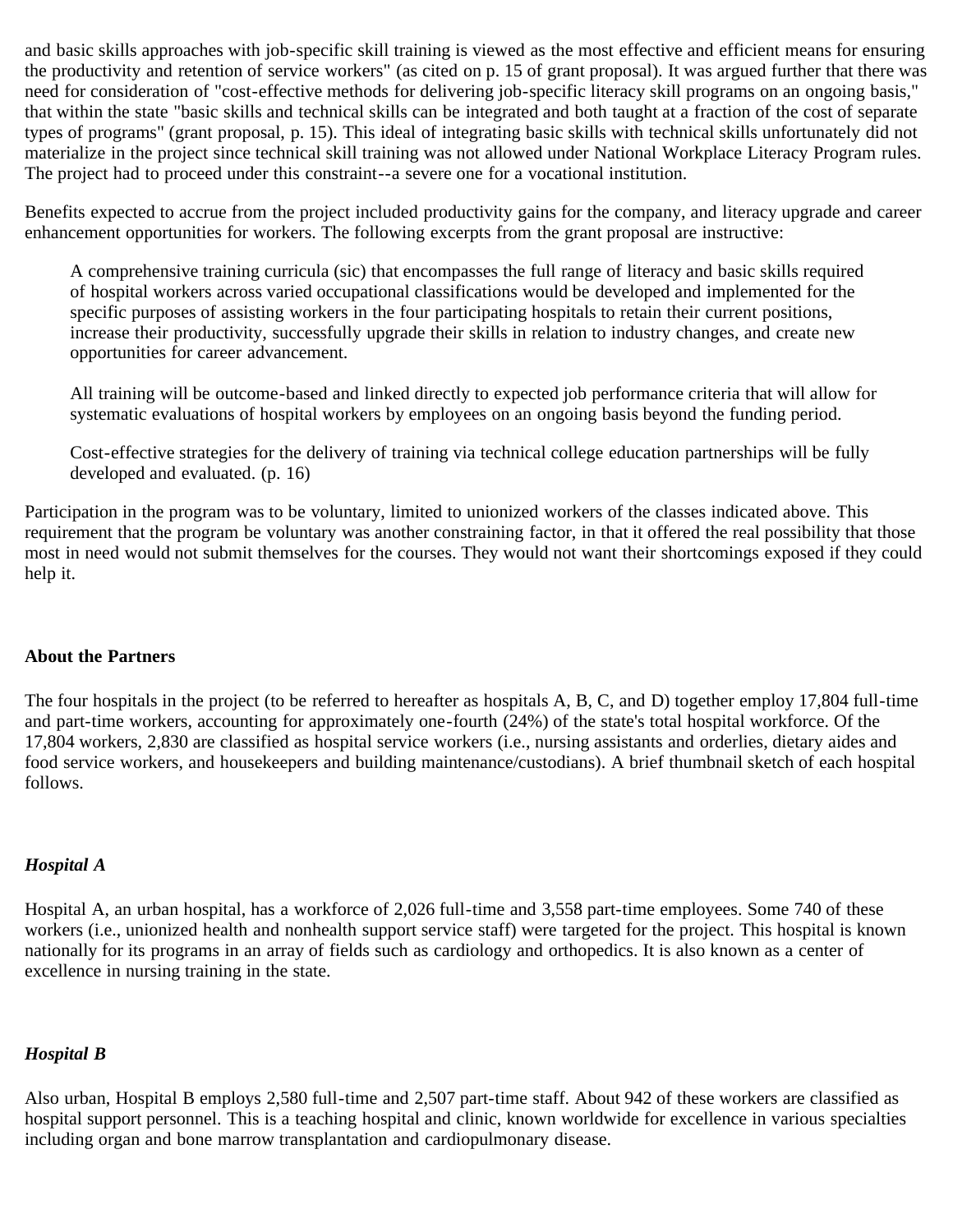### <span id="page-20-0"></span>*Hospital C*

Hospital C, also urban, has 2,268 full-time and 2,092 part-time employees. Approximately 676 of these are service workers. It is well-known statewide and nationally for programs of excellence in an array of fields including cardiovascular medicine and obstetrics and gynecology.

#### <span id="page-20-1"></span>*Hospital D*

Hospital D, which is suburban, employs 1,307 full-time and 1,466 part-time employees. Of these, 472 are health and nonhealth support staff. This hospital is known for its work in trauma and crisis intervention. It specializes in a broad range of patient services in fields such as mental health, cancer, and geriatrics.

### <span id="page-20-2"></span>*The Union Educational Bureau*

The Union Educational Bureau is a service arm of a major national union. As set forth in its mission statement, its purpose is to "help raise the quality of life of the Union membership ...." Its primary function is to "provide information and referral services." It does this by working cooperatively with "existing human service agencies." The bureau works in partnership with educational agencies to offer workplace literacy programs for its clients. It also specializes in educational programs for dislocated workers.

The bureau holds the philosophy of collaboration between labor, management, and education partnerships in the planning and delivery of services to its clients. It was in that vein that it joined with Redwood and the hospitals for the project to be described here, with the clients coming primarily from the local health care union, along with two other local service worker unions.

### <span id="page-20-3"></span>*Redwood Technical College*

Redwood Technical College is a two-year postsecondary vocational institution located in the suburbs of a large midwestern city. Accredited by the North Central Association of Colleges and Schools, it offers over fifty majors leading to diplomas, and, in conjunction with a nearby community college, several Associate of Applied Science (A.A.S) degree programs. As indicated above, the college is unique in that its curriculum is completely individualized and outcomebased. Like other technical colleges in the state and elsewhere, it has ties with industry, but here again it has unique strengths through its customized training infrastructure, which is specially staffed and which constitutes a deliberate thrust of the college. This customized function is augmented by the college's distance education capability. The college can tailor programs to specific employer needs. It specializes in needs assessment and instructional design.

Redwood is sensitive to the contemporary work scene. Its mission statement speaks of commitment to training "a diverse population with lifelong educational opportunities leading to productive, meaningful lives for the benefit of a global society ...." Goals set forth in its brochure indicate, among other things, an obligation to "provide a skilled workforce for the global economy" and to teach not just technical skills, but problem-solving and creative thinking skills. The following excerpts of goal statements taken from a college brochure reveal that basic skills have been integral to programming, and that the emphasis here is increasing:

*General studies and related education*. To ensure that students acquire a knowledge of communications, mathematics, and the sciences that will enable them to successfully compete in the workforce or prepare them for further study.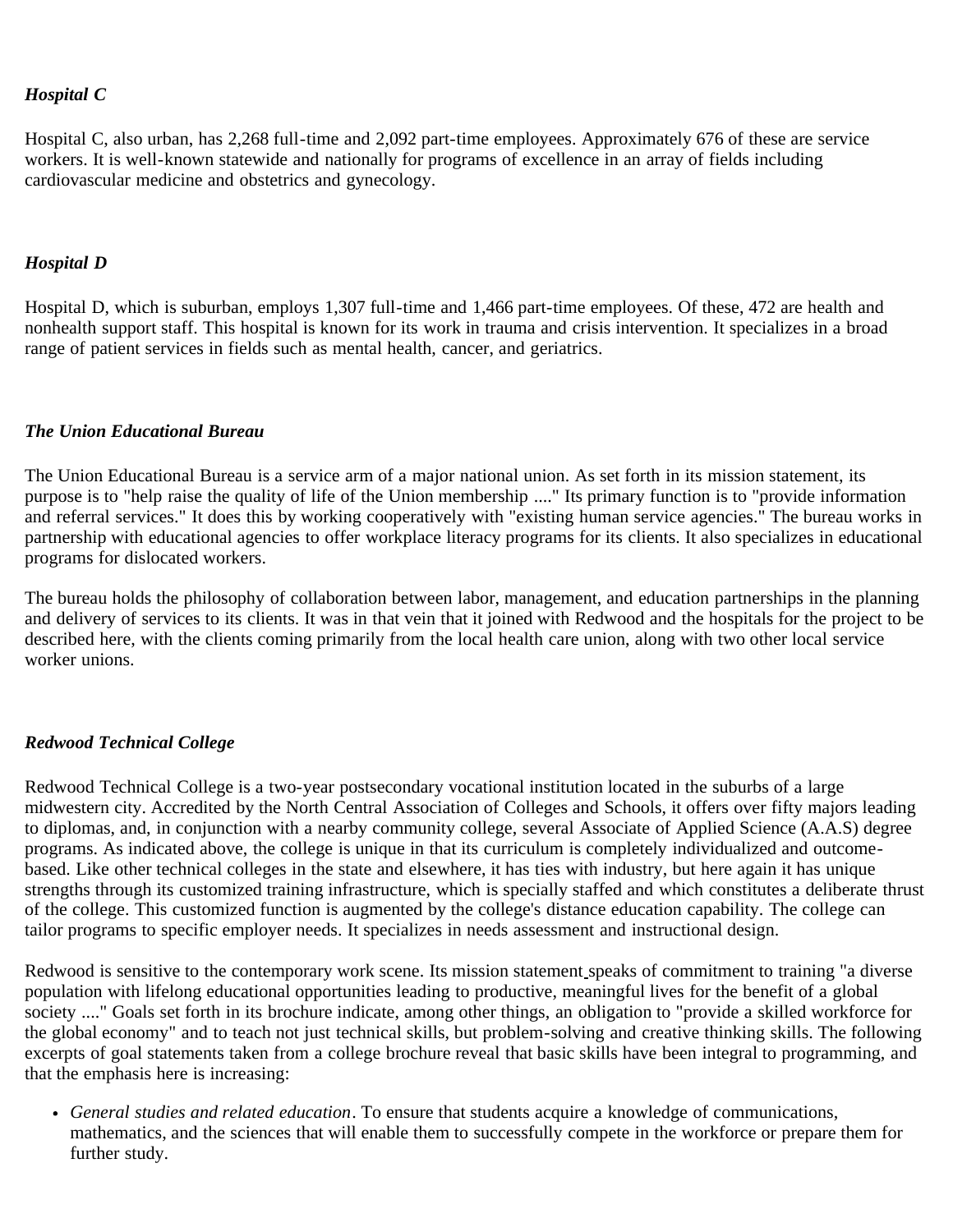- *Developmental education*. To identify and assess the basic skill levels of all students and provide opportunities to ensure that students develop appropriate reading, writing, mathematics, and ESL competencies to succeed in college-level studies.
- *Lifelong education*. To instill in students an understanding that learning is a never-ending process.

Within recent years the college has been customizing literacy training for industrial clients and has been acquiring expertise along these lines. This expertise has been recognized to the point where these two entities in tandem have won large federal grants under the National Workplace Literacy Program, with Redwood having major curricular, logistical, and instructional responsibilities. As indicated above, a major intent of these grants is to help the partners develop workplace literacy capability. Because participation in workplace literacy programs is a fairly new line of activity for vocational institutions, we sought to gain first-hand knowledge, through qualitative processes, of what is required of these institutions in such programs, what expertise they bring, what the limits of this expertise are, and, therefore, what the niche is to which they can lay claim.

#### <span id="page-21-0"></span>*The Workers*

As indicated above, the workers targeted by the program came primarily from food and housekeeping services. Of the 210 who participated, 150 (70%) were Caucasian, 38 (17.7%) were African American, 13 were Native American, 6 were African, 4 were Asian, and 3 were Hispanic. Two-thirds were female and one-third were male. In sum, the workers targeted were diverse, with the African-American representation being about three times that found in the state, the latter anomaly being a function of the low status of the jobs that were targeted for the program. The relatively high proportion of women was also a function of the classes of jobs targeted in the program.

#### <span id="page-21-1"></span>**Purpose**

Our purpose was to gain an in-depth understanding, through first-hand observation, of the unique role of Redwood in the implementation of this workplace literacy training program to be able to draw inferences that could be instructive for other vocational institutions as they consider venturing into workplace literacy programming. Were there aspects of Redwood's approach that appeared to give it a comparative advantage as a literacy provider? Accordingly, our focus was on the process of partnering, the basic philosophy of workplace literacy that guided the project, the approach to curriculum development that this philosophy engendered, the actual curriculum, and the approach to instruction.

#### <span id="page-21-2"></span>**Scope**

Consistent with our purpose, the investigation concerned itself with the philosophy and processes (e.g., partnering, developing the curriculum, and approach to instruction) adopted by Redwood as it implemented its part of the project, and not with promised outcomes of the project (e.g., increased productivity or improvement in literacy). In any case, the project staff did not establish the controls nor collect the data that would allow an evaluation of measurable outcomes.

Our scope was limited to an examination of philosophy and processes. Instead of stated outcomes, we used as our referents well-founded theoretical and research-based positions (e.g., conceptions of the nature of literacy, functional context theory, and the skills employers want) to be found in the literature. Whenever we interrogated any of the stances or actions taken in the project, it was against our understanding of positions to be found in the literature.

#### <span id="page-21-3"></span>**Method**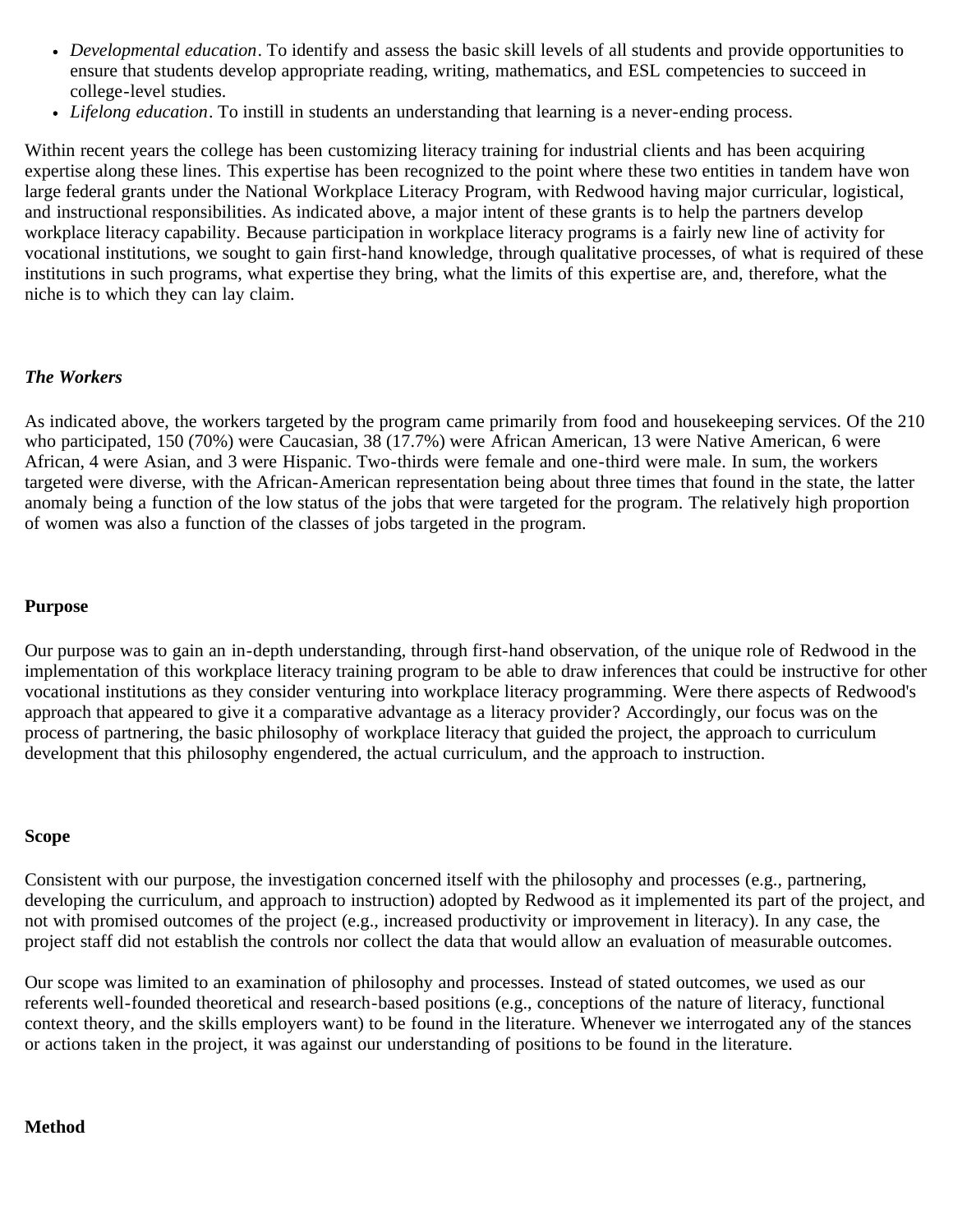<span id="page-22-0"></span>We sought and got permission to observe Redwood at work from the inside, as it executed its part of the project. Key informants involved with the project at Redwood, the hospitals, and the Union Educational Bureau were interviewed. They included college administrators, Union Educational Bureau officials, hospital project representatives, union stewards, instructors, and workers. We became an unobtrusive part of the project and were able to make close observations in the field for a period of nine months. During this period we conducted approximately fifty hours of formal, taped interviews, spent more than two hundred person/hours making observations at the sites (e.g., classes in session and promotional events) and conducting informal interviews, and examined documents related to the project (e.g., minutes of meetings and curriculum and instructional materials). We achieved triangulation through this process of observations, interviews, and document analysis, and through cross-checking of data across multiple sources. Finally, two successive drafts of our final report on the project were shared with the Redwood staff to substantiate the authenticity and accuracy of the observations and interpretations.

# **What Qualified Redwood Technical College To Be a Workplace Literacy Provider?**

Just what makes a vocational institution suited to conduct workplace literacy programming? This was a central concern of this study. Examination of the institutions that have successfully won grants in the National Workplace Literacy Program reveals that they constitute an eclectic array of deliverers, including community colleges, universities, departments of education, school districts, unions, community-based organizations, private contractors, and two-year vocational/technical colleges. One reason for this diversity of deliverers is that no single institution can claim a monopoly on literacy capability. The literacy market possesses many segments (e.g., ESL, ABE, technical skills and processes training), however, eventually these deliverers must specialize in some way. They must carve out market niches based upon their unique capabilities.

To try to discern Redwood's unique claims, we interviewed its project staff, Union Educational Bureau officials, and hospital representatives attached to the project. In addition, we examined the college's promotional brochures. Since Redwood had been invited to be a partner in the project by the Union Educational Bureau, we asked "Jane," the president of the bureau, to explain the role that the college was expected to play. Jane indicated that while the union had been "the administrative recipient of the grant dollars," Redwood performed "the lion's share of the work ... they get the lion's share of the budget." She pointed out that "they are curriculum specialists," who are able to customize work-based programs for the classes of workers represented by her union. "Ralph," another high-ranking official at the bureau, concurred that the college brought "a great deal of sophistication" to the task of fashioning workplace-based literacy curriculum. From the standpoint of the union officials involved, then, it was its expertise in curriculum and instruction design and delivery that made Redwood a suitable partner in the project.

Conversations with Bret, who had been president of Redwood, and John, who had direct responsibility for the customized services aspect of the college's workplace literacy thrust, provided unique insight on the peculiar strengths they felt the college brought to this new area of programming. Excerpts from joint interviews with them follow:

*Researcher*: We are interested in what vocational education institutions can do to foster workplace literacy ... what role vocational institutions can play.

*Bret*: First of all I think you've already mentioned that we are dealing with workplace literacy here and not just the overall concept of literacy. And that's the reason we became involved in it. [It] was specifically because the workplace has been [and] obviously fits in with the mission of the college and education for employment. It's maybe a key issue with productivity and making employees just better employees. It's a technical college. That was really our background, to make sure that we are training for employment. Up until four or five years ago we were not doing much in literacy as such. But we did find from our meetings with the [Union] Educational Bureau, as well as with employers, that there was a fairly consistent need out there for companies to be involved with literacy types of activities. *So we are the experts on the instructional part* [emphasis added] that is where we came in to this.... I think that is how we viewed it. That's why the [union] felt that we were a key partner in this ... is that they have the expertise in working with employees in a variety of service areas--we have the expertise of delivery of instruction. So that was our key role in that, and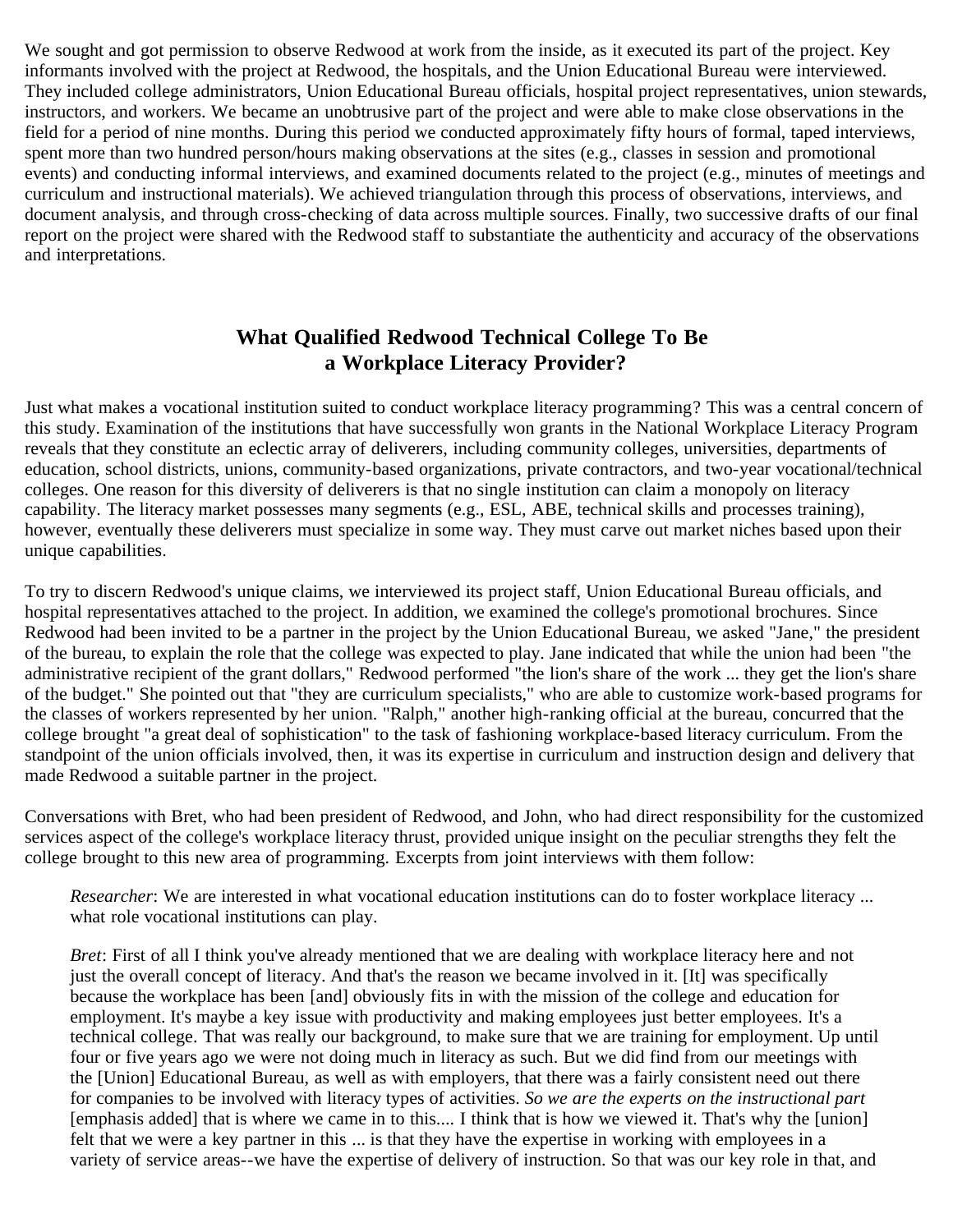that's why we wanted to become involved in the whole process of working with literacy.

This perception of expertise in instruction geared to the workplace was consistent with the view held by union officials. But we were interested in whether Redwood did not now have to add a literacy-specific piece to its normal repertoire of competencies.

*Researcher*: You're bringing that instructional piece, but did you not have to add the literacy piece on to that? Traditionally, the vocational institution focuses on what does it take to get the job done. Do you now not have to add the literacy piece? Or do you just have to do the same thing you were doing before?

*Bret*: It was a combination of both. One is that our definition of literacy ... is the basic skills that employees need to be successful on the job.... With that definition then, some of the things that we had been doing were right in line with that definition. But there were some other things that we needed to add. We added those really as part of the various projects that we were involved with. *What we added was really a lot of work with employers and the employees to find out what skills they needed* [emphasis added], so it wasn't just our assumption of what was needed, but it was actually going in and asking the other people in the companies, management, and the staff that are there as to what they needed.

What Bret was suggesting here was that from his institution's perspective, workplace literacy meant the ability to perform jobs competently. That being the case, the college was not entirely a newcomer to this area of programming. Literacy in the context of workplaces did not necessarily have to mean the three Rs.

We suggested to Bret that perhaps it was the practical nature of vocational teaching and learning that made his institution suited to such literacy programming. He concurred, explaining as follows:

It's been an applied approach, in that it's not just doing it in the classroom. But what we've done is related it specifically to the situation that the employees will be in, so that they are not just hearing about some things, but they're actually living it. They know what's going on. *Everything that is done had been done in an applied context* [emphasis added]. And that is, in my opinion, why technical colleges are so unique and so important to the whole area of workplace literacy.... Many other institutions, whether it's a K-12 school district or whether it's the university, their instruction is not as applied, is not as workplace applied as the technical colleges. I think that is the key difference in what we are talking about here.

From the perspective of college personnel, then, it was a tradition of customizing curriculum for workplaces and offering applied courses that made the institution a natural for being a partner in workplace literacy. These could be described as *technical competency* reasons.

One alternative that these officials did not explore was that the institution had face validity--that it was credible on account of what it embodied, namely a postsecondary education opportunity. We were to hear this perspective expressed elsewhere. When asked about Redwood's contribution to the project, a business representative of the local union offered the credibility explanation:

*Representative*: I think it was absolutely necessary.... Really, in my mind, [Redwood] legitimized the whole program ... I mean they're teachers ....

*Researcher*: What if it had been City public schools, rather than a vocational school? Would it have been any different?

*Representative*: Well, in my mind, [a] vocational school would be more--progressive wouldn't be the word- but most of the people that are in the bargaining unit have either their diploma or GED. Most. Now a lot of them ... sure don't. And not that [that] really matters, but it seems like votech probably turns more people on.... In other words, if City public schools would have offered it, people would have said, oh, you're dumb. You have to go back to school. Votech offers it, it's [not] secondary education, it's advanced education.... That's what I meant by progressive.

Jim, a hospital official associated with the project, expressed the view that Redwood was "attractive" to workers. It was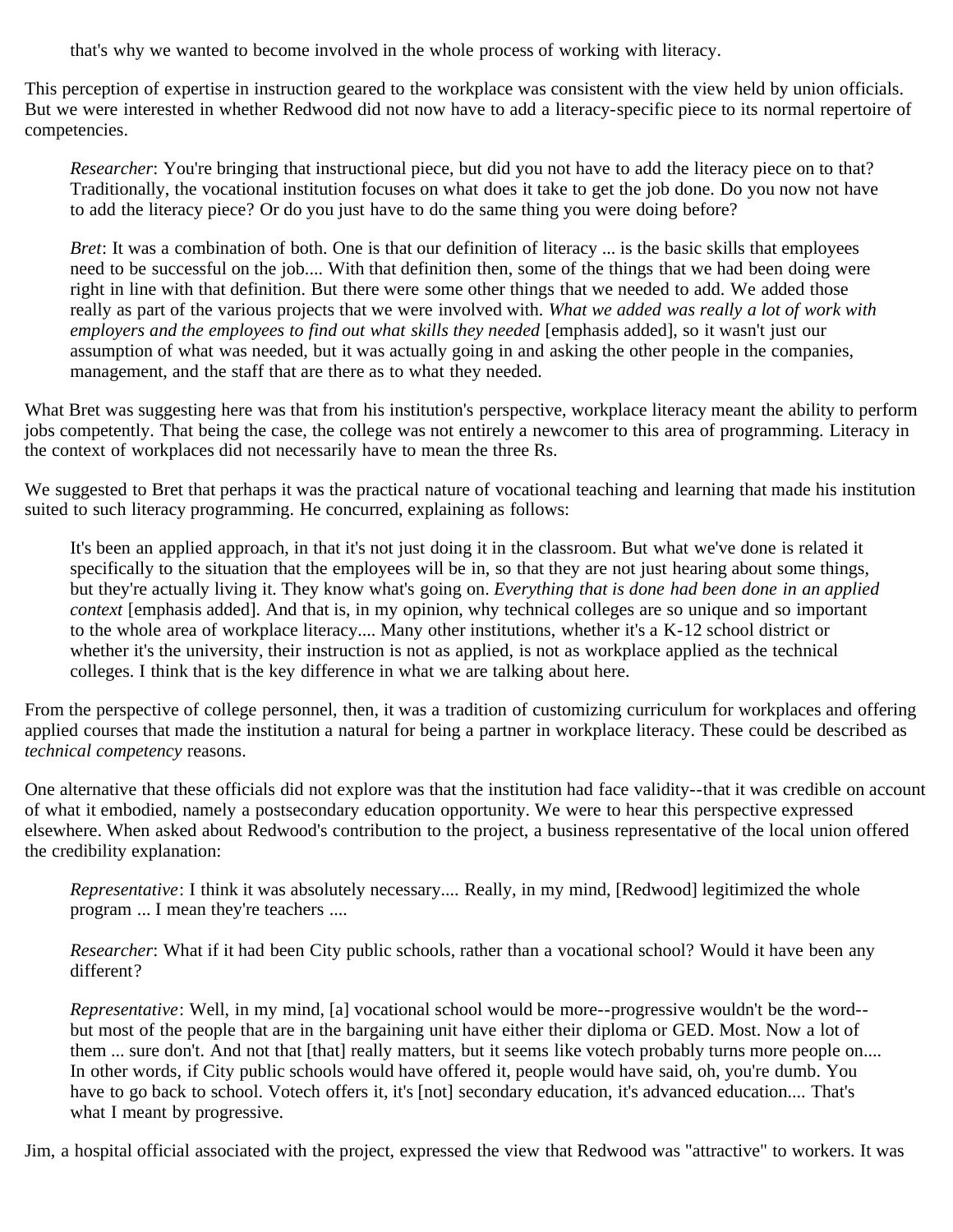relevant--unlike regular schooling. But on the question of its unique contribution to the project, he was willing to allow that conceivably another provider, such as a school district, could in the same circumstances deliver an equivalent program. The following excerpts capture these thoughts:

*Researcher*: [Redwood] as a technical college, of course, has a vocational background. Do you think that made any difference? Say one of the school districts had come with the same kind of offer ... ?

*Jim*: I don't know that I can give you an honest answer. I think that the fact that they are a vocational school is attractive.... If a City school district came, I do not know if there would be any resistance or difficulty (getting people involved) or if it would be easier.

*Researcher*: I can ask the question better. Do you see anything in what (Redwood) has done that has been good that's because they are a vocational school?

*Jim*: Again it's hard to say. I think it will all depend on if a school district were to present this, how they would do it? How you do it and how you present it and how it's packaged is [going to] make a big difference.... I think that the idea of it being a vocational school is attractive to our employees.... I can't say for sure, but my guess is that, knowing that this is a vocational-based organization that's putting the time and effort into it would create something of an expectation of our employees, well, this is going to be relevant training. This isn't [going to] be social studies and geography. This is [going to] be aimed at specific job skills. But I'm not saying that the school district couldn't put it together. I'm saying [*that*], I think, was an underlying expectation when you are talking about vocational school.

When the views of all parties canvassed on the question of Redwood's workplace literacy credentials are taken together, four clearly perceived strengths of a technical college emerge: (1) a tradition of working with industry to determine workrelated needs, (2) the ability to convert workplace-based needs analyses into curriculum, (3) an appeal to workers as higher education and not public school remedial education, and (4) the acceptability by workers on the perception that programs will be workplace relevant.

One obvious strength of a college that could not find a place here was the ability to deliver technical skills, which, as indicated before, was not allowed in the context of the grant. Thus, the curriculum that Redwood could offer, though workplace-based, had to be taught, and indeed was taught, under school-like conditions. In the circumstances, the view that a nonvocational provider might be an equally credible partner in the project was not unreasonable. In partnership with unions and industry representatives, it is quite conceivable that school districts can develop capability to deliver workplace literacy programs, especially when such programs do not require a technical skill component and when they focus mainly on decontextualized workplace basics such as the three Rs, communication, and so on. To carve out their special niche, vocational institutions must illustrate clear separation of their capabilities from that of competitor providers; they must do so by claiming ground where others cannot easily traverse and/or by showing that they are better at doing what competitors do. They cannot seriously claim monopoly on the teaching of reading, writing, or mathematics. As Bret points out above, their strength is in work-based applied curriculum and instruction. They are not literacy specialists *per se*.

# **Basic Skills**

<span id="page-24-0"></span>Since basic skills are so central to the discourse on literacy, we were interested in whether the ability to deliver such skills could be part of the case for Redwood being a workplace literacy provider. Workplace basics include learning to learn, the three Rs, communication, creative thinking/problem solving, self-esteem/goal setting, interpersonal skills, and leadership (Carnevale et al., 1988, p. 16). These skills correlate with those set forth in the SCANS Report (1991). As indicated above, vocational institutions have a tradition of teaching the theory related to skilled occupations--welding mathematics, business English, or technical writing. And, due in part to accreditation requirements, such institutions have been increasing the general education component of their programming. We sought to establish just what the status of this aspect of programming was at Redwood. Excerpts from an interview with Bret and John are instructive.

*Researcher* (paraphrased): How are things like mathematics, English, [or] communication, programmed in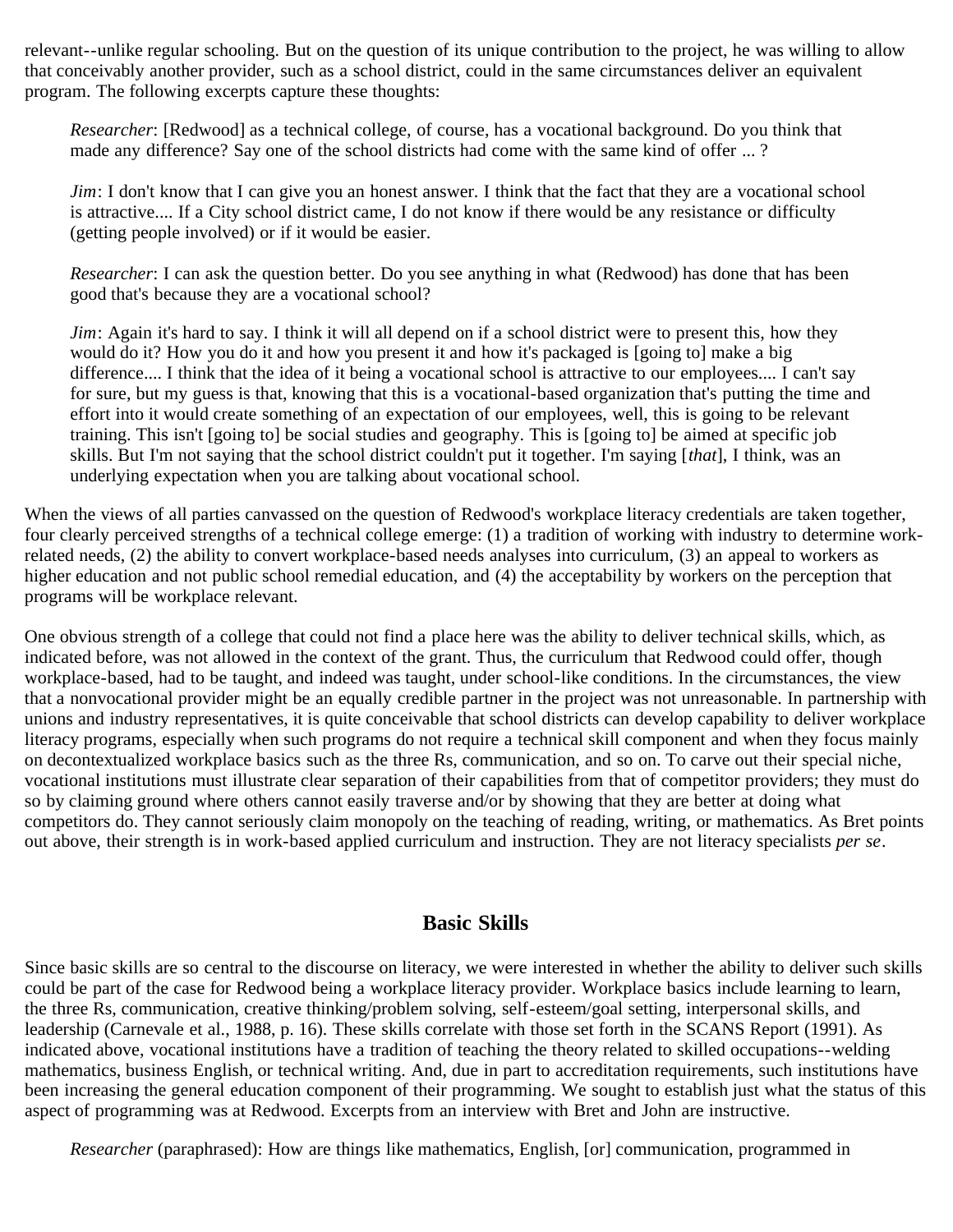your curriculum, separately, across the board, or within courses? It seems to me that a technical college must have things like basic numeracy--basic skills.

*Bret*: There's different approaches to that in our programs that offer Associate degrees. The general education requirements, such as English and math ... are done through the community college. So those courses are no different from most college courses. Now there are some specific applications that are done at the college. For example, in the area of technical report writing, that is not a general education course that's at the community college ... it's one that we have specifically to meet our needs. So that's an example. So we do both. And so, in some cases, it's our technical faculty that does the teaching of that because they have the background. But in the other areas it's the general education faculty, from our campus or from ([he community college].

Bret explained further that collaboration with the community college was part of an understanding within the state. When a technical and community college are co-located, the latter must provide the general education, and the former the technical aspects of programs. This rule points to the fact that, in normal circumstances, technical colleges are not viewed in the first instance as general education or basic literacy providers. But they have a respected tradition of making the close connection between general and technical skills (i.e., welding math, business English). That Redwood had such a tradition is evident in the following excerpts:

*John*: Going back to basic skills and the curriculum area ... I spent a little over fifteen years as a classroom instructor--the auto-body shop. And [in] the curriculum that I wrote, there were units that dealt with math. And I can give you some specifics. One would think that, well, you're going to teach spray painting. Well, it's not enough just to mix chemicals and adjust the spray gun. There's a whole set of materials that are developed to accompany it that dealt with weights, measures, and volumes. Because if you don't understand those things, you can't mix paints in the proper proportions.

#### *Researcher*: In some ratio?

*John*: Right. Right. And in the major collision repair, we were teaching measurements, and we're talking not only in inches but in the metric system. We're dimensioning. And also in the front end steering, basically what we're teaching is geometry, because it's all angles. So in every one of those modules that we developed for the curriculum, for those areas, there were math components. So we were teaching the occupational math in the context for the auto-body trade. And that is really the gist of the type of math when you talk about context. To me it's a very live, very real example.

Teaching ratios in the context of measuring paint and mathematics in the context of auto-body repair are unique pedagogical events that set vocational institutions apart from other institutions. This is quintessential functional context instruction, a defining capability and natural preserve of such institutions.

# **Curricular Philosophy**

<span id="page-25-0"></span>As indicated above, the grant proposal took the line of the mainstream literature on workplace literacy, citing the need to teach literacy in context. To do so required literacy audits, inclusive of the testing of workers, job analysis, task analysis, and examination of literacy samples. We were interested in hearing firsthand articulation of the philosophy of workplace literacy and examining how it became operational in practice. Here we relied on interviews with Redwood's project staff.

#### <span id="page-25-1"></span>**What Is Workplace Literacy?**

The basic question, "What is workplace literacy?," needed to be asked of the project staff of Redwood in order to help us understand the philosophy brought by the institution to the project. The definition of workplace literacy is not without contention. For example, labor representatives are likely to subscribe to a more expansive definition than corporate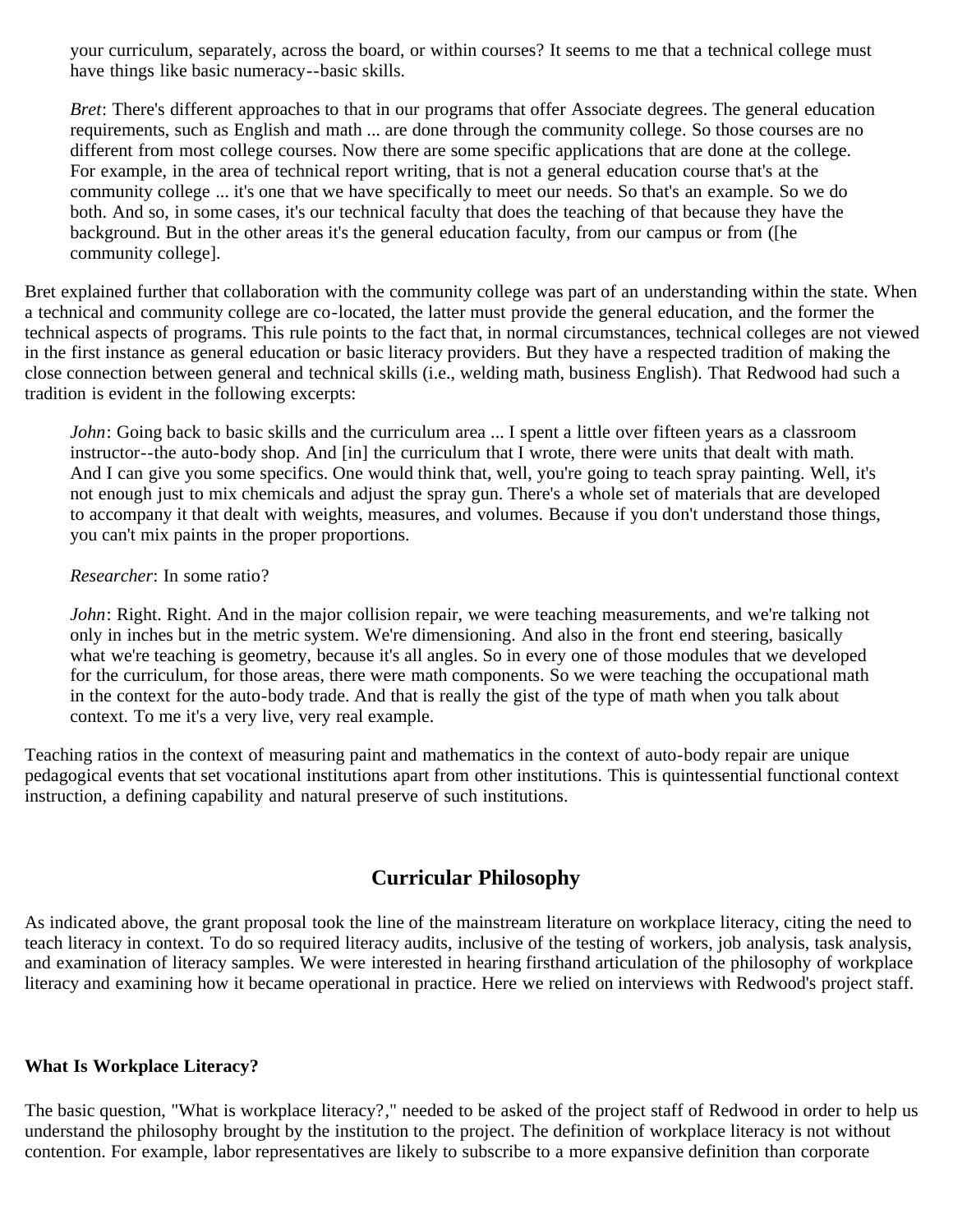representatives (e.g., Sarmiento & Kay, 1990). Some commentators have interrogated the dominant functional literacy paradigm, juxtaposing it against a conception of critical literacy (e.g., whole language, or Freire & Macedo's [1987] notion of reading the world and the word) that they believe is more likely to lead to worker autonomy, and to fuller participation in the democracy (e.g., Gowen, 1992; Greene, 1991; Hull, 1992, 1993; Kazemek, 1991; Resnick, 1990). These commentators tend to view literacy not as a set of skills to be learned but rather as a form of cultural practice. They believe that one is socialized into literacy practice through various forms of apprenticeship in institutions that include schools, family, community life, and workplaces. They remind us of the critical nexus between literacy and existence- that workers have an existence beyond work--as parents, consumers, and so on. The arena of debate, therefore, becomes (1) what should be the content of the workplace literacy curriculum, and (2) how broad its scope should be.

In *The Politics of Workplace Literacy*, a case study of African-American hospital workers (employed in housekeeping, food service, and laundry), Gowen (1992) points out the cruciality of literacy philosophy in determining curricular and evaluative issues in the project. She explains as follows:

Margaret (a project consultant) holds the most influence in developing lessons and materials. She represents one perspective on workplace literacy. Her definition of the problem and its solution fit within the public discourse about workplace literacy.... Her goal is to help workers to develop the skills necessary to survive in the current system and to advance within it. On the other hand, Aisha (project instructor) holds a very different conception of the problem and its solution. As a social activist with a background in self-help models and Freirean study groups, Aisha believes that the system needs to be changed. She sees the goal of workplace literacy instruction as empowerment through the development of a critical consciousness in order to change the current social, political and economic system. In the middle and pulled in both directions for a variety of reasons are Noreen, Karen, Rose, Amanda, and Sarah.... These differences in the way the literacy problem is conceptualized by the various members of the project have a significant influence on the development and outcomes of the classes. (p. 22)

Gowen goes on to point out that a hope of the project staff was that the training program would help the hospital primarily, but would also transfer into other areas of the employees' lives, "developing self-esteem and creating initiative for more education and advancement" (p. 37). Gowen continues with the following:

Thus, the King Memorial project is initially grounded in the belief that what is good for the employer is good for the employee--to be flexible, to define self in terms of work, and to seek advancement in the system. And if employees see personal value in this training, Margaret hopes that some of them will seek further education on their own time. What this story does not include is the possibility that employees might perceive their literacy needs differently--that they might believe that what is good for their employers is exploitative of them, or that the system might not be as open as Margaret believes it to be. (p. 37)

And, indeed, Gowen (1992) reports that the workers found ways to resist the curriculum, which had focused narrowly on their work tasks. One worker protested, "I don't want to know nothing about no mopping and dusting" (p. 93). Another reported that her favorite assignment was having to watch the movie *Raisin in the Sun* and to write a personal response. She took pride in that essay. Yet, project staff of opposing literacy perspectives had disagreed on the efficacy of that particular assignment in the context of a literacy program for cleaning personnel.

We surmised that how workplace literacy was conceptualized and defined by Redwood would dictate and guide its curricular and instructional actions. We expected, consistent with the project proposal, the curriculum development traditions of vocational institutions, and the stated preference of the U.S. Office of Education and its National Workplace Literacy Program auditors (e.g., Kutner et al., 1991; U.S. Department of Education, 1992), that the functional context approach would be uniformly approved.

#### <span id="page-26-0"></span>**Conversations**

We asked Pete, curriculum specialist for the project, to tell us how he defined workplace literacy and to explain how that definition guided his curricular actions. Included in his answer was the following: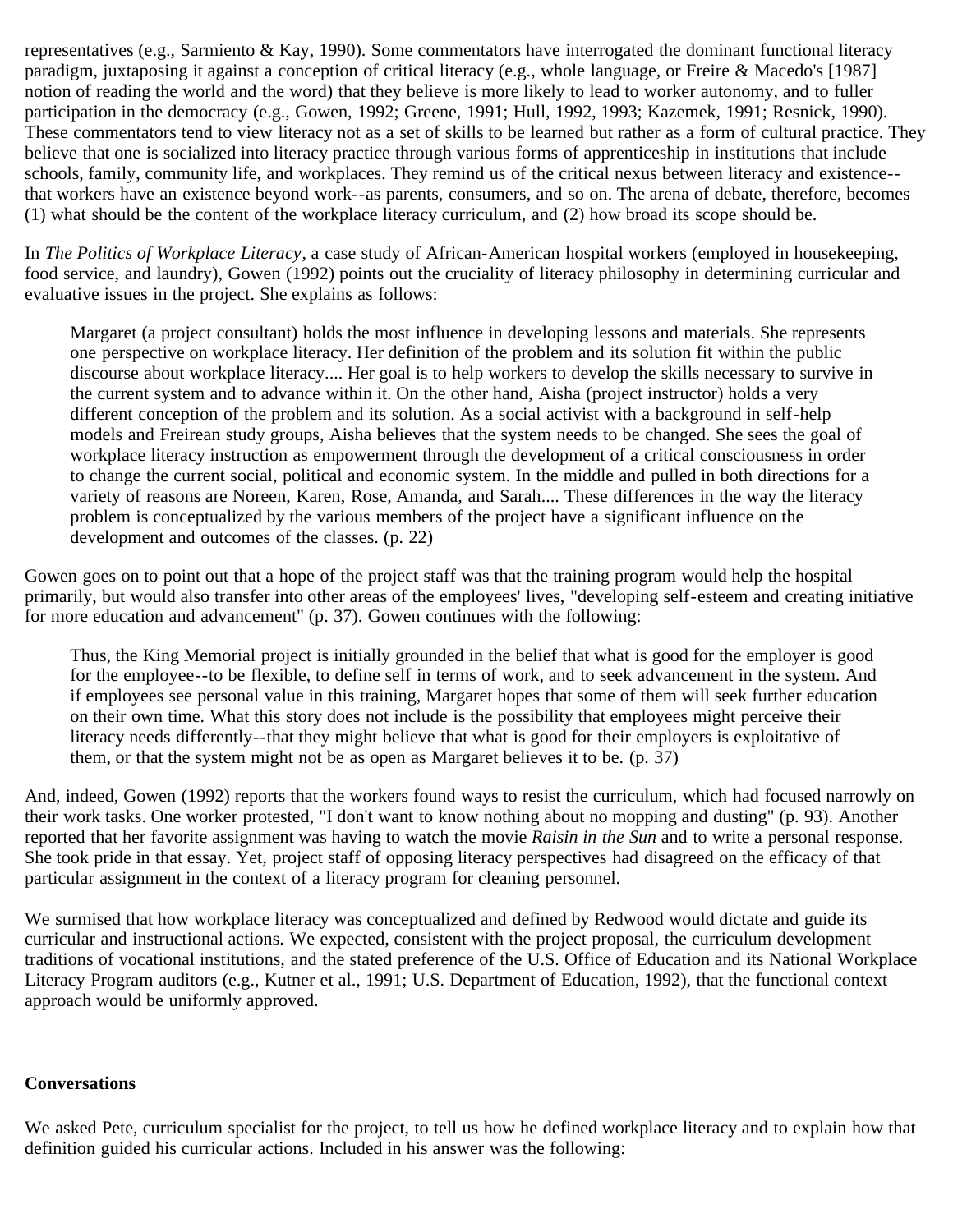When you're in a setting where people are doing a specific job, and they actually have a job, then you have to be much more specific. That's what I see is the difference between workplace literacy and training ... and basic education.... It's organized towards some specific set of problems that people have to solve with that information. It's sort of like the example of a calculator. A calculator is only a tool towards solving some problems. You can focus on teaching people how to use a calculator or you can focus on the problems that they have that they use the calculator for.

Pete was drawing the line here between specific and general literacy, much like Sticht (1988, p. 68) does in his discussion of the issues inherent in defining illiteracy. This distinction between the specific and the general is central to the case for the functional context approach. Pete explained further that workplace literacy had to do with those prerequisite skills that enabled one "to do [one's] changing job."

*Researcher*: OK. I think that's crucial. In other words, flexibility seems to be a big part of it. Are you flexible enough [to cope with change]?

*Pete*: Yes, yes. And related directly to that is that the job characteristics are changing in such a way that they're now multi-tasking all these employees. Asking them to do many things out of the specialty area that they were trained in before, and therefore they can't keep up because they don't have the background in the five things they were trained in.... So it's the changing work environment that is creating some of the--what I am calling "literacy" problems.

To be workplace literate, then, meant being able to cope with impending changes in one's work environment and one's job. This way of conceptualizing literacy matched a human resource priority at the hospitals which was to create a multiskilled worker. The status quo was that workers specialized. In the case of food service workers, as Pete explained, one could be doing desserts, the other could be on the tray line, and so on. Now the hospitals were interested in crosstraining. Pete explained further:

Instead of having the kitchen person be the one who does the food, serves the food, brings it back, and the nursing assistant person be the one who measures the intake and output of who ate for the medical charts, and the environmental services people be the ones who come in and measure this and measure that, and clean the rooms and make sure everything is fine, now they want to assign a cadre of people to that unit and they do all those things.

Bret explained the college's perspective on workplace literacy:

What we are saying [is that] workplace literacy is the basic level skills that employees need to be successful on the job. The traditional view of literacy has been a matter of reading, writing, and perhaps some math skills. And our definition was perhaps a little bit broader than that, but ... it was geared to the workplace and the skills that employees need to be successful.

John responded with this characterization of how literacy ought to be considered in the context of the project.

I think there's a common perception. It revolves around the word *literacy*. The perception is that when you hear the word literacy, or lack of literacy, in the case that we're dealing with, that we, many people automatically just assume, make the assumption, that we're talking basic skills, reading, writing, and math. But what we're looking at is the differential between basic ... what we would call basic educational skills, reading, writing, and math, and the reading, writing, and math necessary to perform their jobs ... my definitions have changed as we've gone through because it's emerging, and the last one that I wrote is "*using printed, written, verbal, and technology-based communication in a work-based context to achieve the goals of the work organization and the individual*."

John went on to point out that at the core of the issue of workplace literacy is the need to cope with workplace changes such as new technology or new ways of communicating. The problem is external to individuals. It is forced by the dynamic character of today's workplaces. One has to keep up with the new knowledge and the new technology, or by default come to the condition of workplace illiteracy. He suggested that the solution is to acquire the disposition of lifelong learning.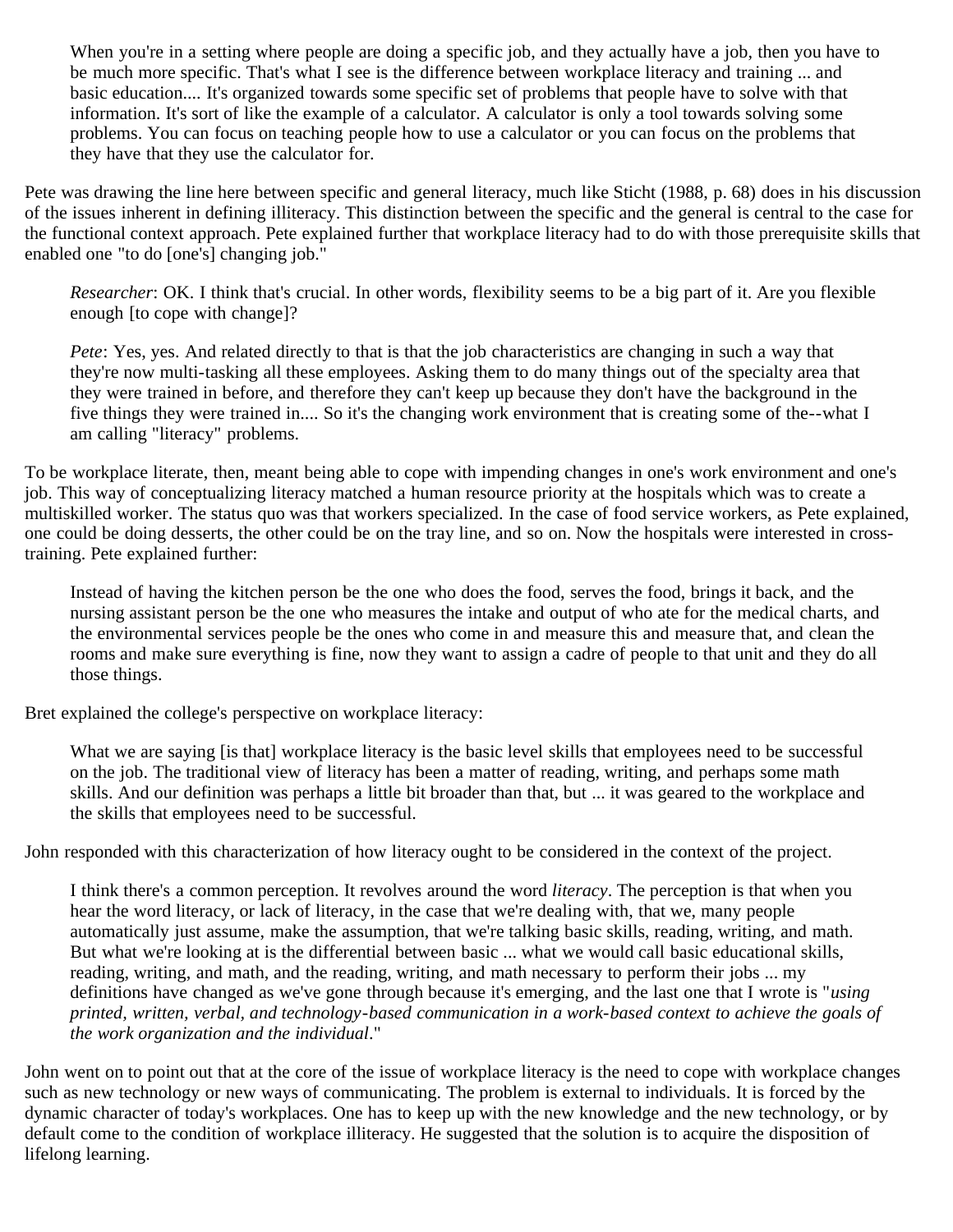Jane, a literacy specialist at Redwood, whose additional role was to publicize, organize, and implement the program, explained that the project was aimed at the 20% or so of workers who "can't quite understand the material that is presented through their job--the people that are having just a little bit of trouble with the reading, the writing, the math." According to Jane, while it was not a goal of the course to teach poor readers how to read, they were not turned away:

We didn't turn anybody away. If someone came, and I don't know that anyone has come in the project that flat-out can't read anything--but we had some very low readers and we just helped them out. We helped them through it. But what I'm saying is, if we really had someone who couldn't read, the goal of the project is not to teach them to read. *The goal of the project is to help them out with their job, with this workplace and the application of the material that we have* [emphasis added]. But if we start them out as a rank beginner who can't read at all, we're not [going to] teach them to read. But they would still take the class, so we had, especially with our ESL people, people that did have difficulty. But they made it through. And they enjoyed it, and we gave them the help they needed. But it's not a *teaching you to read* class. Even the reading class was not a *teaching you to read* class. It was taking words apart and a whole different emphasis. [If] you couldn't read word one, this wasn't for you.

These four key members of the project staff had concurred in their conception of workplace literacy. To them, the core challenge for workers was how to cope with the changing work environment and their changing job-tasks. And for the bottom 20% or so of the workforce, this challenge was acute, particularly where their changing job-tasks required added increments of proficiency in job-related reading, writing, mathematics, or communicating. The conceptions they set forth were in tune with the mainstream discourse.

### <span id="page-28-0"></span>**Differentiating Between Workplace Literacy and Training**

As alluded to above, one of the challenges for the project staff that was imposed by the grant was to differentiate between training (which would be the responsibility of the hospitals and beyond the scope of the grant) and workplace literacy. This was not an easy separation for project staff to make, since training problems that result from change fitted with their operative definition of workplace. Furthermore, responsibility for dealing with supposed illiteracy in the workplace falls to training departments. The difficulties the project encountered here are captured in the following excerpt:

*Jane*: Because we were careful that we're not offering training courses, we can't just offer classes in learning how to do the math for a specific thing because now we're training people. And the grant is very sensitive about training people. If everyone can't make this, (or) do this math formula, then that's a training issue. It's not a workplace literacy issue.

What Jane was saying here speaks of a fine separation indeed. The teaching of mathematics related to a specific aspect of work was a training, not a literacy issue. But the teaching of workplace mathematics in a general, decontextualized sense wasn't. And indeed, when mathematics was taught in the project, the disposition was to decontextualize and to cluster skills across jobs rather than specialize within jobs.

# **Curricular Approach**

<span id="page-28-1"></span>The grant proposal set forth the view that "training must be derived by way of direct identification, observation, and validation by workers and supervisors" (p. 18). Needs assessment strategies inclusive of task inventorying, job analyses, interviews, and observation of samples of literacy materials related to the job were promised, leading to individualized and outcome-based curriculum design. Specific project tasks set forth for Redwood included

[(a)] development of curricula (organized in multiple self-paced modules); (b) editorial review of these training resources by the project steering committee, workers, hospital representatives, and others; and (c) field tests and evaluations of the training materials.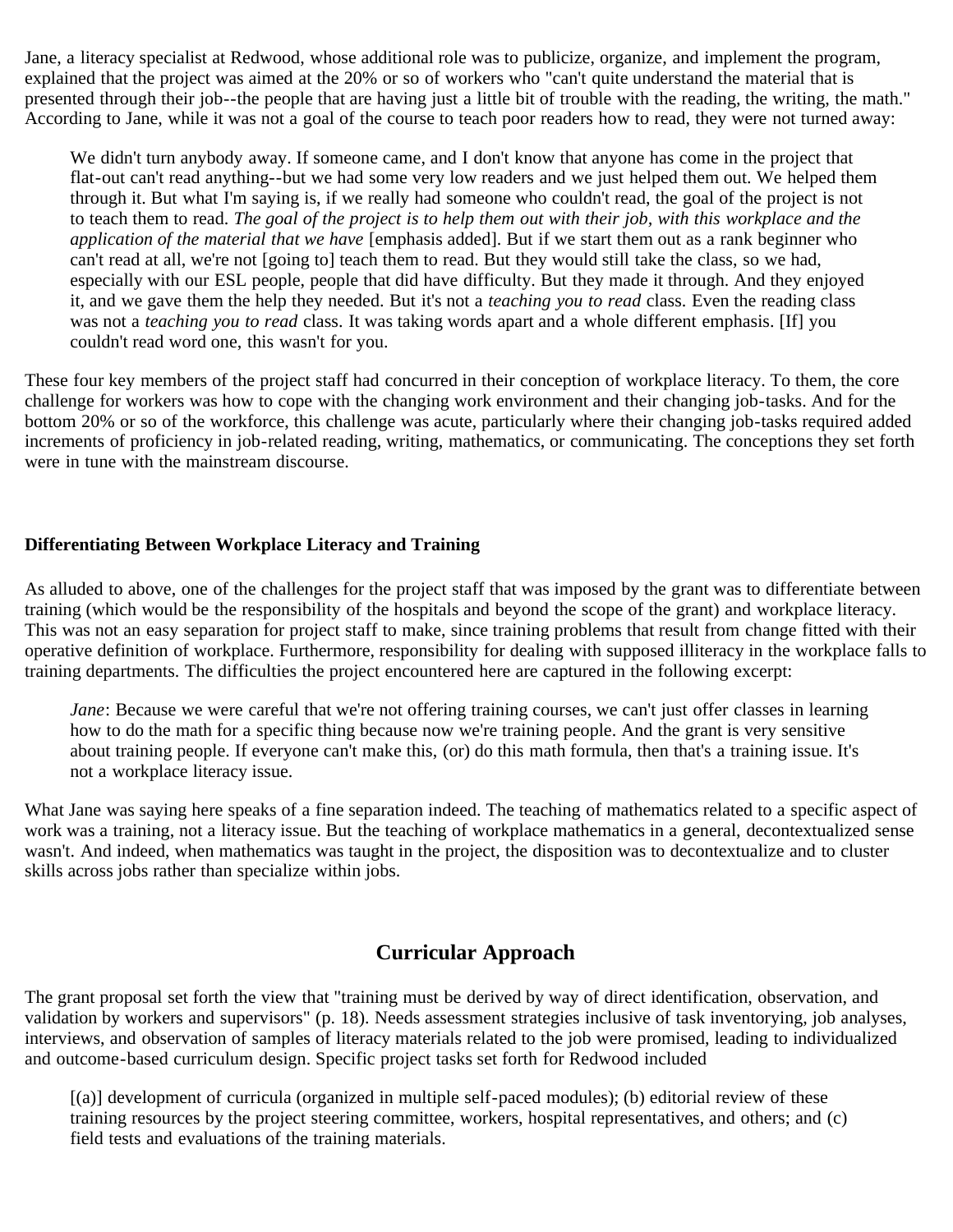We were interested in examining this approach closely.

### <span id="page-29-0"></span>**Actual Approach**

This section deals with how the workplace literacy philosophy articulated by project staff was actually translated into curricular actions. It is based on a combination of interviews with college project staffers, hospital representatives associated with the project, union administrators, and inspection and analysis of project curriculum documents. Because curricular approach is so much a part of the unique claims that a technical college can make about its suitability to conduct workplace literacy programs, we allow college project staffers to speak at length in their own voices in this section. For triangulation purposes, their comments are juxtaposed against that of hospital representatives.

The basic curricular approach adopted by the college was consistent with functional context theory as articulated by Sticht, Armstrong, Hickey, and Caylor (1987) and as set forth in the prescriptive works of Phillipi (1988) and Cornell (1988). Central to the approach was collaboration between workers and their representatives, managers and supervisors, and project staff. The project curriculum and literacy specialists conducted on-site needs assessments by interviewing workers, supervisors, and managers and by shadowing and observing workers as they performed their tasks. Data so gathered was later verified or clarified through further meetings. Some workers were voluntarily tested to determine the reading level to which project curriculum materials should be aimed.

The curriculum development process was as much political as it was technical. Our inspection of the records of the project staff revealed that they had organized several joint meetings at the hospital, which were designed to get consensus as to what were the problems that needed to be solved. Excerpts from interviews with Redwood project staff provide the flavor of how the needs assessment leading to the curriculum was approached.

*John*: The approach that we've taken is that when we enter into a project or when we develop curriculum, we are not going to buy anything off the shelf. That's the attitude that we go in there with. Because every workplace is different. What we do is truly customized to that work environment. I can give you some good examples in the hospital project. As we developed the curriculum, we found common needs that could be presented in all four hospitals, that being the modules that dealt with [measurement and mathematics] basically. And we taught basic math skills by using the measurements that they would use on the job--to ... the custodial maintenance group ... the nursing assistants group, and ... the dietetic technicians group.... And those were pretty consistent across the hospitals--those needs. When it came to the written communication part of it, and also the part of it that was [human relations] "Understanding Where You Work," we had four unique organizations. So really ... we had a module written for that written communication, that's the "Writing That Works" module, and the "Understanding Where You Work" modules. We had to do four hybrids. We had the framework. But we had to custom tailor it, the curriculum model that we developed, we had to further customize it to an additional level for each one of the four worksites. *And we use the materials that they used daily in their jobs* [emphasis added]. They're the materials that these people saw every day, they handled every day, but they never really understood. And it gave, as Bill said, it gave meaning. It kind of, it brought their job alive.

*Researcher*: Now ... that customizing, is that a part of the tradition of the tech college and the way in which you would do business anyway?

#### *John*: Yes.

*Researcher*: ... that if an employer calls you ... You would go in and see what it is, whatever their occupation is, and then you would work backward from that?

*John*: Yes. It has to start--the whole process has to start with an evaluation of the workplace, to see what the processes are. And we approach it from the aspect of what things cause you the most problems. Or as Pete [curriculum specialist] would say, where's the pain? What's causing you pain in your operation?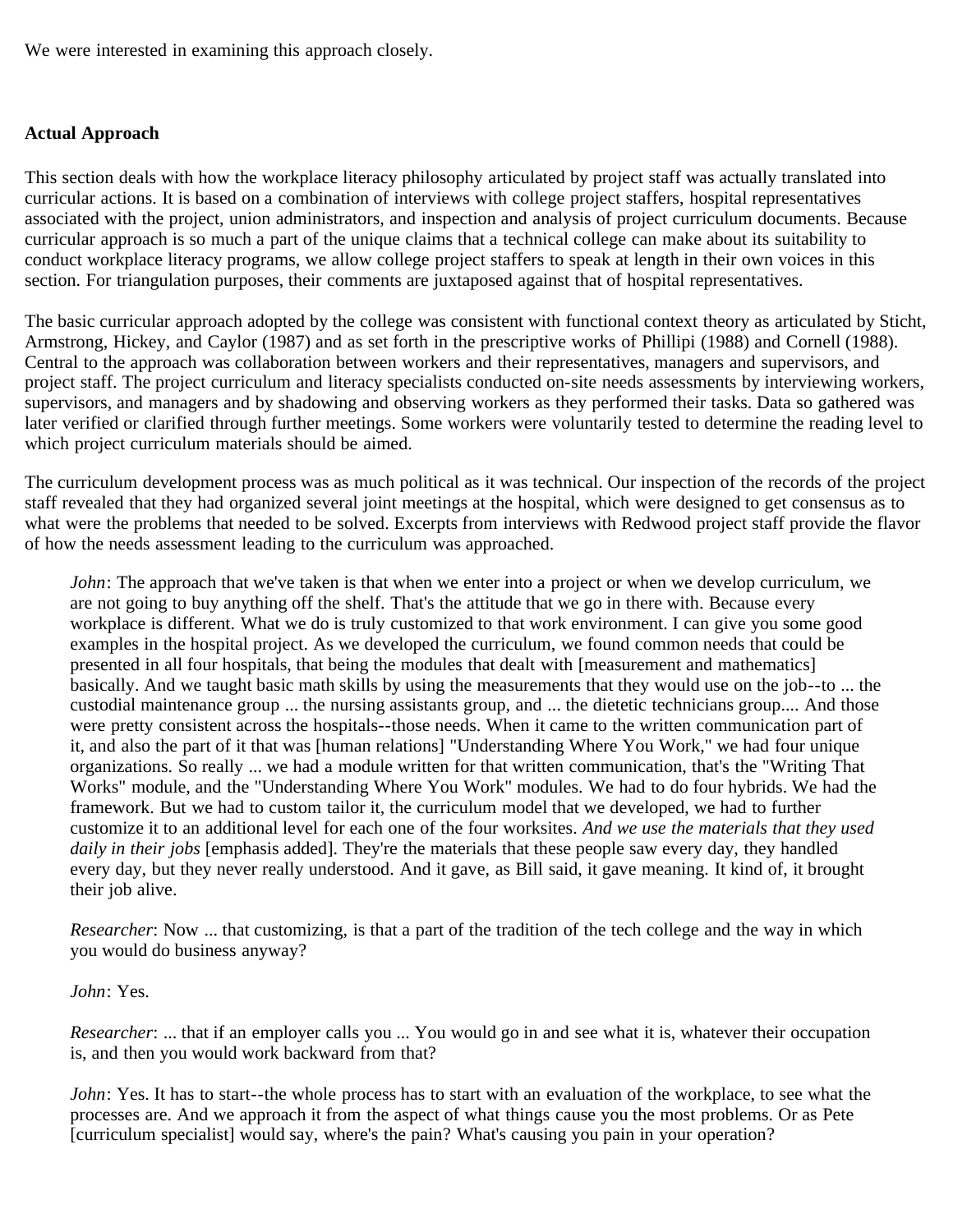*Researcher*: So in other words you haven't had to go and learn that part of it. That, in a sense--that has been traditional ... this idea of going into a company or going in to talk to any client and figuring out what the client needs and then working back ... that's sort of the way in which you do business?

*John*: Absolutely ...

*Bret*: It's also the background that the technical colleges have, even in regular programming. When we do any kind of a new program we have to go and talk ... deal with an advisory committee.... Even though it's off the shelf [the curriculum], there's still a history, and a background of getting information from the field.

*John*: The whole system I think--the technical college--whether you're dealing with our day school classes or customized classes or customized training, is really user-driven. And it's needs-driven. By the need of the industry, or in the cases that we're dealing with workplace literacy, by the need of the individual workplace.

*Researcher*: So in a sense all you have to do here then, because you already have the, shall we say, technology, to go out there and figure out what it is that this workplace or this individual or this whole group needs, and you could just simply ask the literacy question to the extent that that's what is needed in addition to the other things, without missing a step. Because you already know how to do that.... Is that about right?

*John*: Yes, in a general sense. If we go into the worksite and we're in this discovery process, that's really what it is at first. You're trying to discover exactly what the needs are. You look at many levels. You can't ask just the manager, because all you are going to get are some of the right answers ... You also have to ask the individual who is at the hands-on level, or production level out on the floor what the problem is also. And you'll find invariably that perceptions are different as to what the needs are.

What these project staffers were saying was that their traditional needs assessment technology now served the college in good stead when they performed literacy audits. The basic mechanism of determining the nature of the problem, and designing curriculum to remedy it, was virtually the same.

We asked Pete to provide specifics, as he reflected on his needs assessment processes. The dialogue that follows provides insight:

*Pete*: We have to spend some time telling them [workers] what we're going to do with them first. In other words, we have to explain that we're looking for the pain.... We have to make it real clear what we're doing and what we want them to help us to do. And then once that's clear [we ask] what are the problems, and that's a questioning process. What is it about your job, for example, that you find most difficult to do? We don't say, "Can you read well, can you write well?" None of that.... You get them talking and the listening starts to accumulate.

*Researcher*: So you zero in?

*Pete*: ... we don't want to know all the things that are involved in doing their job.

*Researcher*: You don't do a task analysis?

*Pete*: Well, it's a task analysis for the problem, but we don't do a job analysis.

*Researcher*: You don't do a job analysis for the whole job? ... You zero in on the problem?

*Pete*: We're looking for the performances that they can't do as well as they should ... the specific performances ... measuring the recipe that is for 100 people and I need it to change to 350.

*Researcher*: If you do it that way, how many people would you have to [interview] before you know that you had captured what the range of the problem is?

*Pete*: Well, what we do is we get as many of them as we can get to talk to.... We go back there until we can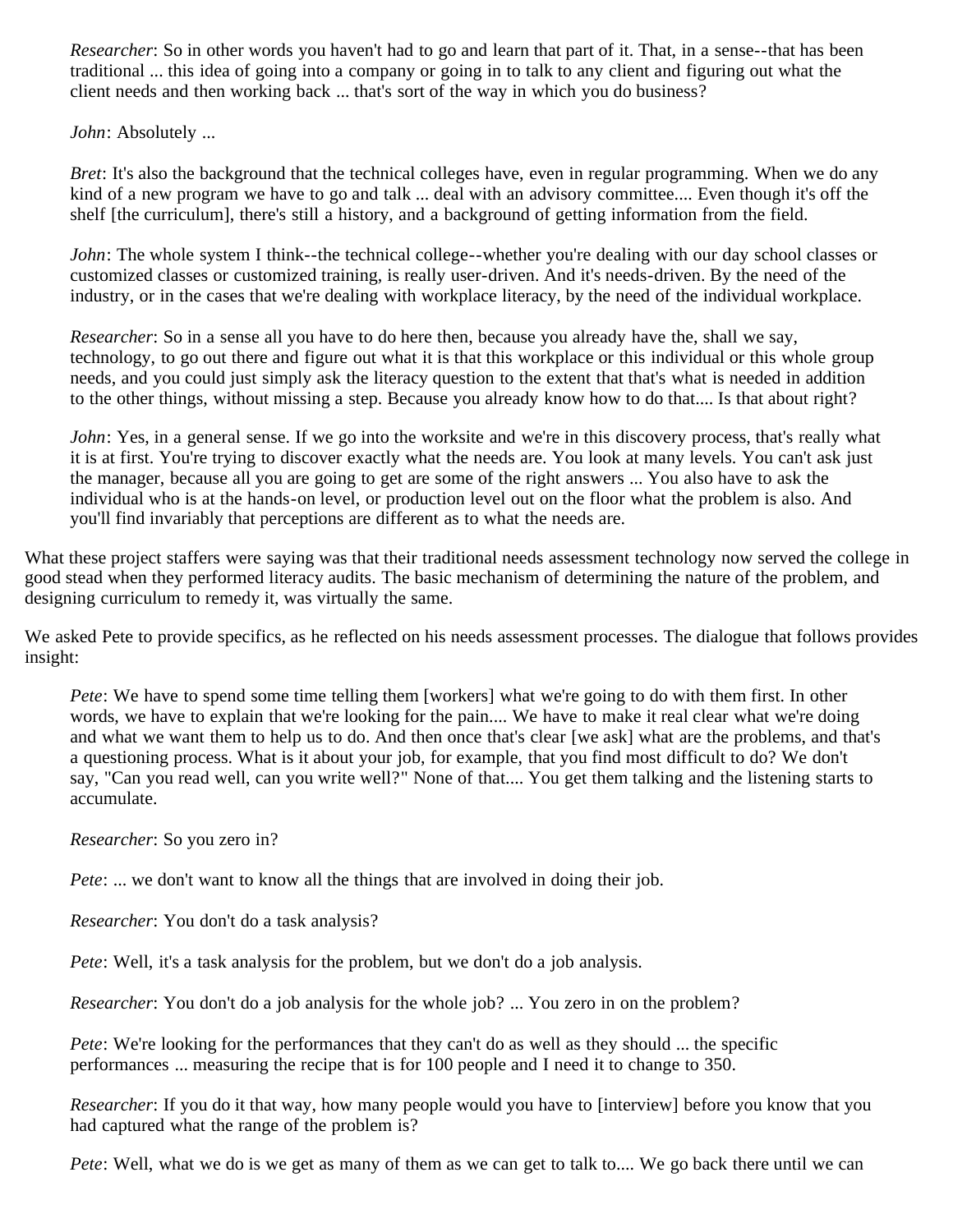get a list to give back to them and say, "Is this it?" I mean, "Is this all of what you had, or is there more? Did we describe it right?" So we reflect back what they have told us. And then they sign off on it and say, "Yes, that's it. That's all we've got ... "

Pete continued, explaining that aside from workers, it is necessary during the needs assessment phase of curriculum development to involve management.

And when we talk to management, that is the top management, we start out at the Vice-President level, whoever will come and listen to us. And then we work down to the managers and supervisors of these people and then we actually talk to the people themselves.... Sometimes we've talked to the managers and the people together, sometimes we talk to the people separately. A lot of it at that point is just me not being satisfied that I know enough. And so I'll schedule another meeting with an individual person or a group of people or a supervisor or somebody and say, "I don't understand this." And then we reflect it back to them. That's the key to the whole thing. We say, here is your opportunity to tell us whether we did this right or whether you want to add something because at this point we're not going to do anymore with the needs analysis. Then we'll design the curriculum.

The approach described by Pete here was internalized by hospital representatives associated with the project, as the following excerpt from an interview with two of them (Carmen and Melinda) attest:

*Carmen*: The people who were doing curriculum development were working as fast as they could work.... [They were] trying to coordinate four hospitals ... commonalities are not great. And so they had to come in and do the needs assessments.

*Melinda*: [They were] very responsive. They did a heroic effort at touching base. They sent surveys to the managers, they gathered tools from the hospital, you know, forms that we use and so forth.

*Carmen*: They went into the settings ...

*Melinda*: They did personal interviews; they were here on-site many times. So they really did a heroic effort.

The approach was also internalized by union officials who spoke of the "very intricate skills assessment" performed by the college's curriculum development team.

### <span id="page-31-0"></span>**Document Examination**

To gain another perspective on the curricular procedures adopted by the college, we examined project documents and notes from minutes of meetings (from among the key stakeholders) that pertained to curriculum development. The documentation revealed that the first step taken by the college was to set forth a plan for the curriculum development process (e.g., Table 1). The first three steps, (1) "conduct needs/task analysis," (2) "finalize task listing," and (3) "sequence and modularize tasks," were probably the most crucial and certainly the most political, requiring the consensus of the collaborating parties. We will focus on these three.

| <b>Steps</b> | <b>Tasks</b>                                                                                                                                                           |
|--------------|------------------------------------------------------------------------------------------------------------------------------------------------------------------------|
|              | 1. Review job descriptions.<br>2. Create interview instruments.<br>3. Interview job supervisors, training directors, and selected employees<br>from each job position. |

### **Table 1 Curriculum Development Process--Hospital Project**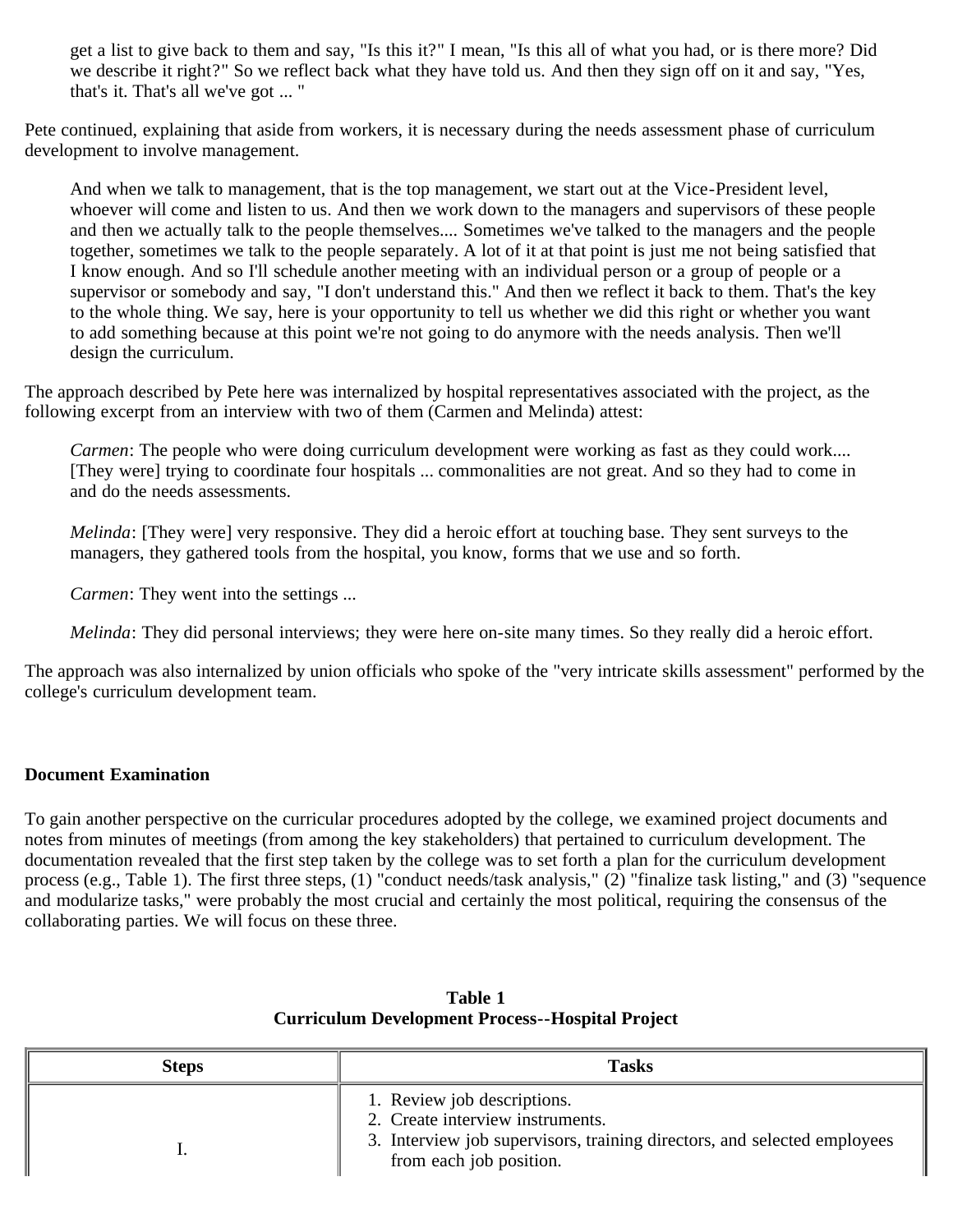| Conduct needs/task analysis.              | 4. Conduct selected on-the-job observations.<br>5. Develop profile of target audience.<br>6. Prepare first draft of task listing.                                 |
|-------------------------------------------|-------------------------------------------------------------------------------------------------------------------------------------------------------------------|
| $\mathbf{II}$ .<br>Finalize task listing. | 1. Review task listing with industry personnel, including target audience.<br>2. Identify task priorities.<br>3. Revise task listing based on review.             |
| III.<br>Sequence and modularize tasks.    | 1. Plan modules and order of instruction.<br>2. Review with industry personnel.<br>3. Finalize modules and sequence based on review.                              |
| IV.<br>Develop plan for each module.      | 1. Create objectives and draft outline for each module.                                                                                                           |
| V.<br>Decide sequence of development.     | 1. Create development schedule with target timelines.                                                                                                             |
| VI.                                       | 1. Provide copies to consultants for review.                                                                                                                      |
| Review sequence of tasks with industry    | 2. Discuss content with consultants.                                                                                                                              |
| consultants.                              | 3. Finalize sequence of tasks based on review.                                                                                                                    |
| VII.                                      | 1. Research content as needed.                                                                                                                                    |
| Locate appropriate available resources.   | 2. Locate resources.                                                                                                                                              |
| VIII.                                     | 1. Develop content of selected modules.                                                                                                                           |
| Develop drafts of selected modules.       | 2. Develop instructor's guides.                                                                                                                                   |
| IX.<br>Review modules with consultants.   | 1. Provide copies of draft modules to internal and external consultants for<br>review.<br>2. Meet with internal and external consultants to review draft modules. |
| X.                                        | 1. Revise modules based on review.                                                                                                                                |
| Revise modules for field test.            | 2. Prepare module copies for field test.                                                                                                                          |
| XI.                                       | 1. Conduct field test.                                                                                                                                            |
| Develop field test modules.               | 2. Evaluate module effectiveness.                                                                                                                                 |
| XII.                                      | 1. Revise modules based on pilot test.                                                                                                                            |
| Develop final draft of modules.           | 2. Prepare masters of modules for production.                                                                                                                     |

# <span id="page-32-0"></span>**Needs Analysis**

As shown in Table 1 and as discussed previously, the needs assessment process included interviews with job supervisors, training directors, and selected employees. These personnel were urged to consider eight specific questions as they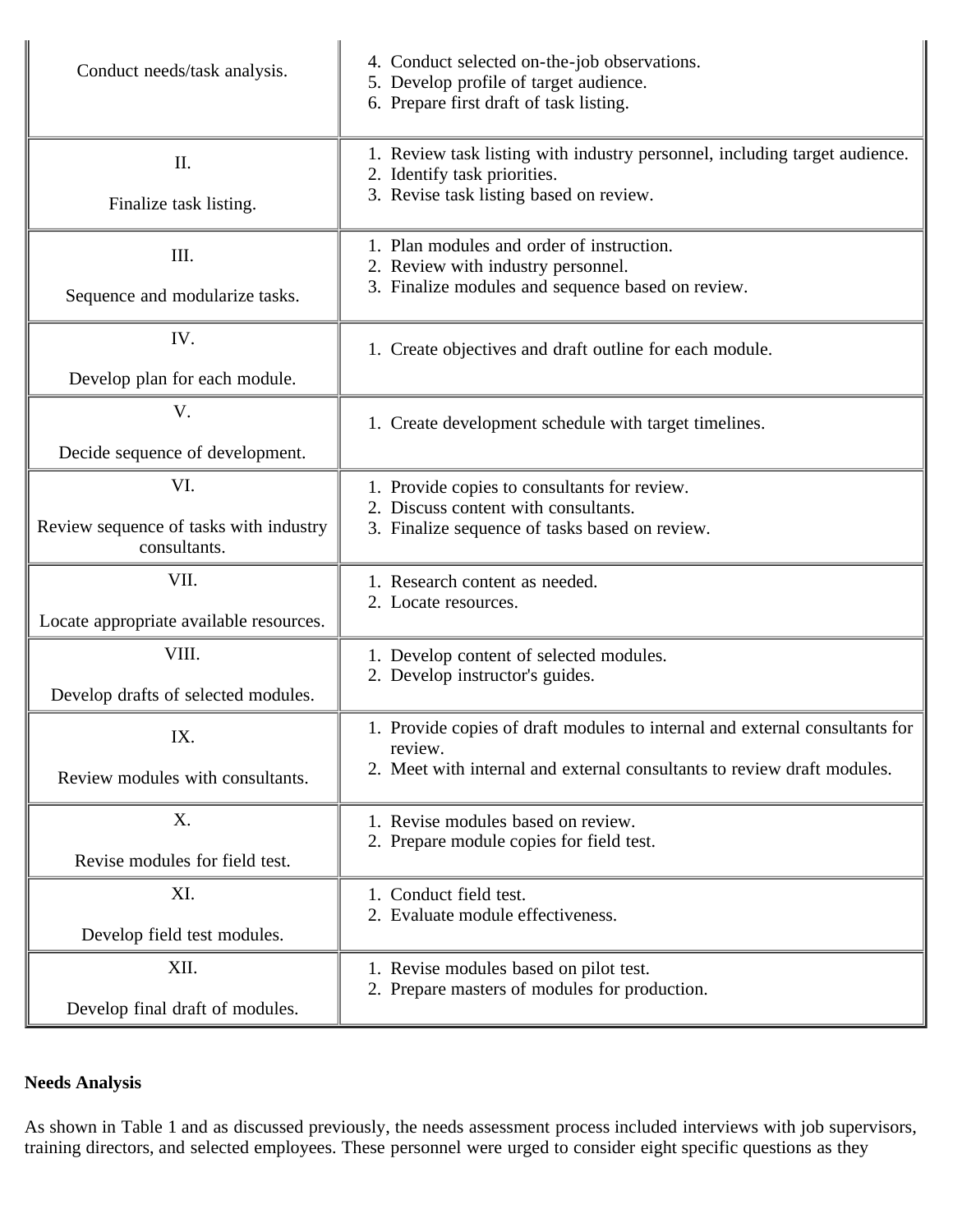considered the literacy needs of their workers:

- 1. What specific job-tasks do 80% of the employees perform effectively where 20% of your employees just can't seem to do it correctly?
- 2. What specific job-tasks do some employees have trouble performing which may be the result of some new technology changes in the workplace?
- 3. What specific job-tasks do some employees have trouble performing which may be the result of their lack of basic math skills?
- 4. What specific job-tasks do some employees have trouble performing which may be the result of their lack of basic reading skills?
- 5. What specific job-tasks do some employees have trouble performing which may be the result of their lack of understanding of how to relate to patients effectively?
- 6. What specific job-tasks do some employees have trouble performing which may be the result of their lack of understanding of how to relate to customers effectively?
- 7. What specific job-tasks do some employees have trouble performing which may be the result of the lack of understanding of *spoken English*?
- 8. What specific job-tasks do some employees have trouble performing which may be the result of their lack of understanding basic *medical terminology*?

We examined the minutes of meetings with personnel from separate hospitals, showing the responses of these hospitals to some of these questions. The minutes show that for one hospital the problems included the following (set forth by department):

# <span id="page-33-0"></span>*Environmental Services*

- reading chemical labeling in order to get each chemical into the right bottle (some are color coded but some employees are color blind)
- measuring skills for proper dilution of chemicals
- reading supply order slips
- reading signs in hospital including various danger signs for certain chemicals
- reading and completing time cards properly
- understanding verbal orders
- completing the six-page self-performance appraisal (mostly an ESL problem--variety of languages range from Ethiopian to Lebanese)

# <span id="page-33-1"></span>*Nutrition Services*

- reading and understanding job procedures such as menus and the production sheet for proportions
- understanding how each part of a job fits with the rest
- reading recipes and measurements

The minutes of meetings at a second hospital revealed areas of concern to be medical terminology, ESL, reading building plans, following verbal instructions, and mixing chemicals.

Minutes from one other hospital identified recent computerization of certain hospital operations as a problem area. A further problem area was "how to relate to patients." At this hospital a problem among cooks was making conversions between metric and imperial measurements. This hospital was moving toward multitasking, requiring workers to be able to understand both systems.

Minutes from yet another meeting showed employee problems such as the following:

1. understanding instructions given by supervisors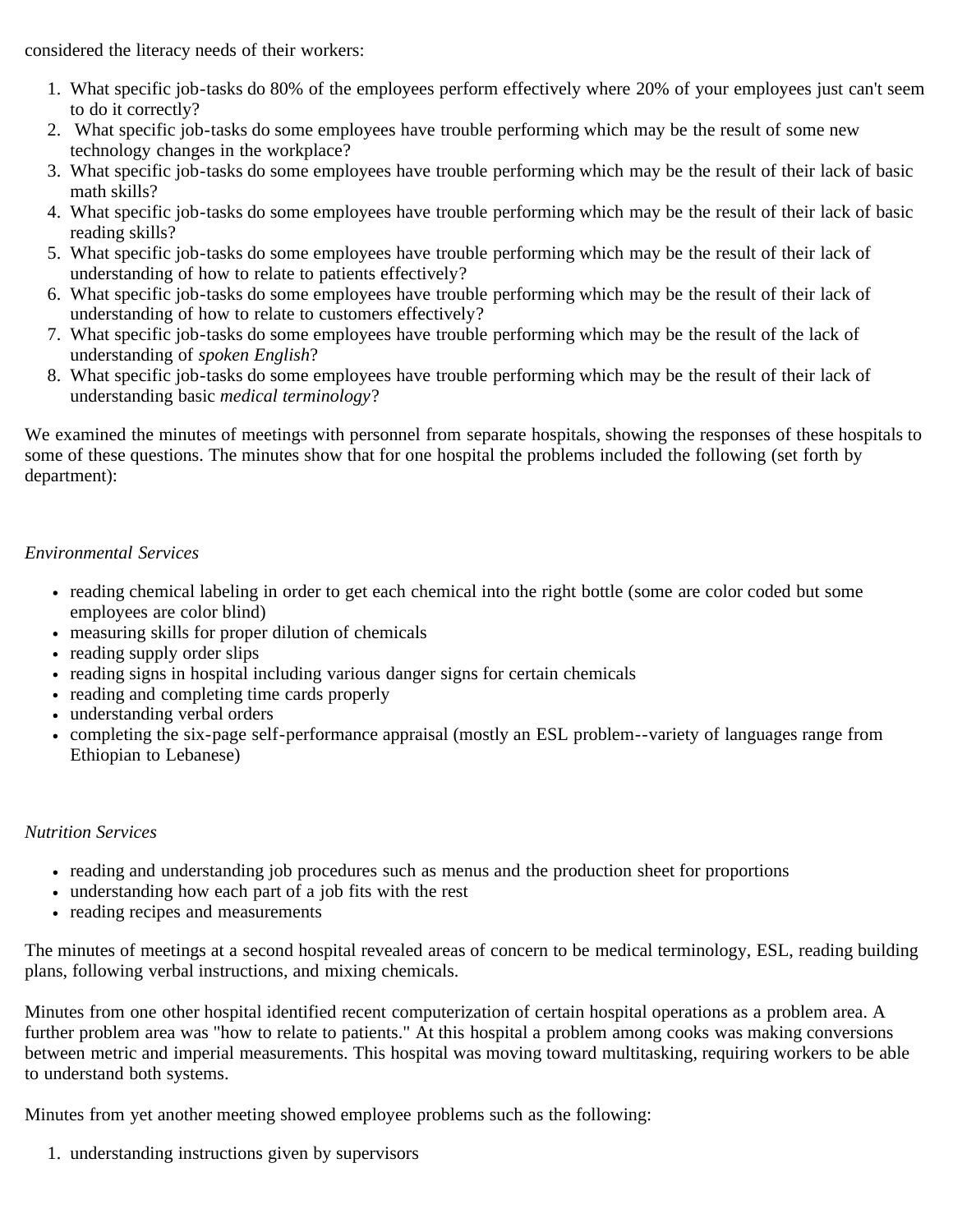- 2. needing to understand the layout of the hospital--to get from one part to the other
- 3. reading labels
- 4. relating well to patients when entering a room in order to clean
- 5. communicating well verbally
- 6. communicating well on paper in tasks such as completing incident reports, grievances, and performance appraisals
- 7. following the procedure for mixing cleaning chemicals

As indicated above, while there were hospital-specific problems, there were others that transcended them. It can be seen that the problems articulated by the departments focused on workplace basic skills as set forth by Carnevale et al. (1988) and in the SCANS report (1991). From the milieu of problems revealed by the needs analysis process, the curriculum specialists at the college developed the following six courses: *Working With Others*, *Reading on the Job*, *Measuring for Success*, *Writing That Works*, *Getting Computer Comfortable*, and *Understanding Where You Work*. Table 2 (e.g., Appendix C) provides sample content items for each of these courses. It can be seen from the table that the content was decidedly workplace-related and specific to the circumstances of each of the hospitals. Taken together across the courses, the content was consistent with conceptions of workplace literacy one sees in the literature. The course *Working with Others* emphasized interpersonal and communications skills. Content here included (1) "answering telephones appropriately," (2) "communicating appropriately with patients," (3) "behaving properly in elevators," (4) "working as part of a team/listening skills," and (5) "using good listening skills." The course *Reading on the Job* emphasized both "reading to do" activities (e.g., reading food labels or reading supply order slips) and "reading to learn" activities (e.g., understanding the relationship between calories, fat, salt, sugar, and cholesterol in food) (e.g., Sticht, 1978). This course will be discussed further when we examine each approach to instruction.

*Measuring for Success* was what the curriculum developers titled the course in basic mathematics in order to try to reduce math anxiety among workers. The content of this course included skills such as (1) "taking food temperatures," (2) "estimating when product will run out," (3) "mixing chemicals for cleaning solutions--changing proportions of chemicals," (4) "reading instrument gauges," and (5) "completing time cards effectively."

The course, *Writing That Works*, emphasized skills such as (1) "writing basic reports"; (2) "writing correct messages from telephone calls"; (3) "requesting changes in trays and diets for patients"; and (4) "writing basic memos, incident reports, and grievances."

# <span id="page-34-0"></span>**Multiskilling**

As indicated in our discussion of curricular philosophy, Pete had explained that a goal of the hospitals was to create a multiskilled worker. Rather than specializing in one aspect of service, each worker in a particular unit would perform several functions. As Pete pointed out, the hospitals were saying the following:

We want to organize the workforce by [units].... So instead of having the kitchen person be the one who does the food, serves the food, brings it back, and the nursing assistant person be the one who measures the intake and output of who ate for the medical charts, and the environmental services people be the ones who come in and measure this and measure that, and clean the rooms and make sure everything is fine, now they want to assign a cadre of people to that unit and they do all those things. And it's just a simple example of the change in the job that prevents people from keeping up because they don't have the prerequisite skills to do all that.

This problem fitted the description of what Pete had described as workplace literacy. The jobs of these workers were changing. We wondered whether the functional context approach was applicable here as well. Could the functional context approach lead to a curriculum geared to multiskilling?

*Pete*: I can tell you how we do it. If you're mopping floors and that's your job, the first thing we do is to find out what problem areas you have in mopping floors. And there will be areas like mixing the chemicals properly to mop the floors. OK. Then that is a job function, mopping floors. And then we find some other things that you don't have the prerequisites for. So we start with where they are on the job, find out where the needs are there and then [ask], "What else do you do in your job that you're having problems with?" And then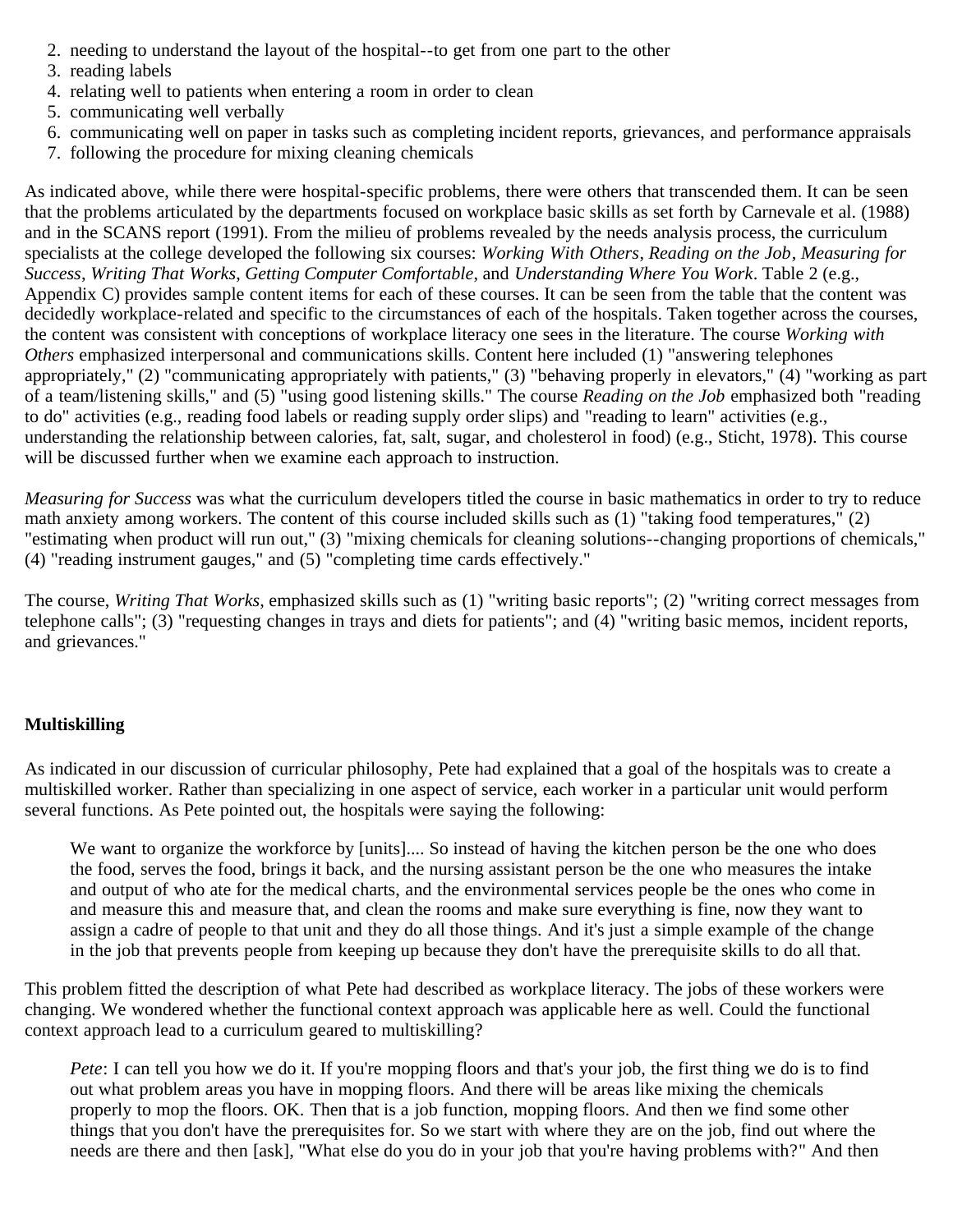we go beyond that and ask, "What's coming down the road?" "What are they going to introduce, what kind of technology?" Anything that's going to be introduced in six months, a week or whatever, in your hospital that is going to change your job and in some cases, prepare for that change. Computers is an example. So we start with where they are and the job they do, find out what the problems are, and expand that into the other.

There was consistency here, from curricular philosophy to curricular approach. Literacy meant the ability to do one's changing job, and the task of the curriculum specialist was to find out what these changes were and to design a curriculum that would ready the worker to perform under these changes.

### <span id="page-35-0"></span>**Clustering**

As described above, one curricular challenge of the project was to fit individual workers so that they could perform multiple jobs. A corollary challenge was preparing workers from a variety of jobs to perform common tasks. The solution here was to decontextualize the curriculum so that tasks that transcended jobs could be pooled. Measuring, communicating, and working with computers were examples of such tasks. The approach was to cluster them into topics, as the following dialogue shows:

*Pete*: The union groups represent four, five, or six jobs that are sort of parallel--environmental services ... clerical people ... nursing aides.... So those are potential lateral areas. So what we do is we go find out what they all need and then we look at them and we say, "We've organized the curriculum around a topic area." So lets say "measurement." We found that all these groups needed some kind of measurement. So we designed the curriculum to be measuring for nursing assistants, measuring for dietary aides, measuring for environmental services. So if you're now a nursing assistant and you go into this class, you're going to measure chemicals in the class, with the idea that you don't do that on your job everyday but you may be doing it and you may want to be doing that or you may have the opportunity.

*Researcher*: So what generic stuff, what transfers or transcends all of these areas?

*Pete*: In the examples we use, then, for teaching each of those things, are the actual things they do on the job.

*Researcher*: That cut across the three or four things ...

*Pete*: So let me sum it up a different way. Say, we interviewed Nursing Assisting, Environmental Services, and Housekeeping and we found these five calculation kinds of problems they had in one area, and these four kinds of calculation problems in another area ... [we] looked at them and figured out a way to organize them into one training course. So any one of those members of those three groups that takes the course will get experience in the kinds of measuring that is done in the other jobs. But there are still the problems that they have on the jobs that become the content ... the actual forms, the actual calculations, the menus. We took menus ... right off their menus, and used those as the content of the training. So that's context-based.

### <span id="page-35-1"></span>**Testing**

To pitch the curriculum to the reading level of participants, a section of the Test of Adult Basic Education (TABE) (e.g., testing vocabulary and reading comprehension) was administered to a sample of workers on a voluntary basis. Jane expressed the view that the reading levels encountered ranged between the seventh and ninth grade.

# **Literacy Beyond the Workplace**

<span id="page-35-2"></span>Though workplace literacy had to be tightly defined, project staff indicated that they were mindful of needs beyond the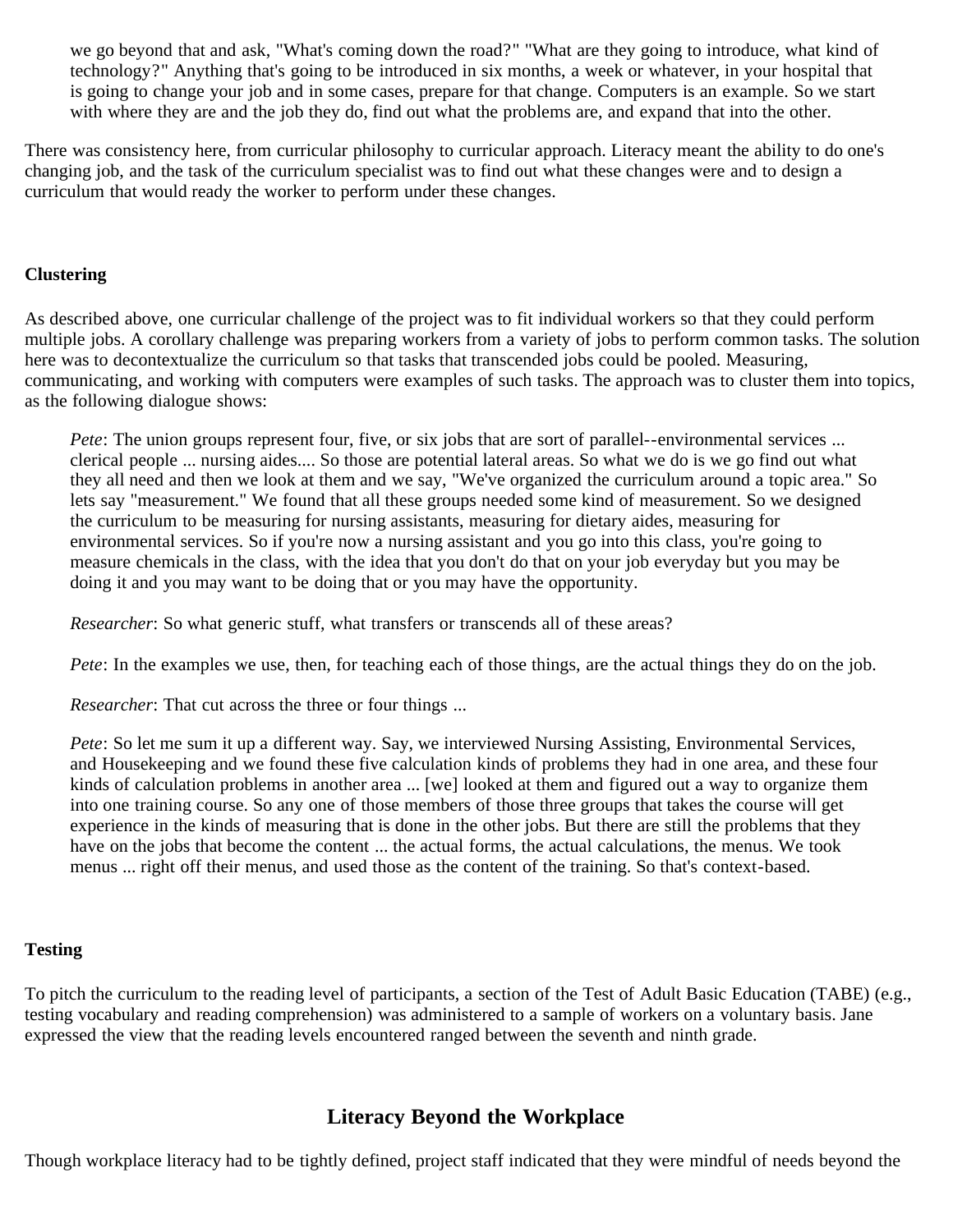workplace. Pete pointed out that "a secondary goal" of the grant was "a general overall improvement of the person's life, personally as well as professionally." The curriculum had to take this goal into account, since it was to be a point of evaluation. He provided an example--the use of calculators--indicating how the curriculum development process met this goal:

*Pete*: Using the calculator was a perfect example of that. You can do mathematical calculations without a calculator ... but a calculator is a part of these people's lives and their kids are using calculators. Somebody, as a result of our course, [may] be able to go back and have a conversation with their own child about computers, that they now understand is going to improve their lives and their families' lives as well. And that was one of the underlying goals of how we tried to proceed.

As we suggest in our earlier examination of the definition of literacy adopted by the project staff, when taken from the perspective of the worker, literacy must move beyond the functional. In the case reported by Gowen (1992), it was shown that workers often might prefer a curriculum that extends beyond their jobs. Pete was saying that such a consideration was indeed a goal of the project--a secondary goal--one that had to be taken into account in considering the curriculum. We engaged him in further dialogue on this point by expressing a value:

*Researcher*: Literacy ultimately must mean what you just said there--an improvement in one's life and being, and so on. [This is] one of the reasons why I am looking at the functional context--although you've discussed functional context in a very liberal way that I'm OK with. You're talking about mobility and so on and not "fixed." One of the things that I think that literacy must do for somebody is improve their life--make them freer and freer to move, and so on. So I am happy to hear that sort of thing is in there [Note: in the approach to curriculum].

Pete replied that many would consider the course, *Working with Others*, one of the six developed for the project, to be esoteric and not within the realm of workplace literacy. But he pointed out that the aim of that course was to

primarily work on building [the workers] self-image--their ability to stand up to a supervisor and assert themselves when they should; their ability to accept criticism when they should; their ability to interact with their fellow employees and their management people.

What Pete was saying here was that a residual effect operated in the curriculum, redounding to the intrinsic benefit of workers. Assertiveness on the job could transfer into assertiveness off the job. As Gowen (1992) points out, the premise of residual worker benefit is integral to the mainstream conception of workplace literacy. What is good for the employer is assumed to be good for the worker.

### **Dealing with Workplace Basics**

The problems identified by hospital personnel during the needs assessment phase of curriculum development were elemental. Workers could not read charts and signs indicating danger, menus, and so on. They had difficulty filling out forms and writing reports. These were general problems, not attributed to particular workers. The curricular and instructional solution adopted by the project was to provide heuristics that would make workplace-specific reading, writing, math, and other basic skills tasks more easily comprehensible. The following excerpts provide insight into how basic skills were treated in the curriculum:

*Researcher*: How, if at all, do you deal with ... reading problems, writing problems, and so on?

*Pete*: We ... do a sampling of the people that are going to receive the instruction as to reading level. And then we design the curriculum ...

*Researcher*: You test them? What do you do?

*Pete*: Yes.... So we get a general idea of what level the group is reading at, and then we design the curriculum to match that level. Now related to your other question ... how do you do the basic writing and so on. If we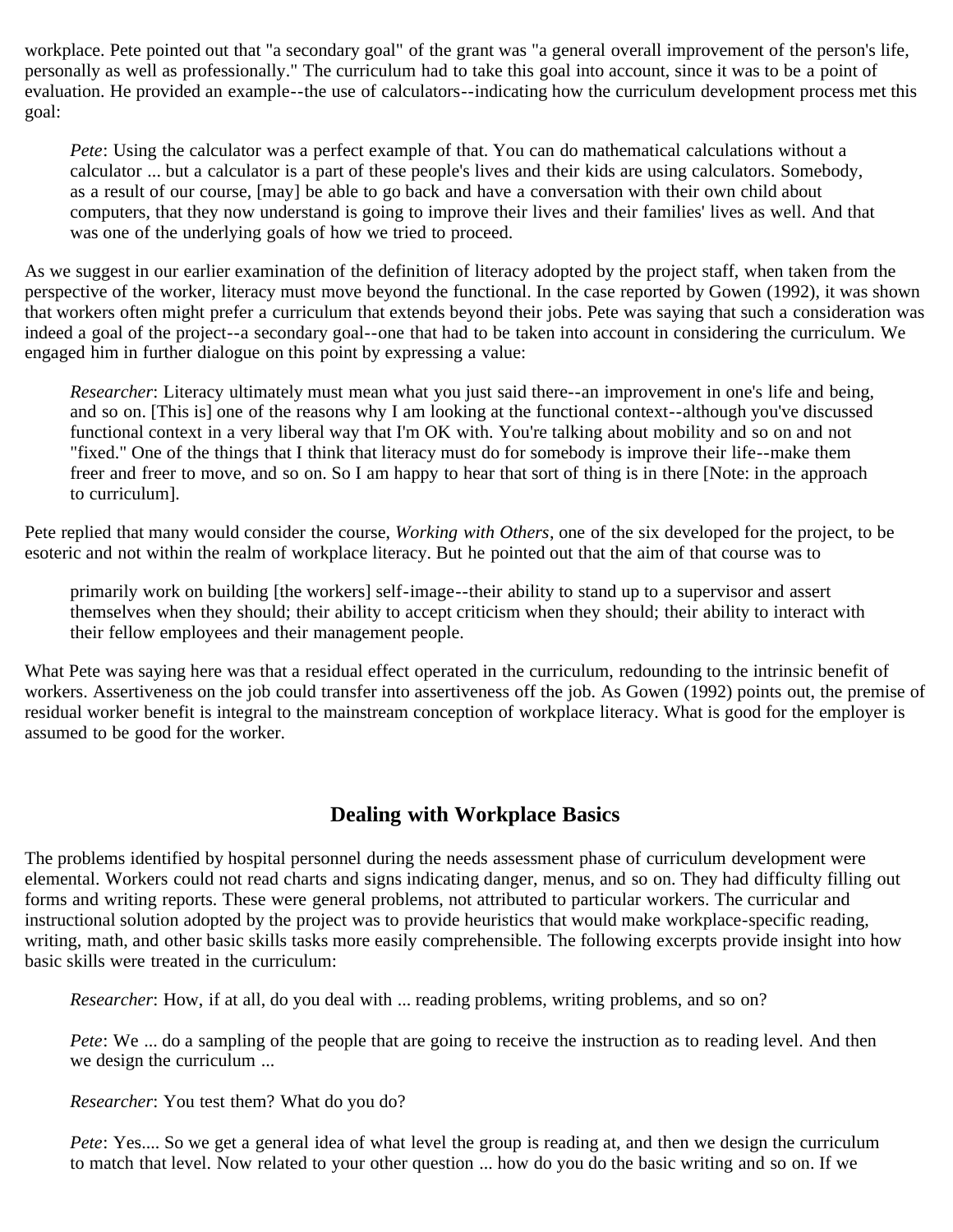discover in the needs analysis that writing is a problem that they have on their jobs, we design a writing component ... where they write the things they write on their job.

*Researcher*: ... functional?

*Pete*: [Yes]. So, we're doing writing, mathematics, computers, reading, doing all four of those things. But we are not doing it from the point of view of trying to raise their reading level generally. We're doing it by finding out what they have to read.

*Researcher* [paraphrased]: You're not going to try to raise their reading level?

*Pete*: We walk in and we say we're not gonna attempt to raise people's reading level. What we're gonna do is give them a methodology for approaching problems ... ability to read what they read.... If they [want to] do GED classes ... we offer referrals ... and the Union Educational Bureau, by the way, will pay for all that.

### **Instructional Strategy**

In discussing the instructional approach adopted by the project, we focused on one course, *Reading on the Job*. We decided to discuss one course rather than all six because of the basic symmetry in approach to courses taken by the project. Reading was chosen because of its centrality to the discourse on workplace literacy and because it is a nontraditional program area for vocational institutions--one for which they are likely not to have much programmatic and instructional experience or expertise. The course overview for *Reading on the Job* is shown in Appendix A.

As for other courses, the project staff developed learning modules for each participant along with a corresponding instructor's guidebook. The modules set forth a four step checklist--define, plan, read, and check--to the decoding of reading materials found in the workplace (e.g., Park, Olson, & Oldham, 1991). Reading in the workplace was characterized as a task which can be approached systematically. The reader first *defines* the reading problem by asking questions such as, "What is the purpose of my reading?" Next he or she plans a solution to the problem, by asking, "What information do I need?" The next step is to read. This requires asking, "What cues does the format suggest," or "What do I already know about the situation that can help me?" The final step is to check, that is, to ask the question, "Did I accomplish what I wanted?" Appendix B shows an example taken from the module. Using the four-step approach, the trainee would have to solve the reading problem posed by this breakfast menu. To read this menu, the trainee would have to identify *format cues* such as bold letters, capital letters, highlighted words, and words that appear at the top of the page or are set apart.

In the instructor's guide designed for the course, the problem-solving approach as described here was described as being robust enough to help the worker approach *any* reading task. Pete expressed the view (about which we remain unconvinced) that the technique was transferable into areas of reading beyond the functional (e.g., reading the daily paper). He explained as follows:

The way we approach reading, when they get done with our reading course, they're [going to] be able to read the [local paper] better. Because what we've taught is things like functional cues. If something is in bold, something as simple as it's in bold, it's probably a quick summary of what's underneath it. The thing that's in the first paragraph usually is a summary of what's gonna follow. You know, things like that are part of the reading class ...

We thought that what Pete was describing here required the assumption that one was already a fluent reader. Picking up surface features of the text as cues was efficient when one could already read. But such features would not make text any more penetrable for a poor reader or a nonreader.

Responding to a query about the nature of the compensatory devices he was describing, Pete explained as follows:

We call them contextual cues.... An example, a concrete example. You've got a paper in front of you that you can't read. And what it is [the one we use in class] is a hepatitis [I think it's a] declination.... Where you sign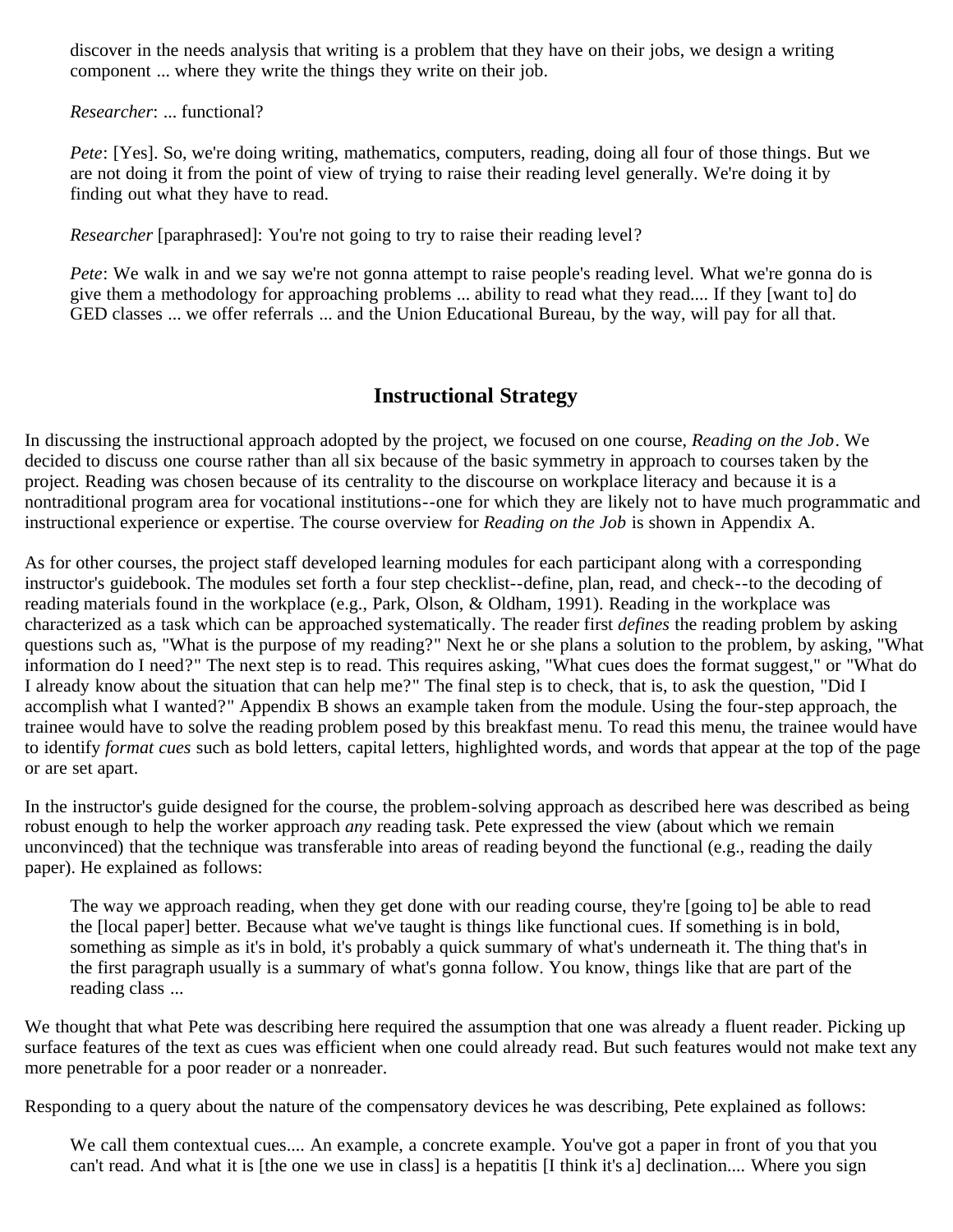this, and you have said that you won't take the free hepatitis vaccination. These people pick this up, and they look at this thing, and it's got all these medical, technical terms about hepatitis-B and AIDS and all kinds of things. So we teach them this, look, where's the top of it? In big letters. Hepatitis [declination] ... what's that mean? I don't know. OK. But it's important, you know that. So you can ask somebody that. Now what's on the bottom of it? Well, it says signature. What's that mean? It means I have to sign. Oh, if you have to sign it it's important. OK that's a cue.... Now, what's underneath that? Oh ... a witness. Oh. You have to sign it and it's witnessed. This is *really* important. So don't sign it until you understand it. And then we try to teach them how to understand it, but you can read it and I can read it. I can't understand it. It's legal stuff, you know? So, go ask somebody. Ask somebody who can give you the answer that you're satisfied with so you know what you are signing.... And that's functional literacy, as far as I am concerned. Now you take that back to a context of your income tax, or the [local paper] or whatever, and there are some cues in there that you are finding out. The titles, for example, how things are put in paragraphs, what a first paragraph does and all that kind of stuff ... translate into a lot of other kinds of reading.

While cues do have their place in reading instruction, as we shall be discussing later in this section, we have found no support in the literature for their use as devices that poor readers or nonreaders can employ on their own to improve their understanding of unfamiliar text, or to effect transfer across text types.

Beyond the use of cues, the workers were taught how to recognize words by analyzing their structure (the focus here was upon prefixes, suffixes, roots, and compound words). Words chosen were workplace related, including medical terminology. Workers were required to complete an exercise illustrative of mastery of the ability to analyze the structure of five words, namely *subsections*, *semiannual*, *bimonthly*, *interdependent*, and *prepare*. This exercise also required them to figure out the meaning of two compound words, namely *outlook* and *overnight*.

#### **Instructors**

To complement our understanding of the approach to instruction taken in the project, we interviewed four of the instructors, including one who had much responsibility for teaching the reading course. The instructors were involved in continuous improvement of the courses as the program progressed. Fundamentally, they were expected to follow the basic instructional design set forth in instructor guides and corresponding learner modules. They could interpret and adopt the curriculum as they saw fit, but so far as was evident, there was no material deviation from the basic plan that we could discern. All students were required to take a common postcheck to indicate course mastery. Since it was the instructional materials (e.g., learner modules and instructor's guides) prepared specifically for the course that were eventually going to be disseminated for their demonstration value, they were more the focus than instructor variation.

For the two instructors who ordinarily belonged to the college staff, we were especially interested in whether there were aspects of that role that served to advantageous effect as they taught project classes. For one instructor, prior experience in delivering on-site instruction within a firm was helpful. For another, it was having to deal with special education students, who require patience and individual attention. One theme that seemed to be common in the approach taken by the instructors was that they tried to teach in a way that was nurturing and anxiety-reducing. To this end, the primary strategies they adopted were cooperative learning and self-pacing. In a small number of cases, they allowed workers to test out of courses. This was an important concession, since there was some evidence (gleaned from interviews and from course evaluation sheets) that some fraction of the workers found the content to be too easy for them. While their focus was essentially on work-related examples, the instructors pointed out that workers were equally likely to bring examples from home as they would from work.

#### **Discussion/Reflection**

How efficacious was the philosophy and approach of the project with respect to reading? To come to terms with this question, we set the instructional approach against the backdrop of a bipolar conceptual framework, consisting, on the one hand, of a conception of reading as specific literacy (reading for useful purposes) such as reading at work, and, on the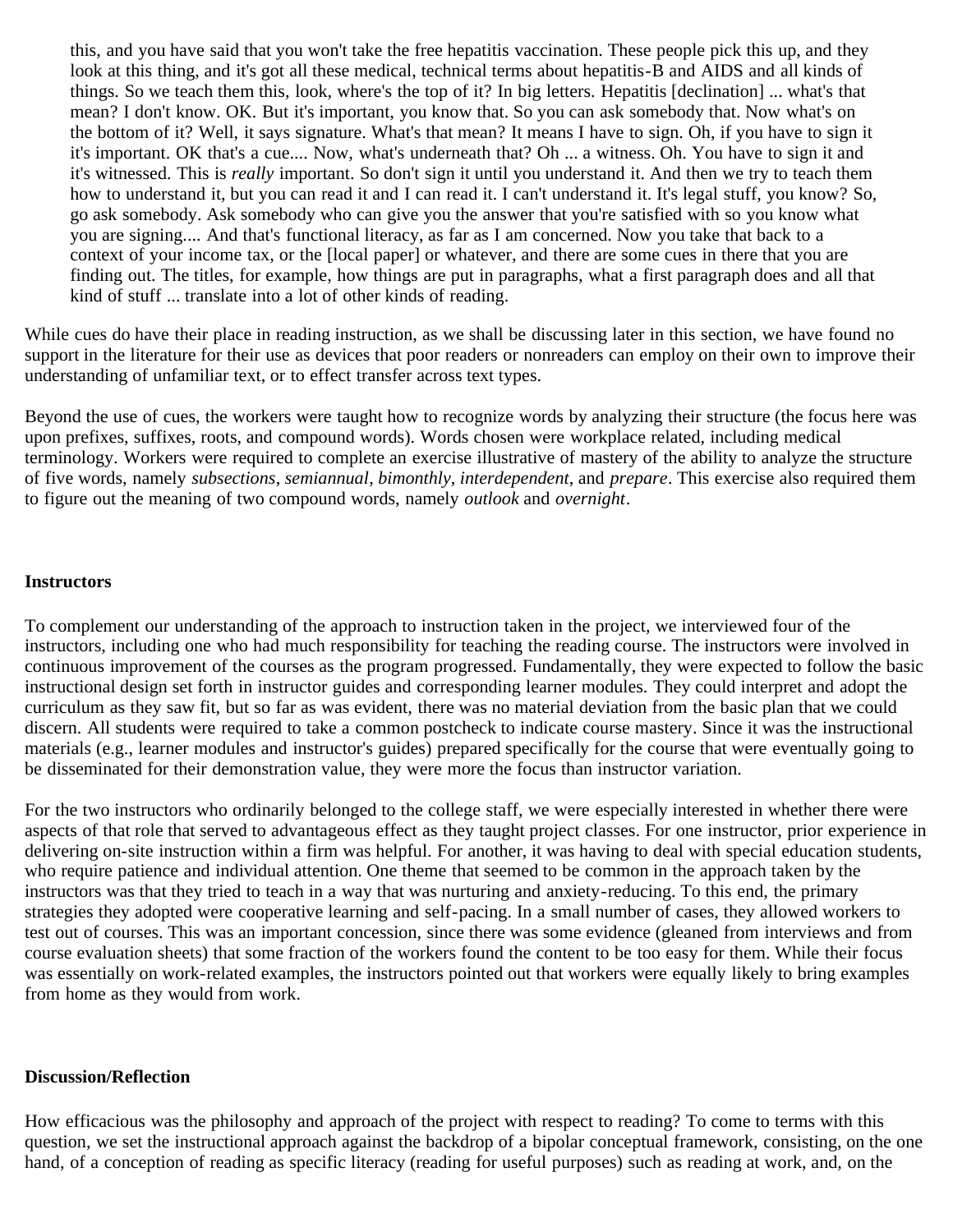other, a conception of reading as general literacy (or school literacy).

### *Specific Reading*

Resnick (1990) identifies *useful literacy* as one of six forms of literacy practice. This form of literacy involves "the use of written texts to mediate action in the world" (p. 172). It includes "reading recipes, following instructions for assembling or manipulating equipment, and consulting bus and airline schedules" (p. 173). The reader has "immediate goals" in mind, and assumes that the text "is authoritative and can successfully guide action" (p. 173). According to Resnick, the nature of the reading process is shaped by the "action-oriented stance" of the reader. Successful readers can "relate each proposition in the text to a specific set of physical objects, and plan actions on them" (p. 173). Physical objects such as diagrams are enablers.

Dealing with the question of how a person reaches this level of literacy, Resnick suggests that cognitive apprenticeships in the family are conceivable. Children practice along with other family members. Later, they develop these skills in extraschool activities. They make the *read-do* connection. Some types of school activities (e.g., science labs and vocational classes) enhance it. Resnick notes:

If functional literacy practices are learned mainly outside school, however, certain students--those from families who do not practice much literacy in the home or do not engage their children in such activities--can be expected not to learn them. (p. 176)

What Resnick does here is posit a socioeconomic prerequisite for the learning of useful literacy. The learning of this literacy is mediated by the type of family in which one grows up. If that is the case, then it constitutes one constraint on attempts to teach workplace-related reading such as the hospital project was attempting. The skills that workers lack should perhaps have been acquired long ago, premised on a foundation of literacy learned in the family and nurtured at school. There is no real substitute for this grounding--no quick way to remedy it.

Diehl and Mikulecky (1980) make some of the same observations as Resnick from their vantage point of workplaces. Their research indicated that about two-thirds of the reading tasks performed at work are *reading-to-do*. Text serves largely as external memory upon which workers rely as they perform tasks. For example, a worker may consult a manual in order to adjust a machine. The manual remains accessible. Reading often is not integral to task performance, but workers capitalize on the fact that materials are available in their environment. It seems as though a good strategy for workplaces would be to make their work environments more information-rich.

As Resnick points out, Diehl and Mikulecky (1980) noted that increasingly workers had "extra-linguistic cues" in their work environment that were directly related to their jobs. They needed to make the connection between the text and their material environment: "Once the correspondence between the print and environment is understood," it becomes easier to extract information from text (p. 225). Diehl and Mikulecky contend that workers are able to read work-related information at about two grade levels above their assessed reading level. They concluded that reading at work differed from reading at school, in terms of cognitive gain and extralinguistic cues.

### *General Reading--Or Reading at School*

General reading, or reading at school, provides the second pole as we reflect upon the instructional approach of the project. How does specific reading such as in the context of workplaces, differ in character from more general reading? We can understand this better by examining how reading at school is approached.

According to Durkin (1983), the factors that are known to contribute to reading ability and which teachers of reading should strive to enhance are (1) extensive sight vocabularies--that is, a repertoire of words that are automatically recognizable; (2) the ability to figure out words independently--that is, the ability to decode new words without outside help (requiring that teachers be knowledgeable about phonics and word structure); (3) vocabulary and word meaning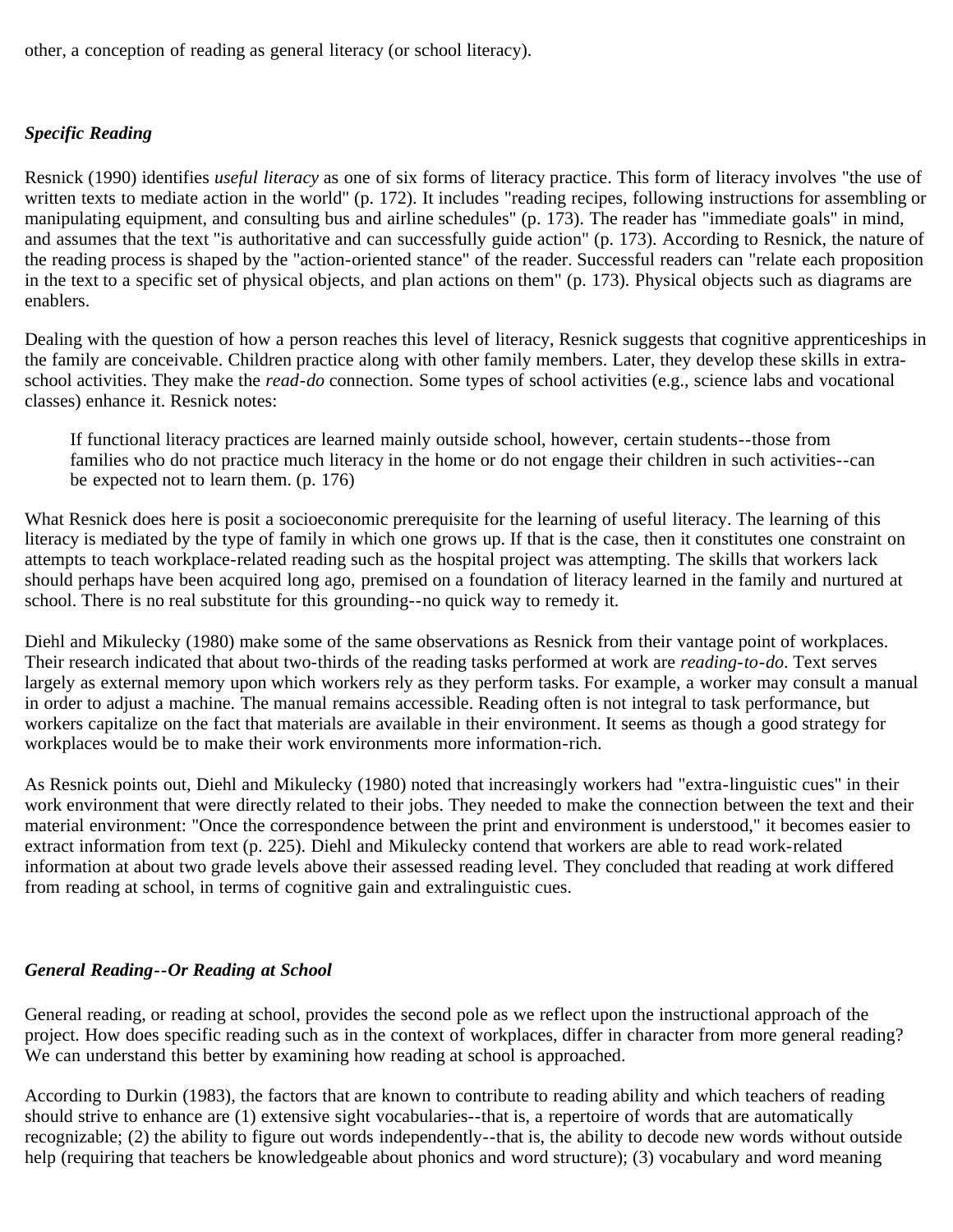development (requiring constant additions to the sight vocabulary); and (4) the ability to comprehend connected text, requiring instruction that balances text-types--that is, instruction that includes narrative discourse (story-telling), expository discourse (explanation), and procedural discourse (how to bake a cake). Durkin suggests that the materials supportive of successful reading instruction should include "anything that displays print ... textbooks, library books, magazines, comic books, signs, labels, menus, calendars, newspapers, billboards, stamps, greetings ... " (p. 6). (This liberal conception of what constitutes appropriate reading materials is, of course, quite different from the functional paradigm's more restrictive definition).

Because of its centrality to literacy, general reading proficiency is one of the cornerstones of the socialization process in the United States, as it is in most cultures. The process of becoming literate in reading is time-consuming, and must proceed from one's earliest formative years through the school years. Those who fail to acquire this literacy by the adult years become handicapped. The competencies they have missed are not easy to retrieve, nor are they easy to substitute. Workplace literacy programs are useful, but unless they provide generous amounts of instructional time and are broadly conceived, it is doubtful that they can imprint upon general reading literacy.

### *Efficacy of the Project's Approach to Reading*

Having briefly explored the nature of reading in its general and specific aspects, we became better situated in order to estimate the efficacy of the project's efforts with respect to an approach to reading instruction. A first requirement is to characterize what the basic objective of the project was regarding reading. From the minutes of meetings between project and hospital staffs, it appeared that the initial problem was that some workers had difficulty reading work-related documents (e.g., signs indicating danger, menus, and so on). From the instructions in the instructor's guide to the reading course, the project stance was not to try to raise the grade level reading score of workers. Rather, it was to improve the onthe-job reading skills of participants via the problem-solving method described above. This approach was stated in the instructor's guide to be capable of preparing one to approach any reading task. Further, it was expected to help workers "to increase their confidence to seek out and understand the actual kinds of reading material encountered day-to-day on the job." Since, as indicated above, the project staff did not establish tightly controlled empirical measures to ascertain gain, we have focused not on outcomes but rather on approaches.

In pursuit of its stated goals, it is evident that the project adopted *both generic and specific* reading strategies. Practical strategies (such as reformatting the text) designed to help participants read menus and forms were intertwined with school-like strategies (the teaching of structural analysis of words--that is, prefixes, suffixes, roots, and compound words). To teach the skill of structural analysis, the word *transport* was examined, chosen for a functional reason--that it had to do with moving patients within the hospital. The meaning of the prefix *trans* was given, as well as that of the root *port*. The module suggested that breaking a word such as this into component parts would help reveal its meaning, which would be clarified when the word is used in context.

While it is important for workers to understand word structure, it was questionable whether such an approach could be viable within the narrow confines of a work setting. More promising might have been an approach that was closer to traditional vocational pedagogy--that is, one that matches the printed word with some practical action. The *read-do* connection needed to be made (Diehl & Mikulecky, 1980; Resnick, 1990). It is unlikely that the word *transport* was unfamiliar as a spoken word to any of the workers. They would all have known its meaning. Some probably could not recognize it in written form, and for these the question is which was the more appropriate instructional strategy--linking the written word with the act of transporting a patient (or more broadly, transporting goods by train or trucks), activities within the experiences of workers, or teaching them its etymological roots via structural analysis. The latter approach would be valid if the intent were to show the word *transport* as belonging to a class of words (*transmit*, *transfer*, *translate*, and *transact*), and as a way to build vocabulary, but would have precluded sole emphasis on workplace-related vocabulary, a disposition which would have been inimical to the project philosophy.

Our discussion here points to difficulties inherent in trying to utilize school-like techniques within a functional context frame. Teaching literacy for transfer requires its own space, time, technique, and philosophy. One important requirement would be that the examples extend beyond the workplace into other facets of the workers' experiences.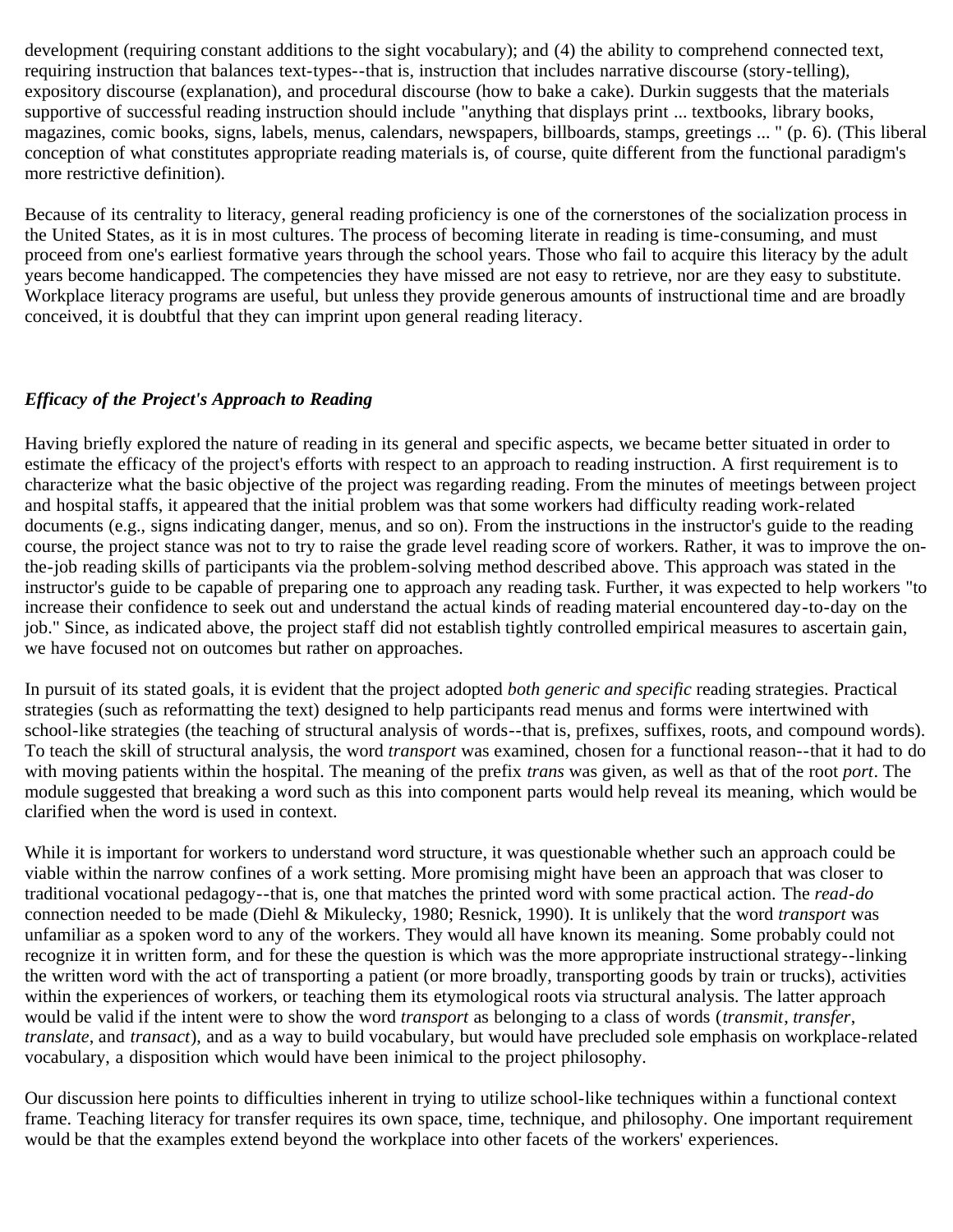Another example of combining school-like reading literacy strategy with the functional was evident in the emphasis on so-called *contextual cues*--surface features of text inherent in the text format (e.g., use of bold type). In the context of the project, these cues appeared to be intended not necessarily as an aid to reading comprehension but often as a way to determine the importance of a document whose content one was unable to read (e.g., a hepatitis declination form- exempting the workers from being voluntarily tested for hepatitis). Conceived in this way, use of functional cues would leave unattended the underlying problem behind poor reading. The act of picking up the text--which is important merely from its surface features--is, by itself, not reading. When discussed in the literature, contextual cues are conceived somewhat more broadly than was the case in the project--not as ways to compensate for poor reading ability, but as ways to enhance reading comprehension.

In their discussion of instructor-reader interaction strategies, Singer and Donlan (1989) explain that surveying the title and main headings is a way to help students read expository text. But their intent goes beyond the functional. They do not posit the reading of main headings as a way to determine the importance of documents which one is otherwise unable to read (as in the hepatitis declination case). Rather, what Singer and Donlan propose is a dialogue between instructor and student involving prediction and verification of the content of text. Students must make predictions about the rest of a story by reading the main heading, or by reading the material in the first part of the story, and then they compare their predictions with their actual reading, followed by a discussion of which clues from the text they utilized to make their predictions (p. 159). Students must come to understand how to make use of cues. Use of cues in this way is viewed as a metacognitive strategy, not as compensation for an inability to read and to comprehend.

While the project emphasized format cues only, other contextual cues that are mainstays of reading instruction could conceivably have been employed. Contextual cues, more broadly conceived than they were in the project, are a counterpart of structural analysis, employed, as Durkin (1983) suggests, to help with the problem of figuring out words independently. They are considered to be supplementary to phonics and to structural analysis (e.g., prefixes, suffixes, roots, and compound words). Local context is recognized as being crucial in helping the reader to figure out the meaning of unknown words. Such meaning is expected to be derived from *syntactic cues* (i.e., word order or positional features of text) and *semantic cues* (e.g., using the context and cumulative meaning of a sentence to figure out the meaning of a word) (Alexander, 1988; Durkin, 1983; Singer & Donlan, 1989). Because no single cue would convey meaning in all situations, it is advised that a variety be taught. According to McCullough (1945), context cues may take the following forms: definition, experience (e.g., the workplace), comparison and contrast, synonym, familiar expression, summary, and mood or situation. Sternberg, Powell, and Kaye (1983) recommend examination of external cues in the surrounding text to figure out word meanings. Categories of external cues they recommend include temporal (suggesting frequency or duration), spatial (dealing with location), value (denoting worth), attributive (suggesting size and shape), functional (suggesting purposes or actions), enablement, class, and equivalence (e.g., antonyms and synonyms).

Cues have been shown to improve the learning of new words and to improve reading comprehension with proper instruction. But they are more effective with those subjects with high reading ability than those with low reading ability (McKeown, 1985). In the hospital project, they could conceivably have been used to add vocabulary in sentence completion exercises as in the following example: "Coffee, tea, and cocoa are examples of \_\_\_\_\_\_\_\_\_ (beverages)."

The difficulties inherent in relying upon compensatory cues as aids to reading have been addressed by Stanovich (1980), who points out that to cope with the problem of poor context-free word recognition (the problem that a reader encounters when he or she ventures into an unfamiliar domain without a background of acquired conceptual understanding) a reader can activate an additional "contextual expectancy process." In other words, the reader may rely upon contextual cues. However, this is a conscious and not an automatic process; fluent reading is supposed to be automatic. As a result, "the conscious-expectancy process uses attentional capacity and thus leaves fewer cognitive resources left over for comprehension operations that work on integrating larger text units" (p. 64). Stanovich concludes that good readers possess superior strategies for "comprehending and remembering large units of text" and that they are "superior at context-free word recognition." They can read across a range of domains. They identify words automatically and rapidly, whether by direct visual recognition or phonological recoding (p. 64).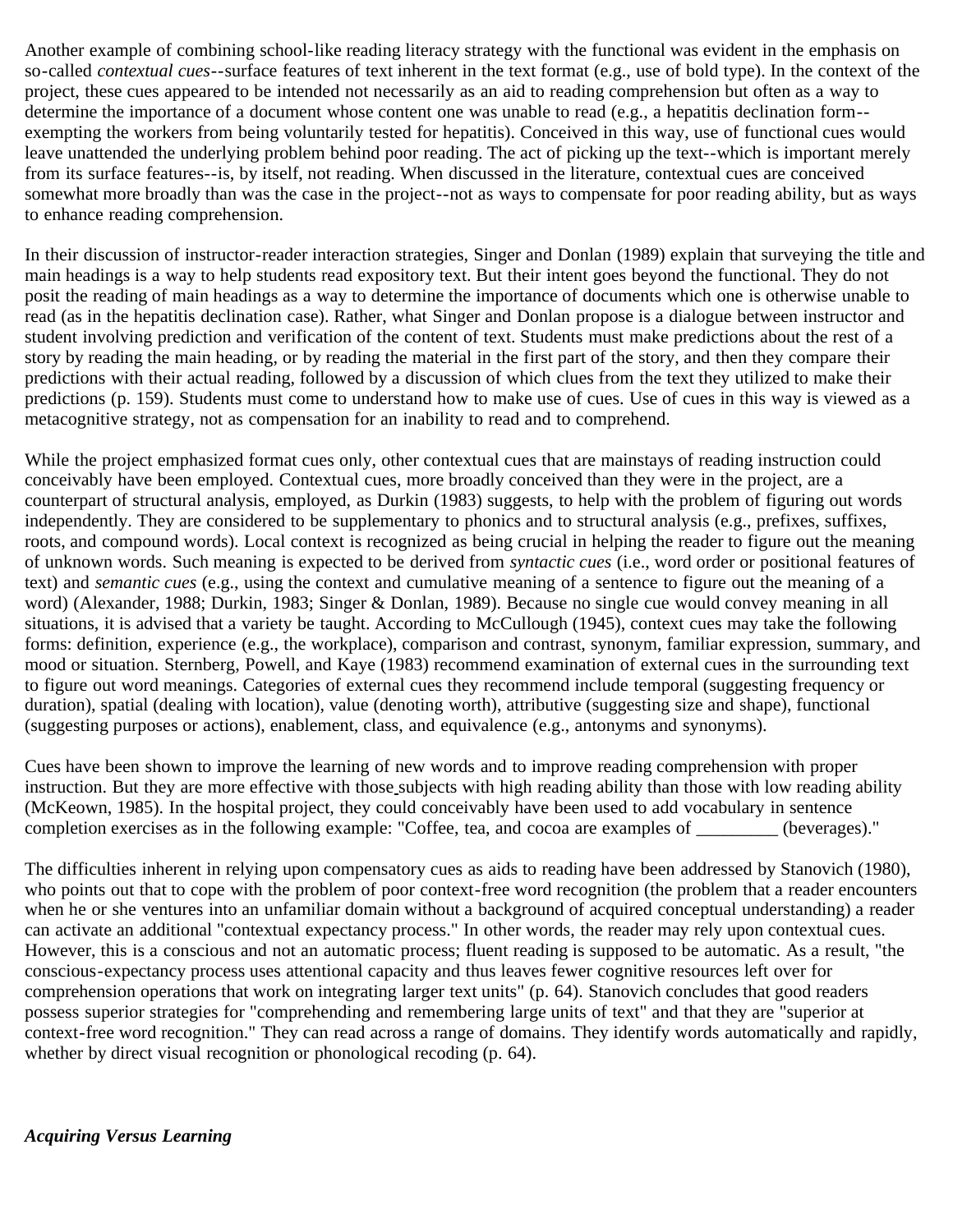As we examined the instructional approach of the project in light of what we know about the nature of useful literacy, the nature of reading at work, and school literacy, Gee's (1988) distinction between *learning* and *acquisition* became a useful reference frame. Growing up in Mexico assures that one acquires Spanish by modeling, trial and error, practice, and assimilation. Taking Spanish 101 helps one to learn Spanish by memorizing vocabulary and by learning grammatical and syntactical rules. These two different processes lead to very different types of competencies. The question, then, is--which assumption about the nature of the hospital workers in question is likely to yield better results? The question is hypothetical, but its correct answer could potentially make a great deal of difference in the way curriculum and instruction are approached.

### Gee defines acquisition as

... a process of acquiring something subconsciously by exposure to models and a process of trial and error, without a process of formal teaching. It happens in natural settings which are meaningful and functional in the sense that the acquirers know that they need to acquire something in order to function and they in fact want to so function. This is how most people come to control their first language. (p. 20)

### He defines learning as

... a process that involves conscious knowledge gained through teaching though not necessarily by someone officially designated as a teacher. This teaching involves explanation and analysis, that is, breaking down the thing to be learned into its analytic parts. It inherently involves attaining, along with the matter being taught, some degree of metaknowledge about the matter. (p. 20)

Gee contends that "acquirers usually beat learners at performance while learners beat acquirers at talking about it, that is, at explication, explanation, analysis, and criticism" (p. 21). We are better disposed to learn when we have a base of acquired knowledge. Learning is the higher state of literate practice, but one cannot get there without an acquired conceptual foundation. Again, this line of argument supports the use of on-the-job training or vicarious experiences such as can be fashioned in vocational laboratories as, perhaps, strategies that are more likely to lead to improved literacy and productivity than school experiences would.

### **Summary/Reflections**

This case featured a vocational institution collaborating with a union and a group of hospitals to deliver workplace literacy training under conditions dictated by a federal grant. While the grant was restrictive, imposing artificial conditions upon the college by separating workplace literacy from technical training, it did allow somewhat idealized conditions for experimenting with curricular and instructional ideas, not the least being a time frame of eighteen months. This was an incomparable opportunity for a vocational institution wishing to hone its skills in what was a new area of programming.

While, for reasons discussed earlier, we did not focus on whether the project achieved its stated objectives (e.g., increased productivity), we did, however, gain insights which can help us to evaluate claims that Redwood might make regarding its suitability as a workplace literacy provider. Measuring such claims against hypotheses set forth earlier in the conceptual framework for this study, the following points appeared to be supportable:

- Evidenced by its customized services (including distance education) capability, the college had a tradition of collaborating with industry and being flexible enough to tailor curriculum and instruction to the specifications of industrial clients.
- The college had a tradition of providing both initial and continuing training in keeping with the lifelong learning needs of adults.
- Consistent with its vocationalist traditions, the college offered academic or literacy skills in the functional context of technical skills.
- Consistent with its traditions and with provisions of the Perkins Act, the college was capable of catering to the needs of an increasingly diverse workforce, a particular strength being its individualized approach to instruction.

Beyond these basic capabilities, which were consistent with our hypotheses, the college also showed, in the particular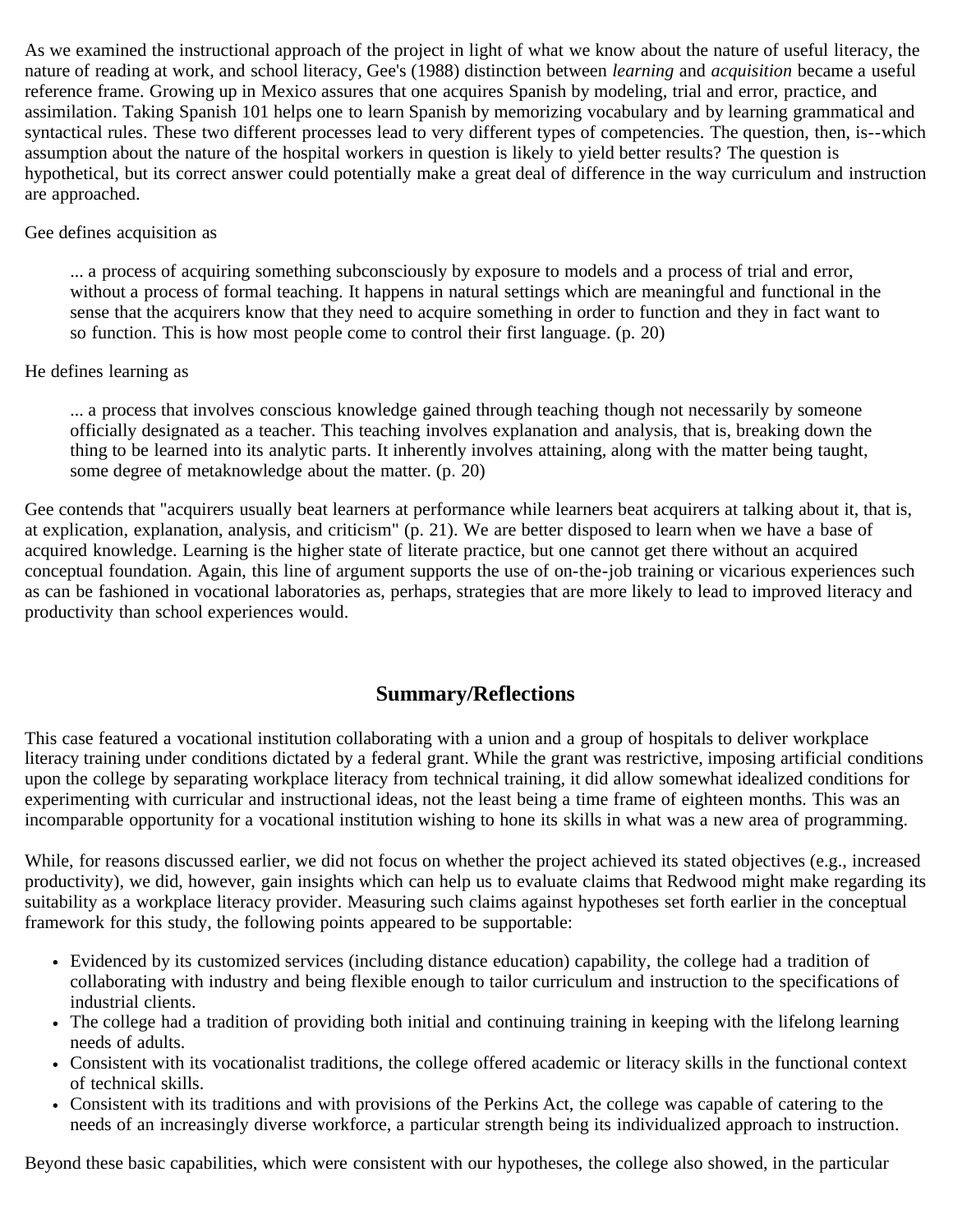context of the hospital project, that it could collaborate successfully not only with management but also with labor.

We saw enough evidence in this project to be able to offer the view that Redwood, and colleges like it, can legitimately claim to be workplace literacy providers and to have a comparative advantage in so doing, largely on the strength of their vocationalist traditions--their inherent ability to work collaboratively with industry to convert workplace needs to curriculum and instruction. Where there appeared to be tentativeness, as discussed earlier, it was in the fashioning of instructional strategies related to reading in the workplace. Unlike other basic skills such as mathematics or writing, which have traditionally had a place in the fabric of the vocationalist curriculum, reading *per se* is a new area. Acquiring capability in its teaching appears to be an important challenge that these institutions must contend with if they are to fortify their claims as providers.

In seeking to acquire capability in this program area, vocational institutions such as Redwood have in their favor a tradition of linking theory with practice. They could capitalize on this tradition by approaching reading instruction on the assumption that workers possess schemata based on experience and a store of technical knowledge and skill. Instruction could probably focus on establishing the *read-do* connection between basic skills and hands-on technical skills and on providing opportunity for practice to help activate schemata. Reading instruction premised on technical knowledge and skill could then provide the basis for reading instruction of a more generalizable nature.

# **CASE 2 A HIGH-TECH MANUFACTURING COMPANY'S BASIC SKILLS PROJECT (SKILLS 2000)**

### **Background**

This case reports on a basic skills program conducted by North Oaks Technical College, a two-year postsecondary vocational institution on contract for Pinewood Technology, a neighboring high-tech manufacturing company, both located in Elmgrove, a small midwestern town. Pinewood is headquartered in the town, and has a second plant across the border in a neighboring state. Elmgrove lies an hour and a half away from the state's metropolitan center. Its population is almost 100% white. Pinewood Technology is its second largest employer. In the fall of 1991, the company embarked upon an initiative known as Skills 2000. This initiative was prompted by the firm's in-house quality thrust, aimed at reducing process variation. This push for quality improvement in its process had increased the sensitivity of the firm to the rhetoric regarding the absolute necessity of the human element in today's competitive job market, the rapidly changing nature of jobs with the concomitant need to train workers continually, the increasing need for attention to be placed upon the literacy needs of workers, and the need for workers to be lifelong learners.

Beyond the question of quality, the company wished to ensure that it was in compliance with chemical right-to-know legislation that required workers to be aware of their workplace environs. If workers did not possess the basic skills necessary to understand and avoid workplace hazards, the company could be liable. Some workers held jobs which had position descriptions which called for basic skills. The company wished to reconcile stated skills with actual skills.

Pinewood has a history of supporting the training of its workers. It has a policy of open enrollment training and tuition reimbursement for courses taken on the initiative of individual workers. Such courses do not necessarily have to be tightly linked with workplace activities.

The company set forth three primary purposes for Skills 2000:

- 1. *Basic skills*--to give each employee the opportunity to gain the basic skills in reading, writing, and math
- 2. *Upgrading skills*--to continually upgrade employee skills as needed to operate new equipment and technology to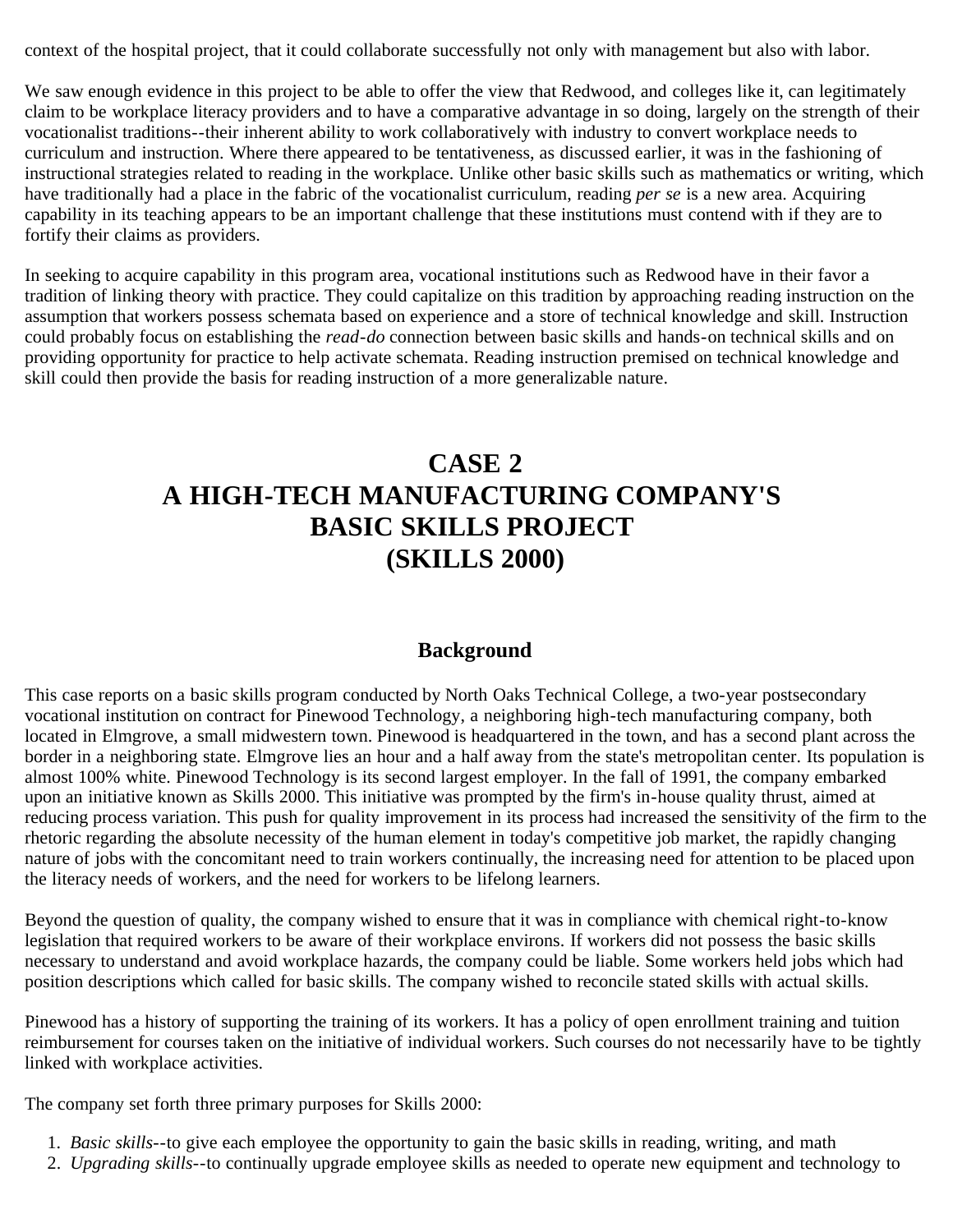make jobs more accurate, efficient, and faster

3. *Future skills*--to keep the skills of tomorrow in mind today; to be prepared for the technological changes of the future such as automation (taken from company newspaper)

These purposes were consistent with the view that the new technologies would engender less process variation, allowing employees to work to their full potential.

The company devised a plan for realizing Skills 2000. This plan included building employee support; conducting needs assessments involving job and task analyses to determine whether there were skill gaps; conducting literacy audits to resolve any gaps between the level of workplace materials and the reading level of workers; and, importantly, determining the educational level of each employee in reading and math. Information gathered from this process was to be the basis of a training curriculum.

To help implement the project, the company contracted with North Oaks Technical College on the basis of a longstanding collaborative relationship between their respective institutions. Through its customized training services, the college had worked closely over the years with the company's human resource department in delivering technical training. The company sponsored a computer laboratory at the college, which was used in its regular programming and for company-specific training. Workers from the company had also participated in the college's Adult Basic Education (ABE) programs. North Oaks was invited to be a partner in the very foundational stages of the idea. As spelled out in the company's newspaper, the college was expected "to assist us with appropriate processes and validity of the assessments, individual development plans, and coursework needed to upgrade skills."

We were invited by the project's literacy consultant to consider evaluating Skills 2000 within the framework of our work. Upon examination, we found that the case bore features that were consistent with our guidelines for selection of cases (discussed earlier). This was a high-tech manufacturing firm with world-class standing that had decided to embark upon a literacy audit of its workers and to fund the training from its own coffers. This firm was actively engaged in a quality initiative, seeking to reduce process variation. Indeed, a goal was to win the Malcolm Baldrige Award for Quality. It had contracted the services of a vocational institution to conduct the literacy audit, to design the curriculum, and to deliver the training. The workers in question were not in the at-risk classes that Carnevale et al. (1988) have identified. The focus of the audit was basic skills. The project consultant had put in place controls that enabled the firm to examine gain. All documentation for the project was to be made available to us; we would have access both to the company and to the college. We felt that in view of our guidelines for selection, here was a quintessential case. We decided to include it in our study.

### **Purpose**

Our purpose was to examine the role of North Oaks in this collaboration with Pinewood Technology, in order to acquire further insight on the possibilities for vocational institutions as partners in workplace literacy programs and as deliverers of basic skills.

### **Method**

The method included a combination of site visitation, document inspection and analysis, and formal and informal interviews of key informants. Documents were made available by the college's customized training staff, by the company's education and development staff, and by the project's literacy consultant. Materials provided included several interim reports on the project; memos exchanged between representatives of the company and the college and between the literacy consultant and college staff; copies of form letters designed for correspondence with workers; samples of instruments (e.g., an employee basic skills survey questionnaire and forms used to determine the reading and math requirements of jobs and the readability of workplace materials); copies of curriculum and instructional materials; a copy of the company's 1993 annual report; and copies of relevant issues of the company newspaper that pertained to the project.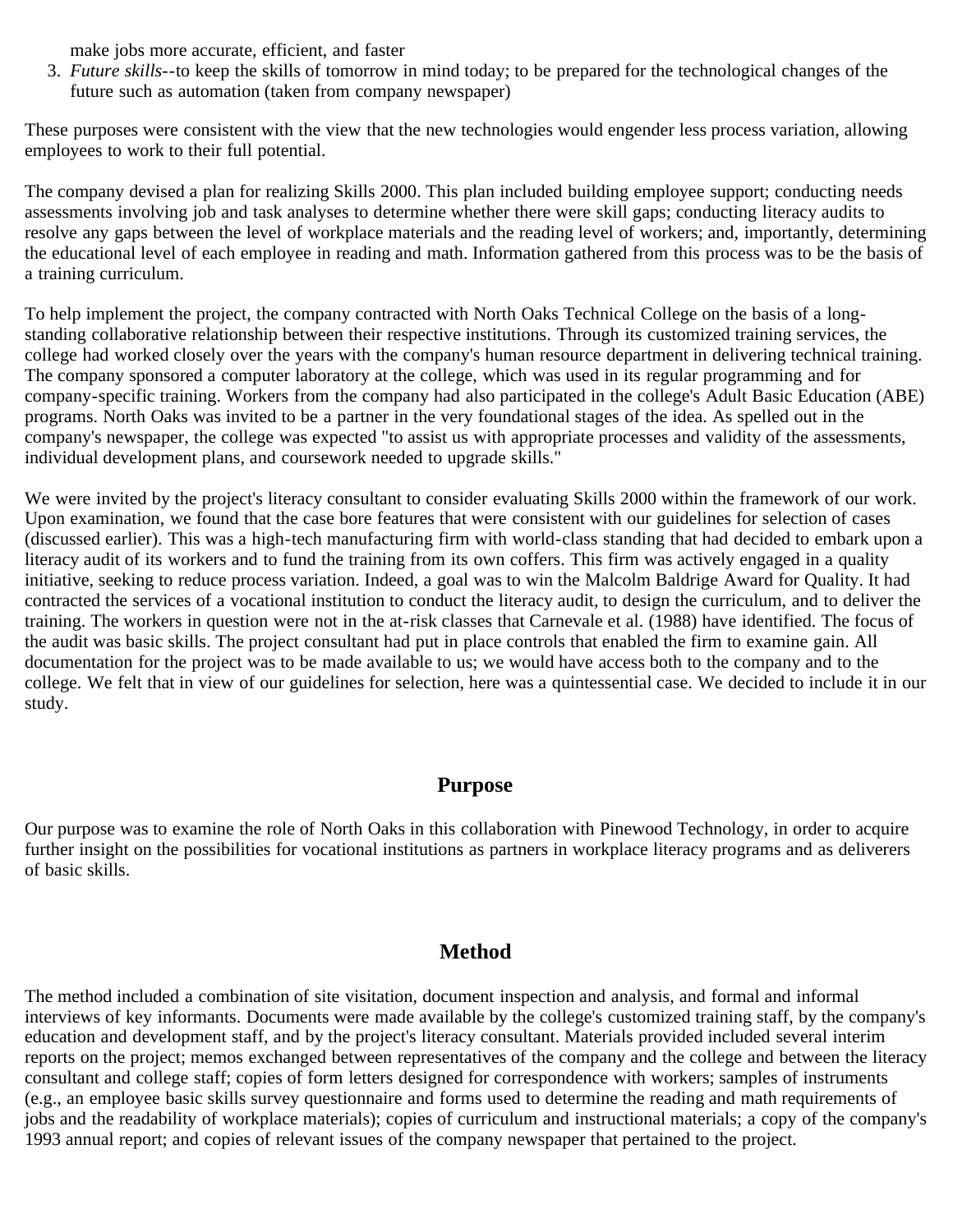Two site visits, each lasting two hours, were made to the college, during which the head of customized training and that unit's lead curriculum developer and ABE instructor were interviewed. In addition, several telephone interviews were held with these staff to clarify issues. One two-hour site visit was made to the company, during which we interviewed its education and development specialist (who had direct responsibility for coordination with the college) and its maintenance manager (who was intimately connected with the origin of Skills 2000). A prime resource was the project's literacy consultant with whom we held extensive conversations over a period of months and whose materials from the project were all turned over to us for examination.

In developing the case, we first examined the company's background and its stated reasons for engaging the college in its Skills 2000 initiative. Next, we briefly described the college and expressed reasons offered by its customized training staff as to why it was suited to delivering basic skills. We then discussed the approach of the college to the project, including its needs assessment and curriculum development activities. For the rest of the report, we reflected upon the case, and tried to draw inferences from it that might be instructive about possibilities for vocational institutions as partners in the workplace literacy enterprise and as deliverers of basic skills.

#### **Pinewood Technology**

Pinewood Technology produces suspension assemblies for computers. These assemblies are "very precise metal springs that hold the recording heads at microscopic distances above the disks in disk drives" (from the company's 1993 annual report). Suspension assemblies are quite critical to the operation of disk drives. The company's world-class standing can be gleaned from the estimate in its 1993 annual report that its market share is "seventy percent of the worldwide supply of disk drives produced by all significant disk drive manufacturers." The company sees itself as benefiting from two trends-- (1) increased sales of computer systems (particularly PCs and portables) and (2) the growing importance of suspension assemblies in enhancing disk drive data storage capacity and reliability. Its annual report shows company sales to be \$198,734,000 with a gross profit of \$44,423,000.

#### **North Oaks Technical College**

North Oaks Technical College is one of the few colleges in the statewide system of two-year postsecondary vocational institutions that has a deliberate customized training focus. Indeed, college personnel claim that it was the first to embark on such an initiative. Also somewhat unique to the college is that it is an on-site provider of ABE. Staff associated with ABE run the college's developmental studies program which complements their regular curricular offerings and includes classes in areas such as reading, communication, grammar, punctuation, math, and study skills. Students may take such classes for credit, or they may take them remedially. As part of remediation, students may be tested to determine their assessed grade levels. The developmental studies program has attracted workers who may pursue such studies at their own rate and at times that are convenient to them. North Oaks also has the additional capability of offering distance education through interactive television. Such a capability allows it to reach customers beyond its walls in locations that can include workplaces.

In the view of Beth, the member of the college's staff most intimately connected with the project, "it was natural" for North Oaks to inquire as to whether they were willing to take on the role of provider of basic skills in the Skills 2000 project. This was because of the long tradition of partnership in training. It was her view that, while the company would normally comparison shop, "generally we're the provider of choice."

#### **Rationale for Skills 2000**

As indicated above, Pinewood had embarked upon a project called Skills 2000, the rationale for which was detailed in an issue of the company newspaper. To get a firsthand account of the company's way of thinking, we interviewed Randy,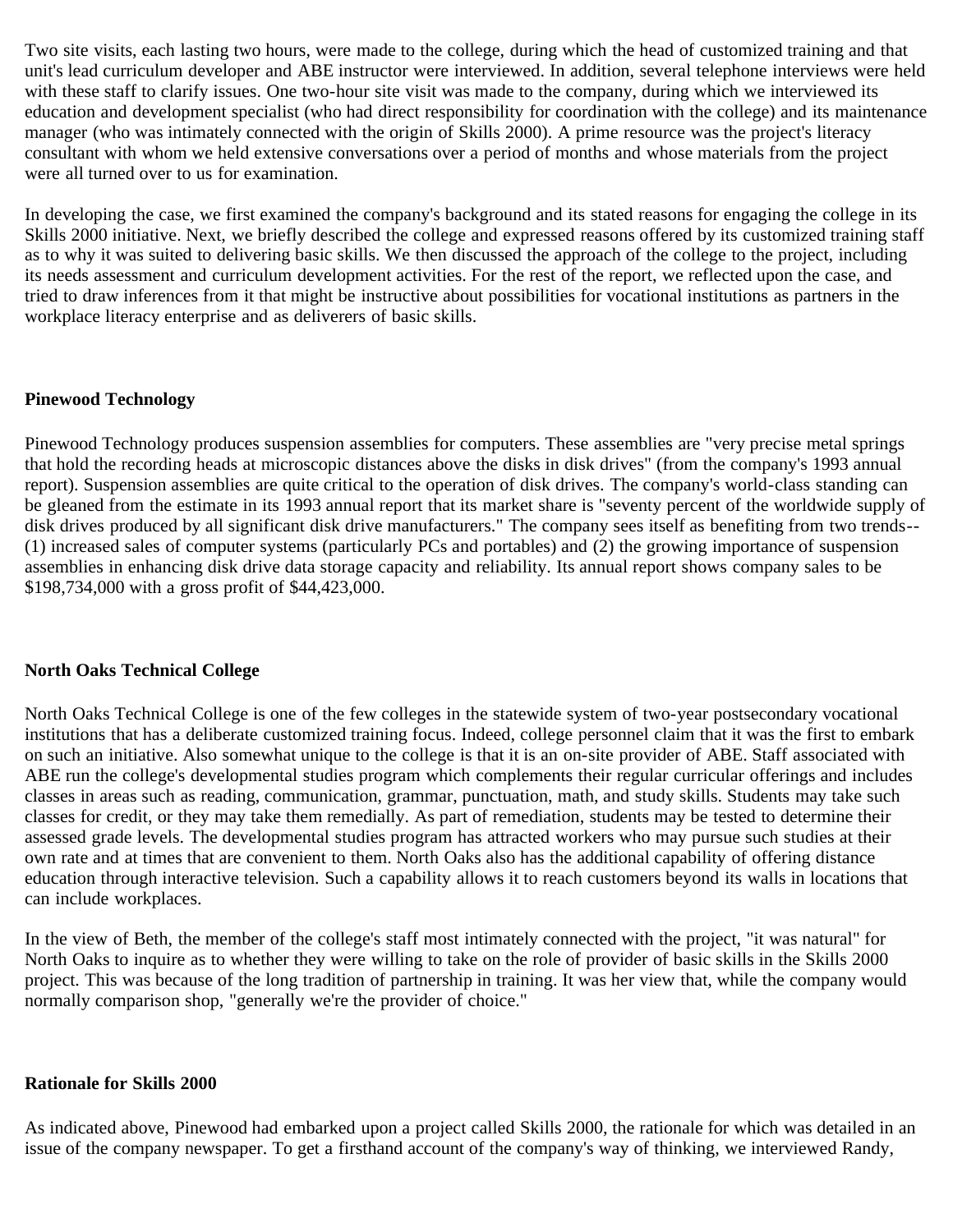Facility Maintenance Manager, and Nicole, Education and Development Specialist. Beyond the basic rationale for the program, we were interested in the explanation as to why North Oaks was seen as a suitable partner in the enterprise.

Randy explained that a number of years ago the company had begun an internal quality focus which involved team activities. Workers were at that time expected to do more writing and calculating. This internal focus on quality revealed that some people had difficulties which appeared to be the result of their lack of basic skills. These perceived deficiencies were also evident in interview processes for supervisory staff. Some people had difficulty negotiating writing tasks. Others had difficulty working their way up through the organization into the management staff.

Management had been attuned to articles about the literacy crisis which appeared in trade journals and periodicals to which the company subscribed and wondered about the extent of its own situation. It was decided that an initiative to be called Skills 2000 might be a useful vehicle. A basic skills enhancement program was to be part of this initiative. The company felt it needed external assistance in determining if it indeed had a basic skills problem; to this end it engaged the services of North Oaks Technical College.

#### *Why North Oaks Was Selected--Company Explanation*

When asked why North Oaks--and not another provider--was engaged, Randy explained that there already was a good relationship between the institutions that had been "groomed over the years." They had worked with the college on the development of a technical skills training program "where they worked with us and helped develop the curriculum for our needs with our equipment and put it in place." Then there was the sponsored computer lab. Furthermore, the company did not have sufficient staff within its education and training department to facilitate the training.

#### *North Oaks' Role*

North Oaks was engaged by Pinewood to implement the basic skills aspect of the Skills 2000 concept. The college's customized services unit assumed the responsibility, along with its developmental studies staff. To augment its staff for the project, the college immediately encouraged the company to engage the consulting services of a workplace literacy specialist, a professor at the major university in the state. There was a long-standing relationship between the customized services staff at the college and the consultant, who had been invited there previously to teach a workplace reading course for the benefit of the college staff.

The explanation for engaging the services of the consultant for the project was that she would have "double the focus of having had the experience in many industries, and a variety of places in the country, and being at the university in adult education." The consultant joined the discussion between the company and the college from the beginning and outlined a course of action which they accepted. The work was to be embedded in the framework of Skills 2000. Main features of that plan included (1) an employee interest survey, (2) testing, (3) assessment of the grade level of workplace reading and math materials, and (4) assessment of the reading and math level of workers in selected units.

#### **Employee Interest Survey**

The college, in conjunction with the literacy consultant, developed a survey designed to get employees to indicate how important they thought basic skills were to their job and to show their level of interest in signing up for basic skills courses (e.g., reading, writing, and math). They were also asked to indicate whether they wished classes to be on-site or at the college and to express preference for the delivery mode, instructional time, and so on. The company targeted 224 workers from its high-tech group, its maintenance group, and from its "out-of-state" plant. Of these, 108 were interviewed. The results showed that there was agreement that basic skills were important. Understandably, the maintenance group was less inclined to agree than were the high-tech and out-of-state groups.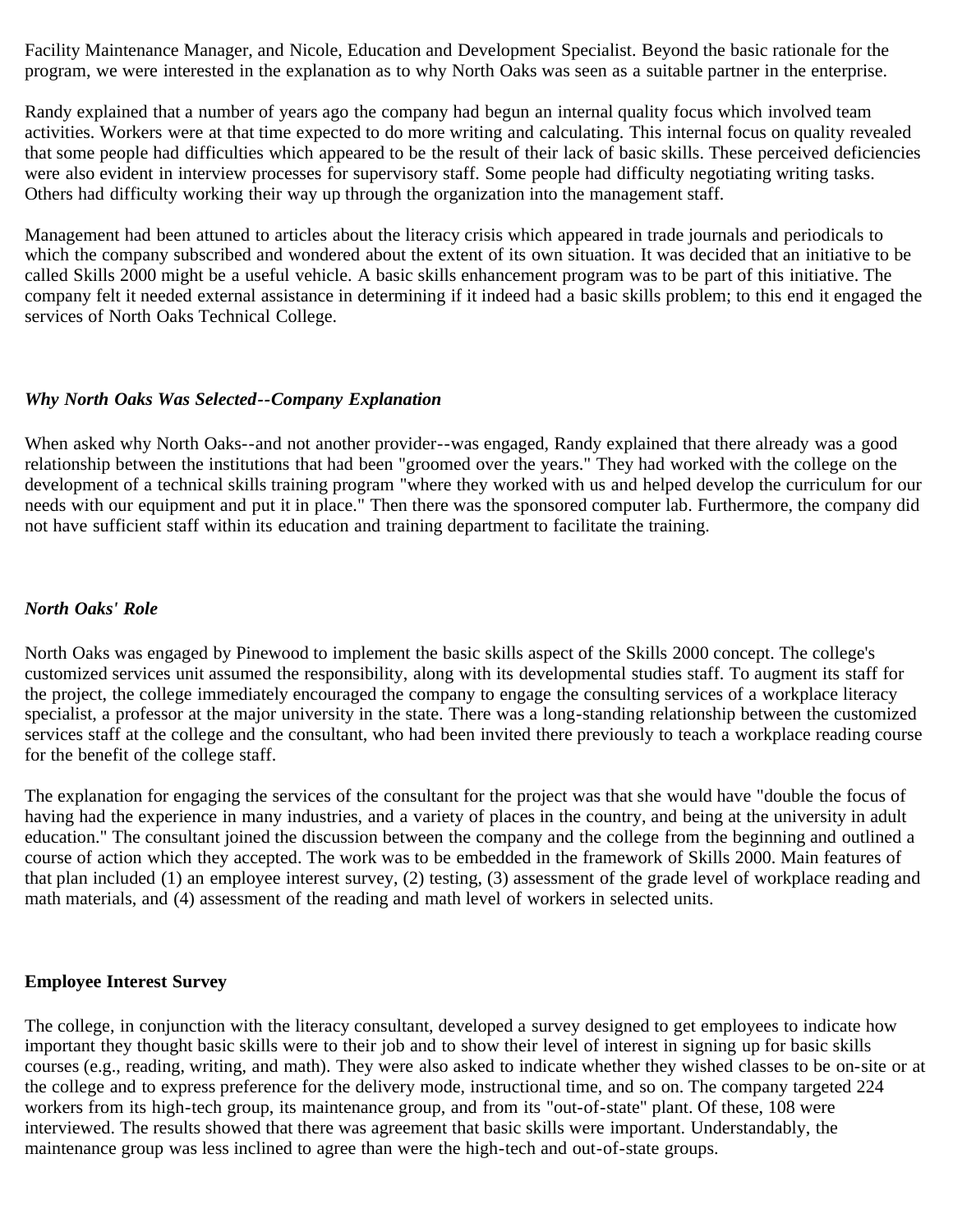### **Audit of Workplace Materials**

Following the employee perceptions interviews, the college sought to establish the level of the reading materials used by workers at the plant. A report submitted by the project's literacy consultant indicated that the audit was performed on "all the materials used on the job and in training to evaluate the reading difficulty of the materials, their importance to the job, frequency of use, and the exact reading, writing, and math skills needed to understand them." A memo from the company's education and development department showed that workers involved in the program were asked to bring "anything that they read, write, or calculate with" to scheduled interviews.

Based upon the audit of materials, it was found that the most important and most frequently used reading material was the job breakdown. Also important were engineering forms and control charts. These materials were measured at a seventh grade difficulty level. Reference materials, less frequently used, were at a higher reading level. The employee handbook, infrequently used, measured at grade twelve to thirteen. The training manual, used frequently, was measured at the twelfth and thirteenth grade levels.

The company's managerial staff read most often and at the highest level. Materials here ranged from grade seven to grade thirteen. No reading deficiencies were found among this class of worker when they were tested. Technical workers (e.g., skilled workers, engineers, electrical workers) had to read high-level reference documents such as manuals and code books, materials that tended to be at the twelfth grade level. They all tended to read at the post-high school level when tested. Reading was not as important to the jobs of general maintenance workers, as it was to the other groups of workers tested. Here, lead workers read more than their subordinates. For this group of workers, of particular difficulty were material safety hazard sheets, which measured at the college level, between grades thirteen and sixteen on the Flesch Readability scale.

Math skills used on the job included basic computations (e.g., addition, subtraction, multiplication, and division); conversion of fractions to decimals; basic statistics; knowledge of charts and ability to plot graphs; and knowledge of how to read measurement devices (e.g., calipers, scales, gages, and blueprints). Knowledge of the metric system was becoming a priority in order to meet international standards.

College personnel had an active role in the audit process. As Beth described, all people in the division met in groups; then some met individually. A consequence of this audit was that the literacy consultant was charged to help the company rewrite some of the higher grade-level materials so that they were nearer the grade-level norms of employees.

A sample of the results of the audit is summarized in Table 3 (see Appendix C).

### **Testing**

Once the grade level of the materials in the workplace was determined, the college staff proceeded to test workers in reading and math to ascertain their grade levels and to discern any gaps between these assessed levels and the measured levels of workplace materials. Workers were administered the Level 2 Adult Basic Learning Examination (ABLE).

### *Reading*

Of 108 high-tech workers, three tested below the ninth grade in reading, eight between grades six and eight, and one at grade 3.2. The vast majority tested at post-high school. Of eighty-nine maintenance workers tested, two were at the ninth grade, two at the eighth grade, and six at various levels below the eighth grade. The majority of the remainder were at the post-high school level. At its out-of-state plant, of thirty-six workers tested, two were at the eighth or ninth grade level; two more were at levels well below the eighth grade.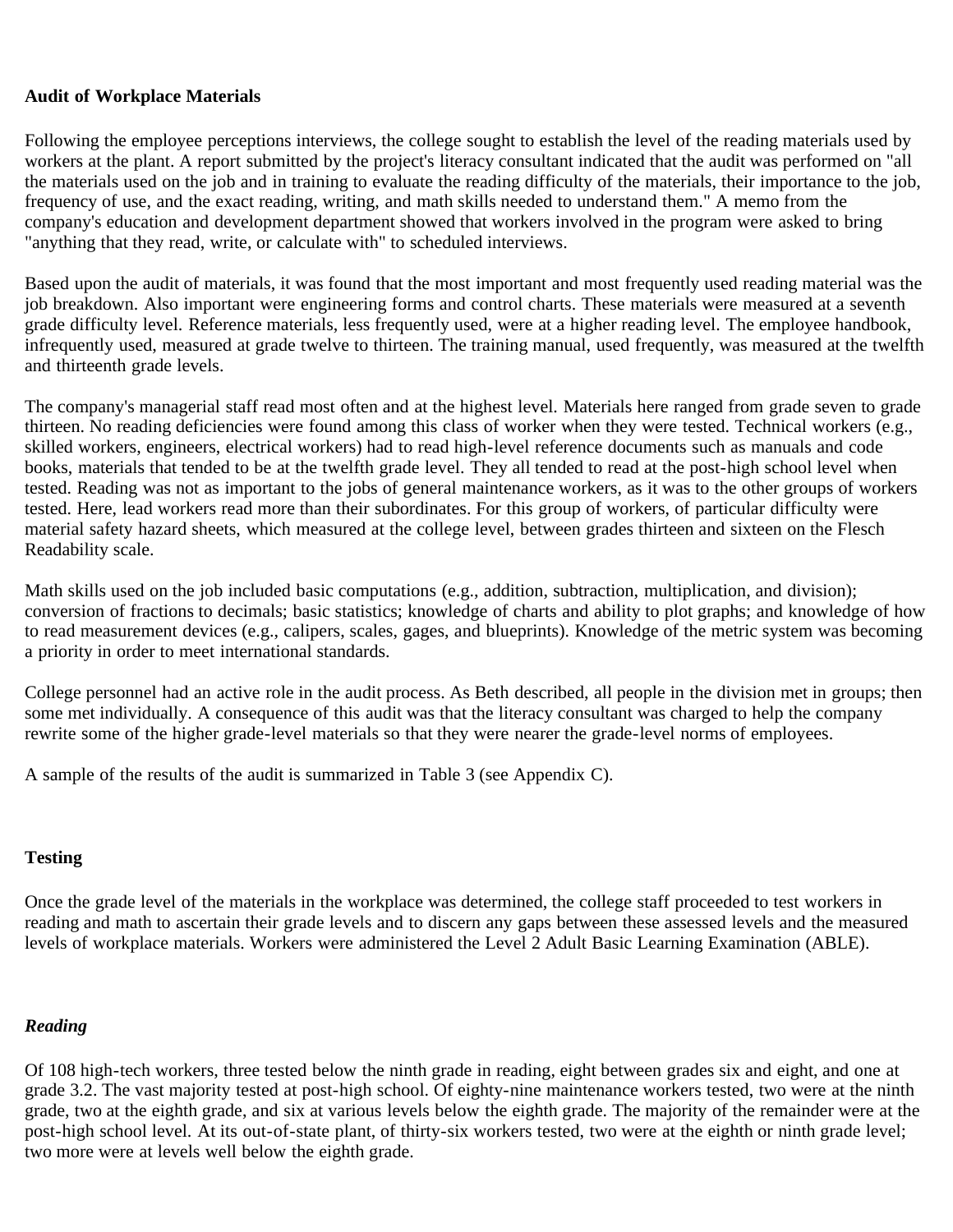#### *Math*

In math, the average grade level score for high-tech workers was tenth grade, with most scores falling between the eighth and twelfth grades. However, ten were below the seventh grade, and sixteen below the eighth. For maintenance workers, the average score was at the ninth grade. In this group, five individuals tested at the fourth grade, four at the fifth grade, two at the sixth, eleven at the seventh, and four at the eighth. The remainder were at the ninth grade level or above. For out-of-state workers, the average was at the eleventh grade, with one worker testing below the sixth, three at the eighth, and the remainder at the ninth or above.

Based upon its program of testing, the college was able to set forth a profile of math skills that different categories of employees lacked. As can be seen in Table 4 (see Appendix C), these skills were decontextualized from jobs.

#### **General Findings**

In general, the findings did not reveal a problem of the order that has fueled much of the discourse on workplace literacy. But, as figures reported above show, there were workers whose assessed levels were at the eighth grade and below. Such workers were deemed by the project consultant to be at risk and in need of remediation. The basic skills enhancement need was more evident in math than it was in reading and more among maintenance workers than other workers.

#### **Recommendations**

On the basis of its needs assessment activities as described earlier, the college, in conjunction with its literacy consultant, made a set of recommendations to the company, which required (1) that individual reading assistance be provided for the single employee reading at the forth grade, (2) that "efficient reading" classes be established for those reading at or below the ninth grade, (3) that "brush-up" math classes be offered to the forty-two or so workers who tested at below the ninth grade, and (4) that reading materials for hazardous chemical materials should be rewritten.

#### **Curriculum Development**

Having completed the needs assessment phase of its work, as detailed above, the college proceeded to convert their analyses into curriculum. The focus was on math and reading. We describe approaches to both.

#### **Math**

The math program was characterized as a refresher. The curriculum for the class was framed by measured skill deficiencies as shown in Table 4 (Appendix C). College personnel wrote to individual workers informing them of their selection for the program. Individual interviews were held with workers to discuss their test scores and their instructional needs. The college staff used a math text, but they encouraged workers to bring work-related problems to class, and efforts were made to match math skills with actual work situations. The staff calculated that they could provide the brushup skills needed by workers in eight to nine weeks. A tenth week was added at the request of the company to allow for a posttest. There is evidence from company records that there was some variation from this model. The evidence showed that 63 workers were provided with up to 19.5 hours of training (13 sessions of 90 minutes). Their pretest scores were generally at or below the ninth grade, consistent with reported figures. The posttest scores for these workers averaged at the post-high school level. All employees showed grade level increases, with the average being four years of high school.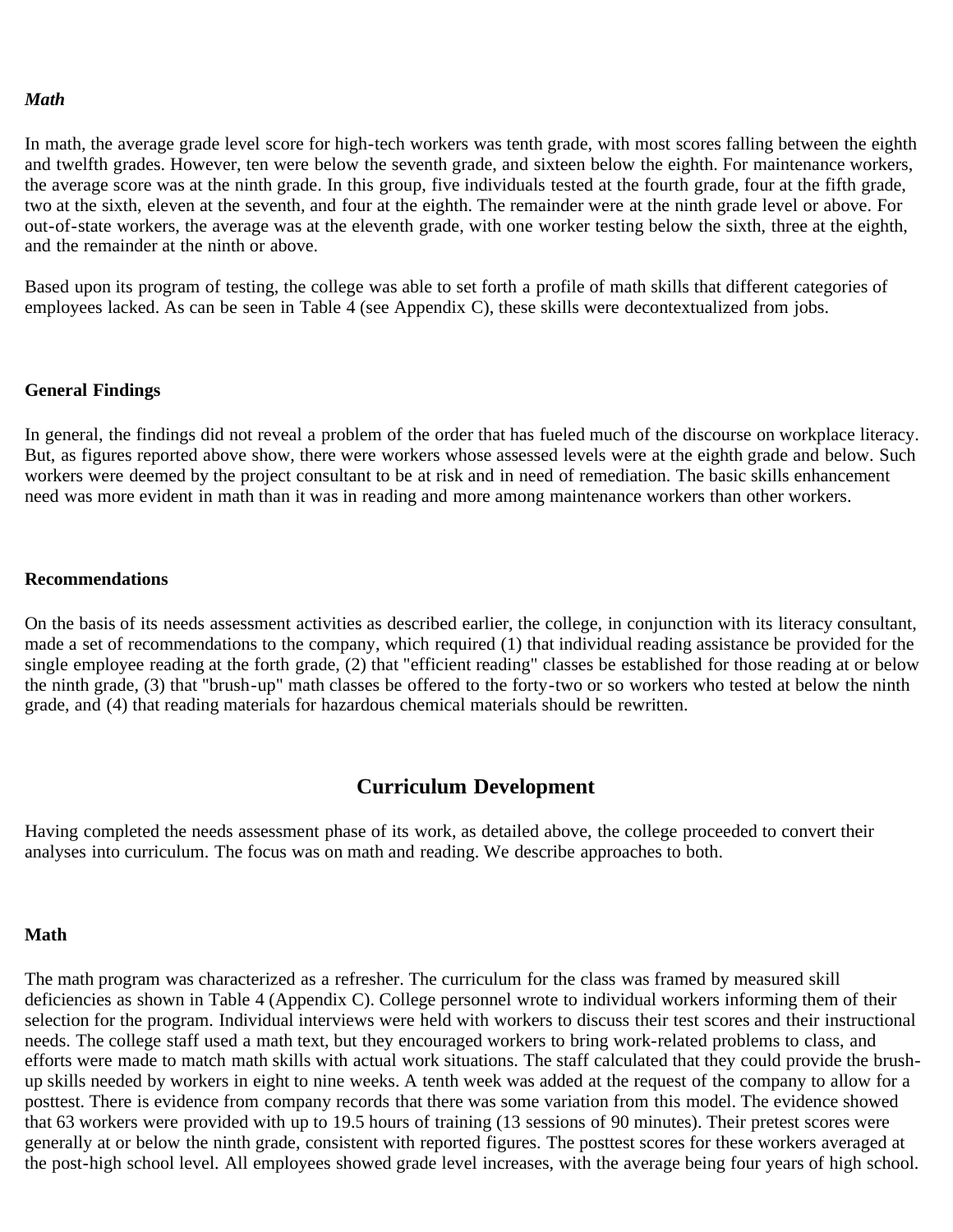A majority of workers were able to attain the exit goal. Some workers were able to progress beyond the basic math curriculum to problems in measurement, graphs, and geometry.

Regarding grade level gains which were substantial, the college offered the caveat that increases might have been a result of latent knowledge which lay dormant because of lack of use, which the opportunity to participate in the course had rekindled. This was a plausible explanation.

### **Reading**

As discussed earlier, the needs assessment phase of the project identified the type of reading materials used in the workplace by different groups of workers, the grade level of these materials, and the grade level of workers. The reading materials shared by workers with college personnel during the assessments were to form an important part of the reading curriculum. As Beth pointed out, workers were encouraged by their supervisors to bring work-related material. This process yielded a variety of materials including college-level books, chemistry texts, and so on.

Reading was confined to the facilities maintenance group, the group of workers that provided the most workers reading below the eighth grade, considered to be the at-risk marker. The curriculum outlined for the reading course (which was taught twice a week for sessions of ninety minutes over a period of seven weeks) was as follows:

- 1. *Purposes*
	- 1. Find information.
	- 2. Follow directions.
	- 3. Check information.
	- 4. Draw conclusions.
- 2. *Sample job-tasks*
	- 1. Check invoices.
	- 2. Get information from charts.
	- 3. Understand directions.
- 3. *Sample written materials*
	- 1. Memos
	- 2. Forms
	- 3. Charts
	- 4. Tables
	- 5. Reference books
	- 6. Letters
- 4. *Problem-solving strategy*
	- 1. Define your problem.
	- 2. Plan your solution.
	- 3. Read.
	- 4. Check your solution.
- 5. *Skills practice*
	- 1. Context clues
	- 2. Word parts
	- 3. Abbreviations/symbols

A memo from the project showed that the goal of the reading program was "to teach the students how to read critically to solve workplace problems by following a four-step strategy." As with the hospital project discussed earlier and included in Item 4 in the curriculum outline shown above, this four-step approach consisted of the following steps: (1) define the problem, (2) plan your solution, (3) read, and (4) check. It was hoped that the method would transfer to the workplace, and indeed, it was taught in conjunction with workplace methods. As to reading materials utilized, the following memo from Beth to Nicole is instructive:

The class included a wide variety of reading materials. We used *Reading for Workplace Success* as the basic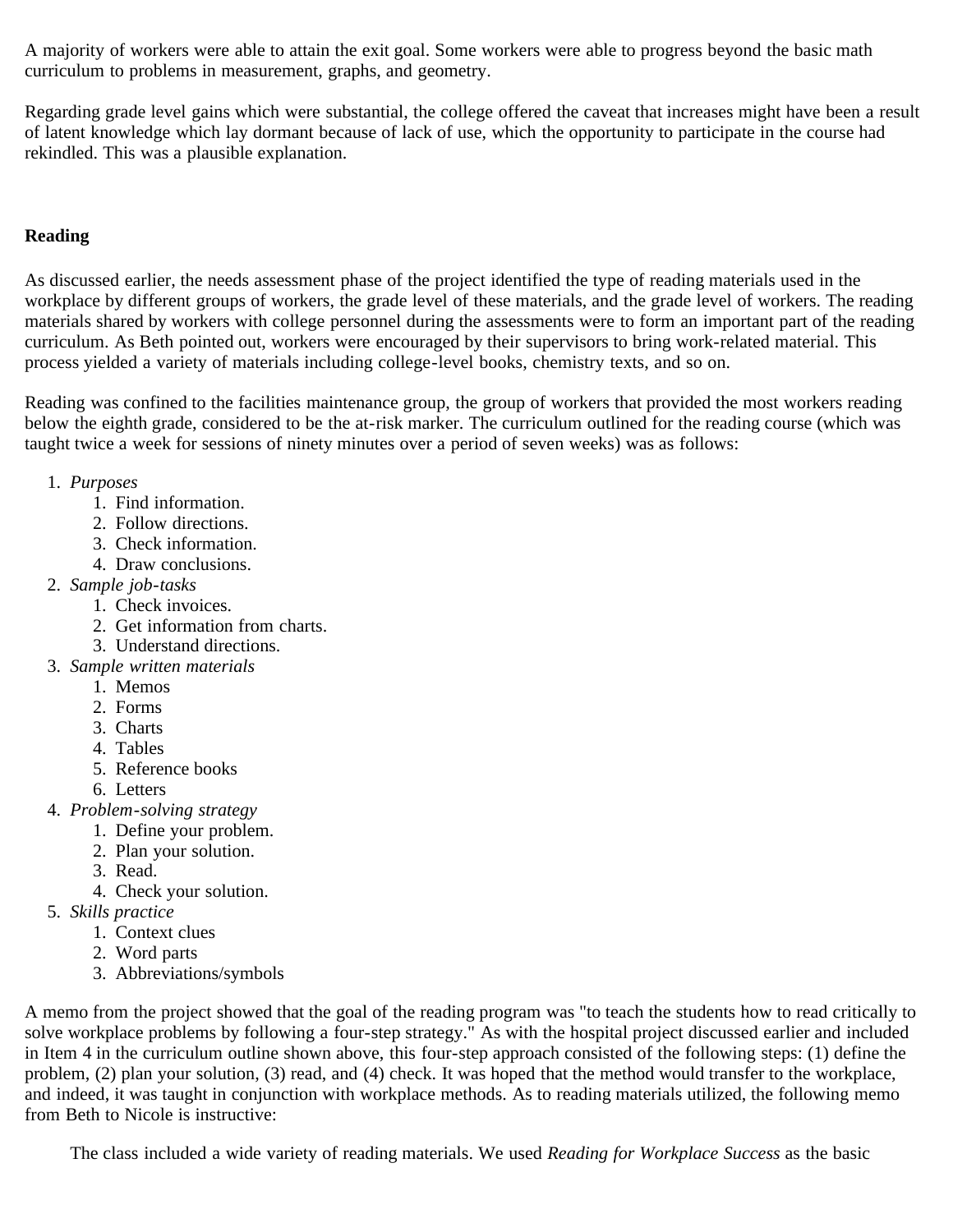text; in addition, we used selected materials from another text from [the literacy consultant]. We progressed from these texts to [Pinewood] reading materials that our students might use: IDEAS form, [acid] bath room checklist, non-standard requisition form, job-posting application, Accu-Mix label and directions, and the [company] manual. Difficult vocabulary was defined and discussed.

As is evident from the preceding discussion and the course outline, North Oaks' basic approach to reading instruction was similar to that adopted by Redwood Technical College (Case 1) to the extent in which they both relied on the text *Reading for Success* (Park et al., 1991), with its four-step problem-solving approach and emphasis on generic reading skills such as structural analysis (e.g., prefixes, suffixes, and roots). For the same reasons we offered in our critique of Redwood's basic disposition to reading instruction, we questioned the pedagogic merit in North Oaks' teaching these generic strategies within the narrow context of jobs and in a reading course of such short duration.

Since both colleges took their instructional cues from the same reading text, *Reading for Success*, it was necessary to examine the provisions of that text to better understand their instructional stances. The text does indeed offer structural analysis as a fall-back strategy to be used by a worker when he or she is unable to decide on the meaning of a word by sight or from its context (Park et al., 1991, p. 142). But when a worker cannot recognize a word that derives directly from the context of his or her job, the problem would more likely be a lack of conceptual knowledge, requiring a different solution than ability to analyze word structure.

Reliance on structural analysis alone creates its own problem--the requirement that workers acquire a large enough storehouse of prefixes and suffixes. Prefixes and suffixes are utilized in reading instruction for their *transfer power*, not just to solve isolated verbal puzzles in narrow contexts such as workplaces. Thus, an unwitting shortcoming of the text is that it appears to offer these devices as *alternatives* to conceptual knowledge--in other words, as another workplace-bound literacy strategy, rather than as ways to move meaning making from the workplace into other spheres of life. If the goal of instruction does not include transfer of literacy skills beyond the workplace, then the reason for teaching structural analysis (e.g., prefixes, suffixes, and roots) disappears.

### **Reading Instruction**

Beth reported that, in retrospect, the workers "weren't as poor as we might have thought they'd be." There were no nonreaders. Participants did not have problems sounding out words. One of the texts was used to help them work on how to find information that was needed. There appeared to be progress. Beth gave the following illustration:

And then we got to the end and ... I dug some worksheets out of the employee manual which was written at the twelve to thirteen level. They were able to find that. Well, now, that's really what reading is all about. If you can read to find information that you need, you've got things fairly well under control.

What Beth was implying here was that these workers could at least *read to do*. She felt that there was truth in the notion that workers read at one or two grade levels above their assessed level when the materials are work-related (Diehl & Mikulecky, 1980). This accounted for why the workers in the reading program fared better than typical ABE participants.

Unlike the math program, for which there was an exit target standard, the emphasis in reading was whether any gain was made. College personnel refrained from measuring gain in terms of generic reading skills which were not a focus of instruction. They also refrained from measuring grade level gain. This probably was just as well, since there was not sufficient time here for such gain. On this count, Beth observed that if a worker wanted to pursue further reading beyond the workplace focus of the course, that worker could continue by enrolling in ABE at the college, with the tuition being completely reimbursed by the company. This was an important structural feature of the connection between the college and the company and an important worker-centered feature of the basic skills program.

It appeared to us that Beth was making a distinction between reading in the context of work and more generic reading. Reading in the context of the college's ABE classes appeared to assume a different coloration than workplace-based reading. We inquired about how reading was taught at the college and, indeed, the approach described was idealized, allowing not just for workplace-based reading but for more generic remedial reading. Beth noted the following: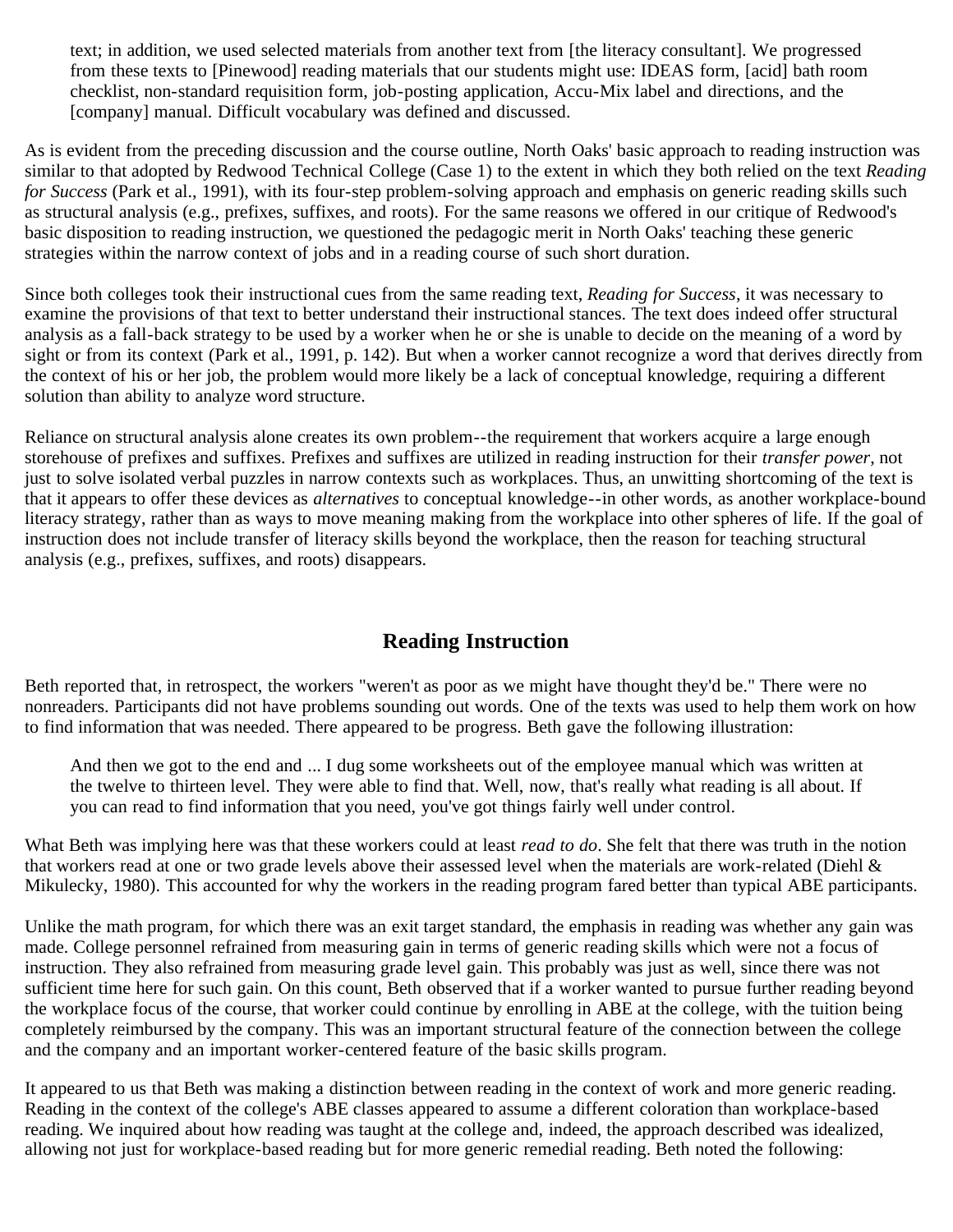We discuss ... maybe we read a story. And before the story begins, there's some vocabulary. We have adult reading books in our room. Lots of them. And if someone wants to improve their reading, if we know that their skills are quite low, we would work in improving their phonics. We use the Orton Gillingham method for phonics for the great part. Works well. Adults with reading problems generally have a learning disability of some sort that caused them not to be able to read well. And so we would use that approach, teaching them some word attack skills. We have some books that go right along with that, that develop it ... more practice, practice. We have them write. We have them read. And then we also have--for reading comprehension--we have a series of books that are made for adults. There's vocabulary instruction skills, break-down first ... and talk about what the word means, how to pronounce them, now read the story to find out. Maybe there's one underlying thing you want them to find out ... talk about ... what did you find out? Tell me about this, that, and the other thing.

Beth went on to point out that, typically, there are exercises in the text so that instructors do not have to manufacture all of their materials. For the Pinewood program, however, they had to "go to a little different source if [they] wanted it to be workplace related." She mused that it would have been nice to use a regular adult reading approach in the program, but that was not done. Asked why not, Beth explained:

Because that was not the goal. It was to help them improve their reading for the job.... We're going to read to find information. Because that's what they do at work. Now if they could not have done any of that [generic reading], then we would've had to go back to "go" and start to do some word attack building.

What Beth appeared to be saying here was that specific literacy must be goal directed. But she appeared also to be saying that such reading ought to be premised on an assumption of a foundation of generic literacy. If general literacy skills such as word attack or vocabulary building are not in place, then these have to be the focus prior to workplace- specific instruction. We agreed with this philosophical and pedagogical stance.

### **Underlying Philosophy of Literacy**

It was clear from the basic approach to curriculum and instruction taken by the project that there was sympathy for the idea that workplace basics were something pragmatic. There had to be a tie with what one experienced in one's job. The purpose of reading in those circumstances was to extract information for use. There was clear sympathy here with functional context theory. But there was evidence of a second value at work, premised on a more generic conception of literacy. This value, we surmise, was conditioned in great part by the fact that Beth and her staff were fundamentally reading and ABE teachers. They knew, as Beth alluded to in our site interview, that the teaching of reading is difficult. The ABE focus required a broader approach to the basics than focus on the workplace allows. If a worker was perceived to not have fundamental skills (e.g., word attack skills), the solution was seen as providing that worker with these basics in the context of general literacy. This ethic was evident in the view expressed by Beth that "workplace literacy leads to family literacy," a contentious view which, as Gowen (1992) points out, suggests that what is good for management is ultimately good for workers.

But we sensed a sharp difference between the tone of the King Memorial project that Gowen describes and Skills 2000. Workers who wished to go beyond the functional had the opportunity to so do in the Skills 2000 project. Beth spoke with some satisfaction of workers saying that a benefit of the program was that they could help their kids when they brought home their books.

### **Residual Effect of Experience in Workplace Literacy**

One plausible effect of the involvement of vocational institutions in workplace literacy programming is that lessons learned can redound to the benefit of the regular curriculum. We asked Beth to consider this assertion. She agreed that the college had learned from the experience. They indeed know a bit more now about contemporary workplace conditions. They have acquired new capabilities with respect to reading literacy, which has helped them to be even more effective in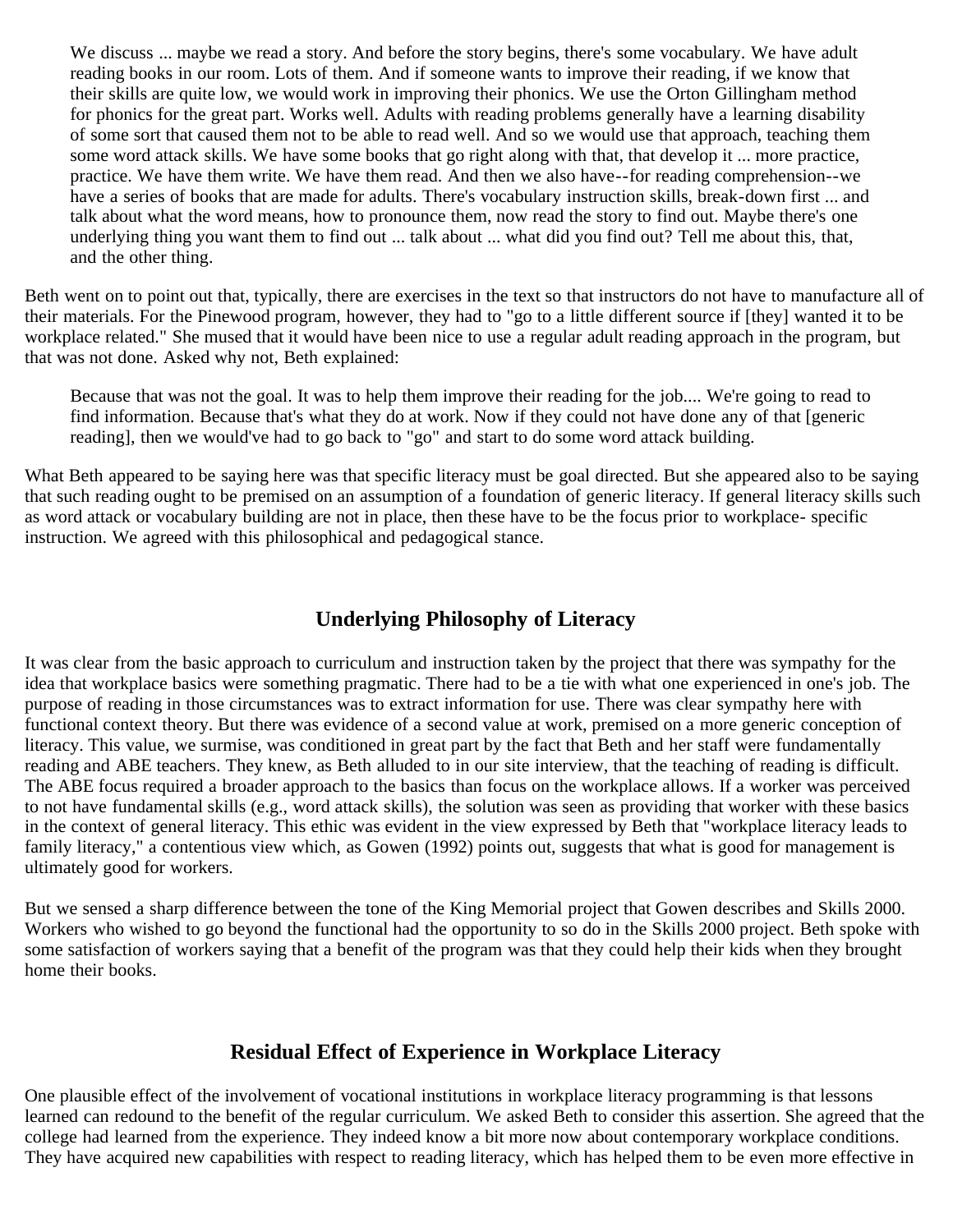diagnosing and remedying the basic skill needs of students.

### **Evaluation of the Project**

What needs to be reflected upon here is whether North Oaks' role in the Skills 2000 project has been instructive for vocational institutions. What can other vocational institutions learn from the project? To address this basic evaluative question, we reflect upon (1) the disposition of the college as a literacy provider, (2) the processes embarked upon during the project, and (3) outcomes of the project.

### **Dispositions of the College**

A positive lesson to be learned from North Oaks is that, like Redwood Technical, it had over the years established a customized services capability that allows it the flexibility to collaborate with corporate clients to deliver training. But beyond working with corporate clients, the college had developed the capability to work with adults not only in meeting their technical skills training needs, but also their general education needs, through its ABE and developmental studies programming. The college had deliberately sought to improve its capability here through staff development efforts that drew it into partnership with university-based expertise. The college could now draw on this expertise as needed. This willingness to partner, and the professional relationships thus forged, provided a key link in the approach to the project. Hiring a literacy consultant was a progressive move that becomes evident as one examines the processes employed by the college during the project, notably, the controls that were put in place (such as pre- and posttesting of workers). When called upon, the college was ready to respond because it had the trained staff it needed, along with access to high quality advice on workplace literacy issues and procedures.

#### **Processes**

The noteworthy processes in which the college was engaged included the following: (1) working collegially with the education and development staff of the company, (2) dealing directly with workers in their workplace (e.g., holding worker interviews to determine the nature and level of workplace reading materials, (3) pre- and posttesting, and (4) curriculum design.

### *Partnering with HRD*

A crucial aspect of the partnership between a vocational institution and a company is that rapport be established with the human resource personnel of the company. Companies rely on their human resource departments for guidance on training issues such as the engagement of a suitable vendor. Rapport with these departments allows a closer scrutiny of company needs and of what is possible (e.g., the amount of training time that the company will tolerate, modes of delivery that suit workers, and other cultural factors pertaining to training that human resource professionals would have come to know). North Oaks' staff had cultivated such rapport with the education and development professionals at Pinewood. This collegiality created a proper framework for the college that allowed it to perform tasks (e.g., interviewing and testing) that could otherwise have been logistically and politically difficult.

### *Dealing with Workers on the Job*

To understand worker needs it is necessary to gain firsthand knowledge of their workplace circumstances. The college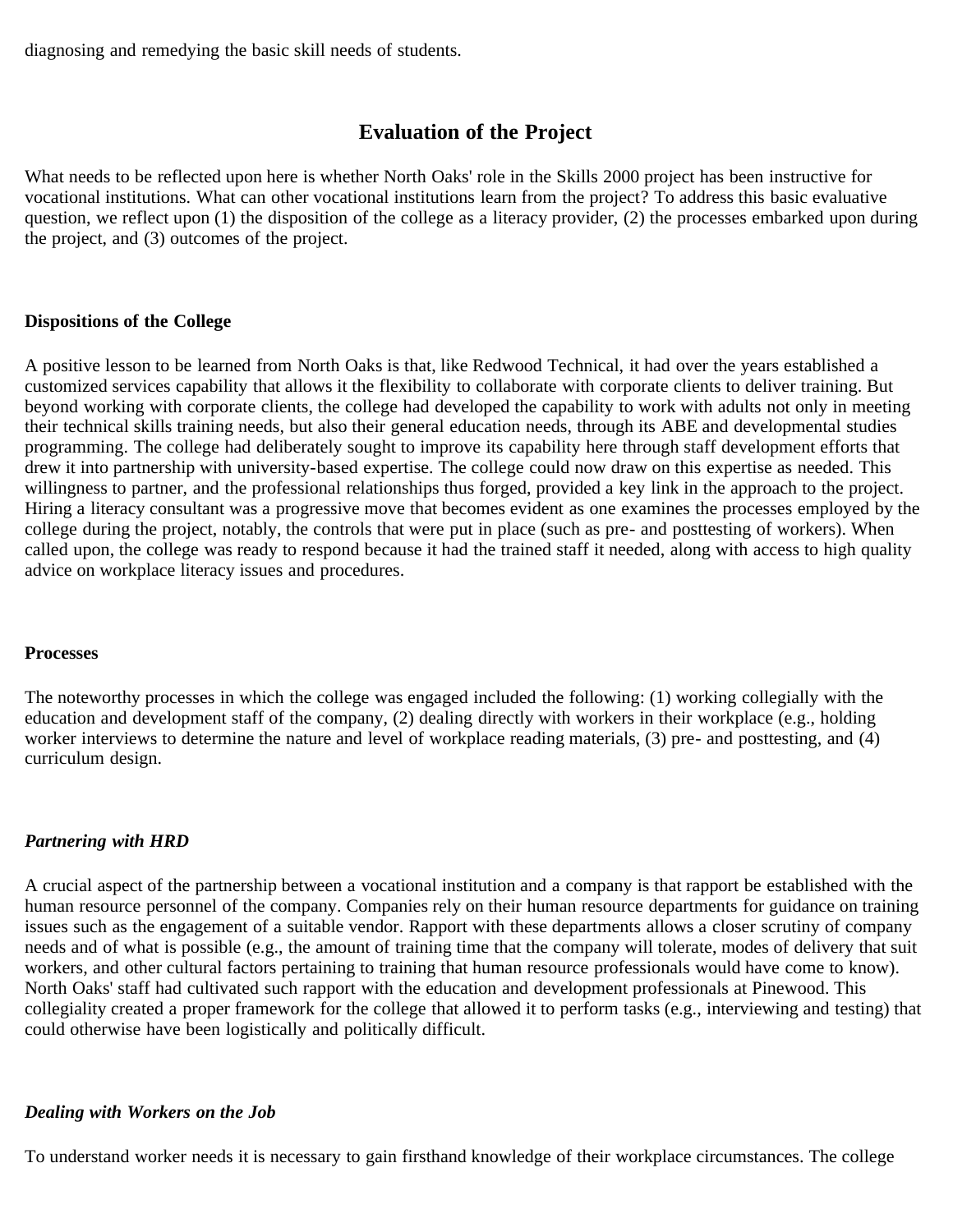demonstrated capability to do this by having its customized training staff work directly with workers and their supervisors in their work settings in order to gain data that would lead to more credible and relevant curricula. Working in concert with workers in this way assured a degree of political support for and ownership of courses. That important safety-related documents were rewritten on the basis of direct contact with workers in the workplace could only have enhanced the credibility of the college staff, making the promotion of the instructional program easier.

#### *Pre- and Posttesting*

A major feature of the project was the establishment of a framework that allowed the measurement of gain. The college was able to do this by establishing baseline data through pretesting and a collection of normative data through an assessment of actual levels of basic skills required in the workplace. These controls enabled the company to see gain (especially in math) and, thus, to feel that their investment was justified. While the establishment of pre- and postmeasures on their own does not assure the elimination of error in forming judgment about the efficacy of such programs, it does allow at least a crude measure of the effect of instruction. The establishment of such measures would seem to be a feature that colleges should include in the structures they establish when they become involved in workplace literacy programs.

#### *Curriculum Philosophy and Design*

Consistent with functional context theory, the college made a direct link between materials used in the workplace and the curriculum. What made the design noteworthy was that it was premised upon generic literacy skills such as word attack being in place. If these were not in place, then the design was such that a worker, at company expense, could attend classes at the college to acquire these generic skills, independent of a workplace focus. This premise of specific literacy being contingent upon generic literacy was noteworthy.

#### **Caveats**

Under this heading, we draw attention to the practice of decontextualizing workplace skills for the purpose of curriculum and instruction. While there is a case for abstracting math and reading skills across occupations for efficiency purposes, it might be sounder pedagogy in some instances (e.g., reading a rule, a micrometer, or a blueprint) to not abstract these skills and, instead, to teach them in their natural confines, that is, on the job (Diehl & Mikulecky, 1980; Gee, 1988; Resnick, 1990).

The more vocational institutions take the approach of decontextualizing workplace-based curricula, the less they draw on their own unique strengths, at the forefront of which is practicality. In short, basic skills should be tied to technical skills as much as possible, or else the work of the vocational institution would not be distinguishable from that of another provider.

To illustrate this point dramatically, our visit to Pinewood revealed that the company had embarked upon a new approach to basic skills training that was less dependent on the college. They had invested in a new interactive computer system, allowing for self-paced instruction on-site at the discretion of workers. They were experimenting with this new instructional model. The following excerpt from our interview with Nicole (company trainer) is instructive:

*Researcher*: Now, is the project still ongoing?

*Nicole*: The most recent group that we just had go through were the chemical technical technicians. There were eight of them, and they went through each of the steps of the process. It was determined that five needed to take some additional math training and one needed to take some training in reading. *Now the difference here was where they got the training* [emphasis added]. We have an interactive self-paced video learning lab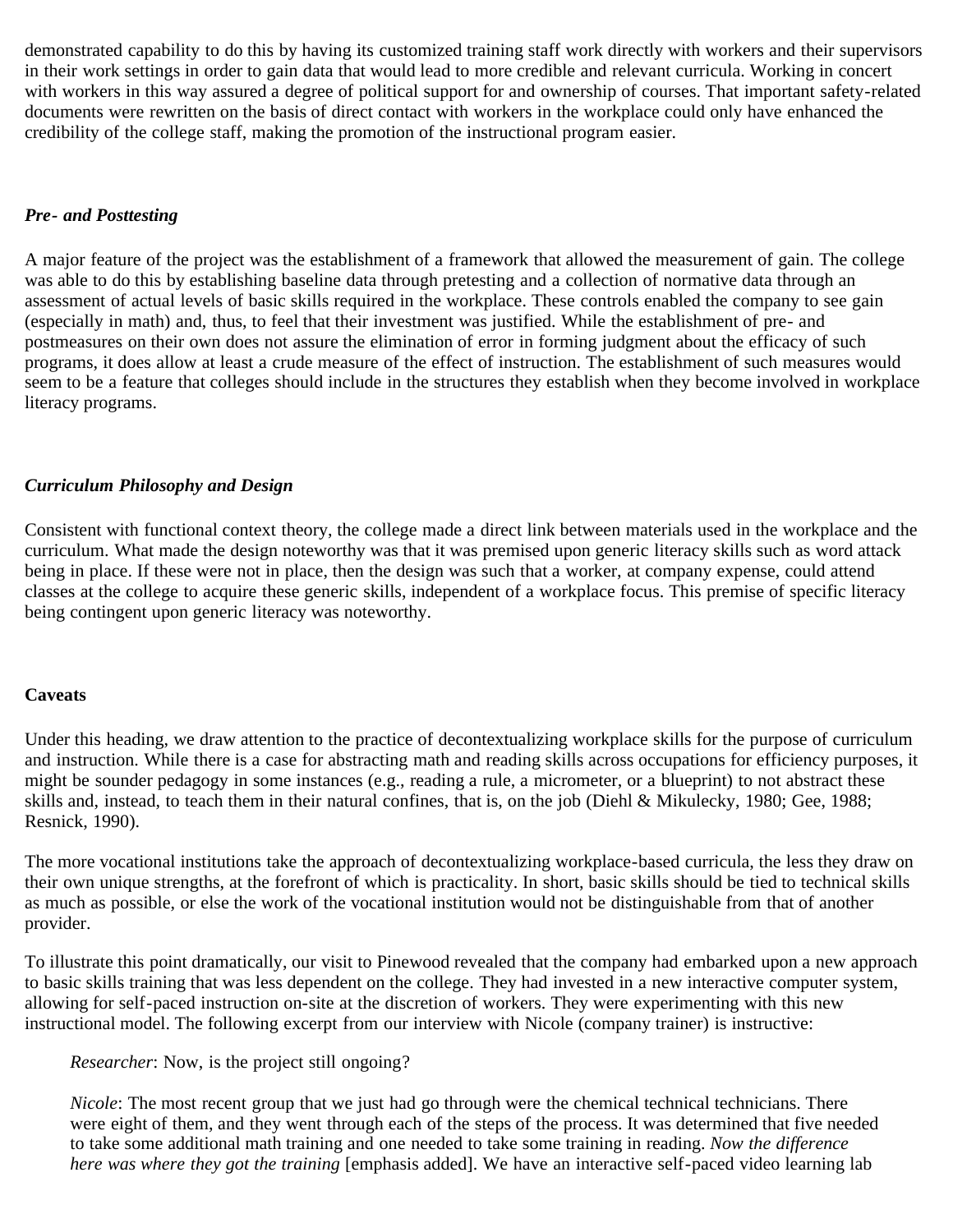here in the plant. And it was just operational December 5 of this last year. So it's only been up for a few months, about six, seven months. And with this group, we decided to pilot our basic math, reading, and writing skills program using them. And so they went through this interactive video series here in-plant. That's how they received their training.

*Researcher*: Interesting ...

*Nicole*: It's *Beyond Words*, [a commercially available] program. And we just got really high, high marks from the employees who went through on that program. They liked it. They liked being able to go at their own pace and on their own. The confidentiality so nobody else knew what it was that they were working on or if there were things that they were struggling with it, and [if] it took them longer to get through a lesson, nobody else needed to know that. They were completely on their own. They also scheduled their own time in. When they had time available, they got to do it on work time also, but they had to judge for themselves when they could get some free time or get somebody to cover for them to go into the lab to spend time.

*Researcher*: Now that curriculum, was that canned, or was that designed by the tech college too?

*Nicole*: No, that's canned curriculum. It was developed for eighth to twelfth grade level skills. And its intent, I guess, originally, was to prepare people to take the GED if they had not graduated from high school. But anyway, it takes them through what's normally taught through the twelfth grade level.

*Researcher*: So these people here had no real contact with the tech college?

*Nicole*: No. Correct. Well. They did in this part. They were surveyed, and then they were interviewed, but not for the class.

*Researcher*: OK. So what the tech college did here was to identify these people through the needs analysis?

*Nicole*: Yes, identify what needs were by looking at the materials that they needed to use on the job.

*Researcher*: But then, since the curriculum was canned and computerized... prescribed maybe by grade level, but beyond that ... one of the things it would seem they can't get would be the relatedness with their work ...

*Nicole*: Correct. Right. That's missing. If they don't get the job specific *they have to figure out the application themselves* [emphasis added]. So whereas with the chem tech, they're doing things like adding chemicals so that as things evaporate or are used up or whatever that the bath stays the right percentage of different chemicals. So they check that out and they have to add different amounts of chemicals, and that's an example that would have been real helpful in the technical college. They could have talked about those specifics. Well, if the tank is at this level and we have to figure out, I don't know what all they do, but anyway, they could have explained, and the tech college would have come up with some examples using that specific job-related type of example. And so that was missing. What we did have was a person in this area (now that made it real nice for this area) who is a math expert. He was a math instructor at the college level beforehand. And he was available as a resource for these people if they ran into problems. Of course he works right in that area so he could help share some examples of how they could be able to apply it on the job. That worked real nice in that area. We know we don't have that in all areas. And he's not available for all areas. He helped there because it's their people. So we may, and I've talked with the technical colleges about this, we may need some tutoring help with people as they go through these math, reading, and writing classes where, when they run into problems with the interactive video and there's no instructor there to answer their questions, we could send them over to the technical college.

Further conversation with Nicole revealed that the company was thinking about fulfilling all or most of its basic skills requirements according to this pilot model. She explained that since people have different learning styles, some workers may not relish working on a computer, and these workers could go to the technical college. The role of the college would be confined to needs assessment, testing, and tutoring.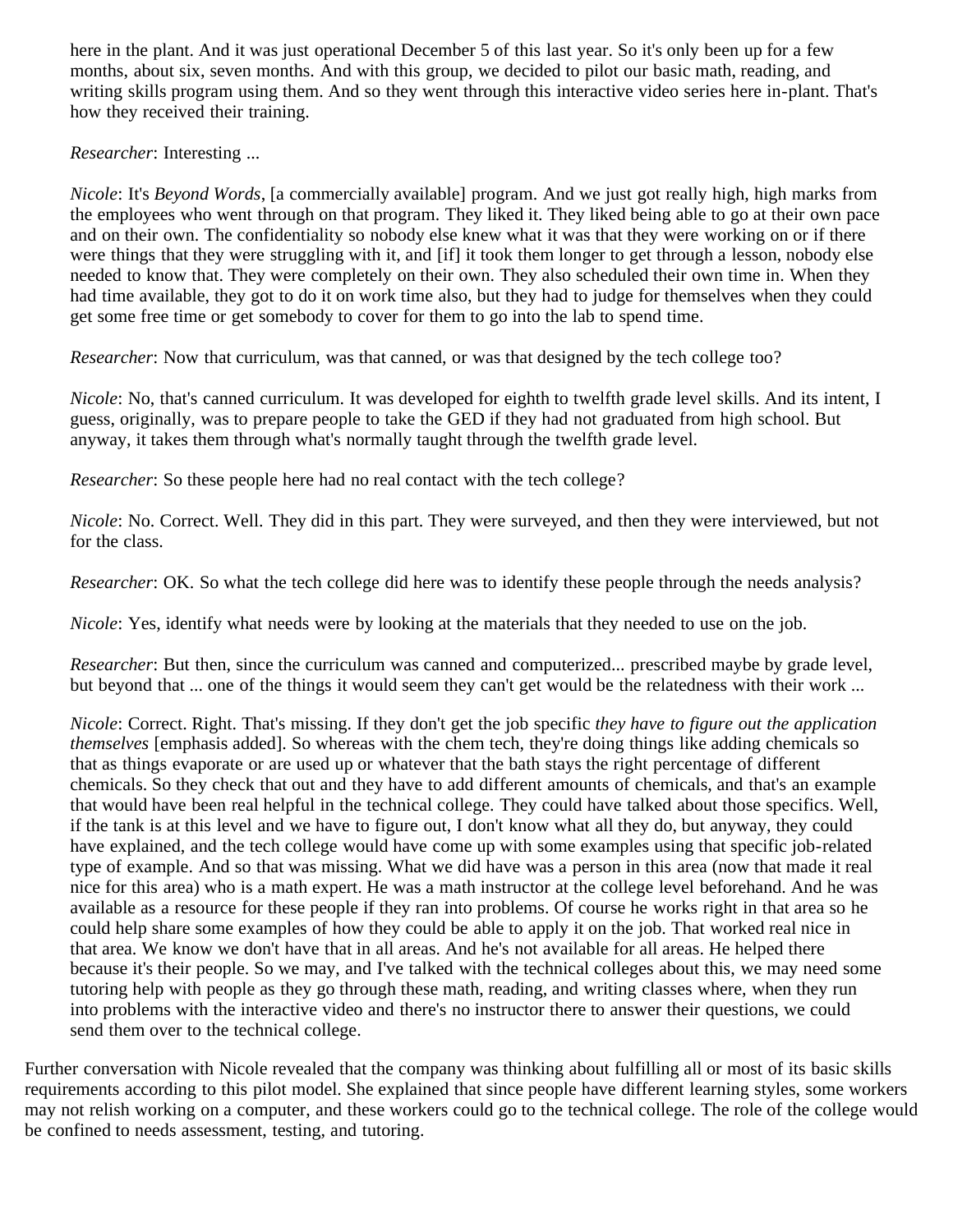Interactive equipment is a high-tech way to substitute for the services of a technical college. But there are less sophisticated solutions. The college, after all, relied on standard classrooms and expert instructors. If the problem is to deliver decontextualized basic skills, other providers, such as public schools, can plausibly lay claim to the same skills.

## **Summary/Reflections**

As in Case 1, this case revolved around a vocational institution, North Oaks Technical College, and the philosophy, dispositions, and processes it brought to bear in fashioning a workplace literacy program according to the designs of a high-tech manufacturing company. In our view, based on evidence, such as was found at Redwood Technical College, North Oaks Technical College could point to some potential advantages that it might have over other providers. These advantages include the following:

- 1. a customized training focus that has allowed it to work collaboratively with industry in fashioning curriculum and instruction to their designs
- 2. a vocationalist tradition that allows it to teach basic and theoretical skills in their functional context
- 3. the capability to offer not just preparatory job skills but also upgrading skills in keeping with the lifelong learning needs of workers
- 4. distance delivery capability

Beyond these advantages which it shared with Redwood, North Oaks had an additional important capability--a tradition of offering ABE side-by-side with regular vocational programming, along with remedial capability for vocational students when needed. This ABE function had resulted in the college acquiring capability in reading instruction, not only at the functional, but also at the generic level. This was a very significant dimension of the claims that North Oaks has made regarding its comparative advantage in the workplace literacy enterprise.

# **WORKPLACE EDUCATION CENTER-- NOTES ON A PRIVATE PROVIDER (PREAMBLE TO CASES 3 AND 4)**

The Banking Services and Hotel Services cases to be subsequently described here (Cases 3 and 4) were conducted by the same provider, which we will call the Workplace Education Center (WEC) (not its actual name). WEC, a private not-forprofit agency, is a relative newcomer to the scene, becoming involved in the delivery of workplace literacy services to private sector manufacturing and service firms in 1988, at the height of the debate on the need for increased literacy in the workplace. Because many businesses (mainly because of their small size) do not have the capacity to provide for the educational needs of their employees, WEC has thereby found a niche. Its mission is to assist such businesses in planning and providing workplace basic skills programs. Services that it offers include (1) readability analysis of workplace materials; (2) basic skills/job-task analysis; (3) workforce assessment; (4) customized curriculum development; and (5) customized courses including ESL for work communication, reading and writing for the workplace, and math for statistical process control.

WEC's director reported that as a result of four major trends in the workplace, employers now request job context-based literacy instruction. These trends were (1) international quality standards for products and services, (2) increased concern for customer satisfaction, (3) workplace organization and reorganization, and (4) new workplace technology. She explained further that, in the past, management tended toward a philosophy of "compartmentalization," but now they were partial toward "cross-functional" organization. To succeed, this change would depend upon worker training. There was also the question of technology's impact on work. The director listed some of the new developments to which WEC has had to respond as follows:

There has been introduction of new technology such as CNC [Note: Computer Numerical Control] [and] calculators--you will be surprised that some of the older workers are not comfortable using a calculator. They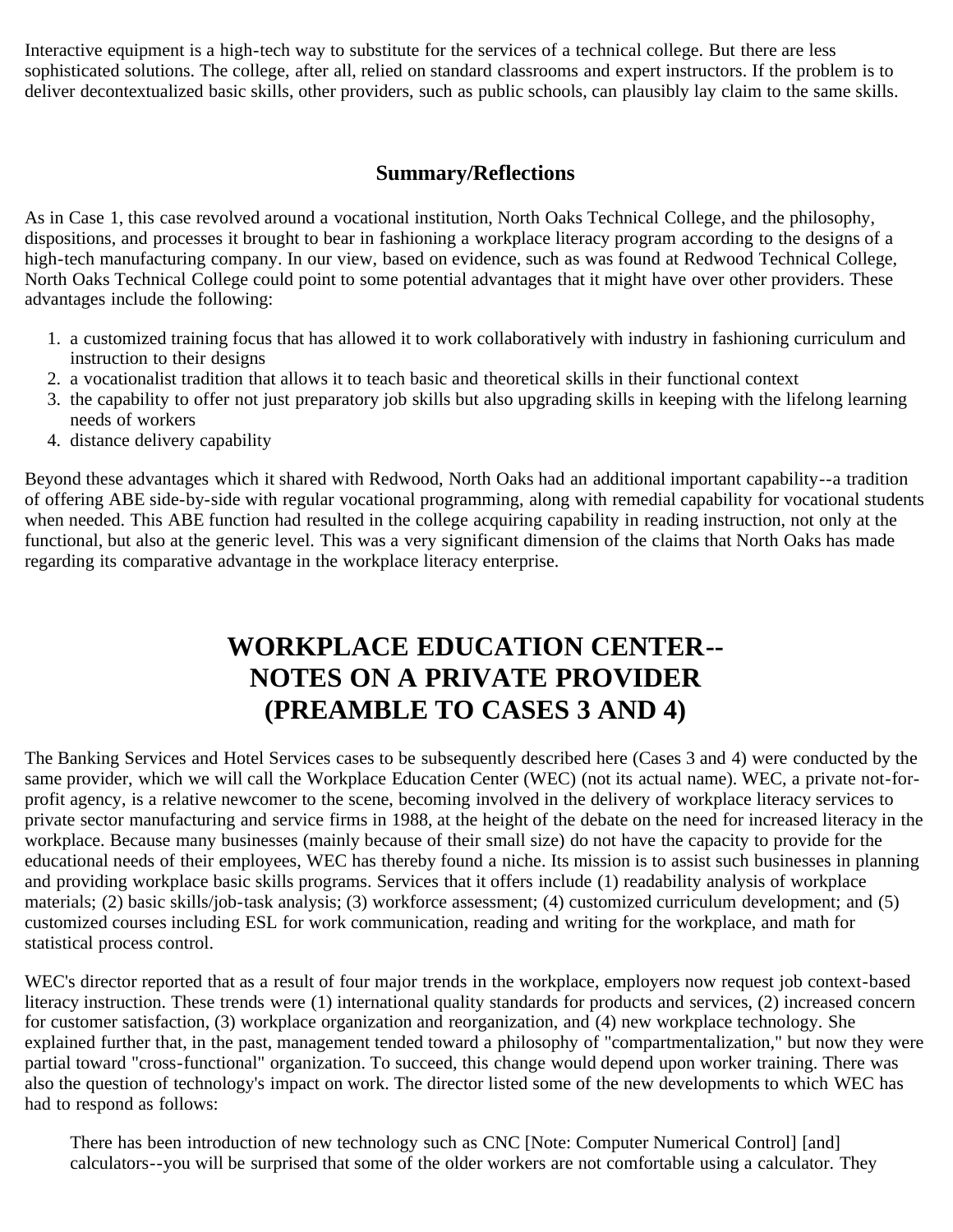went to school before calculators were widely used and never got to learn how to use one in school. Computers are being used more and more. Our new training has been in SPC [Note: Statistical Process Control], customer services, work processes, and teamwork in manufacturing firms. Many firms are preparing for ISO 9000 certification, which emphasizes quality and requires workers to use Statistical Process Control techniques. Workers also have to deal more and more with written instruction, especially [of] machine procedures. Customer satisfaction has become more important.

A training manager in one of the manufacturing firms served by WEC explained the following difficulties associated with introducing new techniques:

We are preparing for ISO certification, as you can see. (He showed the ISO promotion badge on his shirt pocket.) One of the things we intend to implement is SPC. When we began training, our machine operators on SPC we found that they did not have sufficient mathematical skills to handle it. We were forced to provide some basic math training in areas like decimals, division, mathematical means, and graphing before the employees could undertake an introductory course in SPC. This is where the WEC came in.

## **WEC as a Business Enterprise**

WEC's goal is to deliver quality literacy instruction. However, like other providers, the staff judiciously avoids the use of the term *literacy* in conversation with employers and employees. As Jones, Locsin, Lynch, Mrowicki, and Olivi (1993) explained,

The term *literacy* can bring to mind someone who is totally unable to read or write, whereas the participants in a workplace education program may possess sufficient skills to carry on daily tasks, including reading of local newspapers, but lack the special literacy skills for a changing workplace such as reading complex line graphs and lengthy procedural manuals. In such a workplace the term *literacy* may insult many of the actual workers who the program will be attempting to recruit for participation. (p. 6)

An entrepreneurial perspective was apparent among the staff who characterize themselves as players in the competitive field of training. Their survival depends on their ability to recruit and satisfy the educational needs of clients and write successful proposals that get state and federal funds to support WEC. Although, in the past, this goal was sufficient to motivate WEC to strive for the highest quality of service possible, a new factor has recently been added. WEC is having to compete with multinational firms for funds and sites to provide workplace literacy programs, especially at sites where the employers want to reorganize the workplace and implement Total Quality Management (TQM) methods. The training enterprise is business-like enough to have its own trade secrets, indicated by reluctance on the part of the director to reveal the contents of funding proposals or final reports to grant agencies. A great deal of effort is devoted to producing a good funding proposal, a task in which WEC's director is specialized. How to promote their operation has become a new preoccupation for the director.

*Researcher*: How do you promote yourselves? How do companies know about your services?

*Director*: Actually, that is one of the problems we have. We do not advertise our services. We depend on our reputation and contacts in this city. This is an area in which we need ideas.

Despite this lament, the company has a large number of client firms. It has established itself as a provider of choice.

### **WEC's Instructional Program Planning Policy**

WEC's policy is to seek input in program planning from all of the stakeholders. Although plans are developed cooperatively with active involvement of the training provider, representatives of the employer, and employees or their union, the actual process varies from program to program. After the plans are developed and agreed upon, WEC submits a proposal to the employer for the services that it will provide, including job-task analysis, testing and other literacy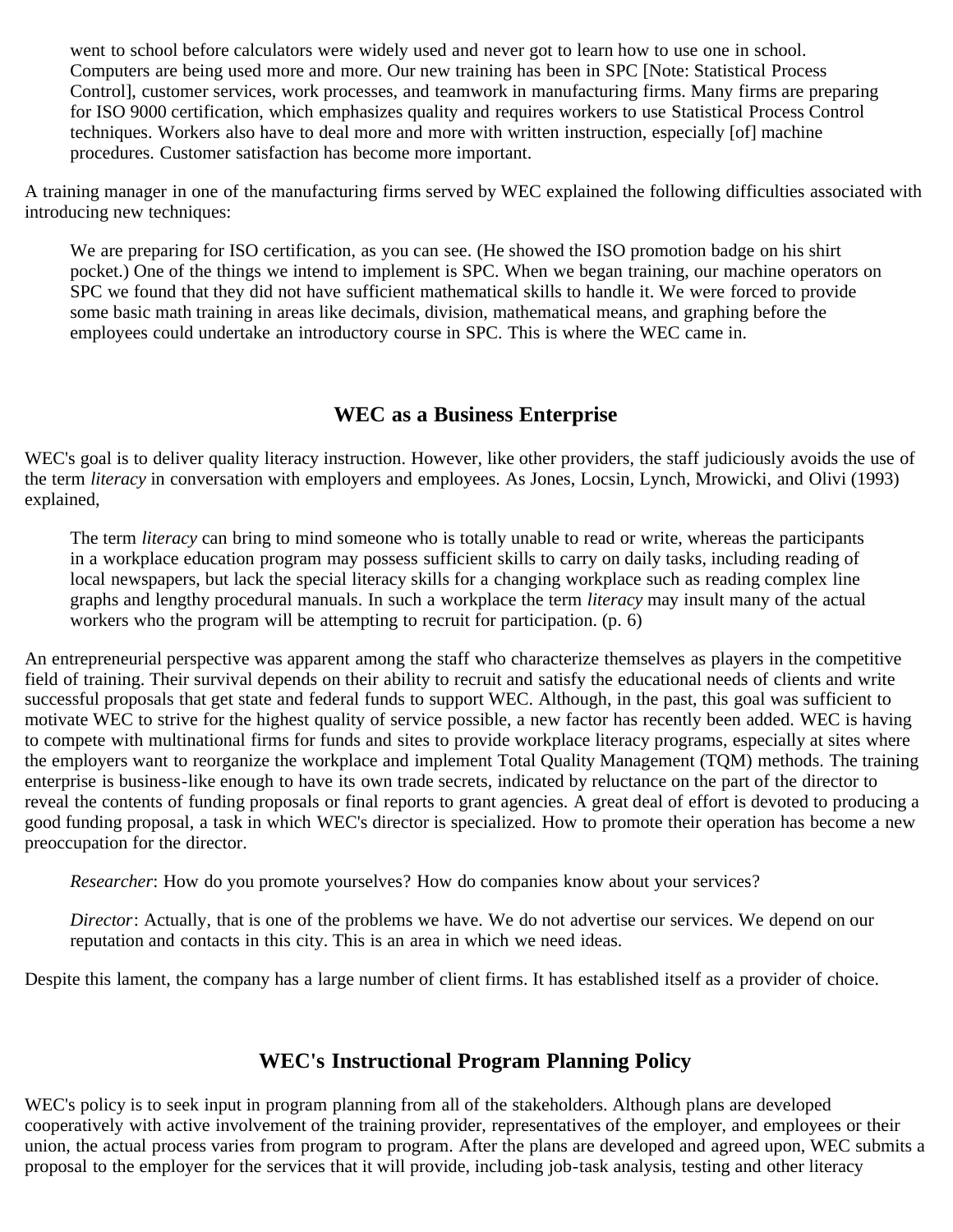assessments, and curriculum development and instruction, and then enters into a contract to implement the plan. The contributions of the participants in the program process follow.

### **Coordinator's Role**

The coordinator, who is employed by WEC, participates and acts on behalf of WEC throughout the planning stage of the initiative. He or she meets with the employer, employees, and, where appropriate, union representatives to collect preliminary data required for proposal writing. When the proposal to conduct the literacy initiative is accepted or approved, the coordinator assesses the employees' basic skills (also called a literacy audit) and analyzes job-tasks (which sometimes involves job shadowing). The coordinator then develops the curriculum and submits it to the employer for approval before scheduling instruction. The coordinator often doubles as instructor, as one WEC staff member pointed out:

I am the coordinator of this program. I am also the instructor. Sometimes we hire part-time instructors for a specific program. In some programs, the instructor and coordinator may be two different Center staff. I prefer that the instructors be present during the literacy audit so that they may observe the real context and be better able to understand the employees' needs.

At the completion of instruction, the instructor assesses the employees' learning and reaction to the program and later interviews supervisors to assess transfer of learning to the job. WEC uses a team approach. Each member of the permanent staff is capable of assuming any of the aforementioned roles in any of the general training categories, including ESL training. For this reason, staff may interchange roles from project to project, or they may operate in tandem at different stages in a given program. WEC director is involved at critical stages in the planning, especially in proposal writing, final stages of the literacy audit, and employees' skills assessment. WEC assigns a coordinator to each initiative to consult with the employer on a regular basis in order to assure the plan was followed. Some of the senior WEC staff serve as instructors at one site and coordinators at another. This role reversal is intended to enable each staff member to view planning and instruction from more than one perspective and, therefore, heighten the level of sensitivity to the concerns of instructors and employers. The coordinator was the person the employer/client contacted whenever a problem surfaced during a program.

### **Employer's Role**

The employer identifies a literacy problem and sets out to resolve it by contacting WEC. The employer then facilitates the literacy audit by scheduling interviews between supervisors, training staffers (where there is a training department), and WEC staff. Employee testing and counseling sessions are also scheduled by the employer. The curriculum is approved by the employer; finally (and oddly, in our view), impact assessment after the end of the program is largely the employer's responsibility.

Emphasis is on forming a partnership between the business and the educational provider. Employee unions play a major part in planning workforce literacy programs that are conducted by WEC. Table 5 depicts the complementary nature of the roles assumed by WEC, the education provider, and the business for which it conducts workplace literacy programs.

| <b>Business</b>                  | <b>Educational Provider</b>         |
|----------------------------------|-------------------------------------|
| I Identifies the contact person. | Facilitates the committee meetings. |
|                                  |                                     |

### **Table 5 Partners' Roles--Notes on a Private Provider**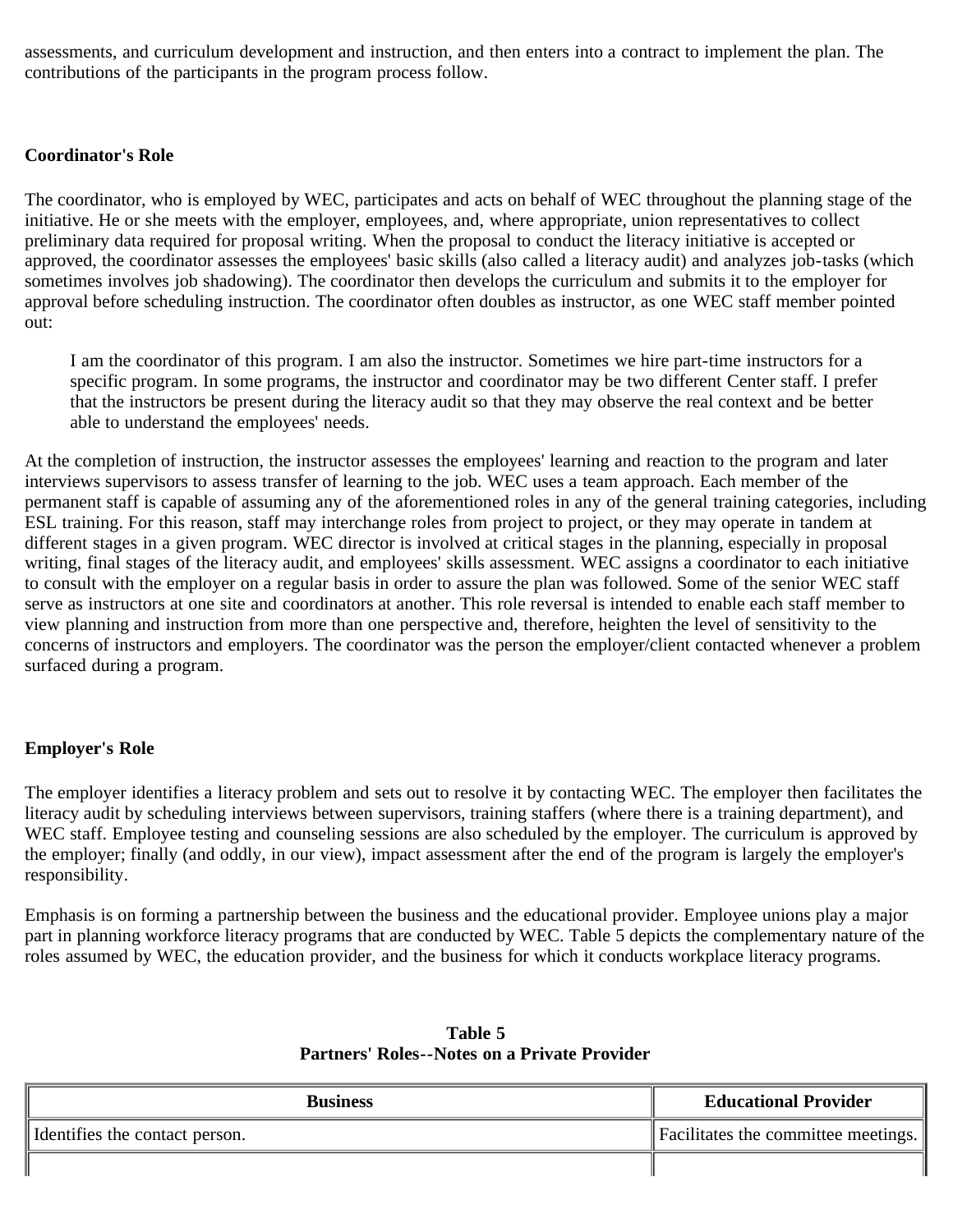| Forms a basic skills committee.                                                                                                     | Provides input on policy decisions.                  |
|-------------------------------------------------------------------------------------------------------------------------------------|------------------------------------------------------|
| Makes policy decisions regarding the purpose and scope of the audit.                                                                | Provides input on the company<br>awareness campaign. |
| Plans a company awareness campaign.                                                                                                 | Participates in the company<br>awareness campaign.   |
| Identifies appropriate managers, supervisors, line staff, and workers to participate<br>in the audit process; schedules interviews. | Interviews key people.                               |
| Assembles written materials.                                                                                                        | Analyzes the written materials.                      |
| Arranges for job observations.                                                                                                      | Conducts a job literacy task<br>analysis.            |
| Reviews the findings.                                                                                                               | Prepares a report from the<br>findings.              |

Source: Jones et al. (1993), p. 10.

While each employer assumed these roles, some employers showed greater levels of involvement and interest in their literacy programs than others. For example, some employers preferred to let the training provider handle the details, while others delegated managers to sit in during classes to find out what was taught and how it was taught. Even when employers supported the program, some instructors indicated that supervisors were not always supportive, as the following dialogue indicates:

*Researcher*: We have heard that at other sites some supervisors are somewhat unsupportive of workplace basic skills programs. What was your experience here?

*Instructor*: I had quite a problem in the beginning. They were very suspicious. People didn't want to give me the information I needed, but I went ahead and started. After a while they realized that we were here to train, and we did not have a hidden motive. When they realized this, they became very cooperative and gave me everything I wanted: documents, blueprints, forms, memos.

Employers were motivated to provide literacy programs for different reasons. Some employers sought training programs intermittently to deal with an immediate problem. Others had a long-term view and implemented training in anticipation of future changes in the firm such as the introduction of SPC techniques.

### **Employees' Role**

The input of employees is typically encouraged after instruction begins. Employees may make their needs known to the trainer. They may verbalize very precisely those job-tasks that they felt inadequate to perform and aspects of literacy in which they felt the need to become more competent.

### **Union Involvement**

Where a firm is unionized, union support is sought for training programs. In one such case we observed, the union representative simply gave approval but provided little input into the planning of curriculum. WEC staff reported that this situation was not unusual. The following excerpt from an interview with a WEC staff member, who was the instructor at one site, provided further detail:

*Researcher*: Are the unions involved in planning programs?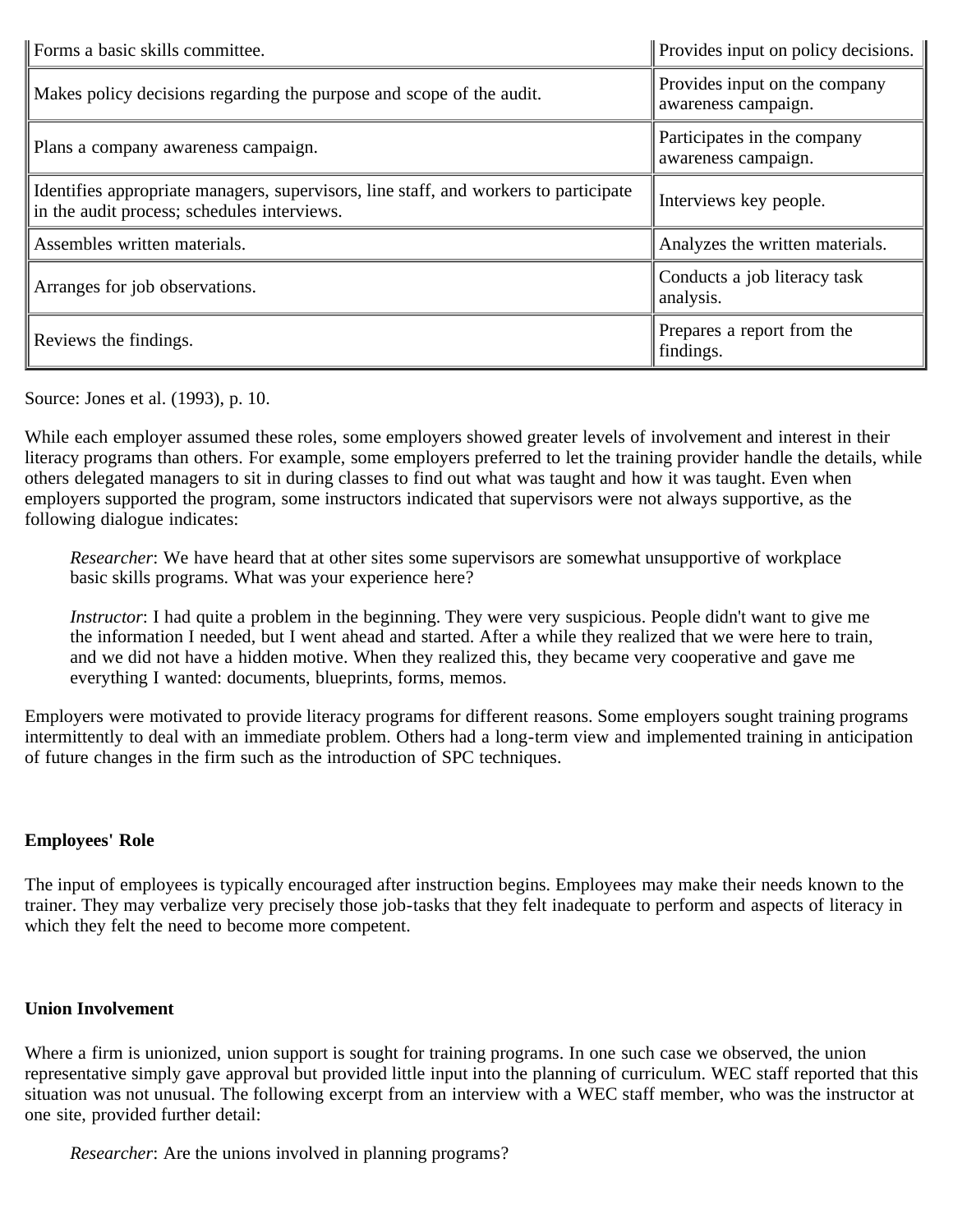*WEC staff member:* It depends on the site. There are strong unions in some companies but not in others.

*Researcher*: Was the union involved here?

*WEC staff member:* Yes, to some extent. We informed them about it and asked for their approval. Their part was quite limited. Sometimes there are no unions at all, or there could be one that is weak. In this plant there was some resistance from employees. They are quite comfortable here with very good pay and benefits. Many of them have been here for fifteen years or more. When they were told about the proposed program their reaction was: "We are fine. Why do we need to learn new things?"

### **Funding**

WEC depends primarily on state and federal contracts. State funding through the Secretary of State Workplace Literacy Grant Program is subject to regulation regarding the level and type of skills that may be taught and the length of the program (Ryan, 1993). Technical skills are excluded (a stringency which makes WEC credible, but which, as was discussed in Case 1, frustrates vocational education providers), and programs are restricted to "adult employees who read, write, comprehend, and/or compute below the tenth grade level" (p. 1). This grade level limitation is not very clear-cut. In some WEC programs, content is difficult to place using this grade school criteria. An example is the area of problem solving which was included in some programs.

Funding is usually available for twelve months with no automatic renewal. The allocation of these funds is done on a competitive basis by a Literacy Advisory Board appointed by the Secretary of State in accordance with relevant state law. This state program is one of WEC's main sources of funding. Each grant has an upper limit of \$10,000, and the training provider must provide a written agreement in which the recipient firm agrees to provide matching resources. Matching is usually done by providing space and paying employees for the time they spend in class (paid release time). Grant writing is obviously considered pivotal because of the competitive nature of grant funding. As indicated previously, this task fell almost solely to the director.

### **WEC's Curricular and Instructional Philosophy and Approach**

Services offered by WEC have been alluded to earlier. WEC subscribes to the functional context approach to curriculum and to competency-based instruction. WEC staff make a distinction between competencies and skills (generic skills), as the director's response with respect to the SCANS report (1991) illustrates:

We ... refer to the SCANS report but we use it as a guide. We do not use their recommendations directly because the SCANS report deals with (generic) skills while we are competency oriented. Competencies are directly related to job-tasks.

WEC views generic skills as being transferable to a range of situations while competencies refer to demonstrated ability to perform a task successfully in a workplace context. Competencies could be subdivided into specific skills. This focus on *competencies* rather than generic *skills* seemed at odds with the company's basic argument for its existence, which is that workplaces are in flux.

The curriculum development process starts with a list of competencies, which is then used as a basis for generating a list of specific skills. A WEC instructor explained the process as follows:

After the interviews and my observation of the actual job-tasks, I came up with a list of competencies. What we do is look at each competency and decide what skills are needed in order to carry out the task involved in the competency. For example, we might decide that some basic math is needed in order to perform a certain computation on the job.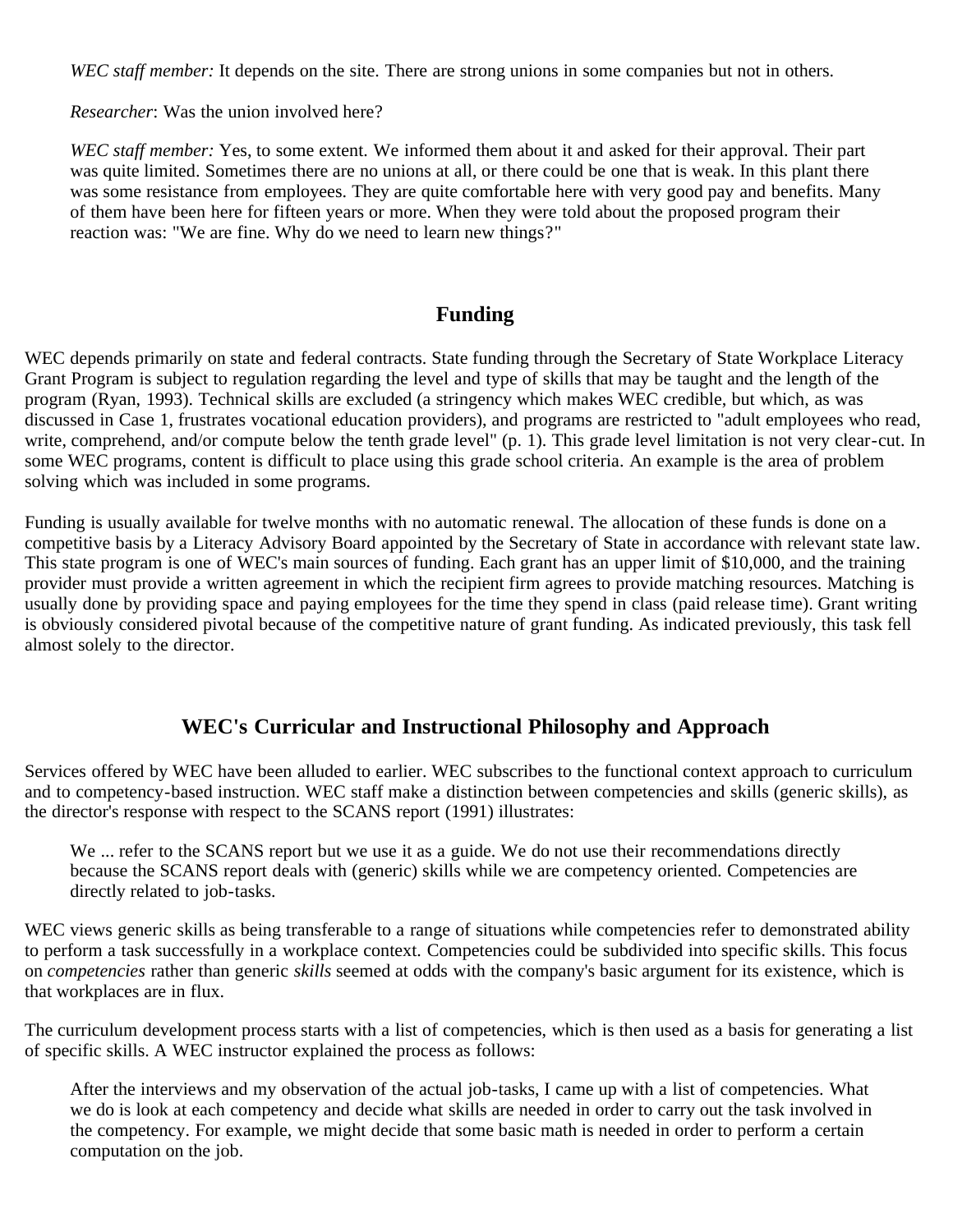This process can be quite elaborate. The curriculum objectives address both the learners' and the company's needs. According to one WEC manual (Jones et al., 1993, p. 29), the goal of the curriculum is to describe what is to be taught and is achieved using the following four steps: (1) identify competencies, (2) write a course syllabus, (3) develop a customized pre-/posttest, and (4) develop instructional materials. It is worthwhile to describe in detail how the typical WEC syllabus is structured. It includes the following:

*Basic Skills Competency*: Under this heading is a list of competencies approved by the basic skills committee.

*Core Basic Skills*: This section identifies which specific skills are used to perform a competency. It is the center of curriculum development and lesson planning.

*Company Specific Terminology*: This component of the syllabus lists company materials that support each competency. Examples of these materials are (1) company policies and procedures, (2) forms employees read and fill out to do their jobs, (3) safety signs and labels, and (4) names of products.

*Pre-/Posttests*: Customized tests that evaluate employees' performance of the competencies are used. The competencybased approach consists of pre- and posttesting--that is, using the same test for placement of employees and evaluation of achievement of the competencies. Testing for achievement of competencies is done after each competency is learned and at the end of the cycle.

*Instructional Material*: These are customized worksheets and instructional paraphernalia developed by instructors to teach the competency. The instructor selects company materials that are appropriate to the level of the course to be delivered. Depending on the course and the level of the participants, worksheets can be used to practice, review, reinforce, and enrich the competency. Instructional paraphernalia include posters, collages, or journals.

WEC programs typically extend over a period of thirty-six contact hours.

### **Support Services**

WEC attempts to provide support services to workers. A primary support service it offers is making referrals to community ABE providers where workers can learn needed skills not covered in the workplace education program. Examples of these skills are basic reading, writing, and mathematics. Information regarding available community services is provided to the employees during counseling after initial skills assessment. Many employees needed encouragement to overcome their reluctance to make the initial visit to neighborhood adult education classes.

### **WEC Staff Backgrounds**

WEC's staff consists of eight people, all of whom have college degrees. Some are multilingual; others were former public school teachers. Two had served as Peace Corps volunteers--one in South America and the other in Africa. This experience seemed to have had a large impact on their views regarding assisting the disadvantaged. Staff members are encouraged to attend professional conferences such as those of the American Society for Training and Development, in order to expand their perspectives and deepen their knowledge of the field.

### **Summary/Reflections**

Having outlined the philosophy and operations of WEC, we next illustrate two cases involving this provider. These cases are a basic skills program at a branch of a large bank and an ESL program at a major hotel. Of interest here is that WEC presents a new configuration of a vocational institution, its model being that of a flexible, itinerant private vendor,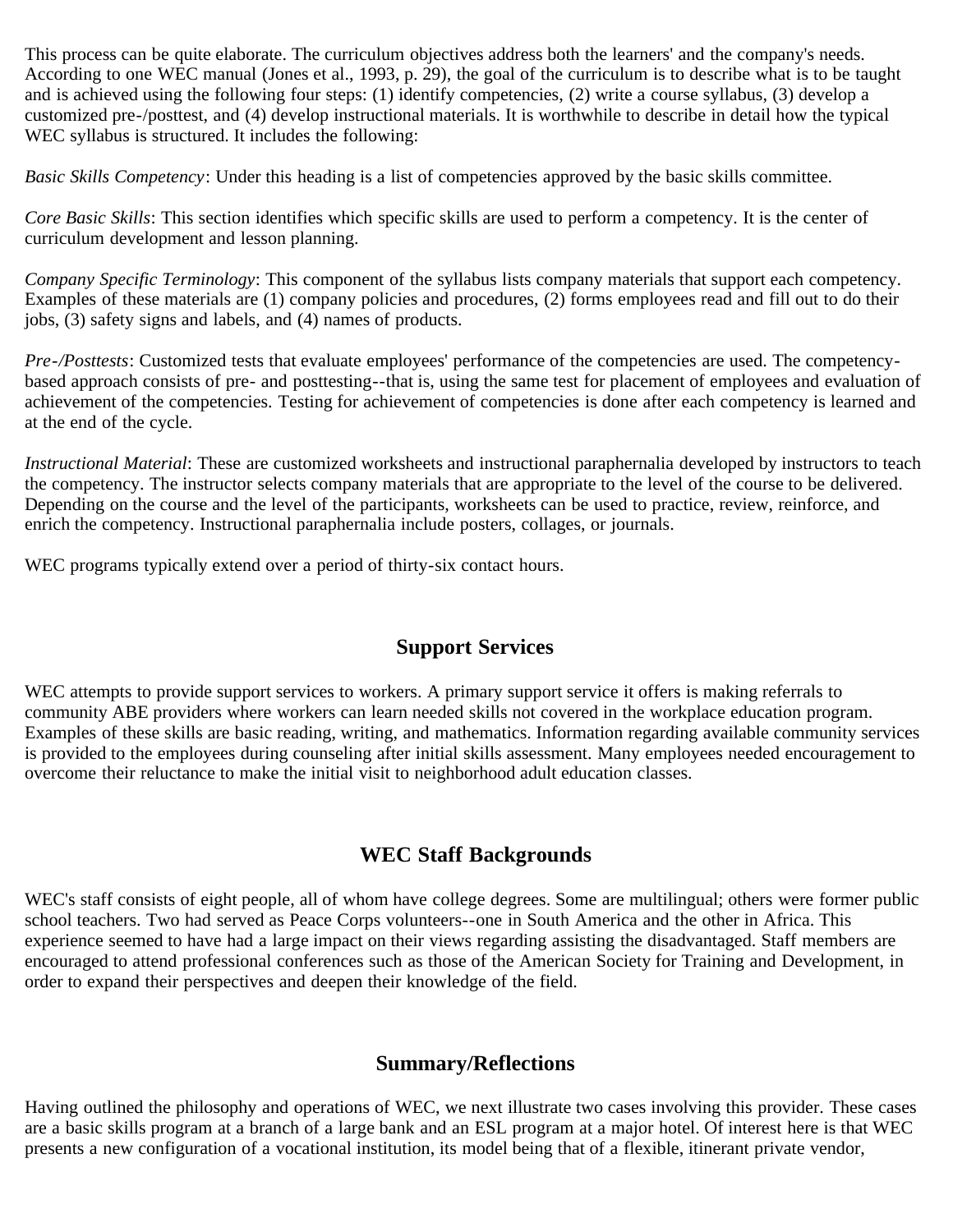specializing in workplace literacy. Within the realm of human resource development, vendors of this order typically offer managerial, sales, and supervisory training. As such, they tend not to be in competition with vocational institutions, whose customized services tend to be of a technical nature. But in the realm of workplace literacy, an entity such as WEC is in direct competition with vocational institutions, their operations being made valid by the fact that state and federal authorities unwittingly mandate the separating out of literacy and technical skills. This challenge forces the latter to focus its claims. What does a vocational institution bring to workplace literacy programming that an entity such as WEC cannot? Are vocational institutions better equipped to offer such programming?

# **CASE 3 A BANKING BASIC SKILLS PROJECT (NEET)**

### **The Problem and the Context**

This program was conducted by WEC at a downtown branch of a major corporate bank in a large midwestern U.S. city. The bank has 17,000 employees working in an estimated 100 locations across the country. The branch is one of eight such locations in the city and is part of the corporate banking division specifically dealing with remittance banking. Checks that come to this location are addressed directly to the bank, usually in self-addressed business-reply envelopes containing the destination bank's zip code and a box number that identifies its corporate client. The box into which the checks are deposited in such a service is called a "lockbox." Each corporate client that uses this service provides the bank with written instructions outlining how to handle its checks. Employees at the lockbox division needed to be able to read these instructions and enter data into computers according to the client's instructions. This data entry process became a focal point of attention because of frequent errors. These errors added to the bank's expense because systems had to be put in place to catch them. One such system involved having each check amount entered both in numeric and verbal form, numeric by one worker, verbal by another. If the two did not match, the software would indicate an entry error.

This system of data entry not only increased the workload, it also required that employees improve their skills in speed of entry of written numbers. This is a skill that involves reading the amounts in words on each check and translating the words into numerals for keyboard entry. In addition, the employees in question needed to be able to read the written instructions provided by clients regarding how their account was to be managed. The bank decided that workplace literacy training was required for its nonexempt employees, that is, employees who are paid hourly. Such employees comprised 85% of the establishment; the other 15% are salaried. WEC was engaged as provider for the training program, which was titled Non-Exempt Education and Training (NEET).

The bank has traditionally provided for the training needs of its salaried employees. This training, which sometimes leads to a formal degree, is approved by the bank's training coordinator. According to the training coordinator, 85% of the training dollars are typically spent on the top 15% of the corporation's employees. Most of their training consists of enrolling in formal education courses for which the bank pays. NEET was for workers who were deficient in skills needed for their work but who did not receive training through other programs. The banking services program which will be described here was administered by WEC in close partnership with the bank's training coordinator as a part of NEET.

### **NEET**

The NEET program began in 1991 with employees of the lockbox section. In 1992, employees in the remittance section were included. Three classes totaling twenty-nine people completed the training. Classes were scheduled to coincide with the end or start of the employees' work shifts for minimum disruption of the organization's work schedule. This case is based on observation of a training program involving employees of the bank's remittance section.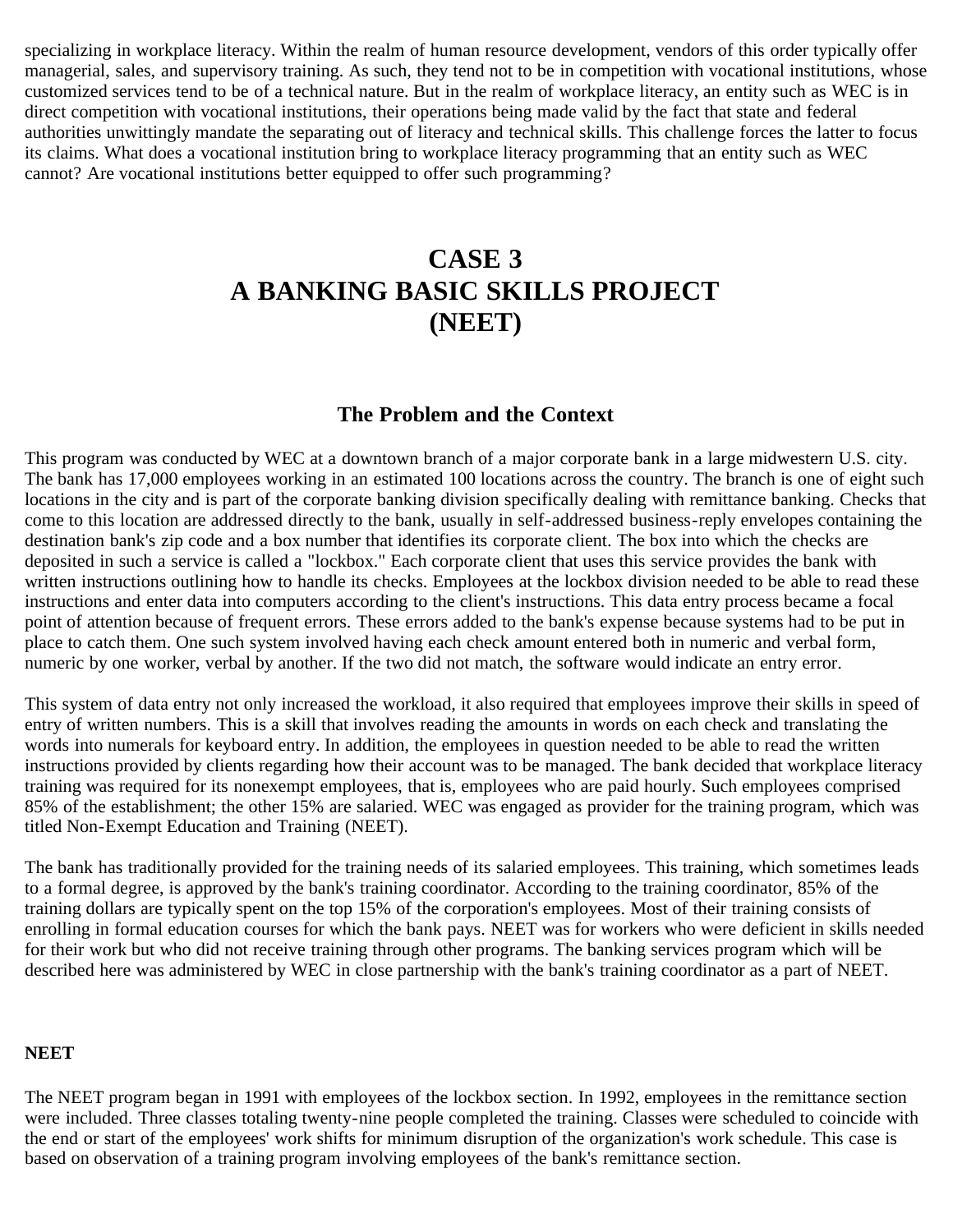### **Planning and Proposal Writing**

The planning of this program was carried out by WEC in close cooperation with the NEET coordinator from the bank. It followed the pattern of other programs run by WEC with the advantage that NEET had its own full-time coordinator from the bank who initiated contact with WEC. As usual, an informal needs assessment was done to determine program viability and to collect preliminary data to be used as a basis for proposal writing. Subsequently, the proposal received state funding from the Secretary of State Workplace Literacy Grant Program. A literacy audit to determine the skills required for the nonexempt employees was performed, followed by a formal employee skills assessment using the TABE as a pretest and a screening tool. The TABE is one of the recommended standardized tests for the state-mandated pre- /posttesting. The assessment was on a voluntary basis. Those employees who scored at the 8th grade or below were asked to join the new program although they were not told about their grade level test scores.

The program designers had to promote this program internally, taking into account the sensitivities of workers regarding their being targeted for literacy training.

### **Needs Assessments**

The literacy audit was performed using the WEC model previously described. Management was consulted to determine the bank's short-term and long-term goals that the program would need to integrate into its course objectives. Interviews with supervisors were conducted to obtain a description of the employees' jobs and to identify competencies that were required for satisfactory work performance. Workplace materials were collected, including forms, manuals, and instruction sheets. The audit yielded an initial pilot curriculum that was to be used as a prototype to gauge the ability of employees to overcome their fear of returning to the classroom, in some cases after many years.

The coordinator's comments indicated that needs assessment had another agenda apart from determining what competencies the employees needed. It also served to formulate strategies for convincing higher management of the need for such a program--a program which interrupted employees' work in order to allow them to go to class on paid release time. Indeed, some management found it difficult to link training with data entry errors and needed to be convinced.

### **Skills Assessment**

Employee skill assessment followed WEC's pattern. The NEET program coordinator provided the following account:

There are about 250 nonexempt people at the [Jackson] Street location. These were initially told about the intended program and asked for voluntary assessment. One hundred and sixty employees took this assessment based on the TABE (Test of Adult Basic Education). This was privately scored, and those who scored eighth grade or below were asked to join the program. The grading was not mentioned to the employees. They were only told about their strengths and weaknesses.

As indicated earlier, the employees were not told about their grade-level scores which, it was felt, would be interpreted negatively by them. Instead they were told only about their strengths and weaknesses and how joining the program would help build their strengths and address their individual weaknesses. At the time of our observations, twenty-nine employees had moved beyond the assessment process.

## **Curriculum Model**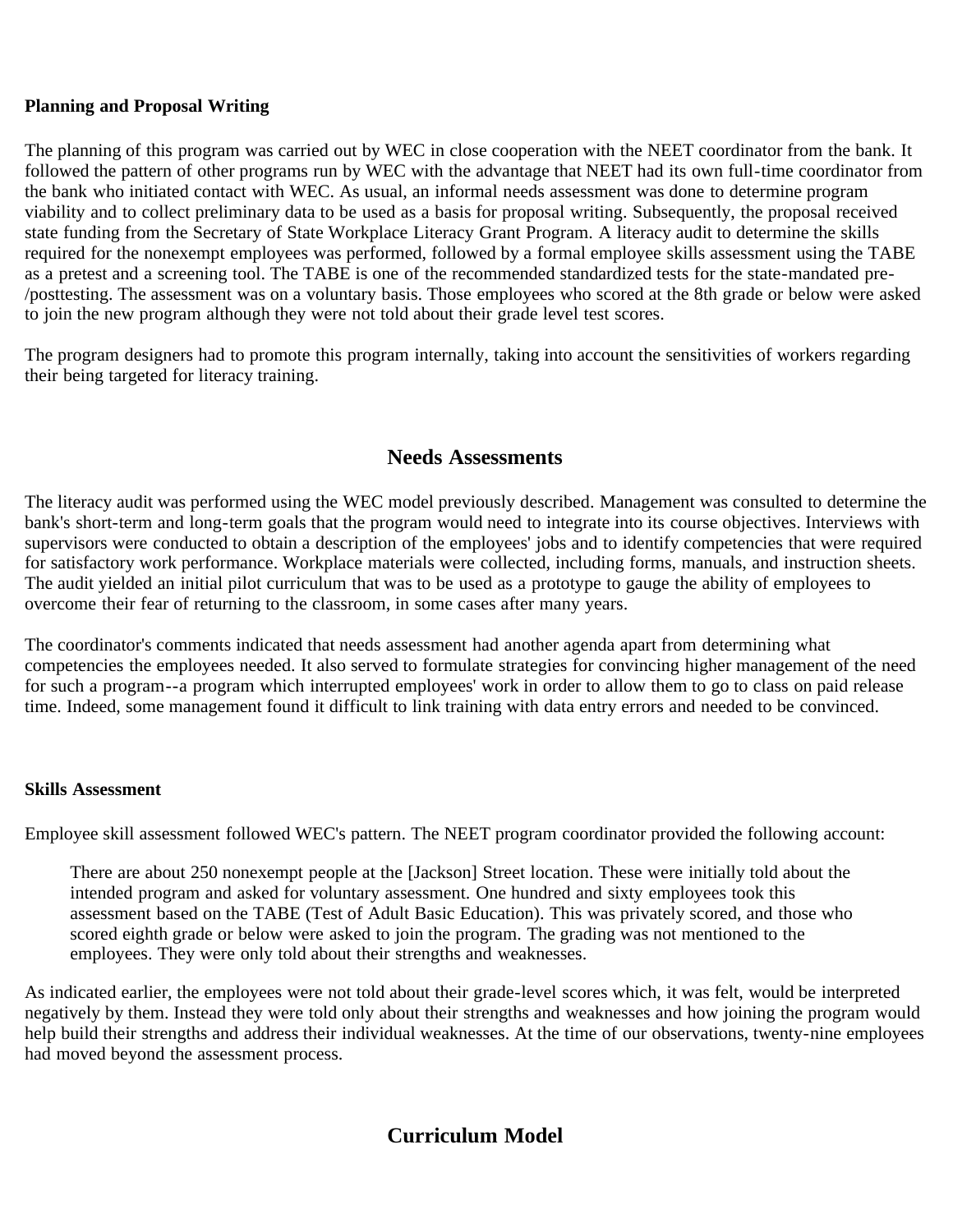The literacy audit resulted in a customized course dealing with a number of skills which were designed to improve (1) speed and accuracy in transcription of numbers; (2) math skills such as working with decimals and round numerals, and for work on time cards, time zones, and military time-telling; (3) reading skills such as skimming and scanning documents; and (4) problem solving. The course we observed had four modules, as follows:

Module One: Vital Number Skills

Module Two: Math Refresher (decimals and percentages)

Module Three: Reading and Writing

Module Four: Problem Solving

Classes observed were on the vital number skills and problem-solving modules. As was usual for WEC programs, the courses consisted of nine weeks of instruction for a total of thirty-six contact hours. The curriculum was, for the most part, workplace-relevant, though applications from outside of the job were entertained, especially in the problem-solving class. Examples from life outside of the bank were frequently used, but the focus was on improving job-related skills.

The following three categories of training materials were observed: (1) custom-made materials designed for this specific program by the trainer; (2) materials adapted from printed commercial sources; and (3) job-related materials such as memos, forms, and manuals. The trainer relied heavily on worksheets and exercises she had designed. In addition to the formal curriculum, she repeatedly provoked trainees to be more proactive and aggressive in pursuing their ambitions. Adopting a Freirean stance, the trainer seemed to be concerned about the impact of the program not just on the immediate work situation, but on the lives of the workers as well, showing workplace education as a tool to further oneself in life.

### **Instruction**

### **Problem-Solving Module**

The trainees brought to class actual examples of problems from their jobs so that the trainer could use them to teach workrelated problem-solving techniques. Alternative solutions and approaches to problems were sought. In a class exercise, for example, the trainer provided a list of problems and separate solutions and had the trainees link each given problem with a suitable solution. The problems were categorized as *personal*, *practical*, *communication*, or *value conflict*. Participants were then asked to identify problems occurring at work and then to identify the categories into which they fit.

Part of the problem-solving training involved teaching participants to enquire (i.e., to ask questions or write memos asking questions) so that they could clarify issues at work. This was especially so for the materials used on the job such as the report forms that employees regularly filled out. These forms contained many cryptic abbreviations which had meanings even the supervisors did not always know. The instructor got trainees to find out what each abbreviation meant. Examples of how to construct a memo to solve problems were given. Steps on how to do so were taught to the participants as follows:

- 1. State the problem.
- 2. Explain why it is a problem and do so from the management's perspective. For example, the microwave doesn't work in the cafeteria, and this causes workers to spend a lot of time going elsewhere to warm food, hence causing them to be late arriving back from breaks.
- 3. Offer a solution.

The trainees were also trained to anticipate problems and have contingency plans. Practical life problems were used as references. For example, if an employee's babysitter failed to turn up, then he or she should have a "plan B" in the form of a back-up babysitter. Other examples of contingency plans were (1) keeping emergency phone numbers handy, (2)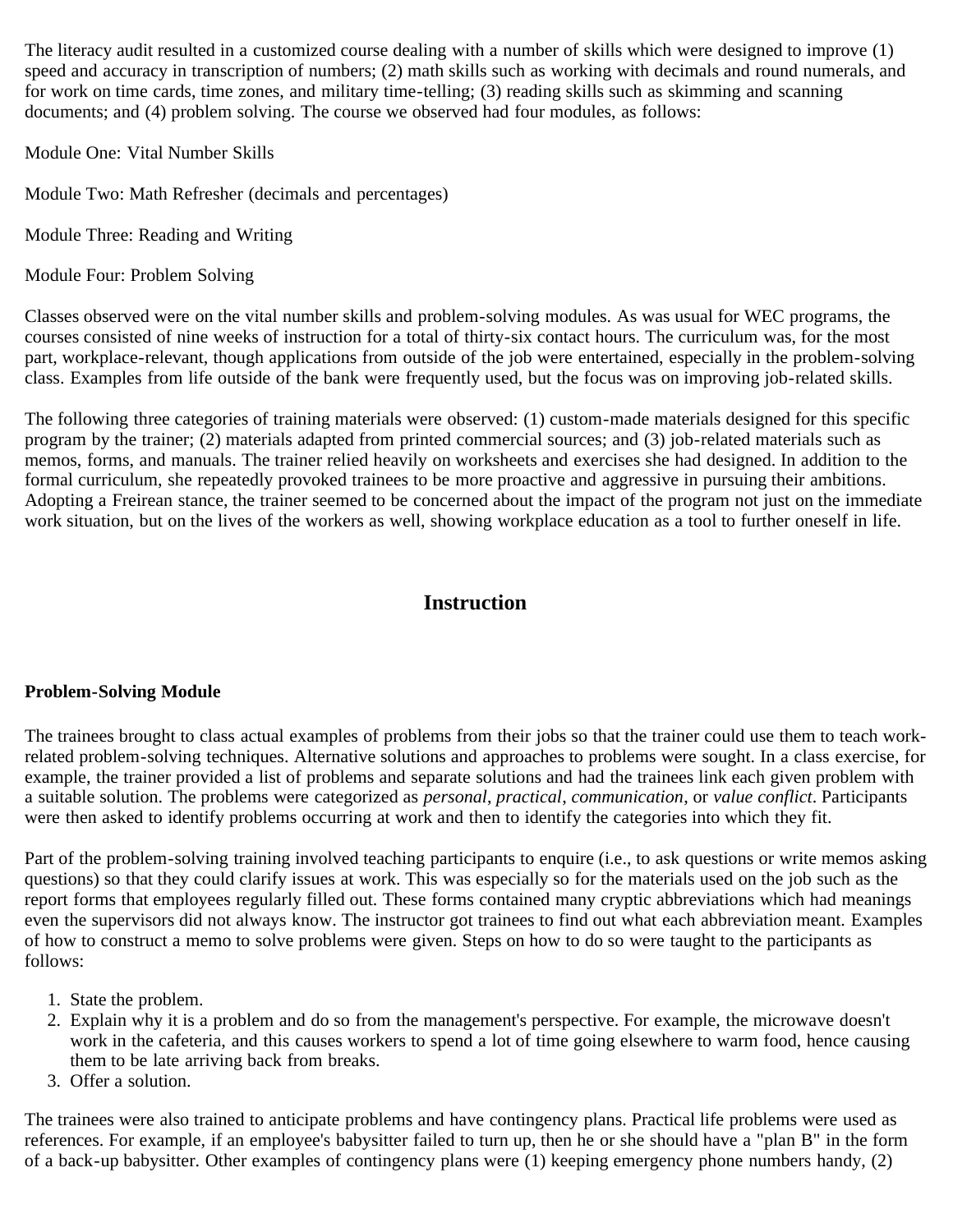keeping spare cash handy for unpredictable emergencies (e.g., having no paycheck at the end of the month), or (3) always having coins to use in a pay-phone if one got stranded.

### **Vital Number Skills Module**

In this module, literacy and numeracy were taught within the context of their application to tasks that were part of employees' jobs. For instance, in one session we attended, the focus of instruction was on reading and writing whole numbers, especially with regard to writing checks. Additionally, common errors in spelling words such as *forty* (often misspelled *fourty*) were discussed.

In one exercise, the instructor read numbers aloud to trainees, who wrote each number down first numerically and then in words, ensuring the correct spelling and use of hyphens and commas. The numbers were 48; 8306; 99; 1907; 1612; 777; 206001; 10909; 2808498; and 433805. The last number, for example, would be 433,805. In words, it would be written as "four hundred thirty-three thousand, eight hundred five." On completion, the instructor went over the exercise with the students, who made necessary corrections. Finally, the rules governing the writing of numbers were reviewed and stressed.

In another exercise, rules for writing a check were taught. The following are examples:

- 1. Place a hyphen between the words that represent numbers between 21 and 99 (e.g., twenty-one, forty-five, eightynine). There is no hyphen in *one hundred*. The number "129" is written as "one hundred twenty-nine."
- 2. *And* is not used when writing whole numbers. For example, "345" is written as "three hundred forty-five," and not "three hundred and forty five."

The class sizes were small. In the problem-solving session we attended, there were four participants; while in the math refresher class, there were five. The instructor said she had no way of telling how many participants out of the total enrollment would turn up for a given session. There was no evidence that poor attendance bothered the management. But if poor attendance was not a bother, then how much faith did the management really have in the training in the first place? And if they were indifferent to poor attendance, what message would that carry to workers about the relevance of the training? And what would be the rationale, then, for the state to invest in such a project? Still, an advantage of the small number of participants was that all were able to receive individual attention. Although the workers were actively engaged in the class and shared examples from their work or home settings, their enthusiasm appeared to be low.

A feature of this session was that the trainer placed much emphasis on self-improvement in areas beyond the work context. For example, she encouraged participants to use NovaNet (formerly known as PLATO), the computer-assisted learning system, during their spare time in order to improve their skills and knowledge. NovaNet was available at the bank, and a tutor was available three times a week to assist employees, particularly those seeking to upgrade skills such as math. The courseware available on NovaNet was generic--not specific to the bank. The instructor also encouraged participants to pursue courses at a nearby community college in order to gain credit towards future promotion.

### **Characteristics of Participants**

Employees in the NEET program consisted of clerical staff, mail room staff, and drivers. Those observed were clerical staff. We were informed by the trainer that a high school diploma was a requirement for employment on the clerical staff, so all trainees had been through high school, even if test results indicated that their actual skill levels were at eighth grade or lower.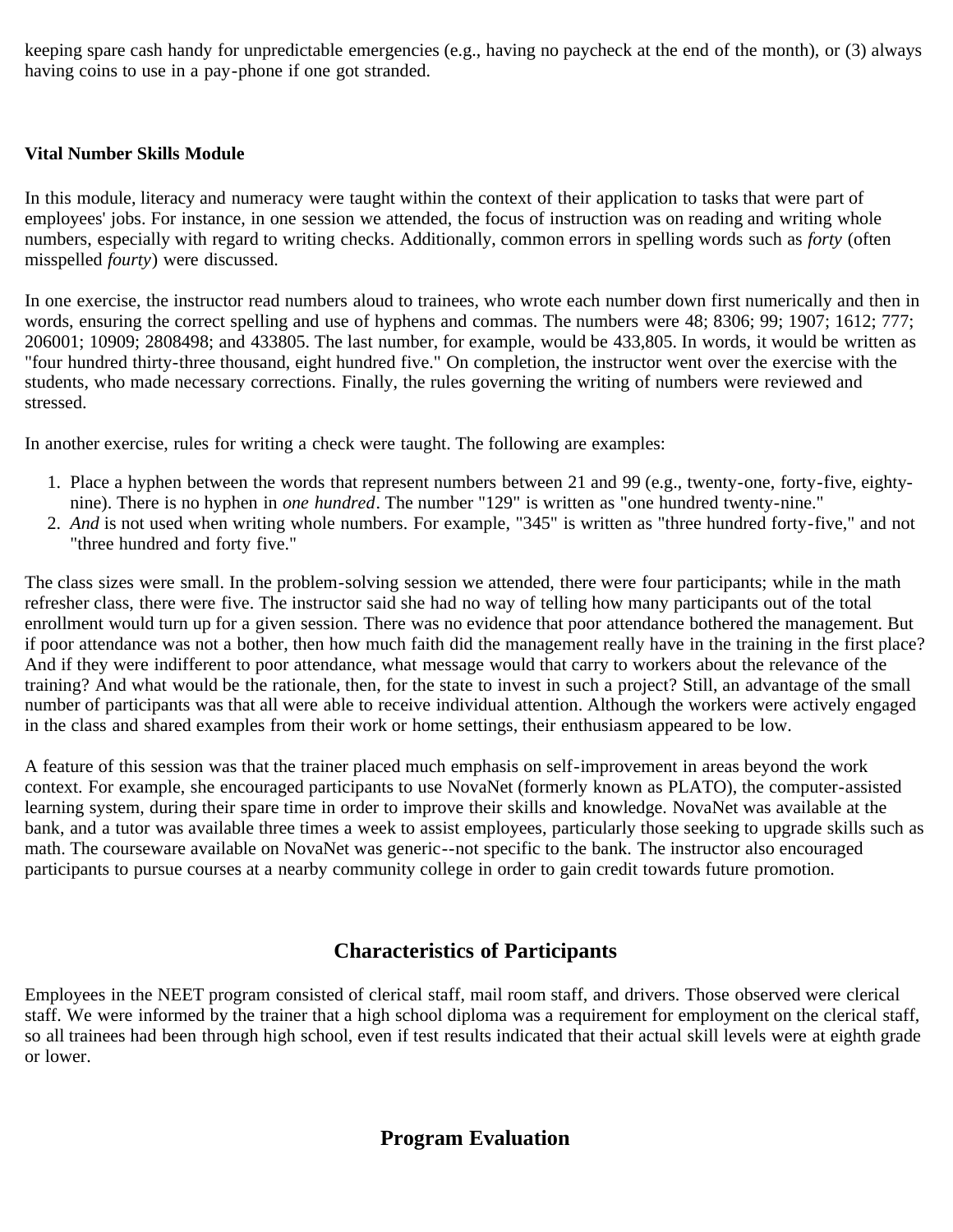Evaluation of the NEET program was implemented at three levels: (1) learner reaction, (2) learning, and (3) transfer of learning to the job. Trainees were asked to complete reaction questionnaires at the end of the course. Learning was measured using a customized test designed for this specific program by WEC. A posttest was performed using the TABE in order to satisfy state requirements. During the course of the training, the program coordinators talked to the trainees' supervisors to try to determine the extent to which trainees used their newly acquired skills on the job.

### **Trainer's Background and Disposition**

This trainer had a liberal arts degree and brought to the WEC team experience in the banking industry and in computer applications. She strongly believed that work skills could not be separated from life skills. Her teaching indicated that she viewed the learning process as an empowerment process. As Gowen (1992) points out, the philosophy and disposition of trainers have much to do with the nature of the workplace literacy curriculum. The natural tendency in such programs, consistent with the functional context paradigm, is to assume the point of view of the employer. When the stance is from the point of view of the worker, as in the case being described, the emphases change. The curriculum becomes subversive. Workers are sensitized to their standing and to their possibilities. The disposition of this particular WEC trainer can be gleaned from the following anecdote she related:

Earlier during the literacy audit, we noted that there were forms that employees had to fill out regularly, on which there were several abbreviations. When we tried to find out what these abbreviations meant, we found that supervisors did not know! When the course started I got them [trainees] to find out what these abbreviations mean. Now they know. When others [those not in the program] need to know what these things mean, they know who to ask.

The trainer repeatedly emphasized to the trainees that if they had any ambitions of advancing on the job, they would be well advised to learn all and every job detail such as those abbreviations because, according to her, they would need the knowledge if they were to be able to train their own people when they became supervisors themselves (implying that this should be their objective). To this trainer, knowledge is acquired in order to confer power upon the worker. As discussed above, some of these ideas became interwoven into her teaching, within the framework of worker empowerment.

### **Summary/Reflections**

Evident from the above description is that WEC embarked upon a course of action in the NEET project that in its outlines did not appear to differ materially from that offered either by Redwood Technical College (Case 1) or North Oaks Technical College (Case 2). This provider had learned how to collaborate with industry and had mastered the technology of the literacy audit (e.g., on-site visitations, job-shadowing, task analysis, testing, and functional context curriculum). To be resolved, then, is whether such a provider poses a serious challenge to claims of uniqueness or of comparative advantage that can be advanced by vocational institutions. At a minimum, the answer here will have to take into account the important factor of cost effectiveness. Furthermore, much will depend on resolution of the issue as to whether technical training should be factored into the workplace literacy equation.

# **CASE 4 A HOTEL ESL PROJECT FOR IMMIGRANT SERVICE WORKERS**

### **The Problem**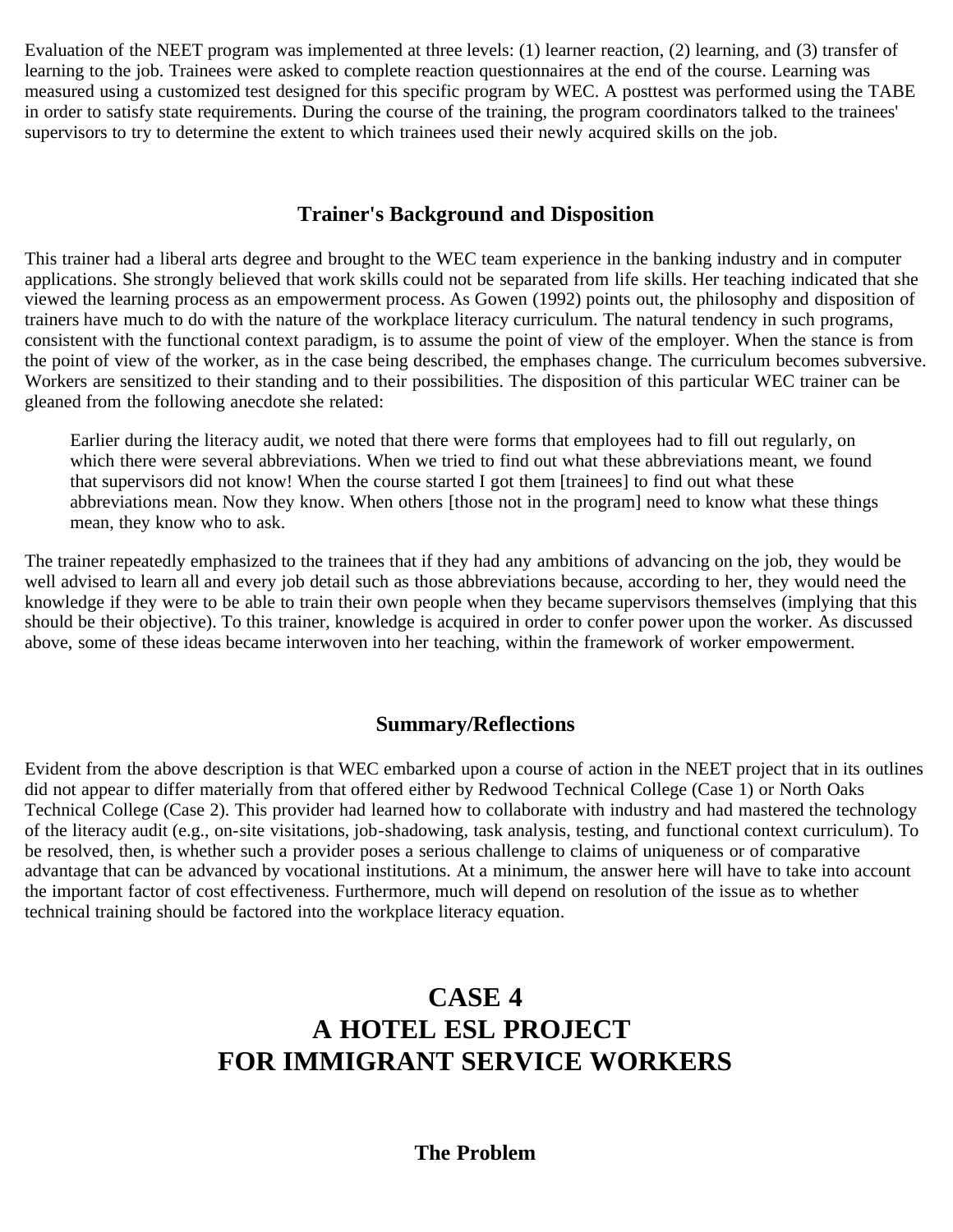This client is a four-star hotel situated in the downtown area of a major metropolitan city. The hotel is part of a large international chain. This location employed approximately 1,500 employees, 350 of whom were housekeepers. The employer recognized a need for a workplace literacy program when the majority of the housekeeping staff shifted from American to immigrant, mainly Mexican women. Most spoke English only haltingly. A small number spoke virtually no English. The employer estimated that about 60% of the housekeepers required training. Most of the people who supervised the housekeepers were native English speakers who spoke little or no Spanish. There was a clear occupational hierarchy, premised along immigrant/nonimmigrant lines. Housekeepers were often unable to communicate with their superiors or to report such things as a leaking faucet, torn drapes, a broken lock, a burned-out light bulb, or a stain on the carpet.

### **The Job Context**

The duties and responsibilities of the housekeepers included cleaning the hotel's guest and meeting rooms and hallways; keeping an itemized record of the sheets, towels, and cosmetics that are dispensed in guest rooms; keeping a record of their work time; reading their daily work assignment sheets and weekly work schedules; and filling work orders for broken items in need of repair. They were expected to know and obey hotel employee regulations such as which entrances to use during working hours, areas of the hotel that they were prohibited from entering, and how they should walk down hallways when in groups. The housekeepers' work frequently brought them into close contact with the hotel guests, to whom they often could not provide answers to basic inquiries because of their limited-English proficiency (LEP).

The WEC initiative was designed to teach them to use English well enough to communicate with English-only speakers, to read work-related documents such as daily work assignments, to report broken or malfunctioning furniture or equipment, and to comprehend customers' requests for services.

### **Solution to the Literacy Problem**

The employer sought to resolve the problem through training in the form of a workplace literacy program that would teach the housekeepers to use English in the context of their jobs. Since it did not have its own capability, the hotel contracted with WEC to conduct the initiative. A proposal to conduct a *Housekeepers English Language Program* was prepared by WEC staff, and submitted to the State Literacy Grant Program (Office of the Secretary of State). The proposal won a grant of \$10,000.

### **Literacy Audit**

After funding was received, WEC staff began their four-step implementation process: (1) literacy audit, (2) participant recruitment, (3) curriculum development, and (4) instruction. An extract from an interview with the program instructor/coordinator provides a glimpse of the processes that occurred before instruction began. This staff person was chosen for the instructor/coordinator role on the basis that she was fluent in Spanish.

*Researcher*: How was the program planned?

*Instructor/Coordinator*: We normally decide who the target for training is and how many people are involved. After this was done, we conducted a literacy audit including assessment of employees.

*Researcher*: What is involved in a literacy audit?

*Instructor/Coordinator*: We talked to the HRD people and four or five key persons in management in order to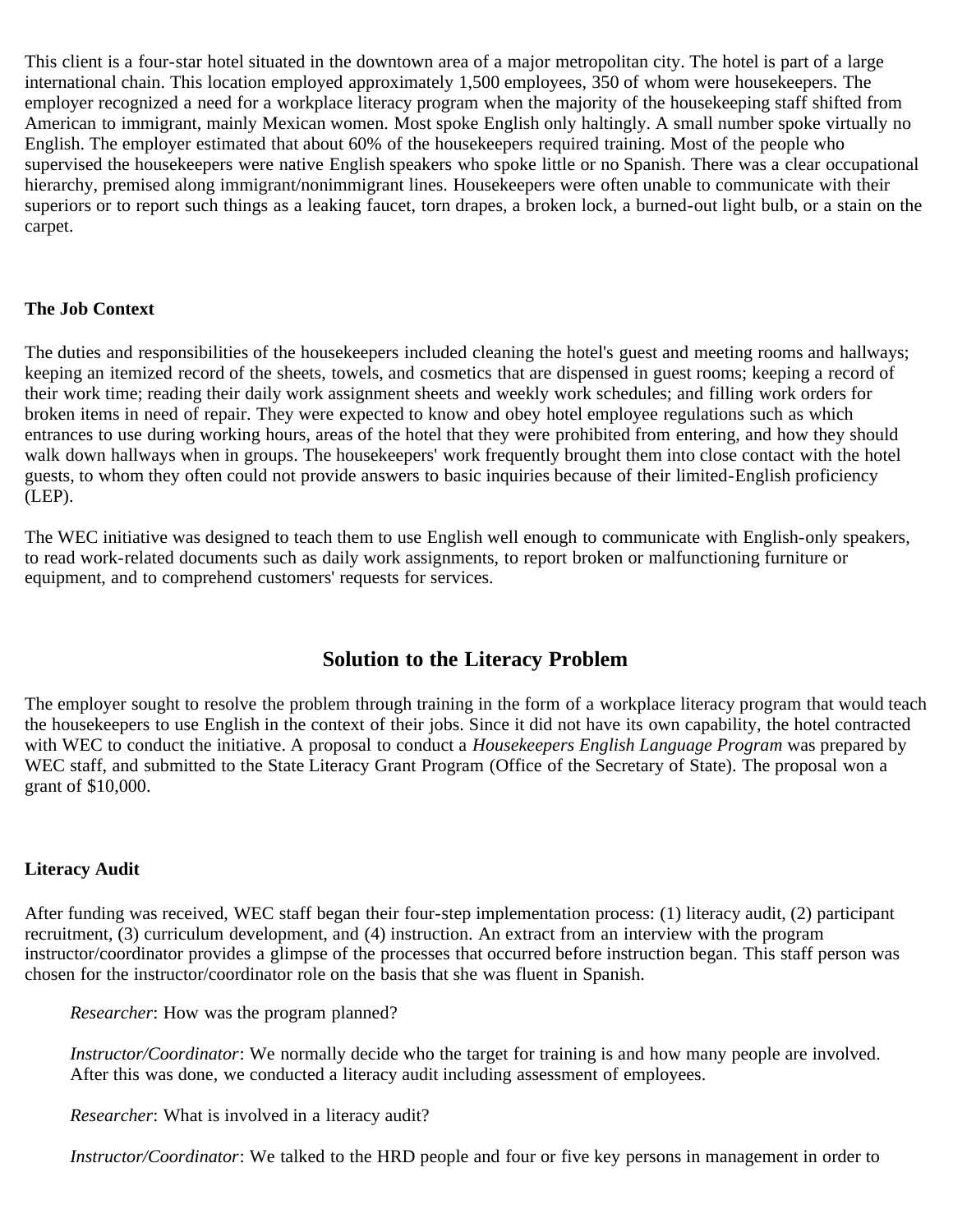find out what their goals were and understand the problem better. We interviewed supervisors to identify problems that the housekeepers had and get to know what the housekeepers' work was all about. We looked for very specific answers.

*Researcher*: What about the assessment?

*Instructor/Coordinator*: We had a one-on-one interview with every employee that was interested in the program. The interview lasted about twenty minutes and was conducted using the FSI (Foreign Service Institute) oral interview format. We counseled employees regarding their skill level and gave information about community adult education services when necessary.

*Researcher*: What happened next?

*Instructor/Coordinator*: I followed a housekeeper around to see what they do. After the interviews and my observation of the actual job-tasks, I came up with a list of competencies. What we do is look at each competency and decide what skills are needed in order to carry out the task involved in the competency. For example, we might decide that some basic math is needed in order to perform a certain computation on the job.

I am the coordinator of this program. I am also the instructor. Sometimes we hire part-time instructors for a specific program. In some programs, the instructor and coordinator may be two different Center staff. I prefer that the instructor be present during the literacy audit so that they may observe the real context and be better able to understand the employees' needs (instructor's clarification). After the audit I went back to the office [WEC] and came up with about twelve competencies. I then went back to the supervisors and consulted with them regarding these competencies. They okayed them.

Of note here is that the literacy audit in this program was performed by the assigned instructor. The instructor explained that it was important that the person who is going to provide the instruction be involved in conducting the needs assessment and basic skills audit because to do so increases her or his understanding of the context of the worksite. This seemed to be a useful insight.

### **Identification of Competencies**

Based on the information gathered from the literacy audit, the WEC staff identified twelve competencies that served as bases for the general objectives of the initiative. The detailed curriculum was based on these competencies. This list of competencies was presented to the managers and supervisors for their comments. In this program, the instructor reported that the supervisors agreed with her list of competencies. She emphasized that it was very important to obtain the supervisors' support.

#### **Recruiting Trainees**

There was no difficulty recruiting employees to participate in this initiative. Of the eighty employees assessed, sixty-nine were found to be in need of training. The program could accommodate only thirty-five, who were selected--after much deliberation by the employer and WEC--on the basis of seniority, a criterion that did not necessarily match the level of need. Being assessed for training was a novelty for these workers, some of whom participated with some trepidation. A staffer pointed out the following:

Some of the needy employees were afraid to come [for assessment]. These [housekeepers] are the neglected employees in the organization. Higher-up employees are offered excellent training. This kind of training [for housekeepers] is partly to address skill deficiencies and partly PR.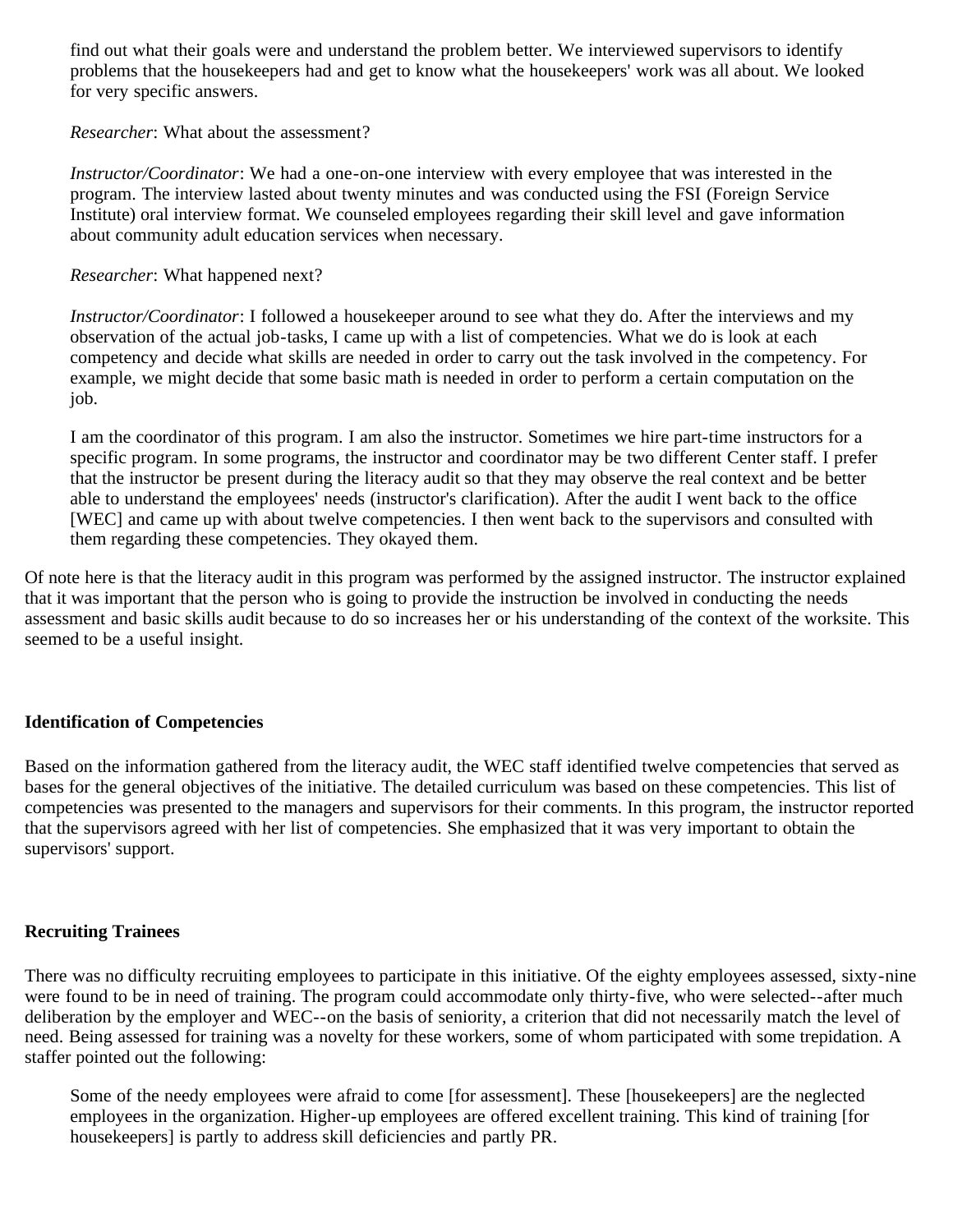The trainees were grouped for instruction on the basis of their level of English language proficiency (or lack thereof). Three groups were formed using this criterion: (1) beginners, (2) intermediate, and (3) relatively advanced. This case is based on observations on the group which had the least initial proficiency (beginners).

#### **Testing To Determine Specific Needs**

To select participants, a twenty-minute interview was held with each of the eighty employees to assess their English language abilities. The oral Foreign Service Institute (FSI) interview protocol was used to obtain a global measure of language proficiency. It assessed five aspects of language: (1) accent, (2) grammar, (3) vocabulary, (4) fluency, and (5) comprehension. The FSI was regarded as a standardized test. The instructor said the following:

The assessment indicated that there were several levels of English competency. We identified three levels for this program including beginners, intermediate, and relatively advanced. It has been possible to offer courses to different competency groups. The present group were the beginners, although they are now advanced beginners.

### **Participant Roles**

The roles of the employer, WEC, and trainees were spelled out in the grant proposal. The partners were required to hold to these. WEC staff was to provide the overall administrative guidance, collect the data, develop the curriculum, develop the workplace context-based instructional materials, and deliver the instruction. The employer and representatives (e.g., supervisors) were to provide information on the employees, their jobs, and their perception of housekeepers' needs. They were also to provide some job-related materials that the trainer could incorporate into the training. During the literacy audit, it was the employer contact person who scheduled interviews with supervisors and organized the employees for the skills assessment interviews. The following are extracts from interviews with the instructor about participant involvement that provide some insight:

*On employers*: They like to get credit but do not want too much work. They are tied up by lots of other matters. I am trying to get the Housekeeping Department because they know the real needs as opposed to the Human Resource Department who are a bit remote from the realities of the housekeepers' jobs.

*On supervisors*: Some supervisors are very interested in what trainees learn, but some are not. It is very important to get their support for the program.

*On trainees*: I always ask them what they want to learn.

Though their input was sought, the experience was that, by and large, trainees tended to agree to whatever they were offered at the outset, but as instruction progressed, they would begin to give input and make special requests to be taught what they felt they needed to know. There was evidence of this during classroom observation of instruction.

WEC held weekly staff meetings at its offices to discuss and review the progress of all the workplace literacy initiatives that were in progress. Staff frequently shared information about their experiences at worksites, what they thought they had learned from their interaction with diverse groups of workers, and what they thought the implications were for conducting literacy classes.

#### **Scheduling Classes**

Part of the initial agreement between the employer and WEC was that classes would be scheduled during the housekeepers' workday and that the employer's matching funds would cover hourly pay during the classes, the provision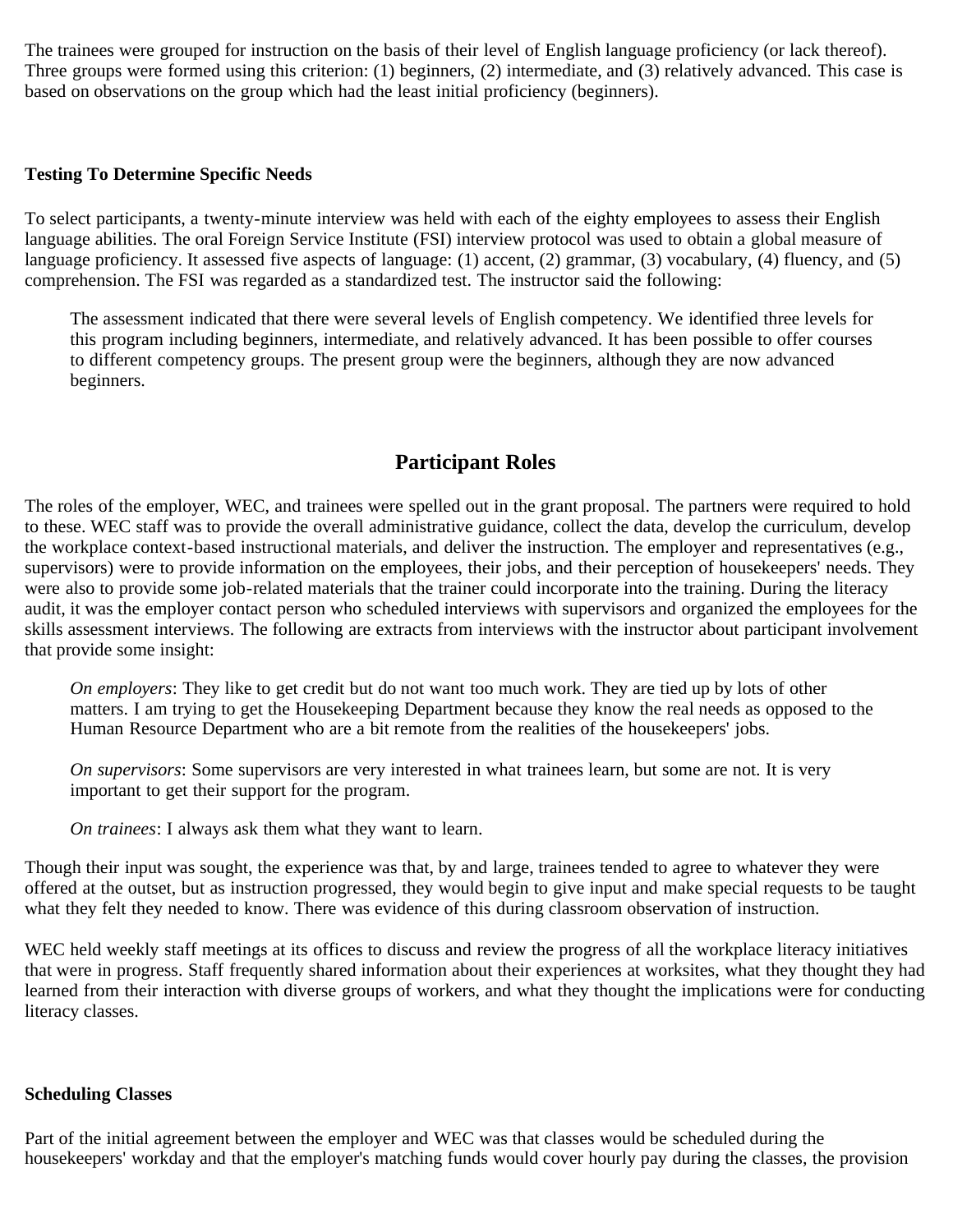of the instructional site, facilities, and the cost of instructional materials. Scheduling the classes during the employees' workday assured good attendance and avoided the need to provide support services that employees may have otherwise needed such as child care and transportation.

The employer took the lead role in deciding when to schedule classes. Based on the volume of customers, the hotel has a high season and a low season. Both were to be avoided. The hotel's high season is when the volume of work is such that it requires that all employees work long hours. The low season is when hourly employees are, at times, required to work fewer hours or not at all. Scheduling classes became a search for an intermediate period, neither too busy nor too inactive, a search that was often a source of frustration for the instructor.

The initiative, like others funded through the same state grant program, consisted of nine weeks of instruction for a total of thirty-six contact hours.

### **The Curriculum**

As indicated above, the literacy audit had identified twelve competencies (learning objectives) on which the detailed curriculum was based. These competencies were as follows:

- 1. Interact appropriately with guests in common courtesy and small talk exchanges such as in-
	- o greeting.
	- attracting attention.
	- introducing oneself.
	- expressing welcome.
	- inquiring about intention--time of departure.
	- leave-taking, wishing well, and encouraging return visit.
- 2. Name supplies used in fulfilling housekeeping functions.
- 3. Appropriately respond to standard guest requests.
- 4. Tell guest to call "Guest Request" number when unable to answer questions.
- 5. Name key objects found in a standard hotel room.
- 6. Describe daily job duties.
- 7. Follow instructions to carry out simple job-specific tasks.
- 8. Give basic directions to specific locations within the hotel.
- 9. Answer often-asked questions about hotel services.
- 10. Ask guests for identification when situation calls for such action.
- 11. Read hotel memos and personal performance evaluations.
- 12. Read the employee handbook.

By a mapping process, these competencies were translated into a set of teachable skills. This was done by studying each competency and making decisions on the set of skills required to master the competency. These skills were then decontextualized into five categories: (1) reading, (2) writing, (3) speaking, (4) listening, and (5) culture.

WEC has developed the procedures for developing a customized curriculum such as this (Conrath, Jones, Larsen, Locsin, Lynch, Mrowicki, & Schnell, 1991). These procedures include

- using the job-task/basic skills analysis and writing customized curriculum.
- obtaining approval for the list of competencies.
- writing a course syllabus which includes competencies, basic skills, company-specific terms, activities, and resources (p. 33).

These steps lead to a syllabus whose core components include (1) course competency, (2) core basic skills, (3) companyspecific terminology, (4) activities, and (5) resources and materials.

The curriculum, which was partly developed prior to the start of instruction, was used flexibly, and allowances were made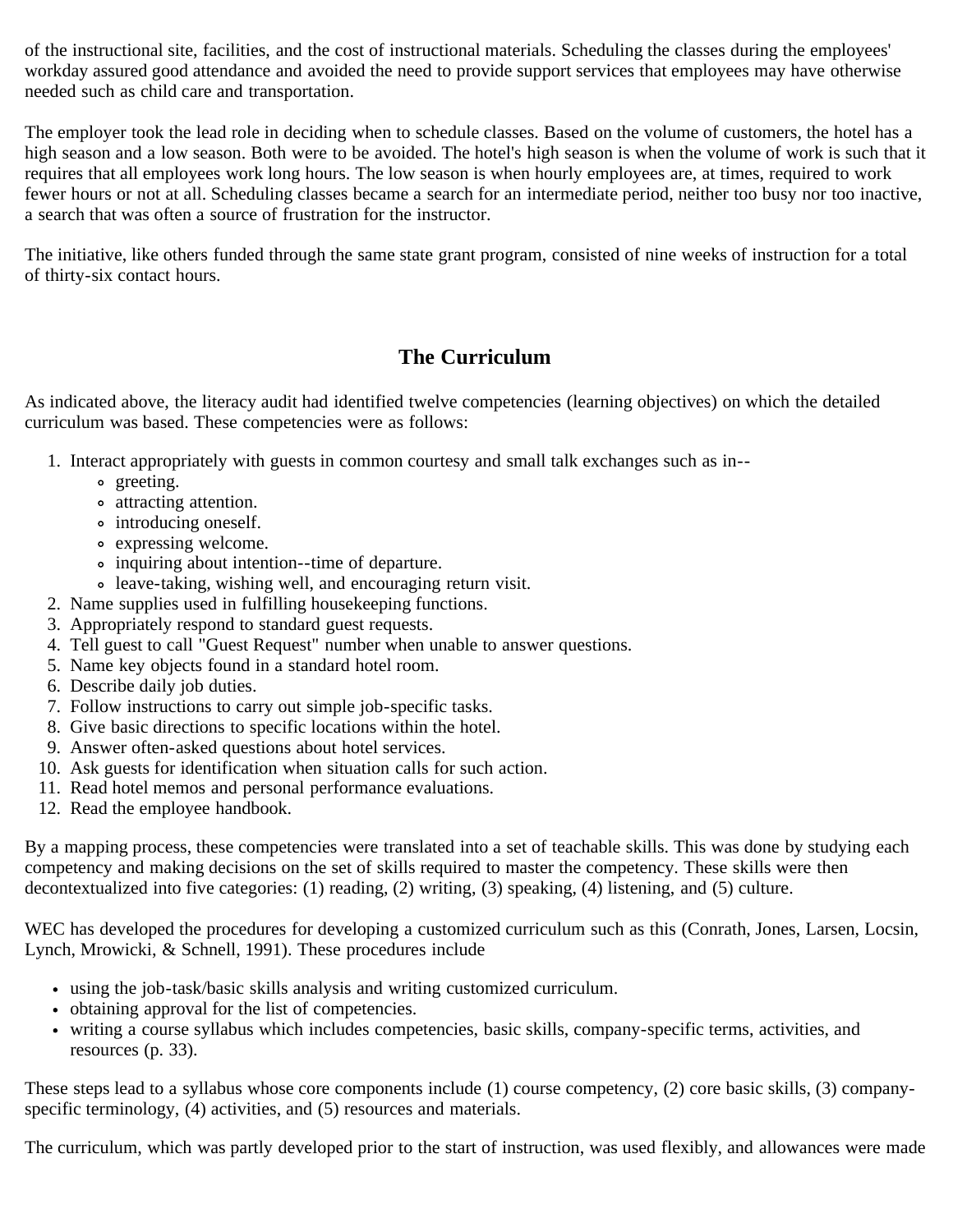for additional content or changes in approach during the course of instruction. The most frequent reason for such adjustments was employee needs as perceived by the trainer. The training was highly work-specific, partly due to the funding requirement, partly due to the perceived purpose of the program from WEC's perspective. However, the nature of the skills that were to be addressed made it easy for the trainer to select illustrations that were relevant both in the trainees' personal lives and the workplace. The following excerpt of conversation with the instructor/coordinator is illustrative:

*Researcher*: Do you include life skills in the curriculum?

*Instructor/Coordinator*: The curriculum is very work-specific. We are sensitive about this because the employer is paying the employees to attend class. However, the work here is easy to relate to the home environment because a hotel room is very similar to a bedroom. A bathroom at home is much like the one in the hotel. They [trainees] learn things that are also relevant to their private lives. Curriculum materials are usually not all completed in advance of the course. It has been the hope of the Center [WEC] that packaged materials could be used, but so far we haven't succeeded. It is still necessary to custom-produce materials for each program. We use some commercial materials like picture dictionaries.

### **Instructional Approach**

Typically, classes we observed started off with informal conversation about the employees' jobs and homes or about a general topic such as the weather. Large group instruction was the prevailing mode; however, it was often supplemented with individual work. The lessons were structured into segments, each lasting about fifteen minutes. Each lesson was similar in format and technique. The trainer presented a picture of a hotel room to every trainee. The objects in this picture were numbered, and below the picture each was named. They included items like nightstands, quilts/comforters, doorknobs, and headboards. The trainer would say the name of each object, then ask the trainees to repeat after her and to match the word with the corresponding item in the picture. This part of the lesson combined vocabulary with pronunciation. The trainer used a question-answer method extensively, asking each trainee in turn, "What is number \_\_\_\_?," and so on.

Using the same picture, she went on to discuss the position of objects in relation to others, asking, for example, "Where is the night stand?" The trainees seemed to have some difficulty with this aspect of language and with constructing answers like "behind the bed" or "above the sink." The younger employees seemed more willing to answer questions than the older women, who were shy and did not want to make mistakes that had to be corrected by the trainer.

Another exercise consisted of written statements that matched with drawings or pictures. The session would proceed as follows:

*Instructor*: I want you to read the statement below each picture and tell me whether it is true or false. For example, the first one says, "There are four tooth brushes in the holder. True or false?"

*Trainee*: True.

In a third activity, the trainer gave the trainees the following list of words related to the workplace:

- Broken
- Out of order
- Messy
- Dusty
- Damaged
- Stained
- Noisy
- Slippery
- Missing
- Torn
- Wrinkled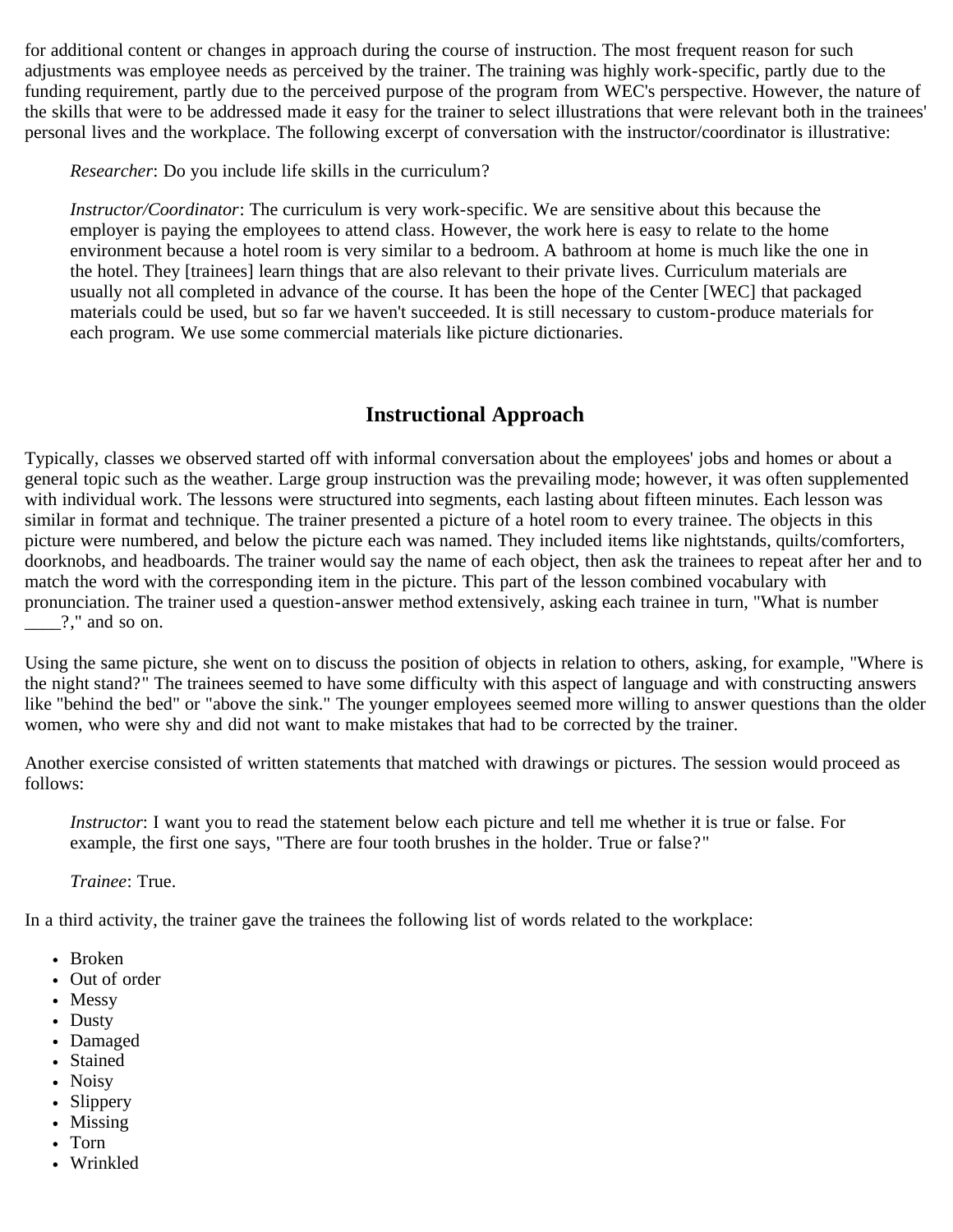She said each word in English and asked the trainees to repeat after her. The trainees did not know the meanings of some of the words, so she explained each and asked them to mime their meanings, for example: "smelly" (hold your nose), or "noisy" (cover your ears). Some trainees also had difficulty with pronunciation and so the trainer spent some time getting them to repeat the words several times. We observed that by this point in the lesson, a few trainees had begun showing signs of tiredness, evidenced by yawning. The more lively trainees, however, were quite enthusiastic and seemed to enjoy the activities.

Next, the trainer asked the trainees how they cleaned bathtubs. Through repeated questioning, hints, and suggestions, the class came up with a list of steps describing how to scrub a bathtub, a task that was part of their job description. The session went as follows:

*Instructor*: How do you clean the bathtub in the room? What do you do first?

*First trainee*: You put soap on the green pad, then scrub the tub.

*Second trainee*: You put on plastic gloves, then put "Softscrub" on the green pad.

*Instructor*: Do you wet the green pad first?

*First trainee*: Yes. You wet the green pad, then put "Softscrub" on it.

*Instructor*: Then what do you do next?

*Third trainee*: You turn on the hot water faucet.

*Instructor*: So, first you put on plastic gloves. Let's write this. First you put on plastic gloves. Then you wet the green pad. Then you put "Softscrub" on the green pad. Turn on the hot water faucet. What happens next?

*First trainee*: You scrub the tub, then rinse it with water.

*Instructor*: OK (writing on the white board). You scrub the tub, then you rinse the tub with water. Do you do anything else?

*Fourth trainee*: Yes. You have to dry the tub.

*First trainee*: You dry the tub with a hand towel, then put a bathmat on the tub.

Eventually, after many interjections and probing by the instructor, a procedure for cleaning the tub was obtained. This was written on the board, and trainees took turns reading through the list with the teacher (and other trainees), correcting those who had difficulty pronouncing the words. The sole Tibetan student sometimes answered questions in Hindi, causing others to ask her to repeat the word and explain its meaning in English. The others seemed interested in her language and made efforts to teach her Spanish words. This side exchange became a part of the lessons, though the teacher was not involved in it. Many times there was some cooperative learning, with less proficient trainees asking others the translation of a word from Spanish into English.

During the fifth part of the lesson, with the trainer's assistance, the trainees each drew a labeled diagram representing a vertical section of the hotel building. She then asked them to point to the locations of various places such as the Plaza Level or Ballroom. When they were fairly confident about these locations, the instructor took up the role of a guest asking directions. For example:

*Instructor*: Excuse me, where can I get a hair cut?

*First trainee*: Go down to the Plaza level. Walk through the Green Tunnel to the other wing of the hotel. There you will find the Business Center. There is a barber there.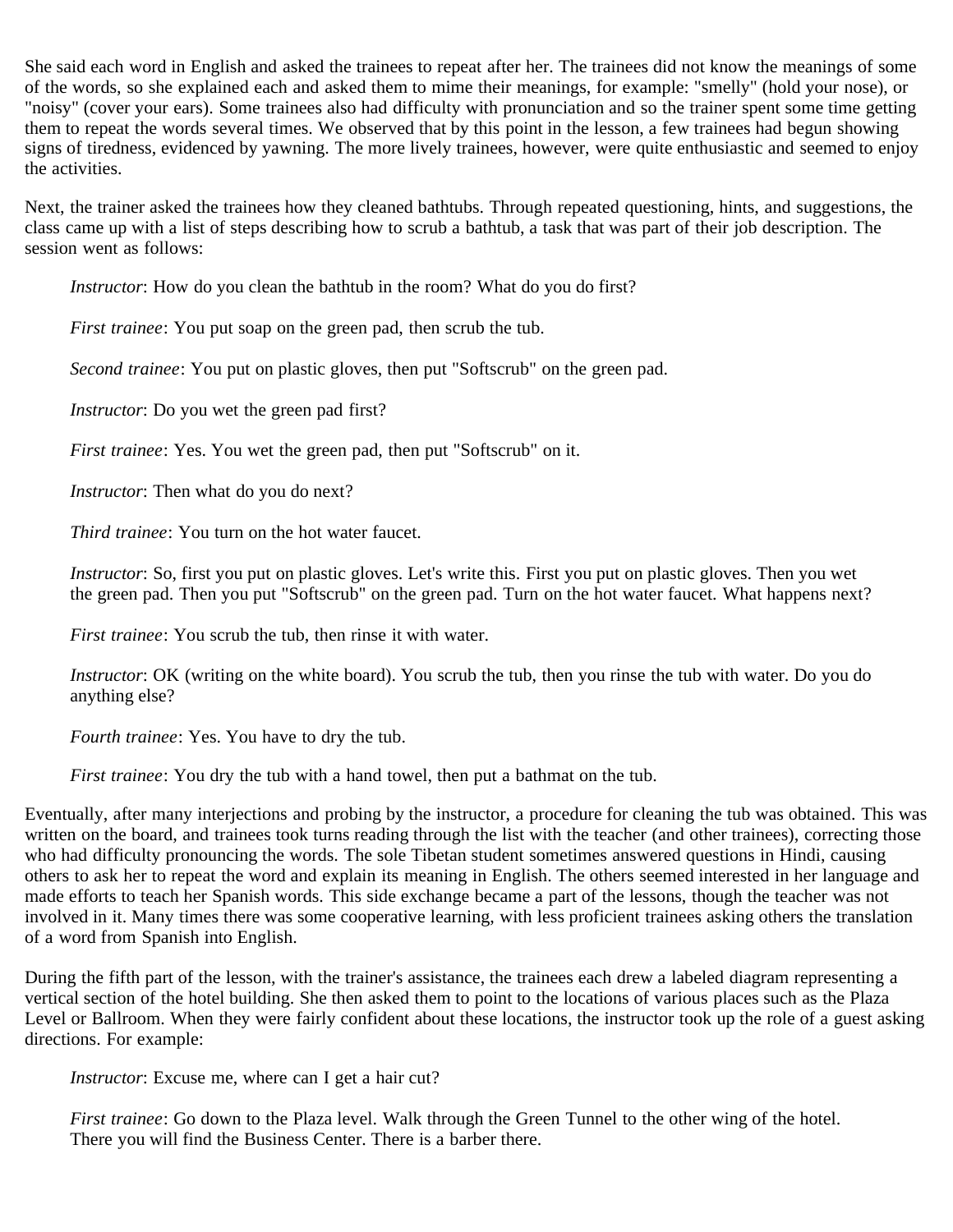*Instructor*: Where can I find a cash machine?

*Second trainee*: Go down to the Concourse level. You will find a cash machine near the elevator.

The role-play ensured that each trainee got an opportunity to practice her skills and improve her knowledge of the geography of the hotel. Many needed guidance as they attempted to give directions. Some of the directions were quite complex. The more complex they were, the less fluent the trainees' responses became as they paused to picture the directions or find the right words and phrases. It was apparent that many of them were pleased by this new skill they were acquiring. The last few minutes of the lesson were spent in review.

In another lesson, the trainer presented picture stories and had the trainees explain what was happening using complete sentences, or asked them to identify a problem depicted in a picture. These illustrated problems included a leaking toilet, a torn curtain, a burned-out ceiling light, and so forth. In all such instances, the trainer taught pronunciation, meanings of words, vocabulary, correct spelling, and correct ways of saying and reading things to ensure that each trainee was understood by others and could read and understand instructions, signs, and so on.

While instruction was delivered in English, to enhance understanding the teacher sometimes allowed brief conversations in Spanish which all but one participant spoke. The instructor was fluent in Spanish. In one unit in which trainees were taught how different hangers matched with different garments, the names of items of clothing were written below the drawings of hangers in both languages. For example: blouses--*las blusas*; jackets--*los sacos*; skirts--*las faldas*. The instructor said that this approach is sometimes needed to help students make the transition between the two languages.

The instructor had collected some job-specific material and scenarios from supervisors, and these were used in language instruction. For example, the following list of bathroom rules was used during one of the lessons on reading:

- 1. The ashtray should be in the corner of the counter to the right of the sink.
- 2. The bathroom garbage can should be centered in a box tile on the floor, to the left of the toilet.
- 3. The toilet seat should be up.
- 4. Always make sure your shower head is pointed toward the wall.
- 5. Four hooks should be on the left, four hooks in the middle, and four hooks on the right of the curtain rod.
- 6. The "H" and "C" on the faucet knobs should be straight up and down so they are easy to read.

At times content was introduced by trainees. For instance, students often identified words encountered in their work environment for which they did not know the meaning. The meanings of these words or phrases were identified in class (e.g., "The elevator is out of order."), and students practiced using them in sentences about job-related situations.

## **Performance Assessment**

The state-mandated pre-/posttesting was performed using the Foreign Service Institute (FSI) oral interview which, as explained previously, yields a global measure of language proficiency by assessing five aspects of language: (1) accent, (2) grammar, (3) vocabulary, (4) fluency, and (5) comprehension. Beyond the FSI, informal assessments based on comprehension of job-related materials were used throughout the program, especially at the end of each unit. Units were organized around the objectives and competencies. The trainer gave a mid-course test in which the trainees assessed themselves. This was intended to enable them to identify their particular strengths and weaknesses.

The following "fill-in-the blanks" exercise titled, "How To Clean the Bathtub," was administered following the language proficiency lesson:

*How To Clean the Bathtub*

| 1. Put on plastic |  |
|-------------------|--|
|-------------------|--|

 $2.$   $\qquad \qquad$  the green pad.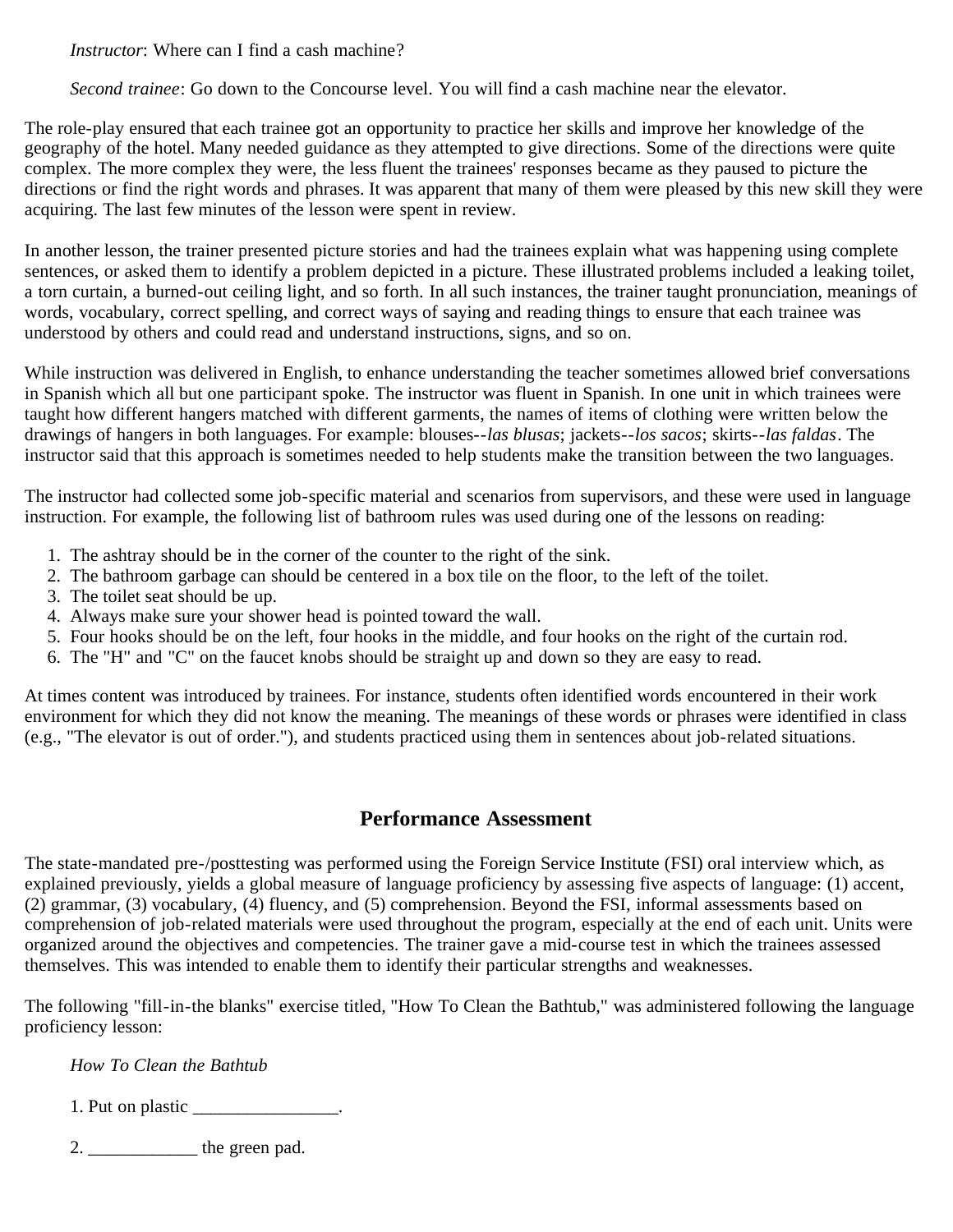- 3. Put "Softscrub" on the green \_\_\_\_\_\_\_\_\_\_\_\_.
- 4. Turn on the hot \_\_\_\_\_\_\_\_\_\_\_\_\_\_\_\_\_\_\_\_\_ faucet.
- 5. Next, \_\_\_\_\_\_\_\_\_\_\_\_\_\_ the tub.
- 6. Rinse the tub with  $\qquad$
- 7. \_\_\_\_\_\_\_\_\_\_\_\_\_\_\_\_ the tub with a hand towel.
- 8. Put \_\_\_\_\_\_\_\_\_\_\_\_\_\_\_\_ on the tub.

This type of informal assessment of trainee language proficiency achievement was used regularly and was designed to suit job-related tasks. A more formal customized pre-and postassessment was used at the beginning and at the end of the course to measure learning based on the twelve competencies. The trainer explained that assessment in ESL was more difficult than, say, math, because of the problem of specifying the required standards in easily measurable terms. She said that language is principally a speech skill which is more subjective in nature than other basic skills with which WEC deals. Other issues about measurement of learning are brought out in the following comments from interviews with the instructor:

*Researcher*: How do you assess how much learning has occurred during the program?

*Instructor/Coordinator*: We prefer to use customized tests for our own purposes, though state and federal funding mandate the use of standardized tests. Customized tests are based on company materials. It is difficult to get the grade level for customized tests. The state has its recommended tests for math, reading, and so on. I like to give a midterm test which I may or may not correct. It is intended for self-assessment of trainees. I feel that pre-/posttests encourage teaching to the test. What if needs change? I like flexibility.

# **The Participants**

All of the participating trainees were immigrants. The class was made up of eight Mexican women and one Tibetan woman. All except two were married. They had received very limited education in their native countries, usually up to the level of lower elementary school (third to sixth grade); therefore, in most cases, they could not write well even in their native languages. One of the participants, despite having been in the United States for twenty-five years, spoke very little English. Spanish speakers in this city were served by a Spanish cable channel and a Spanish FM radio station. As the instructor explained:

There is a self-contained Spanish community in \_\_\_\_\_\_ [name of city]. They can go literally for days without hearing a word of English. I only hope they have English speaking neighbors. I like mixing people up and getting them to interact.

Since the Mexican women lived in a Spanish neighborhood, they could literally function without hearing a word of English. This meant that they needed English only at the workplace. However, some of the women reported language problems at their children's school and at the stores.

Three of the participants dropped out of the class for reasons that we were not able to determine. Usually, two to three trainees were missing from each class session, mainly because work was not offered on that day due to few guests. When they were not on duty, some did not attend the classes; others, however, attended even on their days off. Hence, attendance seemed to be tied to the volume of work at the hotel. It was difficult in these circumstances to believe that the training was viewed as important by management.

The following two situations were recounted by the instructor about some of the difficulties that were a direct consequence of the hotel policies: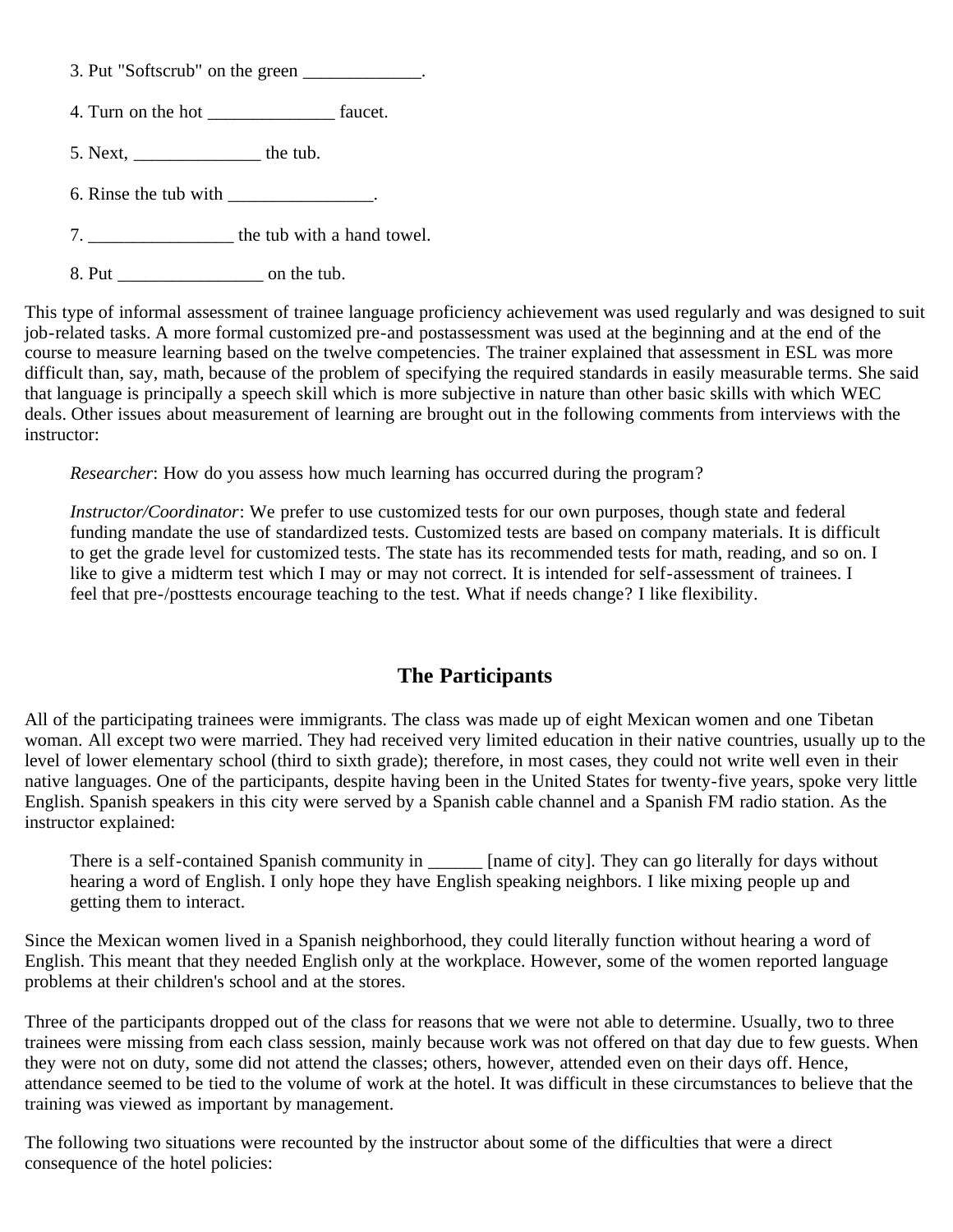*Incident one*: The women come in or go out through the rear entrances. They are not allowed to move to certain areas. As a result, when guests ask for directions the employees will often reply, "Don't know," because they do not know the geography of the hotel well. One of the first things we did with the group is take a tour of the hotel. The management were amazed that the housekeepers knew so little about some parts of the hotel.

*Incident two*: There was an incident that really upset the women. One day when I came in they were all crying. One of the ladies' husband had been involved in an accident when lighting a stove. The stove exploded, seriously burning both husband and son. The husband survived for three hours, but the boy died on the way to [the] hospital. A message was delivered to the hotel about the accident, but the housekeeper concerned did not get the message until the end of her shift. By then it was too late; the husband had passed away. The women were very upset about it, saying that their coworker would have seen her husband alive if only the message had been delivered immediately.

The latter incident brought out some of the inequities that the housekeepers experienced at the job. It emerged that some of these situations were a result of the relatively unassertive nature of the women. The instructor reported that she took this opportunity to motivate them to aspire to better jobs and to learn English as a way to move ahead. A majority had not considered that possibility, which may explain why some of them had not been motivated to learn English.

## **Support Services**

An important support service provided by WEC was to link trainees with neighborhood adult education providers for any additional basic skills training that they desired outside of the planned curriculum. This was done by providing the trainees with information about neighborhood training services, and providing encouragement to give trainees the courage to walk into these places to sign up for courses.

## **Program Assessment**

Program evaluation took the following four forms: (1) participant reaction, (2) participant learning, (3) transfer to the job, and (4) personal use. We report on each in turn.

### **Participant Reaction**

WEC used reaction questionnaires that were completed by the trainees at the end of the course. They were, however, considering the use of alternative means, such as focus groups, to overcome what they called the "glowing rating" syndrome whereby trainees were found to be reluctant to criticize a course or an instructor because they felt that it would reflect negatively on them or their company. As a result, employee responses to the reaction questionnaire were not very useful to the instructor. It was the view of the instructor that in the minds of the trainees, the instructor was always right.

### **Participant Learning**

The state requires that a posttest be done, using one of the state recommended standard tests, but the workplace education provider preferred to use customized tests to assess the trainees' strengths and weaknesses with respect to the desired competencies. This testing was based on job-related materials and was not easy to relate to grade levels. Learning was measured principally by customized testing. The instructor did not favor pre-and posttesting because she felt that it encouraged instructors to teach *for the test* because good test results would reflect favorably on the instructor. In addition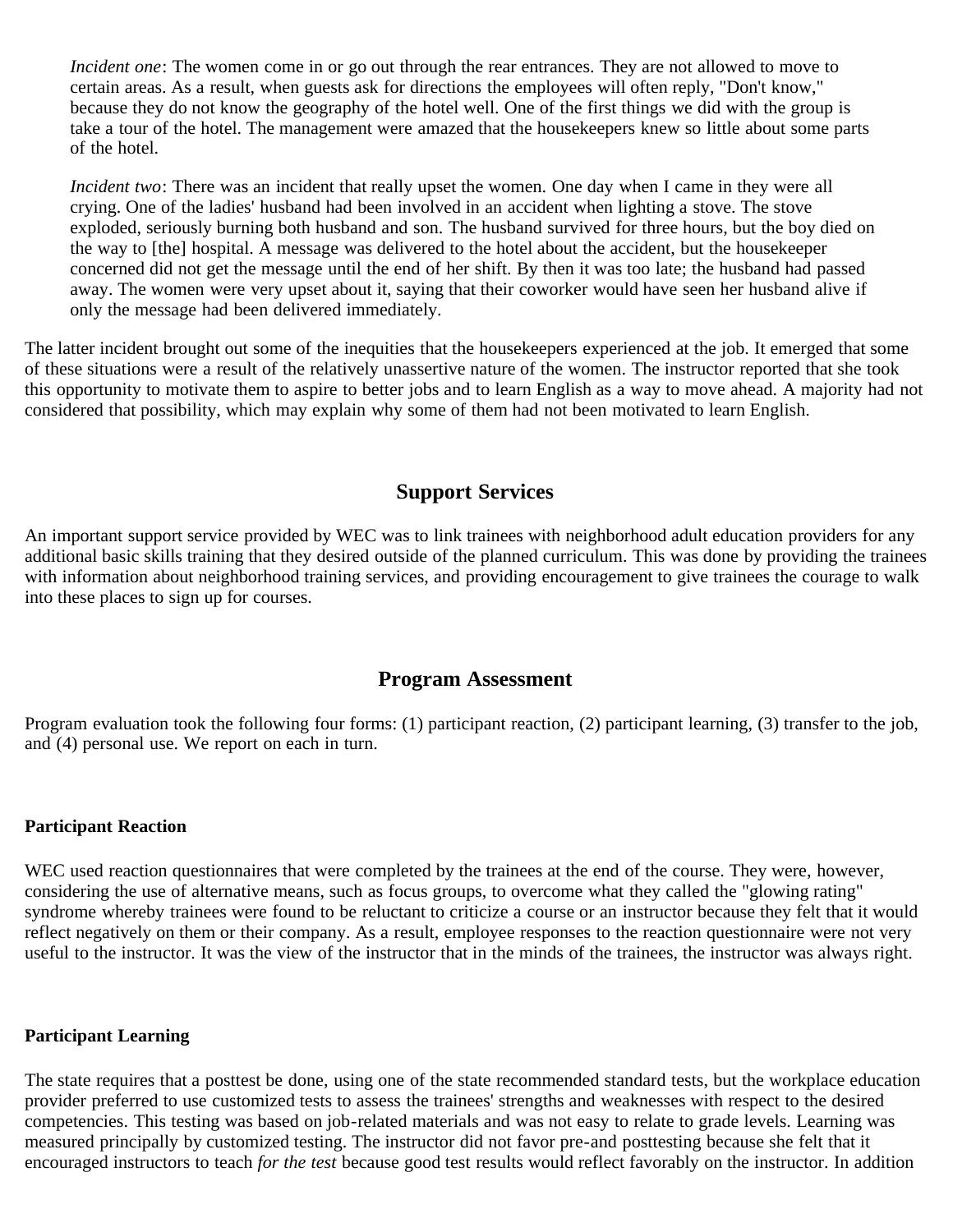to testing at the end of the course, the instructor used a midterm test which was often graded by the trainees themselves and was principally designed to indicate the amount of progress made by trainees without being intimidating.

#### **Transfer to the Job**

Supervisors were asked to complete evaluation forms as a means to assess the transfer of competencies to the job by judging the change in employee performance with respect to the relevant competencies. Some of the changes noted were not directly related to these competencies. For example, the supervisors (anecdotally) reported a general improvement in job performance which the instructor thought resulted from increased motivation and self-esteem as well as a new determination. Class discussions about promotion and the need to improve one's job position came up when referring to general life and job-related problems. The instructor encouraged the trainees to talk about their life outside the hotel as a way to motivate the learners to put more effort into improving their English skills.

#### **Personal Use**

Unknown to the instructor, two of the women were attending additional English classes in their own private time. It amused the remaining women when they noticed that these two were also the only single women in the class. According to the rest of the group, they (single women) had the time because they did not have family commitments.

## **Summary/Reflections**

The hospital services case showed WEC as being in the role of provider of ESL training, working with Spanish-speaking adult students. As Carnevale et al. (1988) note, immigrants constitute one segment of the population that is deficient in basic skills. They also constitute one of the faster growing segments of the American workforce. WEC was, therefore, at the cutting edge of human resource development in the new economy. By showing capability in working with such a population, WEC was illustrating expertise beyond what can normally be expected of mainstream vocational institutions. To claim comparative advantage in the workplace literacy enterprise, these institutions will have to become versed in serving new clientele, many of whom will be non-English speaking.

# **CASE 5 A WORKPLACE LITERACY-FOCUSED, COMMUNITY-BASED, VOCATIONAL INSTITUTION**

## **Brief History**

This case is a description of the workplace literacy activities of the Twin Cities Opportunities Industrialization Center (TCOIC) (actual name), an alternative vocational institution, incorporated in 1966 for the specific purpose of providing job training for the disadvantaged. TCOIC is an affiliate of OIC America (referred to as OIC), a community-based organization. It is located on the periphery of the city of Minneapolis, adjoining public housing projects, a location that in itself bears testimony to its principles. According to its president, TCOIC was initiated by the local religions representing the African-American community, with oversight by the National Council of Churches. The churches came together "with citizens from all walks of life." In keeping with the mission of the parent body, TCOIC set forth, in the words of its president, to "train and retrain poor people for jobs that existed and were futuristic in terms of their longevity. Jobs that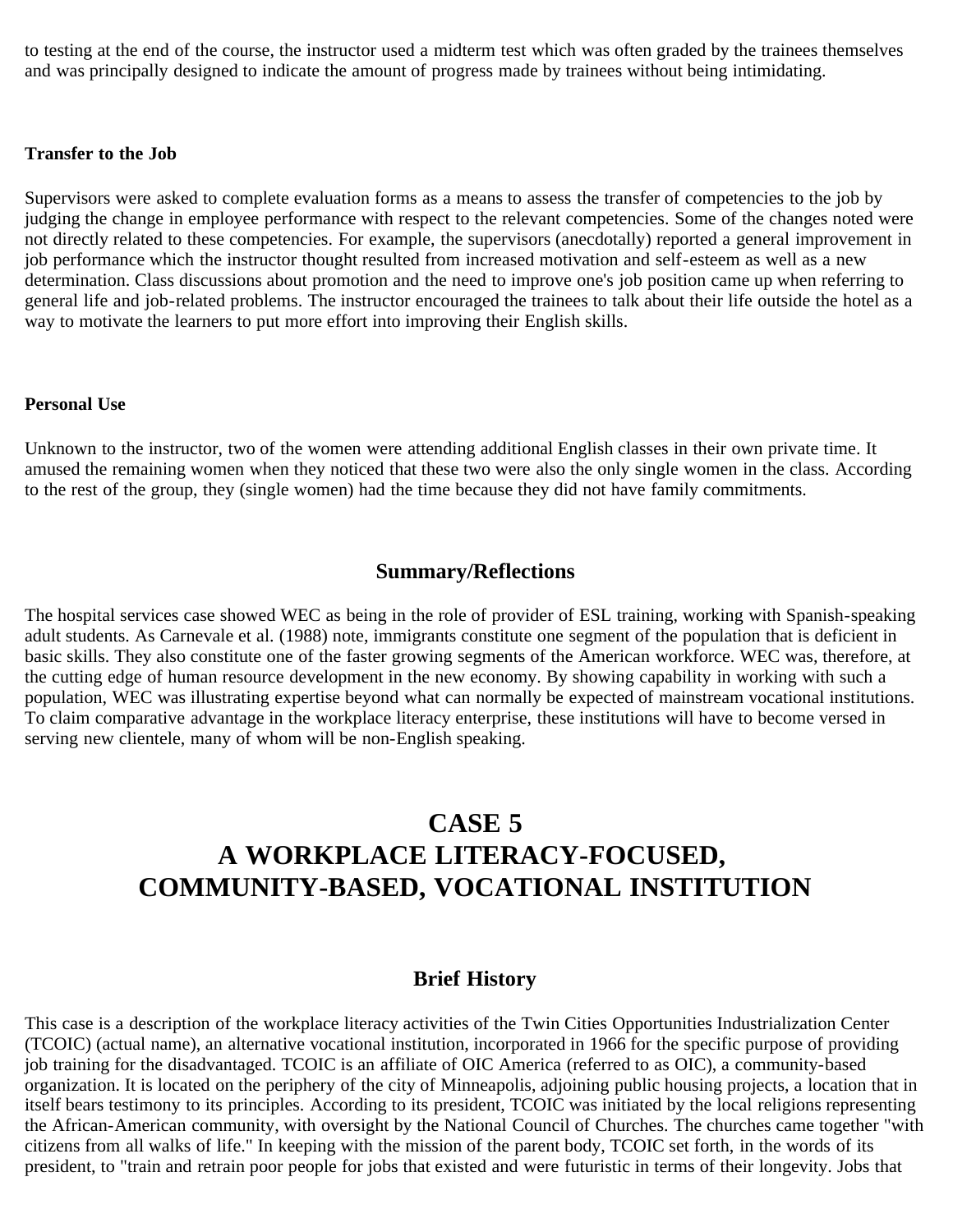were going to last." The approach was to be three-pronged: to train students "academically, psychologically, and technically." This was especially important, because the clientele was to be nontraditional and, for the most part, at-risk. As the president of TCOIC explains, the clientele was to be the economically disadvantaged, whether on educational, ethnic, social, or racial grounds. Corporate partners were sought out from the start and have been an important mainstay of the institution. TCOIC has an annual operating budget of \$1.2 million. Of this, corporate sponsors provide \$200,000 through donations. Corporations also provide in-kind contributions in such forms as computers and computer peripherals. Throughout its existence, TCOIC has graduated some 20,000 students.

Though it came into existence when the cries regarding the problem of workplace literacy were not as plaintive, TCOIC, because of its basic design, has over the years accumulated much experience in workplace basics programming for a clientele among whom, by the weight of the literature, can be found the quintessentially workplace-illiterate (e.g., welfare recipients, those in trouble with the law, the unemployed, and immigrants). We were attracted to this institution because it seemed to be doing naturally what vocational institutions in the mainstream now had to learn to do--that is, provide basic skills together with technical skills to diverse, marginalized populations. This report provides an in-depth look at how this institution addresses the complex problem of preparing marginal populations for today's workplace. We examine, among other things, its mission, clientele, and processes from perspectives that include management, administrative and instructional staff, and students.

## **The Concept--What Is OIC?**

The original concept of OIC was grounded in African-American self-help, though initiatives were to be open to all. Excerpts from Sullivan's *Build Brother Build* (1969), the document that set forth the OIC concept, reveals some of the original thinking:

It was going to be necessary to develop a whole new system of prevocational training--a new composite of teaching and social learning techniques arranged into a curriculum. We were going to have to curriculumize (sic) mental initiative by creating a program like nothing that had ever been done before. We would have to prove the years of educational and environmental inadequacies and deficiencies could be overcome in the briefest span of time. The challenge really was to prove that we could make a man or woman feel born anew- -almost overnight. (p. 99)

Continuing, Sullivan explains the underlying thinking--the idea of OIC as a training institution:

The mechanical formula for success is simple enough. Get a man, put him in the feeder, build his ambition, help his attitude, feed him into an OIC skill center, give him a skill, build his self-respect, find him a job, and give him post-training if he wants it--then watch him rise. (p. 99)

As to the nature of the *feeder*, Sullivan explained:

Essentially, the feeder provides a trainee with learning tools that include reading, writing, and arithmetic--but we never called it reading, writing, and arithmetic. People don't want others to know that they want to learn to read, write, and do arithmetic, so the courses are in *communication skills* and *computational arts*. Those words describe what we really want to do. (p. 101)

It is evident here that this organization was somewhat ahead of its time, targeting a deprived group, and recognizing the link between literacy, vocationalism, and jobs. This fundamental thrust continues to drive TCOIC, whose mission is set forth in its course catalog for 1993-1995 as follows:

TCOIC's mission is to train and retrain people in preparation for employment and employment advancement with special emphasis on those persons who are not or will not be served by other training institutions ...

TCOIC operates on the *whole person* concept of service. It is not enough to teach vocational, related education and academic skills. The personal attitude, family, and societal barriers to an individual's success must be addressed to further heighten the learning experience and the capacity for an individual to get and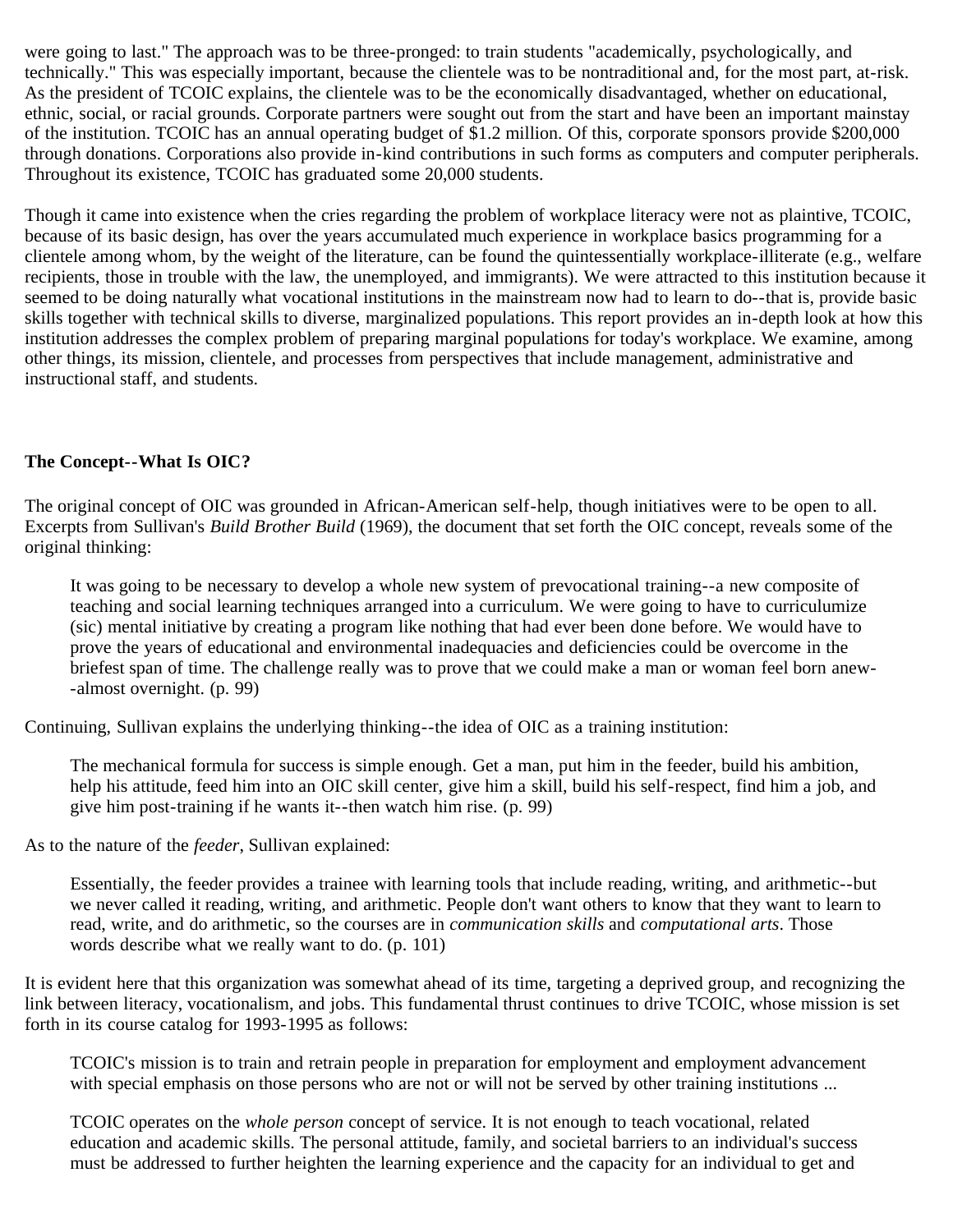#### **Staffing**

TCOIC is run by a thirty-member volunteer board, about three-fourths of whom are corporate representatives. Many of the major corporations in the state (including the 3M Company, Cargill, and Dayton Hudson) are represented on the board. The remainder includes community members and a student representative. The president reports to this board. The staff includes a vice-president who has responsibility for day to day operations and three supervisors who are responsible respectively for (1) outreach and admissions; (2) supportive services, namely counseling and job placement; and (3) vocational programs, including supervision of all instructional staff.

#### **Funding**

As explained by the vice-president of operations, TCOIC has five "primary sources" of funding: (1) JTPA funds, accessed through placement contracts with Minneapolis--TCOIC must place at least 81 people in unsubsidized jobs, in which they must remain employed for a minimum of 183 days (or six months) to meet the performance specifications of the contract (an additional \$22,000 per year is available if they overperform the contract); (2) federal grants-in-aid in the form of Pell funds and similar funds available to citizens through the Minnesota Higher Education Coordinating Board (HECB) (if students qualify for either of these types of assistance, it is used to pay their tuition); (3) monies from the OIC State Council, described as "an organization funded by the state legislature to provide technical expertise and money to OICs located in the state;" (4) lease income, through rental of building space in the TCOIC complex to nonprofit agencies, most notably the Minneapolis Public School system (which conducts ABE and GED classes on the compound and which provides basic skills teachers); and (5) contributions from the private sector (comprising about one-quarter of operating costs).

In addition to these sources of funding, TCOIC actively seeks out in-kind contributions from corporations. Exemplifying this is their relationship with IBM, which has supplied two basic skills labs--a Principles of Alphabet Literacy System (PALS) lab, for the teaching of basic literacy skills up to the fourth grade, and an adult basic skills Relevant Education for Adult Learners (REAL) lab, which continues literacy training from the fourth to the ninth grade, leading to the GED. These labs are used to provide prevocational training.

#### **Basic Program and Policy**

TCOIC was accredited by the North Central Association of Colleges and Schools as a "special options" vocational school in 1984. It offers three basic kinds of vocational programs: (1) one-semester courses (sixteen weeks) in areas such as building maintenance, general clerical, and hospitality training; (2) two-semester programs for occupations such as accounting clerk, bank career training, and microcomputer applications; and (3) three-semester programs in areas such as executive word processing secretary and microcomputer support personnel.

The president of TCOIC points out that the program has been responsive to change. He noted the following:

In recent years, as the labor market has changed through the evolution of technology and the advancement of robotics and other technical changes within the world of work, TCOIC changed its program offerings to accommodate those industrial changes. That kind of change continues today. We continue to change to meet the present and future labor market demands as we look at which occupations to train in. But one of the things that has been consistent is our belief that good psychological development, good attitudes, [and] good understanding of the world of work is essential to any kind of technical and academic training.

To operationalize its basic philosophy, TCOIC operates on a continuous admissions basis, a new group of a dozen or so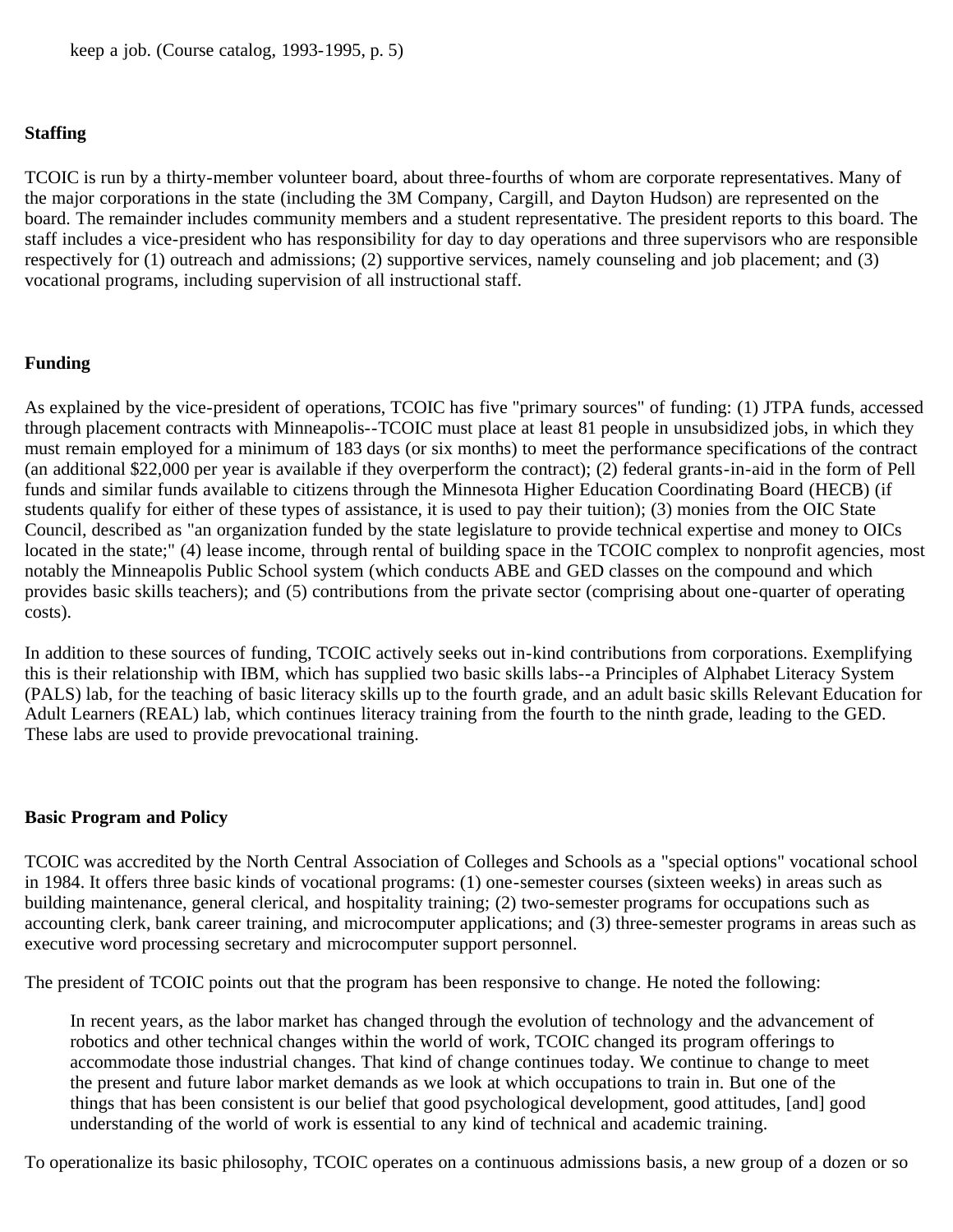students being admitted every two weeks. All programs are self-paced. As its course catalog points out:

The Twin Cities OIC recognizes that every adult does not learn at the same pace. Therefore, our curriculum is designed with the individual learner in mind. All courses at the Twin Cities OIC are competency based. While all programs have specific course requirements, students progress through their program at their own pace. (Course catalog, p. 5)

This open enrollment, multiple-entry policy incorporates the feature that a student can stop at any time and return at a later date without having to go over ground already covered. This flexibility synchronizes with the policy that students who find a job in the middle of their training may leave a program without loss of credit. The following exchange with the vice-president of OIC provides clarification:

*Researcher*: What percent of students graduate, roughly?

*Vice-President*: We place about 80% of the students who graduate from our programs. However, our graduation completion rate generally falls in the 65% range. The reason for that is that many of our students obtain employment before completing the program, you see. So, they do not complete.

*Researcher*: And that's OK with you?

*Vice-President*: That's OK with me because the bottom line of our operation is employment, you see. That's why we're here.

*Researcher*: And they can come back?

*Vice-President*: They can come back and if they stay on the job, say an individual's gone a year for twothirds of the time required to complete a course ... if they stay on the job for the 183 days or six months, we award them a completion certificate.

(The reference to 183 days or six months reflects the time frame for successful performance of a JTPA placement contract.)

Another professional reflected upon the open policy as follows:

Sometimes that very openness causes us some problems that we would rather not have.... But it's a situation where that gives the student the flexibility where they can start, stop, start, stop, without having to worry about the fact that I'm stopping in the middle of something and when I come back I'm gonna have to go back five steps because of the fact that I stopped in the middle of this particular step.

This openness reflects an understanding of and sensitivity toward the clientele.

#### **The Clientele**

TCOIC's student body reflects the basic OIC mission, which is to train and retrain those citizens who, for a multiplicity of reasons (including low SES, ethnicity, race, and low levels of education) do not find traditional vocational institutions in the state to be a good fit. Indeed, the clientele epitomizes all of the classes of members of the workforce known to be lacking in the basic employability skills that employers want (e.g., Carnevale et al., 1988, p. 6). The 1991 annual report for TCOIC reveals that about three-fourths of the clientele were African American and about 15% white, with the remainder divided somewhat evenly between Asian American, Native American, Latino, and Hispanic. Slightly more than one-half of the cohort tends to be unemployed. A further 40% or so are on welfare. Regarding educational level, about one-third are high-school dropouts. A majority (more than 80%) are between the ages of twenty-two and forty-four.

Included among the clientele are many who have had brushes with the law. Indeed, TCOIC has an ongoing program in one of the prisons in the state. Prisoners are taught job-seeking and job-keeping skills and are encouraged to contact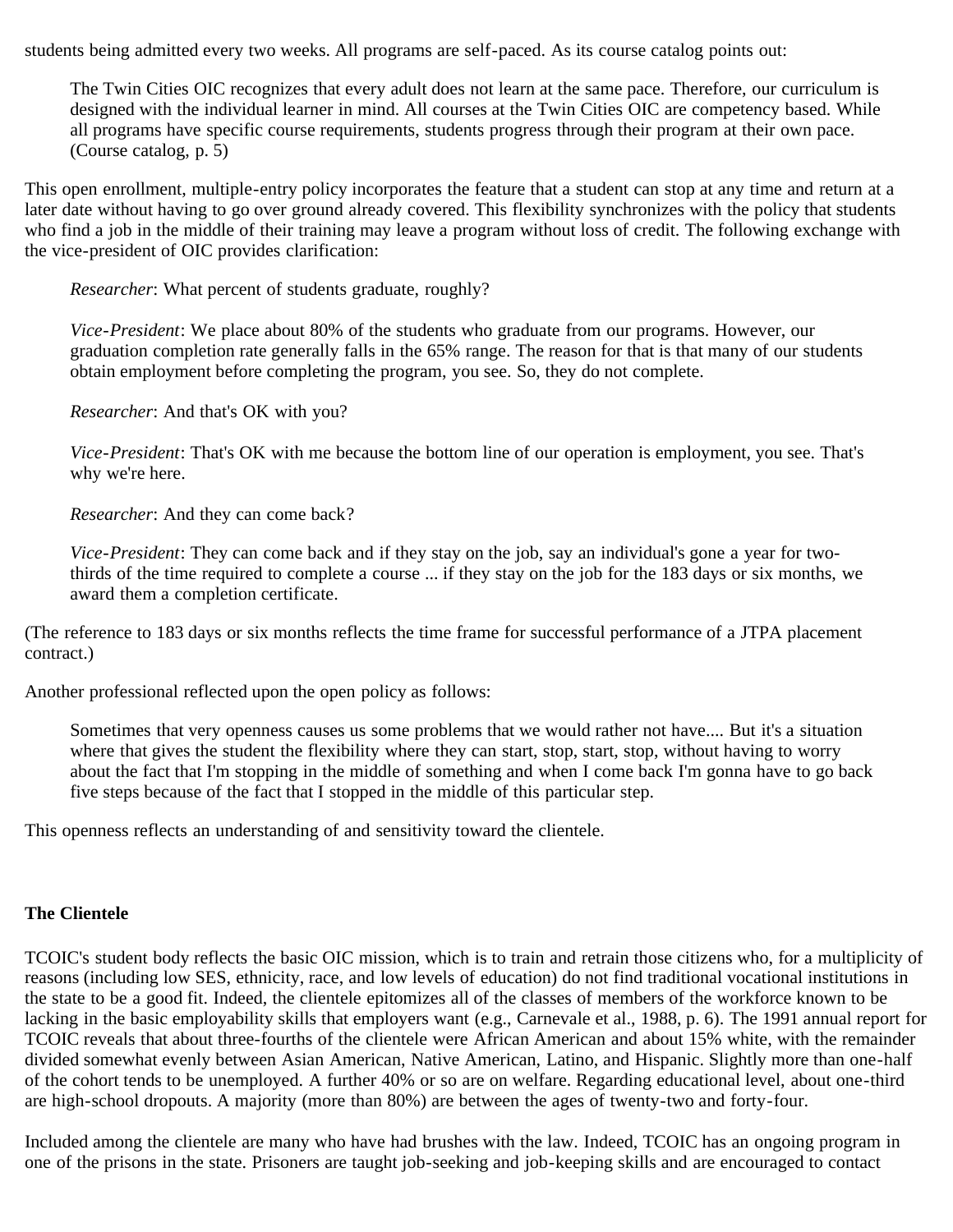TCOIC upon release. Many do, seeking training and job placement.

The following exchange captures the philosophy with respect to the clientele:

*Researcher*: Who are your students, and who do you try to attract ... ?

*Administrator*: We're basically looking at economically disadvantaged students.... The ideal student that we would be looking at is a student who has been on some form of assistance (such as AFDC, general assistance, social security) and is presently not in the workforce or has never been in the workforce, with the idea of giving them some basic skills ... to get them back in the workforce.... It's basically anybody that needs some training to get back into the workforce that cannot attack it from a traditional standpoint.

The following excerpt from the conversation with the president also captures the attitude toward the clientele:

*Researcher*: Can you talk about the clientele that you've attracted over the years and just briefly the makeup of that clientele and why it is that OIC seems to be particularly attractive to the clientele.

*President*: The basic characteristic, the most common characteristic of our clientele is they're all economically disadvantaged. They're all poor. They have other disadvantages also: educational, social ... I think ... the people that come here come basically because they can't afford to go to traditional institutions, or they have given up. They don't have faith in the traditional institution. And that is faith in terms of the traditional institution understanding, having the kind of patience they need, tolerance I should say, that these people need in terms of having enough time to do the work, having an instructor that will go over a particular thing over and over again. Not to say that this is the tenth time I'm gonna tell ya ... say well, if you don't get it the tenth time you'll get it the twentieth time. But we're going to keep after it till you get it, OK? We're gonna hang with them. That is a characteristic, I think, that sets us apart. We give them time to learn, to understand, where other traditional institutions are more lock-stepped, as we call it ...

The other thing about our clientele is a kind of a love association in this organization. Our clients know that we care about them. They are absolutely sure of that. Because we do a lot of things to demonstrate that to them. And when that compassion is there for an individual, you generate a greater possibility of success ...

To keep in touch with the many communities represented among its clientele, TCOIC has ties with grassroots community organizations. Many of the staff members at the institution reflect the diversity of the clientele. Indeed, a translation service is included among the services.

## **Services**

## **Initial Literacy Testing**

When a student first enrolls at TCOIC, he or she must take the ABLE level-three test. The test is administered either at TCOIC or through the Minneapolis Public Schools. There are four parts to the test: (1) reading comprehension (which is weighed separately), (2) vocabulary, (3) number operation, and (4) problem solving (which are weighed together as a group). Asked why reading comprehension is set apart, one administrator explained that the TCOIC program is "reading intensive." Since the program is competency- based, reading is a big part of it.

If a student's test results place him or her below the seventh grade level in either of these two parts of the test, then remediation is prescribed to help that student upgrade his or her skills. It is here that the prevocational education offered in the PALS and REAL labs comes into play. Both labs are run by the Minneapolis Public Schools, who independently have their own clients on the spot, but also cater to OIC clients. Students who test at the fifth grade or below are referred to the PALS lab. If they test at the seventh grade level, they are given "split time"--that is, they are allowed to pursue a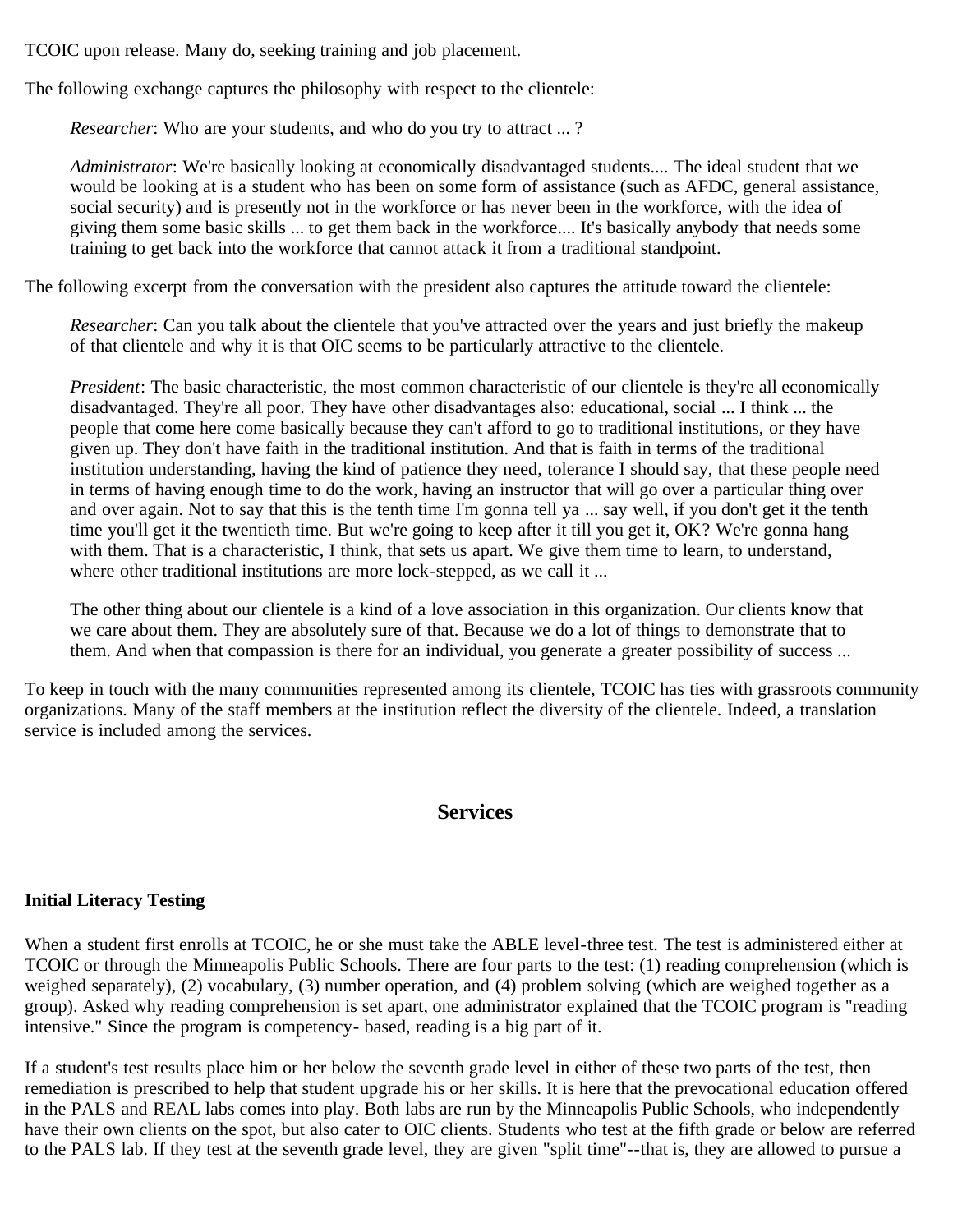vocational area (e.g., they could work on typing skills), even while pursuing a remedial course in the anticipation of attaining the ninth grade level. It was explained that this opportunity serves as a hook--an enticement that helps to minimize the frustration that students feel having to pursue prevocational studies. Those who test at the ninth grade level get into full-time vocational programs.

The question then arose as to the mismatch between what a student intended to pursue at TCOIC and what the test scores might indicate.

*Researcher*: But there are some people who want to do something for which they are not suited ... ?

*Counselor*: Right, then they probably would have had to have taken the ABLE test ... and at that point we look at the ABLE scores, we can say to the [student], "Your ABLE scores indicate that you are at the fourthgrade or at a fifth-grade level. I have to recommend that you not go into the microcomputer application. It's a lot of reading comprehension. You're not going to get a lot of help from the instructor. He's going to give you this information and you're expected to sort it out. If you can, in fact, improve your reading comprehension skills by going back to the REAL lab and then maybe we retest and you've improved those skills and they're up to at least seventh or eighth grade (because all materials are supposed to be written at a seventh grade level which I think is a state law), if you can prove then that you're up to a seventh grade level, maybe we can take a look at you going into microcomputer class."

**Note**: About seven in ten students will test at the ninth grade level; two in ten will be at the seventh; and one in ten below the seventh.

## **Public School Role**

Students who test below the seventh grade level are referred to the public schools, who are on-site. The public schools, as indicated above, lease space in the building and run their own program, sharing facilities. They staff the PALS and REAL labs (see pp. 130-132). When students are referred to them, they become public school students. The public schools receive income for their services.

The question, then, is whether this arrangement for dealing with literacy works. Do students in fact raise their grade level in reading comprehension from the seventh to the ninth grade? Do any make the leap from the fifth to the ninth? In a good discussion of this issue, Mikulecky et al. (1992) make it clear that literacy gains do not come quickly. They report that the most effective workplace literacy programs require fifty to seventy hours for one grade level gain. They seem to suggest also that for maximum gain, the reading materials must be work related. Informal conversations we held with Mikulecky (at a literacy conference held in St. Paul) brought out these same sentiments.

As a preamble, it should be stated that instruction in the REAL lab is not done in a functional context. Canned computerized programs are used. But there remains the lure of completing this prevocational program and enrolling in a vocational program.

The following conversations about grade level improvement are instructive. Two views are detailed. First, an administrator is asked about remediation; then a counselor is asked about grade level gain.

*Researcher*: Now, does that happen? Do people actually improve a grade level here?

*Administrator*: They do. The problem that we have is because of the clientele we're working with. It's not an easy process to go from, especially a very low grade level to a seventh- or ninth-grade level.... *It doesn't happen overnight to be very honest with you* [emphasis added]. The folks that we have quite often get frustrated and then we lose a large number, unfortunately.... That does not create a great feeder program for us.

What we're looking at is, hopefully, we can help them a little bit this time..., and then they may quit and six months later they may come back.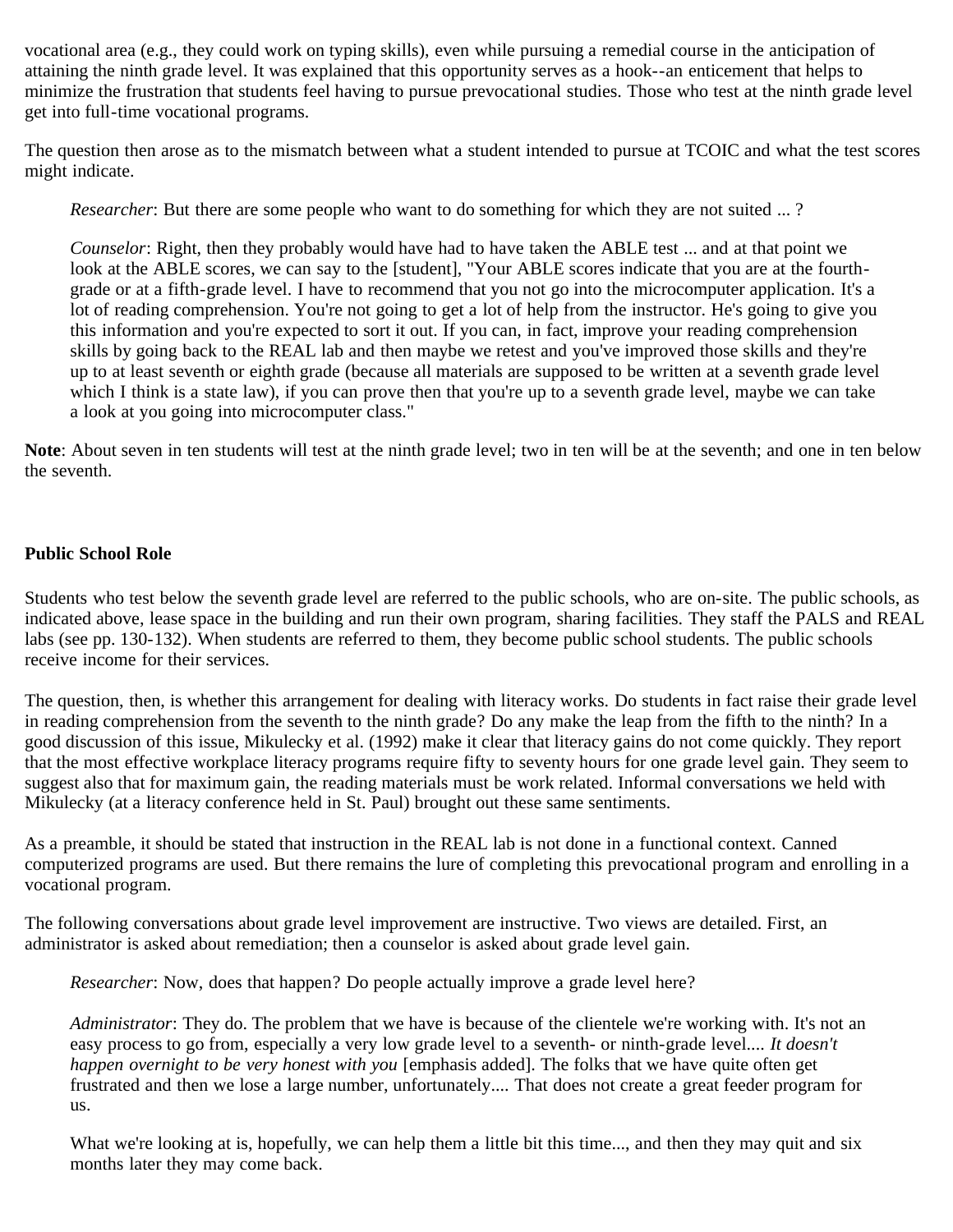This explanation seemed plausible, and is consistent with the literature as cited above. On this same theme, the counselor told a success story:

*Researcher*: That seems hard ... to raise a grade level in reading?

*Counselor*: No, it can be done. I've got people who came to me with a fourth grade education and who had completed their GED and did it in a year's time.

*Researcher*: In about a year or so? ... In about a year's time?

*Counselor*: In a year's time she went from fourth grade to completing her GED. It can be done. She was here every day, OK! She was absent only when her children were ill. So she was rarely absent. You have to come. OK. And you have to be diligent about what you are doing. You can't come and go sit in a cafeteria and smoke cigarettes for two hours. She really wanted to get this done. She came with a fourth grade level; her sister came with an eighth grade level. She finished her fourth grade level before her sister finished her eighth grade level ... and got her GED.

*Researcher*: ... Some people were saying that ... that can't be done. You can't raise a reading level. It takes nine months just to raise one grade level.

*Counselor*: That depends on how bad they want to do it.

*Researcher*: So that's a factor then ... motivation. If somebody really wants to do it, you're saying ...

*Counselor*: If somebody wants to do it, they can do it.

What the counselor had to say here seemed plausible too. One year of constant study could well lead to gain of the order described, if only because of the supportive climate that OIC presents, and the lure of enrollment in a vocational course that can lead to a job.

### **The PALS Lab**

As indicated above, the PALS lab is primarily for prospective students who test below the fifth grade in reading. Conversations with one of the PALS lab instructors revealed that the lab primarily attracts new immigrants, mostly Asian Americans, who can read and write, but who use the lab to work on their spoken language until they can "communicate in American society." The approach is to allow such students to "feel free to write the way they speak and in the course of them expressing themselves uninhibitedly without worrying about spelling. We can bridge that and talk about what they bring from their country...." When they are able to become conscious of differences in the linguistic patterns between their native language and English, they can become editors of their English. According to the PALS lab instructor, they can "make a conscious choice to adjust."

For students who are trying to get to the fifth grade level of reading, according to the PALS lab instructor, the focus is to help students to become competent enough to "write as well as they speak ... and also to get a sense of confidence in communication skills. And certainly once they can read and write anything they want to ... they can make those connections in the work setting." Thus, reading material could be the newspaper, literature--anything of interest to students. Students can write their own stories, then have them converted to standard English. We saw many samples of such stories on display. Many were personal, set in the context of family.

Continuing, the PALS lab instructor explained that the intent is to "help students not be afraid of the written word." The approach is general, not functional, literacy. The instructor reiterated, "The student comes away comfortable using writing for anything they can say; comfortable in learning new vocabulary; comfortable in not knowing everything, and knowing how to learn, how to approach something that they do not know." The instructor gave the following example from the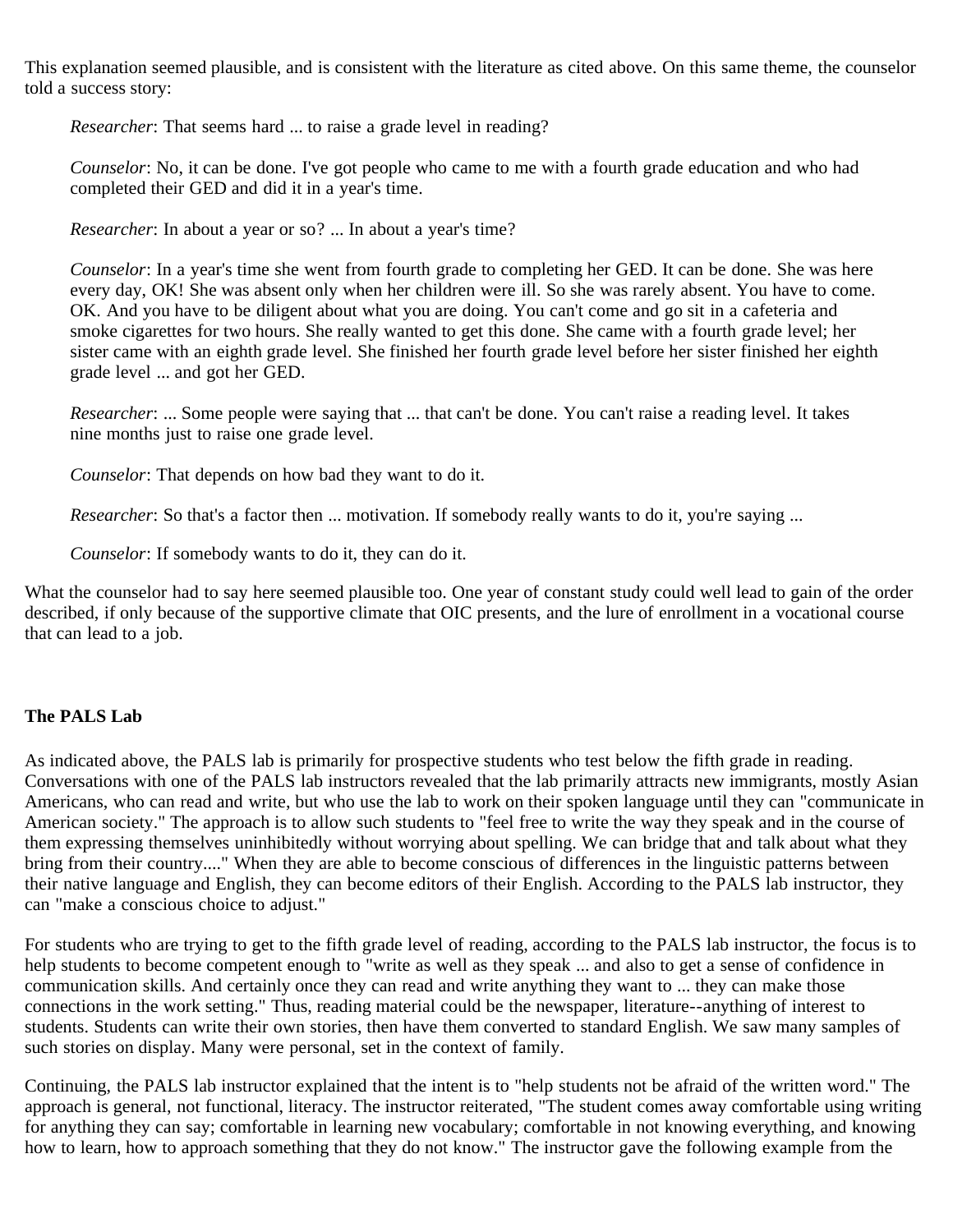class as illustration:

We were reading from Robert Fulton's book, *Everything I Ever Really Needed To Know* .... This piece was about Mother Theresa ... really not easy, certainly not fifth grade, maybe about sixth-grade level reading, but we're reading it, and we're tackling it, and the students, they're going at it slowly. If I were to read something about engineering, I would go very slowly ... and even then I may not have the prior knowledge ... or the background to understand it.

The message was that it was acceptable to go slowly when one was in an unfamiliar conceptual terrain. We then raised the issue of functional context directly:

*Researcher (paraphrased)*: In the literature on workplace literacy there is the idea of functional context. I think it means in terms of the workplace that if you are a carpenter ... why not talk about hammers and boards and the rest of it that's contextually relevant ...

*PALS Instructor*: If I were teaching at a particular workplace, that's exactly how I would do it in the context of what the student, the worker needs to know [to perform] the job.

She pointed out though that the skills one needs to learn specific vocabulary such as figuring out how a word sounds are the same skills one needs to read a newspaper. The workplace provides a good opportunity to teach literacy, but the aim must be generalization, as the instructor continues:

I don't know that everybody would agree, but I think [we're] talking about more than just competence in the workplace; [we're] talking about citizenship, we're talking about community, we're talking about parenting, raising a family, talking about attitudes toward self ... self-esteem.

The instructor opined that literacy pedagogy should "validate the life experiences and the strengths that one brings to this endeavor ... whether they came from the top of education ... whether they are not up-to-par, whether they fell through the cracks."

These humanistic sentiments are in keeping with the ideas set forth by Sarmiento and Kay (1990) and by Gowen (1992). They tend to be the literacy philosophy one sees at TCOIC.

### **The REAL Lab**

The REAL lab deals with basic skills in reading, writing, and mathematics between the fifth and seventh grade, leading to the GED. The instructor explains that the math starts with counting and addition. The lessons are canned, but the instructor is on hand for consultation. As with the PALS lab, it tends to attract ESL students for the most part.

## **The Curriculum**

The curriculum of TCOIC issues from the mission statement. As indicated earlier, it looks at "the whole person." As such, it has to be observed in action to be fully comprehended. Earlier, it was pointed out that the program is multileveled--a PALS lab for those deemed to be functionally illiterate, a REAL lab that teaches adult basic skills, and a vocational program that teaches technical job skills. The PALS and REAL labs focus on literacy explicitly, but workplace literacy skills are evident throughout, as will be explained below.

# **The Core Curriculum**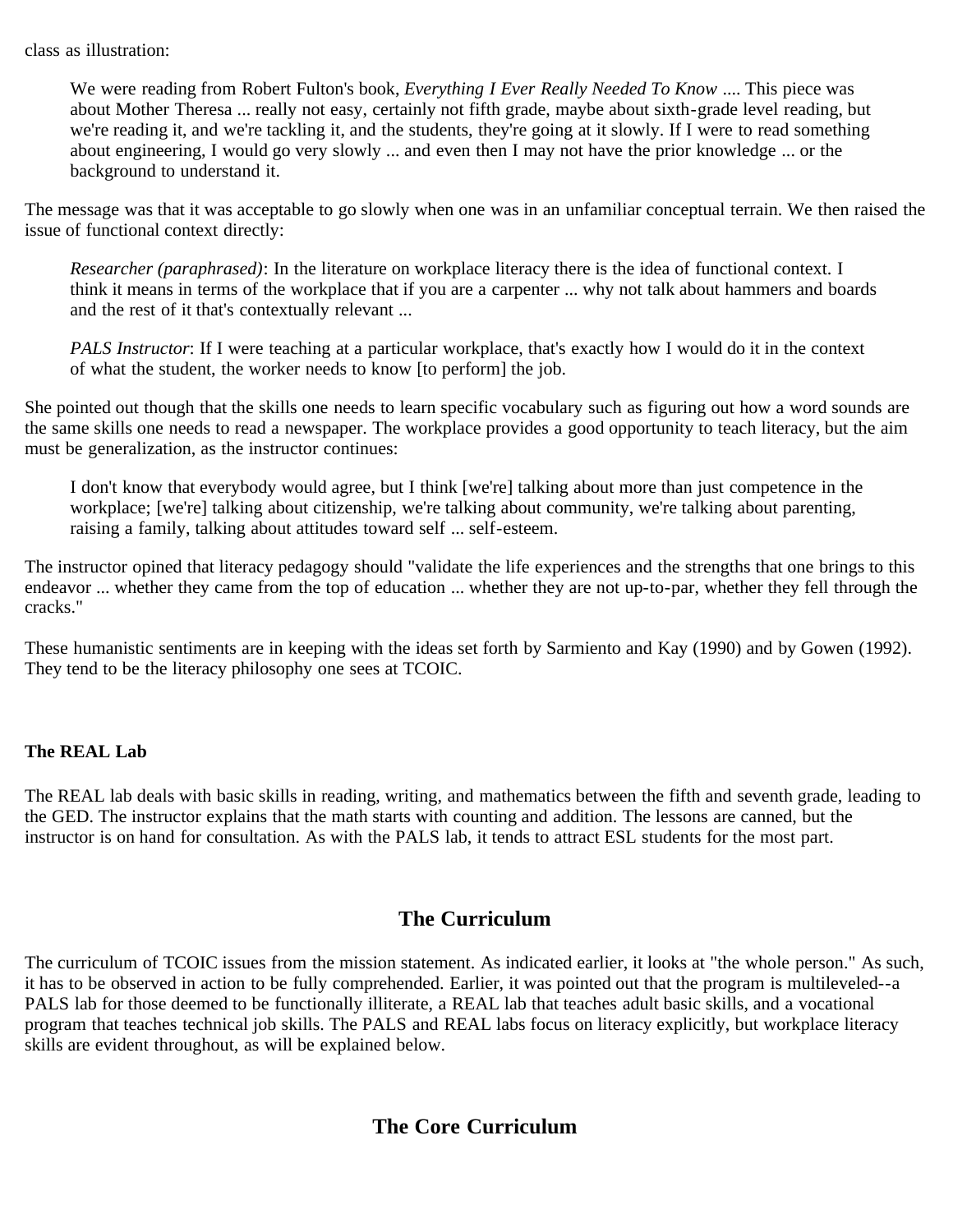### **Reading**

Since TCOIC is competency-based, an underlying thread in the curriculum is reading. As indicated above, this was a reason for initial diagnostic testing and for setting the ninth grade as the level for full fledged acceptance into vocational programs. The following excerpt from conversation with one of the TCOIC supervisors explains:

Most jobs nowadays they require ... they actually think that you're gonna learn it by yourself. And that's kind of the way we're set up ... is we give you information ... self-paced booklet kind of form that has emphasis done by the instructors and lecturers sometime. But it's primarily the students. They read the book; they follow the instructions in the book.

#### **Keyboarding**

Except for hospitality training, all programs at TCOIC include a basic keyboarding course. This emphasizes the value placed upon this skill. Those in the hospitality program do have the opportunity to gain keyboarding skills in the literacy labs.

### **COPE**

All students at TCOIC must take two credits of Comprehensive Opportunity for Promoting Employment (COPE). This course is offered during the first two weeks of training. Students enter in cohorts of about twelve, and COPE allows them the opportunity to bond--to form a support group. The intent of COPE was explained to us as follows:

*Researcher*: What is COPE? What does COPE do? What do you try to do in the COPE program?

*Instructor*: Our goal is when a person leaves COPE, they'll be ready for any department in the workforce. What does it do? We try to help motivate, try to give a person self-esteem, try to enhance their listening skills in case they have something hidden like anger, we try to bring that to the surface so they can deal with it. We deal with fear, a lot of feelings, a lot of personal things. They cannot succeed if they have a lot of skeletons in their closet ... a lot of ghosts hanging around, and so we try to get them to surface those ghosts and deal with them so that they won't use that as a barrier for failing ...

*Researcher*: And you do not want them to fail at OIC?

*Instructor*: Or anywhere. Not just OIC because once they leave OIC, we want them to succeed in the workplace, because when they look good, we look good.

We probed further about the philosophy of COPE:

*Researcher*: Now why is it so important with people who come to OIC to be focusing on that whole issue of not feeling?... Is there something about the clientele here that you think makes it important that you have that kind of emphasis so early in the program?

*Instructor*: I think a lot of the people we get are not reinforced, maybe in their home.... Some of them have not been reinforced or validated in the community, and so when they do something of accomplishment, even when they give a speech, we give them what we call "strokes," and we applaud them.... A lot of them come from negative environments and we try to give them a positive setting and let them know that there's another side.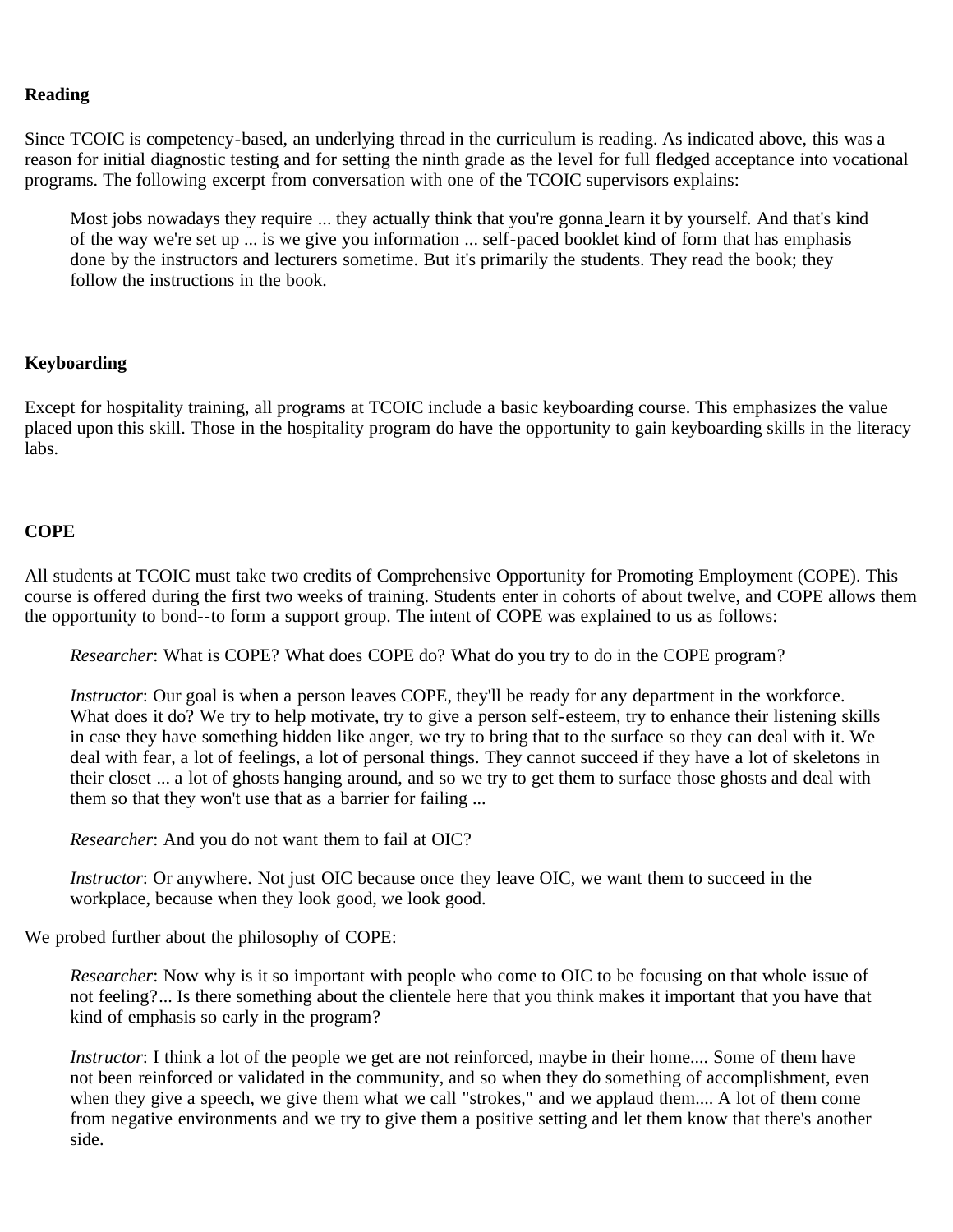*Researcher*: So right off the bat, you're trying to say to these people that here is a welcoming place? What are you trying to say to them?

*Instructor*: Well, most of the schools you go to, you go in there and you don't know anyone. We want to give them a support group.... If one of the people is missing, someone in their support group is going to call them and say, "Hey, where are you? We miss you."

*Researcher*: So ... now there's a reason it comes so early in the program and not later?

*Instructor*: Um-hmm. Because we want them to get through school, and many people have not been to school for maybe ten, fifteen, twenty years. And so to get them acclimated to the school setting again, we have COPE. This is like their "dressing up" place. You get used to doing homework; you get used to speaking in front of an audience. You get used to interacting with people of diverse backgrounds.... So after they succeed these two weeks, it's not hard for them to do it later on.

As the conversation continued, it became clear that the COPE program bore many of the features that the literature tells us are constituents of workplace literacy, broadly conceived. The instructor explained that occasionally students drop out of COPE (meaning they have dropped out of TCOIC), even though they are only into the first two weeks of the program, such is the volatility of the clientele. She explained that this is preferred, rather than their waiting till later. They can, of course, return if they wish. The instructor spoke of an evaluation at the end of COPE, and we inquired as to its content and purpose. She explained:

It's an observation, but also you know whether they have a good attitude, whether they try, whether they use a lot of excuses, whether they're on time, whether they take a lot of days off, whether they're going to be a team player, whether they are going to come up to the dress code ...

As the conversation continued, we asked about this emphasis on attitude:

*Researcher*: So attitude, punctuality, and regularity ... being a team player and dressing ... and being able to blame yourself, if things aren't right?

*Instructor*: And being able to work with anyone, with any lifestyle, any cultural background, and religious background.

This instructor further explained that working with diversity was a major part of the TCOIC curriculum: "Diversity is the theme of our school, I mean, we are a very diverse school." From our observations based on months of traversing the corridors and classrooms of TCOIC, we concur that this is indeed a school of diverse cultures and peoples, more so than any other of the more traditional technical colleges in the state. This very nature of the school engenders outcomes that can be called workplace literacy.

### **COPE-Plus: Job-Seeking Skills/Job-Keeping Skills**

At the end of their programs, all students must participate in COPE-Plus, following a curriculum that includes job-seeking and job-keeping skills. The course includes designing resumes, cover letters, follow-up letters, mock videotaped interviews, and so on. Employers are invited to come in to speak with students. Students go on field trips and get the opportunity to shadow workers. This capstone counterpart to the initial COPE-Plus is intended to round out the attitudinal part of the curriculum.

### **Dressing for Success**

An important part of the curriculum--what one may call the "hidden" curriculum of the TCOIC--is "dressing for success."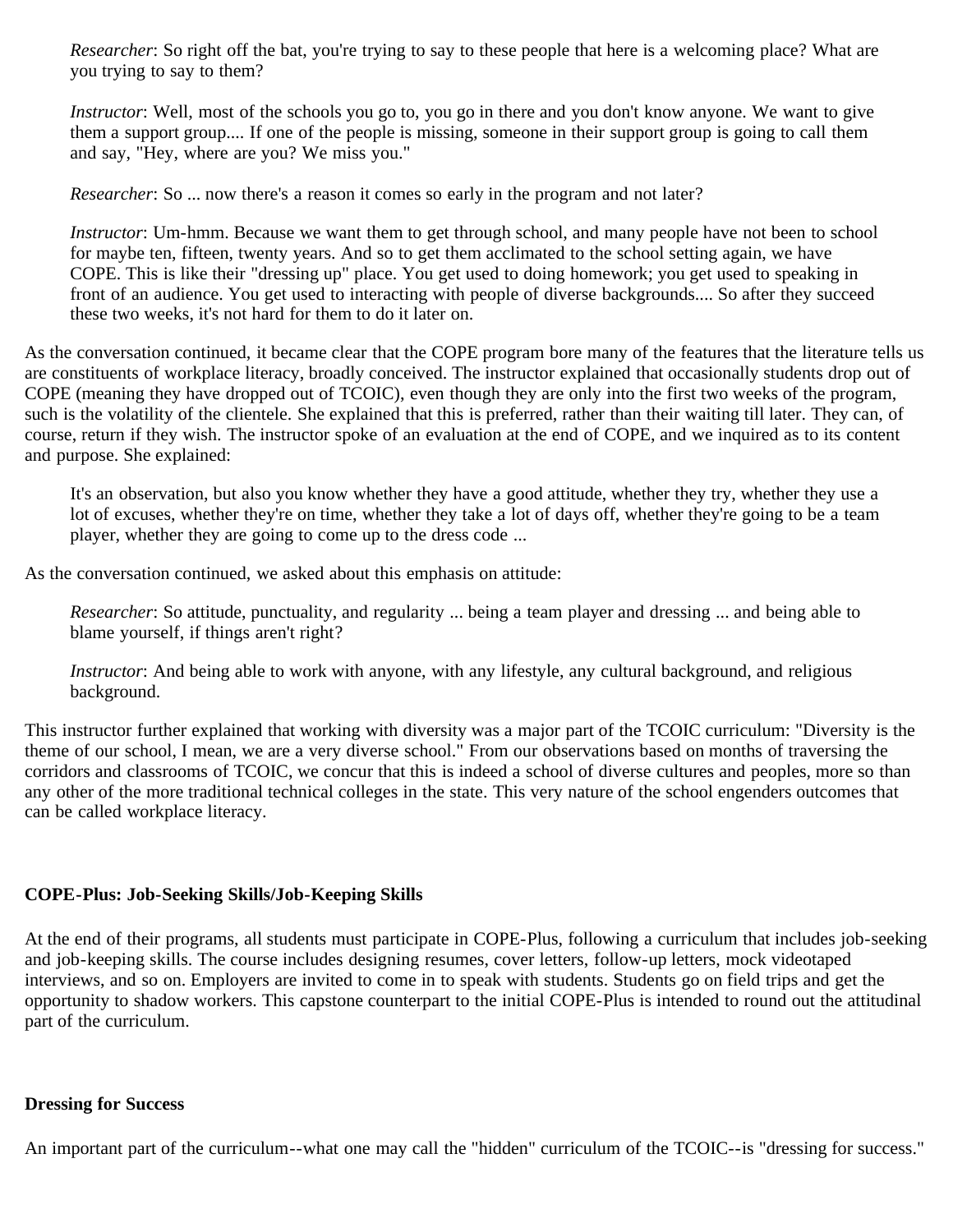This somewhat unique aspect of TCOIC curriculum is evident as one walks the corridors and observes students as they pass by. Dressing for success is emphasized early in the COPE-Plus program. The vice-president of TCOIC explained the concept as follows:

*Vice-President*: We have a dress code for our students with which we try to encourage students to dress for success. Since most of the training that we have involves training for jobs in offices and so forth, we ask students to dress in a professional manner, meaning young ladies in more professional attire, no shorts, no halter tops. Males, we ask that they wear (not so much in the summertime) a shirt and tie along with a jacket for most of the year. We try to discourage students from wearing jeans and the more mod attire that you find people on the street wearing and so forth.

*Researcher*: Well, would you say that this is a part of your curriculum?

*Vice-President*: It is. It's stressed from day one that you dress for success, and we accept contributions from individuals and businesses, wherever, of clothing. We have what we call a clothing shop where students can go in and pick out whatever we have available to help them develop their own style.

The counselor speaks of an entity known as "The Clothing Connection" that for a charge of five dollars monthly allows a student to pick out one outfit per month. They can volunteer one hour in lieu of that money. This focus on clothing is reinforced when corporate visitors comment on the professionalism of students--something that apparently happens frequently.

# **Technical Offerings**

The president of TCOIC explains that, over time, technology (robotics and so on) has forced changes in their offerings. The current emphasis is on jobs that will be around for the next ten years. These are jobs in microcomputing, accounting, secretarial skills, hospitality, and building maintenance. To stay in touch with the labor market, each course has a technical advisory committee.

The vice-president explains as follows:

Each course has a technical advisory committee.... Technical advisory committees are set up for every training area. They are staffed by board members and people from industry. It's their job to evaluate each course to determine what's being taught is relevant and to make certain as closely as possible that each course, the equipment, and the wherewithal to operate effectively. When we find a course is no longer ... well, when the job market will no longer support the course, we have the flexibility, unlike many of the other vocational schools that are part of the system, the state educational system, we can drop a course on a moment's notice. We don't have a bureaucracy that any other institutions have in terms of being able to change a training area or what have you. When new courses come along, there's a lot of research and development that goes into that course before it's ever started. We make certain that the job market is there, that all the other elements in terms of financing that course can be self-sustaining. So we have a number of courses on the drawing board now that we're considering, and that research and development is in process right now.

The president concurs. He too posits the role of advisory committees in the context of links with industry and the changing nature of the world of work. He explains as follows:

One of the big things about OIC is that we have this very strong tie with industry, and consequently, we have what is known as technical advisory committees, comprised of personnel directors from the various companies and people from research and development departments from all these companies.... These professionals sit on our technical advisory committee and advise us as to what is being researched and what is likely to be a product next year or in the near future. And we train to that product. We train people to service that product, to work on that particular assembly line, market that particular product ...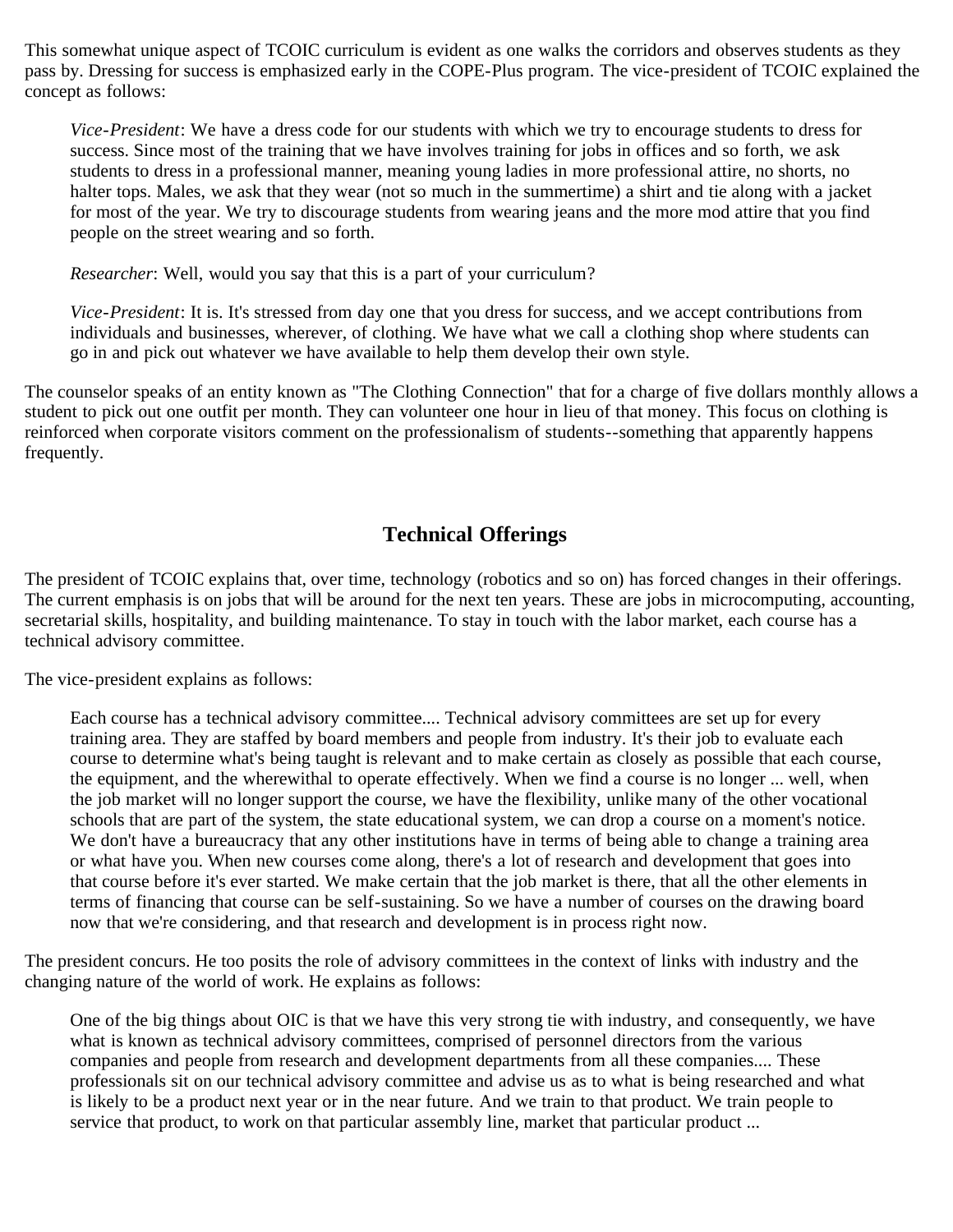## **Literacy Content**

All of the technical courses of study include basic skills. Examination of sample programs help illustrate this. A twosemester building maintenance course appears to be designed for flexibility--a hallmark of workplace literacy. The catalog promises a wide variety of employment opportunities such as caretaking, commercial and industrial building maintenance, landscaping, and maintenance specialties. This flexibility is evident in the curriculum, which includes an array of basic skills courses plus a number of basic technical courses. Thirteen of thirty-six credits are for coursework in English, and one credit is in mathematics. Beyond this, there is opportunity for basic computer competence. The course of study is as follows:

## *Courses (and credits)*:

- $\cdot$  COPE (2)
- Mathematics for Maintenance (2)
- English Ia--Grammar Extension (1)
- English V--Oral/Interpersonal Communications (1)
- English III--Spelling and Vocabulary Building (2)
- English VI--Business English (4)
- Keyboarding Made Easy  $(2)$
- Introduction to Microcomputers and DOS  $(1)$

To build flexibility into the course, a workplace literacy feature, the course of study presents conceptual courses across an array of technical specialties such as the following:

- Basic Carpentry (1)
- Understanding Basic Electricity (1)
- Electrical Troubleshooting of AC Circuits (1)
- Understanding Plumbing Systems (1)
- Low Pressure Boilers (2)
- Introduction to Air Conditioning/Refrigeration (1)

It also offers courses that transcend technical areas, such as

- Building Maintenance Management (1)
- Reading Blueprints/Schematics (1)

Other courses observed follow that basic format.

## **Instruction**

When one observes TCOIC classes in session, one will notice a lot of small-group activity--with students on task and instructors present. However, the instructors are not commanding the attention of the entire class. Instructors operate from the sidelines--but they remain accessible. The supervisor of instructors explains that some classes are more instructor-led than others. He gave a personal example:

My intro to DOS class is more instructor-led than any of the other classes that I have. And then on the support side ... support curriculum, my set-up and installation class is more instructor-led. Otherwise, I basically give them the text, and if you have any questions, if you have any problems, then we get together and go over. But they're just following the text, the examples, and then I give them exercises and quizzes and tests to see how they've picked that up.

In a similar vein, one administrator, cited earlier, indicated that the program is competency-based. Using a lecture style would not work because students are at different places in their competency level.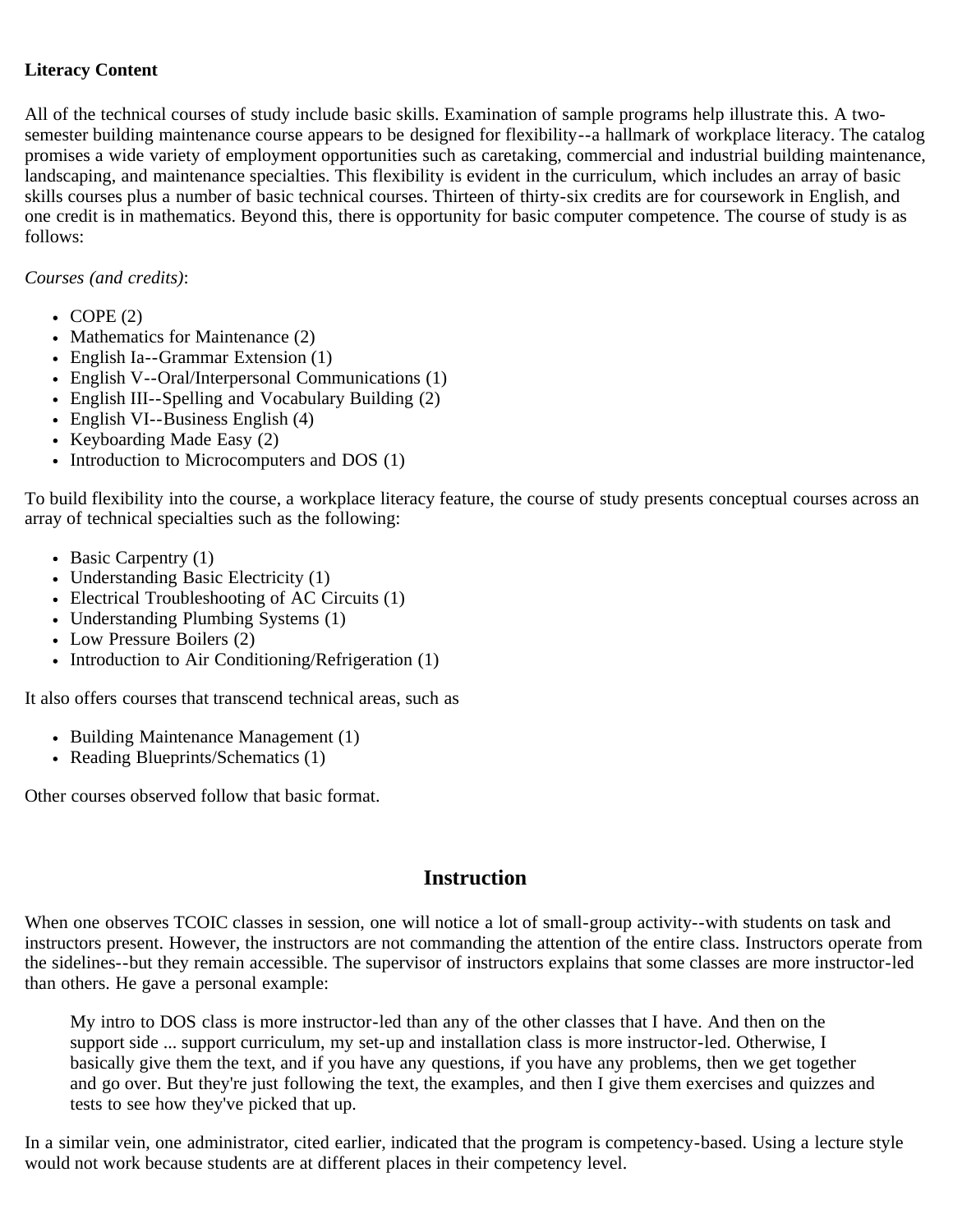*Researcher*: It's hands on?

*Administrator*: Much more hands-on. It's sitting up on the computer, doing the work, with the instructor being basically in the class.... So if a student runs into a problem where they don't understand something, then it's strictly a one-on-one situation as opposed to being a classroom situation.

Competency-based instruction means that often students in the same class are more or less advanced than others. In one mathematics class we monitored, students clearly were at different places in their competency level. They came to the instructor individually as needed. There was no group recitation. The communications teacher pointed out with respect to her classes that "everybody is in a different place; they work at their own level and their own pace. So you don't have everybody in just one English. You've got various ... levels of English ... in the same class." This is the norm at TCOIC- an instructional approach found at only one of the mainstream technical colleges in the state.

# **Giving Them Time**

As indicated above, the president of TCOIC stresses that the institution is prepared to go the long haul with students--that it is prepared to give them time. There is theoretical support for this policy, set forth by John Carrol (1963). Certainly, time is a major factor when addressing the problem of workplace literacy. As Mikulecky et al. (1992) point out, time is crucial if one wants to show grade level gain in reading or any other literacy skill. From an instructional standpoint, it can make all the difference for students who have not had histories of academic success, or who must try to negotiate a second language. This philosophy of giving time is exemplified in the following story told by the communications instructor, which explains the special problem of teaching oral and written communication skills to Asian immigrants:

I helped a girl yesterday.... This is after four o'clock. I had other things I needed to do, but she wanted some help and she was writing a letter to a friend back in Laos. She said, well, I would like for you to help me ... to see if I have it worded right and spelled ... right, and so I did. She did quite well. So she's practicing her English in sending a letter home to her country in English.

This story is in keeping with the value assigned to giving students time as they negotiate literacy.

# **Functional Context**

We saw a mixture of functional context and general literacy at TCOIC. In a mathematics class we sat in on, the examples were from the business world--calculating sales and stock reports. But there were also many math exercises that presented general problems, not necessarily workplace-related, though practical. In the communications class, the instructor used workplace relevant examples but did not feel confined to them. She explains as follows:

We can't only deal with terms that will be found in the workplace. Spelling ... we might also deal with terms that sometimes people just take for granted ... even abbreviations. We see a lot of them.... We might take a list of abbreviations that people don't know about. For instance ... they see common stations on the television, this is CBS. Well, what does CBS stand for? Some people don't know that zip ... you know ... you put your zip code ... "Zone Improvement Plan." You might not read that in a book, but there's things out there you know, I'm trying to make them aware [that] ... words are around us all the time.... I try to make it relevant to everyday life, to the business world, to home life, school life. Language is rich.

This teacher was prepared to use newspapers, magazines, billboards, whatever, to get the point of reading across--to foster literacy.

What's critical here, then, is not direct connection with work, but the *vocational hook*. The fact that a reading lab is down the hall from a computer applications lab or a building maintenance lab, and that one can go from the one to the other, makes all the difference. A student may be pursuing fifth grade math in the lab today, but the reward is enrollment in a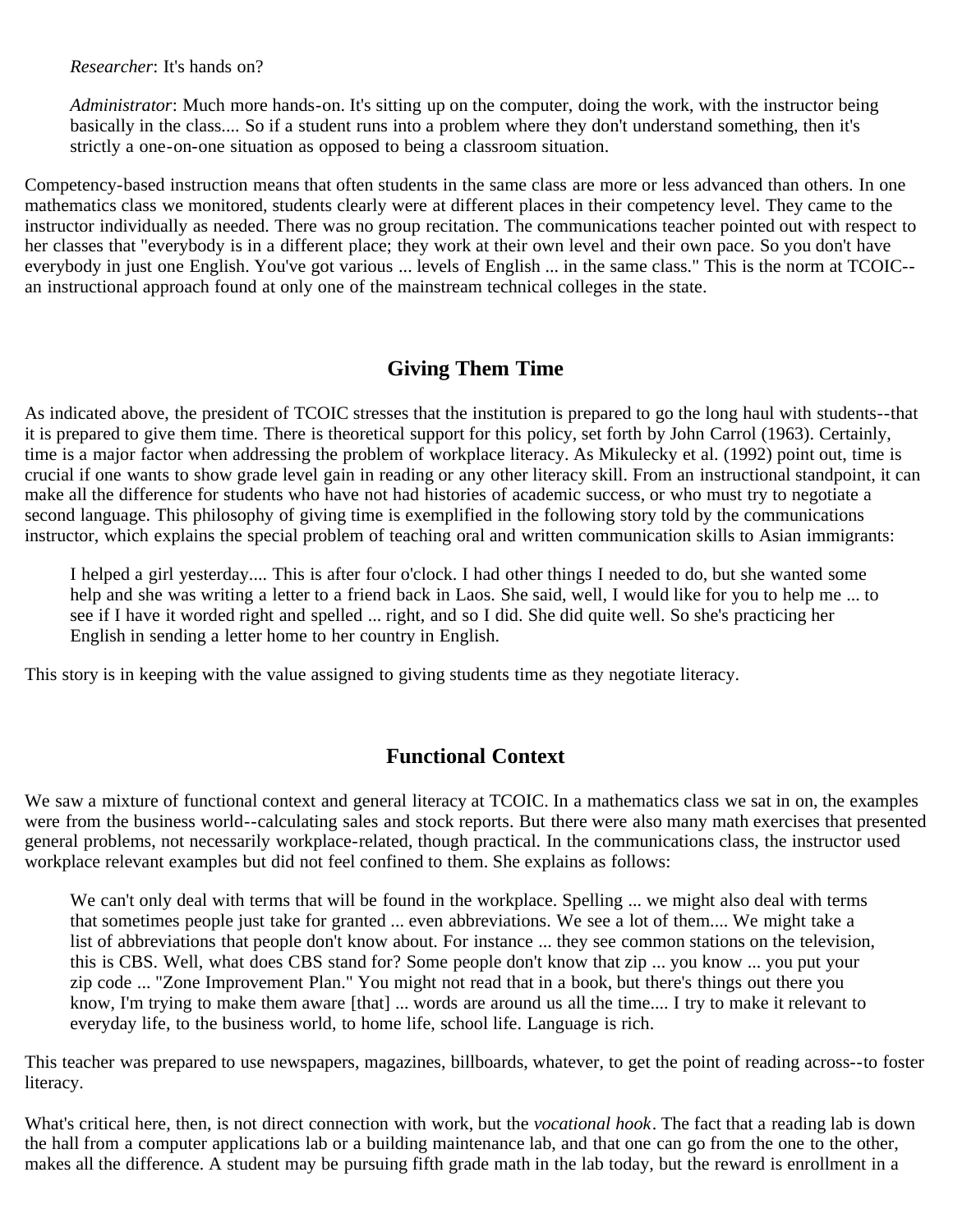computer class that's clearly accessible, once remediation is complete. This vocational hook may be acting as a sort of proxy for functional context.

### **Placement--Skills Employers Want**

As indicated, OIC is job-oriented. All of its efforts are focused on employer needs. Since much of its funding depends on placement, it spends more time on job placement issues than the traditional technical colleges in the state. As the vicepresident of TCOIC notes, 80% of students are placed. We were interested in their interpretation of the skills employers want, how TCOIC comes to know about these on an ongoing basis, and how they respond to these needs in the curriculum. We spoke with the placement officer in an effort to gain insight here.

*Researcher*: What do employers say to you, what do they want, and how do you try to meet that?

*Placement Officer*: Basically what they look for is a person who is trainable, someone who is computer literate. Someone who has business-writing skills. Those are your basics, what they are looking for ....

*Researcher*: So you are saying that the employees do not only want this skill, whether it's typing or whatever, but they also want somebody who is trainable and computer literate and who has business-writing skills. Are they saying that?

*Placement Officer*: Yes, especially for this secretary part. If you are asked to write a letter or if you're asked to do some sort of correspondence, then they would have to, of course, have some sort of writing skills, and I get a lot of those jobs that come through here. Sometimes that's what stops a lot of people from getting jobs. You know, some of their writing skills and their communication skills also ... stops them from getting the job, from becoming marketable.

"Trainability," then, in the placement officer's estimate, was the value that employers emphasize. This called to attention the question of transfer--a hallmark of literacy. We probed along this line, as the following dialogue indicates:

*Researcher*: What does OIC have to do, I wonder, to make people know that, at least ... that employers want people that are trainable ....

*Placement Officer*: What that means is that in addition to you learning your basic skills here, that it may not necessarily be the same thing you learned on the job. So you'll have to be able to say if you can do ten-key, you can type. But Norwest wants somebody to be a proof operator, which is something totally different than what we have taught you here ... I mean, just different types of information that you have to put in, the speed, things like that. Well, it's not set up that way here ... but if you can type 91 strokes per minute ... and if you can type 35 words per minute (that's basically what they learn here) ... they'll take those two skills together and teach you to be a proof operator. So that's what I mean by being trainable on a position.

We were curious about how matches were made with employers. How did the placement officer decide which student would be suited to which employer who had made a request? When asked about this, the placement officer spoke of evaluating students based on informal conversations and observations over time. She spoke of looking at their records. When asked the question, "What do you look for?" the placement officer indicated the following:

Basically I look for attendance. I look for their skill level. I look for advancement, from the time they walked into the door until the time they kind of finish up. I look to see what their progress is ... to see how literate they are, you know.

I basically watch for that, and what I normally do is I talk with a student and I talk with him on a number of occasions before I decide which category I'm going to put him in. But I don't ever go by paper. I sometimes try to, you know, make sure I get to know the student well, find out what they're looking for, get to know a little bit about their home life, too ... and I usually try to listen for complainers, people who complain a lot. Those really aren't the people you want to refer for jobs. I mean, I will find you a job, but it may not be the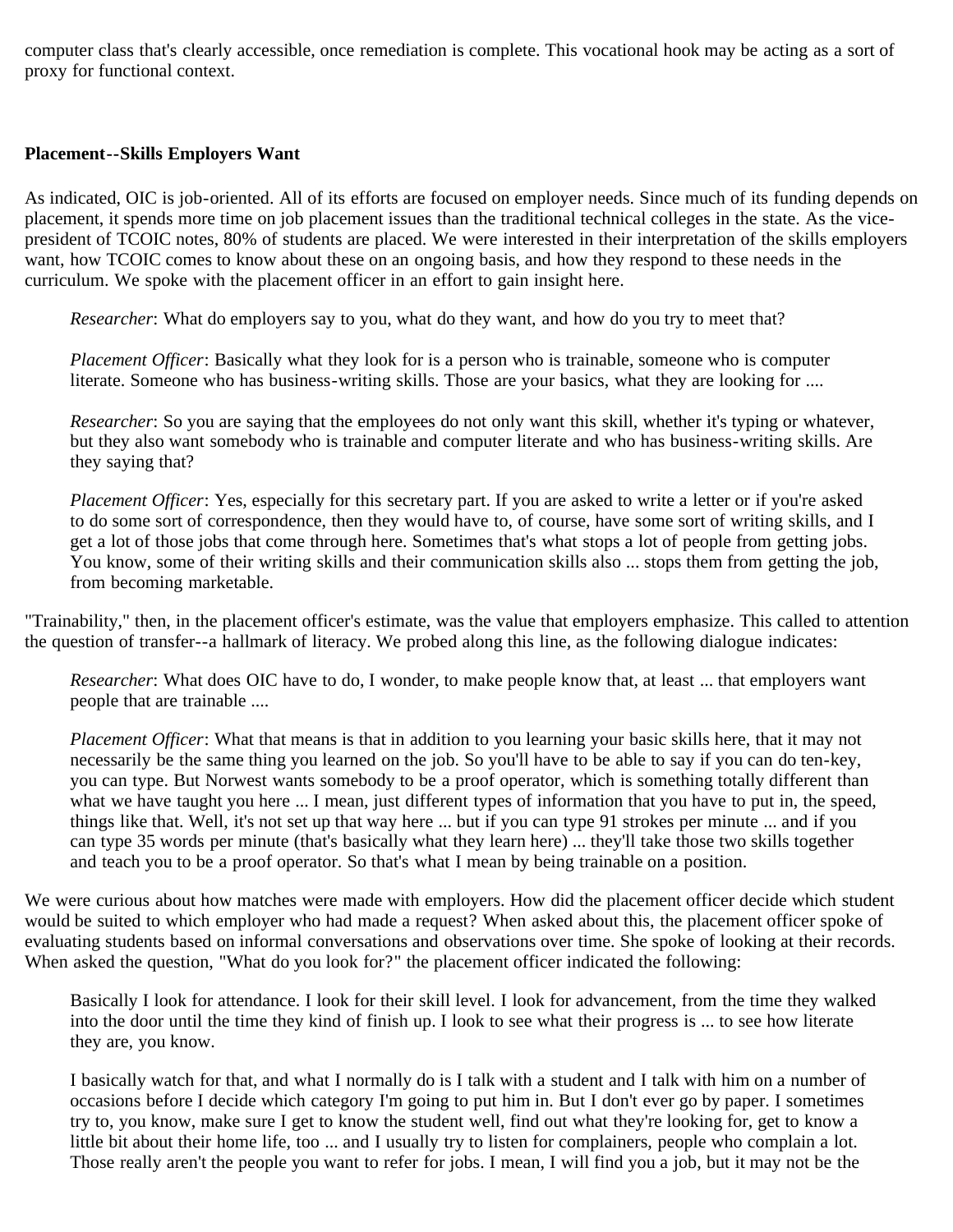job you want. And I'm real strict about that.

This placement officer spoke about the COPE-Plus program that comes at the end of programs. She was going to be the instructor, teaching job-seeking and job-keeping skills. The curriculum would entail the following:

*Placement Officer*: I'm going to be ... having a class that's every day, starting September ... an hour a day that will cover the résumé, the cover letter, the thank-you letter, the interviewing skills, job problems, I mean the whole nine yards. I mean professionalism. The things that you would encounter on a job.

We examined samples of job postings linked to recent requests made by employers to OIC, in order to grasp some of what the placement officer was observing. One job posting for a clerical/receptionist, a job that offered \$6.00-\$7.00 per hour, required the following:

Qualified candidates will have good communication skills, previous clerical and receptionist experience, accurate typing skills, and be attentive to detail. Prefer some knowledge of dBase.

Another request from the same employer, this time for a clerical/office assistant, required the following:

Qualified candidates will have previous clerical and receptionist experience and knowledge of WordPerfect 5.1, Lotus, and dBase programs on IBM compatibles.

A request from a second employer for a "Class B secretary" had the following "minimum requirements":

Ability and desire to use a microcomputer. Excellent written and oral communication skills. Well-organized and efficient. Accurate, with close attention to detail. Ability to work with minimum direction. Ability to work on more than one project at a time.

These few examples illustrated points the placement officer was trying to convey to us. These workers had to be computer literate. They had to know at least one application. They needed to be able to communicate orally and verbally, to pay attention to detail, to be autonomous. Clearly the literacy needs here were high. TCOIC understood the sector of the labor market in which they had specialized and appeared to have aligned their curricula with the skills that employers in that labor market segment wanted.

## **Voices of Students**

We sought to learn more about the TCOIC experience by listening to the voices of students. As indicated above, the student body is ethnically and racially diverse. We tried to speak with a cross section of students, mainly to hear their stories of what led them to OIC, what their goals were, and so on.

### **Mike**

Mike is an African-American male. He reported that he came to TCOIC because

all the jobs I've had have been dead-end jobs, and I was ... going nowhere .... I wasn't getting nowhere. I was not climbing nowhere, you know, so I decided to come here ....

He explained that he was a high school graduate. The jobs he had since graduating included sorting and delivering fabric, cleaning downtown offices, and dishwashing. He enrolled at OIC, financed via a Pell Grant, passed the ABLE test at the ninth grade level, and was accepted into the one-year microcomputing program.

At the time of the interview, Mike indicated that his courseload included data entry, WordPerfect, office procedures, math, English, and typing. He had been in the program for five weeks. He had been through the COPE-Plus class and had been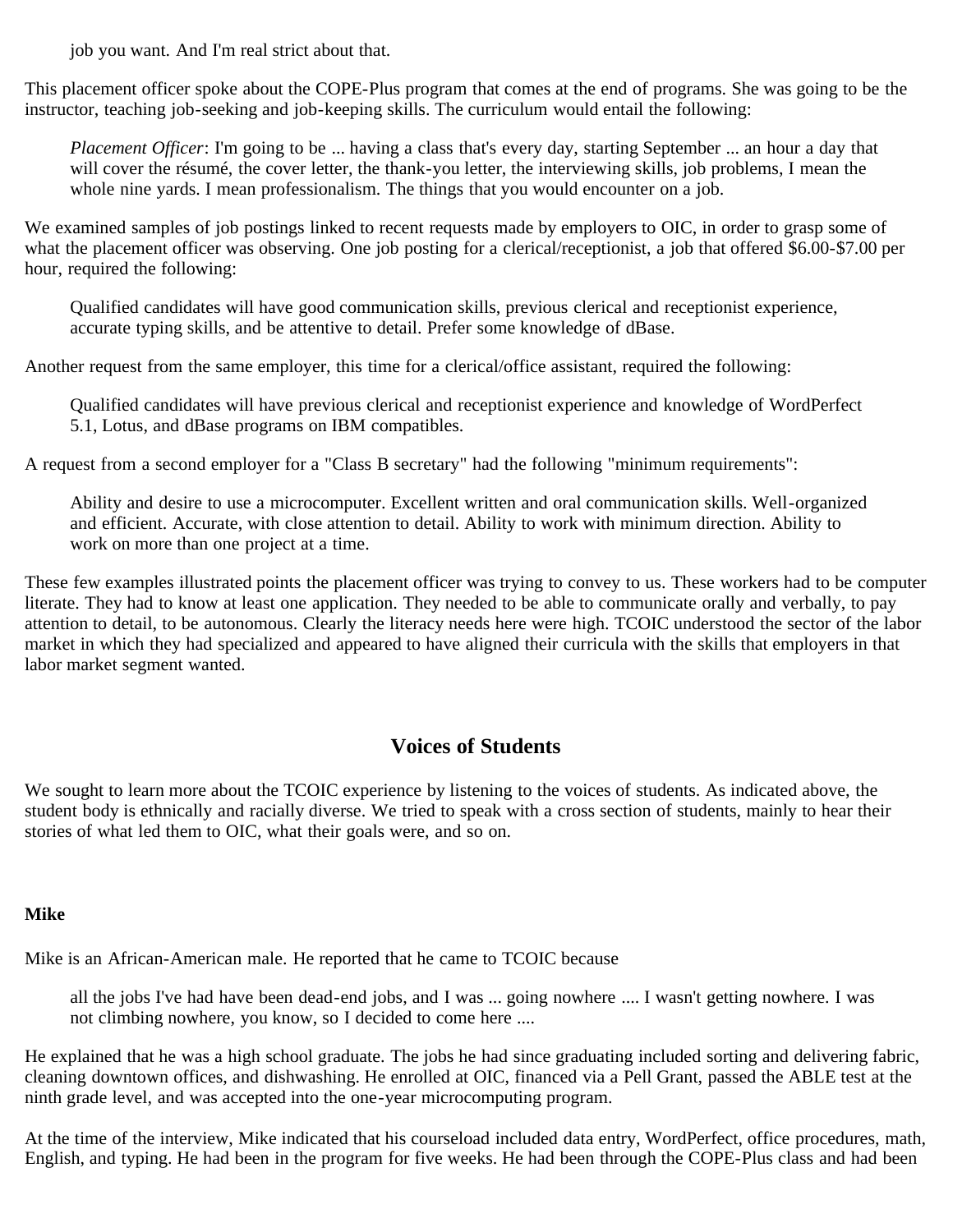assigned a counselor.

In the math class, Mike was studying decimals and percentages. He said that although this was a refresher course for him, it was needed. He hoped he could finish the course. From what he had been told, a recruiting employer would visit TCOIC, and there was the likelihood that he would be hired. He said he was hopeful about employment prospects and getting out of the cycle of dead-end jobs.

Judging from his difficulty with standard English, Mike appeared to us to be some distance from meeting the communications skill requirement of most employers, especially in environments requiring computer expertise. But this was early in the program. The TCOIC curriculum would present many opportunities for him to practice and at least become aware of his deficiencies in communication skills.

## **Harry**

Harry was also an African-American male. He had a job driving for a courier company. He had received tickets for driving violations, and he had suffered an injury in an accident. Now that he wanted to reenter this former occupation, his telephone calls were not being returned. He decided to enroll in the building maintenance program at OIC because it was consistent with his prior training in carpentry. He had attended classes for six weeks. He tested well on the ABLE. Harry described a day in his life at the school. His first class was typing. His second hour was professional writing on the computer. His third hour was mathematics. After lunch, he again had mathematics, and the remaining time was devoted to building maintenance. Harry said he took typing to gain keyboard skills which he needs for working with computers. He explained his choice of building maintenance and his prospects as follows:

I like choosing a skill or job that I know will stay in existence forever or until my life span is over with, you know. So that's why I chose buildings ... people have to be housed.... So I chose Building and Maintenance as a means of going anywhere in the country, anytime, to get a job across the U.S.

This seemed to us to be remarkably astute labor market sense. He spoke of taking coursework in computers so that he could become multiskilled: "I might get tired of building and maintenance one day so by me being exposed to computers right now, I could be [a] computer programmer, processor, (whatever), maybe."

### **Lin**

Lin was a Taiwanese national. She enrolled at TCOIC because she was having difficulty finding a job. She surmised that this was because of her poor facility with English. She had a close friend who had come to OIC and had found a job. This was her hope. She came to OIC and was tested and performed well. She was taking a course in accounting at OIC. She was simultaneously taking an ESL course in one of the public schools in the evenings. Since she had experience as a secretary in Taiwan, she had found a job as a bookkeeper and was working at the time of the interview. She valued the experience, but did not plan to keep the job very long. She was going to graduate in a month's time but would be taking two extra computer classes. She planned to forego trying to get a job in accounting for one year and, instead, to enroll at one of the city's mainstream technical colleges.

She was of the view that OIC had provided her with valuable computer and English skills, along with helped her break down the culturally imposed walls that had inhibited her communication with others.

#### **San**

San was from Laos. He had heard about TCOIC through a friend. He tested in math and English and was pursuing a course in microcomputer applications at the time of the interview. He would graduate in two months but was planning to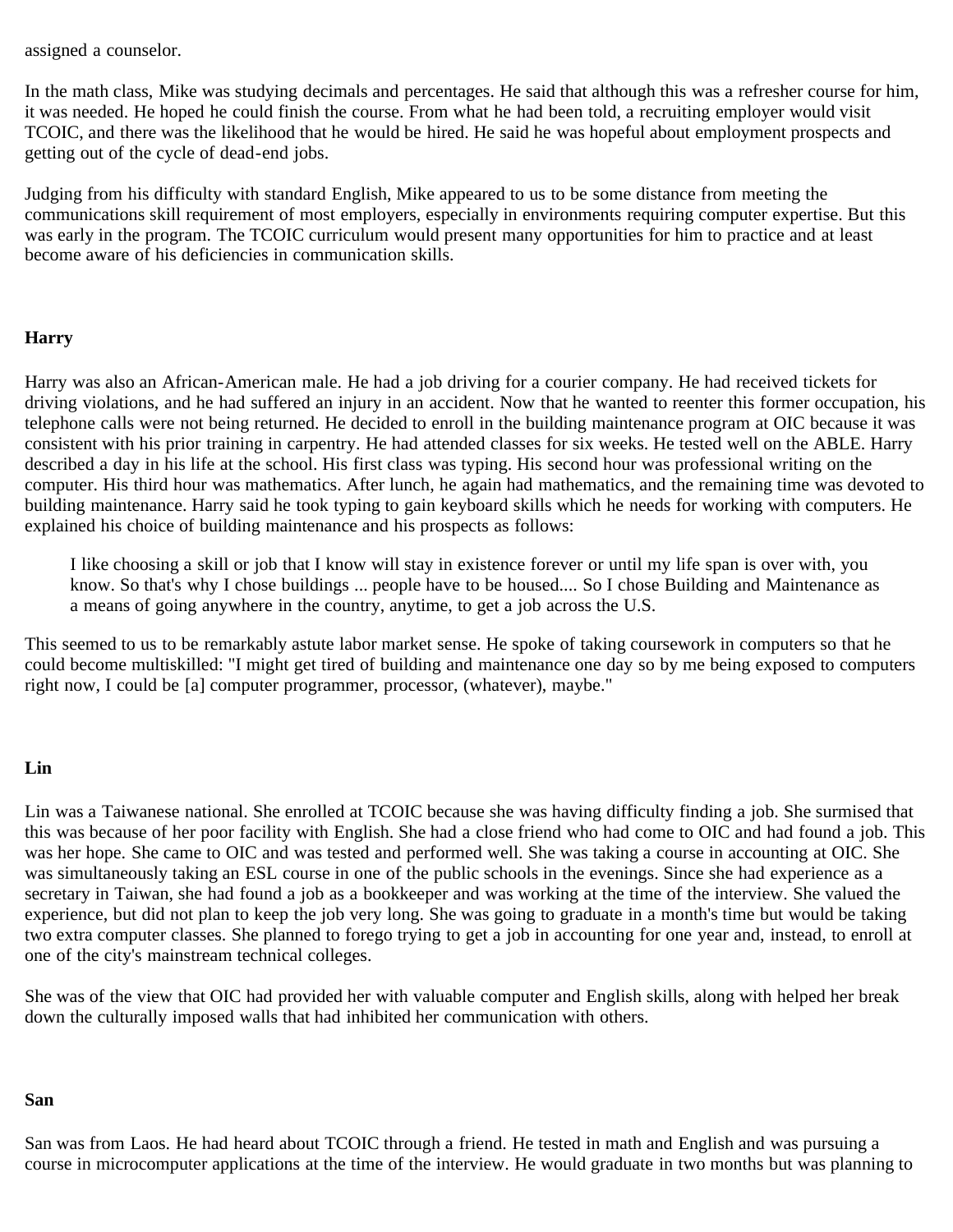take another course. At the time of the interview, San had been working at a part-time job at a fast food restaurant. His job was to take orders on the telephone.

## **Gloria**

Gloria was from the Dominican Republic. She was brought to OIC by a relative. She tested in English and math, went through the COPE-Plus program, and then chose the general clerical option. English did not prove to be an impediment for her, since she had studied it for two years or so in her home country. At the time of her interview, she had been at TCOIC for less than a year. She planned, upon graduating, to get a data entry job at a bank. When asked what skills she would need in order to find such a job, she explained that she had "WordPerfect, data entry ... recordkeeping, graphics, English 1, Math 1, keyboarding ... and DOS." Gloria was seventeen.

# **Summary/Reflections**

When the activities of TCOIC are juxtaposed against hypotheses set forth in the conceptual framework of the study, which is to consider claims of a comparative advantage in the workplace literacy enterprise, the following appear to be the strengths of the institution:

- It specializes in clientele among whom the basic skills problem is known to be rampant (e.g., immigrants, welfare recipients, the unemployed).
- It has a tradition of working collaboratively with industry to derive workplace-based curriculum.
- It offers its clients not only initial preparation for the workplace, but also programming geared to lifelong learning.
- It has the capability (highly trained staff and equipped laboratories) to teach not only those basic skills that traditional vocational schools tend to offer, but also has a facility in the teaching of reading.
- It offers basic literacy programming in close connection with technical skill training.

Other factors which appear to situate this institution well within the context of the workplace literacy enterprise are its strong ties with the inner city community in which it resides and the human face that it shows to its clients.

# **REFLECTIONS, CONCLUSIONS, AND RECOMMENDATIONS**

We set out in this project to attempt to understand workplace literacy programs better by examining five selected cases in detail. Our interest in such programs sprung from the fact that they have become ubiquitous, a new addition to the vocational education and training landscape. The view of them as a key to improved economic competitiveness is evidenced by the strong federal stake in their efficacy, operationalized in the form of the National Workplace Literacy Program. As two of the cases we have discussed here have shown, funding support for such programs has been forthcoming from the state level.

For all their ubiquity, and the fact that they constitute a form of vocationalism, the research into their operation is still fledgling. Our probe was, therefore, designed to shed light on these five programs in a way that would illuminate their premises and procedures and allow inferences to be drawn about the limits of a role for conventional vocational institutions and how such a role could affect vocational education policy and practice. We were particularly interested in the question of whether vocational institutions can claim comparative advantage in the workplace literacy enterprise. We seek in this final section to reflect upon what the cases--taken individually and collectively--have revealed. We also reflect generally upon the nature of workplace literacy programs.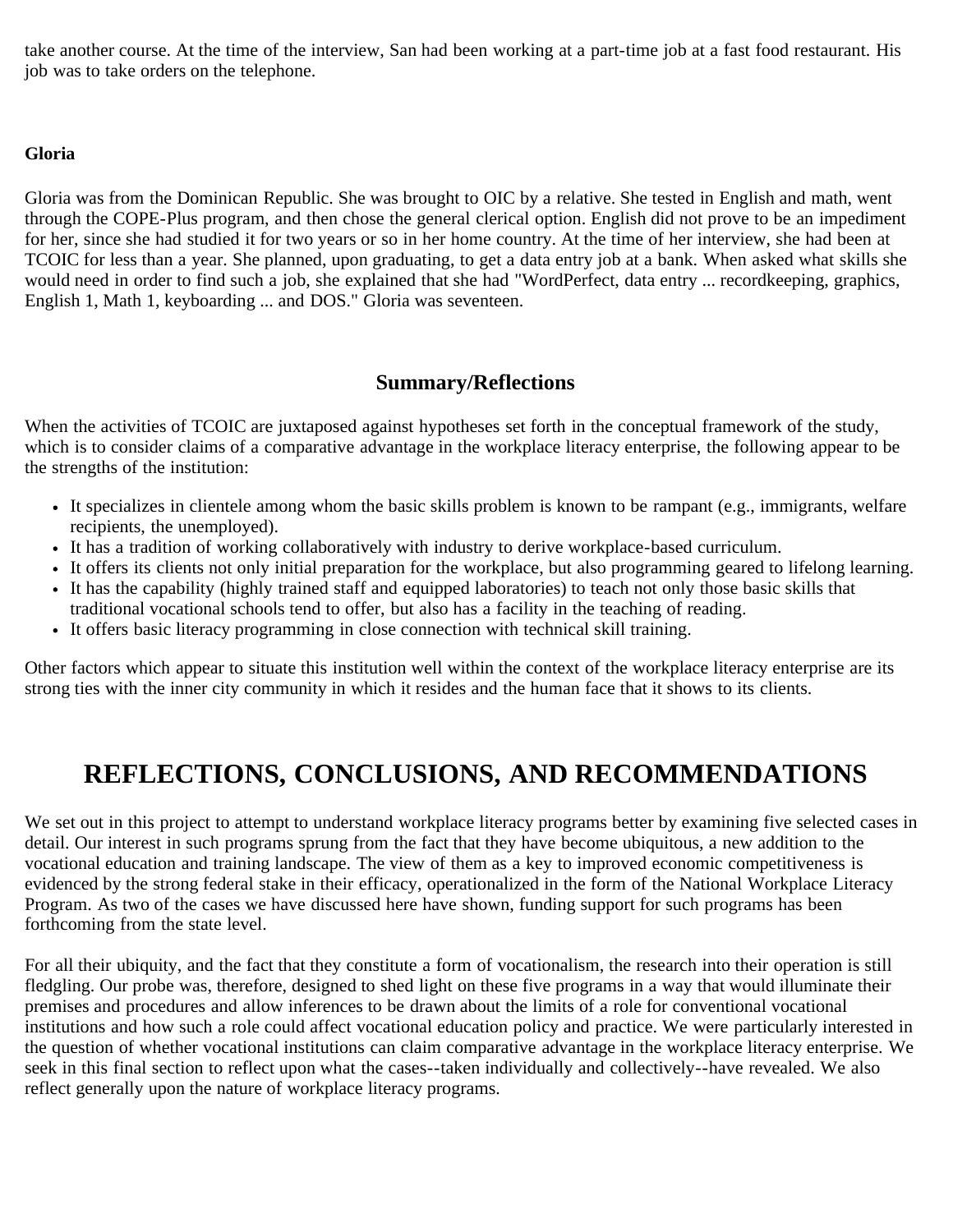# **Case 1--Hospital Project**

The hospital project in which Redwood Technical College had the role of literacy provider enabled us to see a vocational institution assume such a role under the idealized conditions of a federal grant. The intent of the grant was that the approaches employed in the partnership would be of demonstration value to other entities embarking upon workplace literacy projects. Of course, Redwood's role would be especially instructive for other vocational institutions.

This project illustrated that vocational institutions (such as Redwood) with customized training services expertise and traditions can use these effectively in fashioning workplace literacy curricula. Such institutions know how to derive curricula from the workplace, and how to make workplace instruction relevant. They understand workplace culture intimately, and can communicate with employers about their needs and with workers about their jobs.

The project further revealed that beyond their known traditions and expertise, these institutions have a subtler claim as workplace literacy providers, which is that they may be preferred by adults (to providers such as high schools or ABE programs) because their context is postsecondary education which does not remind them of prior failure. Adult workers wish to be spared the stigma of having to go back to regular school.

This case also allowed us to see a vocational institution collaborate with unions. This is atypical, but it has become a needed competence for these institutions as they strive to carve a niche in the workplace literacy enterprise. Literacy is a controversial and political workplace issue. For a worker to admit to basic skill deficiencies is to become vulnerable. Working with unions is a way to minimize worker suspicion about the likely hidden agendas behind such initiatives and to win their confidence and cooperation. Redwood's ability to work collaboratively with union representatives and unionized workers was one of the major accomplishments of the hospital project--one which is of important demonstration value for other vocational institutions.

While vocational institutions typically offer some workplace basics as adjuncts to their technical courses (e.g., technical writing, welding math, and business English), such offerings do not ordinarily include the teaching of reading, except where institutions offer ABE classes. We saw in this case that the approach to reading was tentative, characterized by an attempt to teach generic reading strategies within the limiting confines of the functional context paradigm. We also saw an instructional approach that featured the teaching of strategies (e.g., picking up cues from surface features such as bold type) intended to help workers understand the importance of text they could not otherwise comprehend. Even if such strategies were to work, thereby aiding workers to perform jobs, our concern was that they would leave the underlying reading deficiency unattended.

It was our view that for a traditional vocational institution, the teaching of reading might constitute a major limit on their capability to deliver workplace literacy programs. Consistent with Perfetti (1989), we are of the view that reading is a generalized ability--that is, one that can manifest itself independent of specific domain knowledge. This basic skill, therefore, requires foundational deductive treatment that needs to be in place long before one reaches the age of entry into the workforce. Workplaces can provide a hook for the acquisition of general reading competence, but it is not meaningful to think of specific reading (e.g., "welding reading," "electronics reading") in isolation. The teaching of reading requires specially trained staff, along with a teaching culture that understands the nuances that attend its teaching. Finding ways to acquire capability here would be a challenge for those vocational institutions that are so inclined.

# **Case 2--A High-Tech Company**

This case also featured a traditional vocational institution, North Oaks Technical College. It revealed that for such institutions wishing to offer workplace literacy programming, customized training services capability combined with ABE experience enhances their potency as providers. As with Redwood Technical College in the hospital project, North Oaks Technical College also had a viable customized training services function augmented by distance delivery capability. But, in addition, it also offered ABE courses as part of its regular fare. We believe that this ABE capability gave the college an important edge. Some staff were specially trained as ABE providers and, through the "developmental studies" program of the college, were routinely involved in providing remedial training in the three Rs to students in need. This staff could use their ABE experience as a backdrop for evaluating the skills of workers. Their expertise in teaching adults to read enabled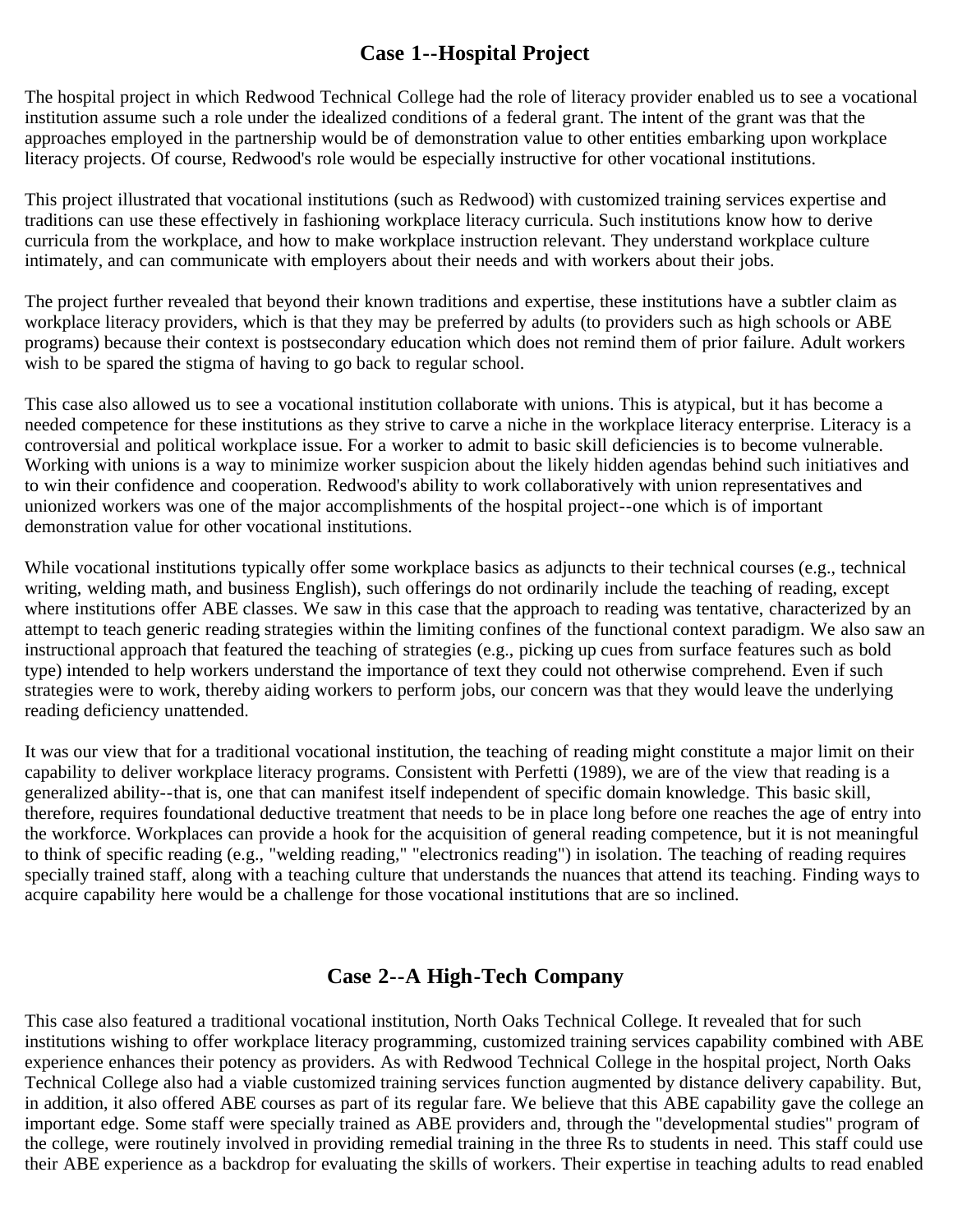them to diagnose deficiencies. They could provide both generic reading and also reading within a domain. But they understood that the latter was meaningless without the former. Thus, they could tell whether the deficiency a worker exhibited was foundational (e.g., deficiency in word attack) and not likely to be remedied within the context of the typical (short) workplace literacy class. They could so advise the worker and then offer remedial help on an individualized basis, without the pressure of time, in the context of ABE classes.

This case also provided a glimpse of the outlines of a model that would confine the role of a technical college in on-site workplace literacy programs to the literacy audit and to tutoring on an ad hoc basis. Curriculum development and instruction (major aspects of the current offerings of vocational institutions in workplace literacy programs) would be provided via canned individualized multimedia computer programs, aided by an in-house subject matter expert. Such a model, of course, is premised on the idea that, for the most part, the basic skills needed for the workplace could be decontextualized and packaged much like traditional school learning. Should this premise prove to be of merit, the case for vocational institutions as unique workplace literacy providers would have become that much more difficult to argue or demonstrate.

## **Cases 3 and 4--A Private Provider**

Cases 3 and 4 introduced a private provider (the Workplace Education Center) which delivered basic skills training to hourly-paid workers at a branch of a large bank and at a popular chain of hotels. The basic approach to curriculum and instruction utilized by this provider did not differ materially from that utilized by the technical colleges in Cases 1 and 2. There was the literacy audit, in which the provider worked collaboratively with the employer and workers to decide on problems and priorities and to connect the curriculum with actual workplace materials; then, the content was decontextualized to a form that enabled instruction under school-like conditions. Included was the pre- and posttesting of workers.

This provider had learned the technology of the literacy audit and had shown, thereby, that traditional vocational institutions have no monopoly here. Thus, where the Education and Development Department of Pinewood Technology was experimenting with an approach that would limit the role of the vocational partner to the literacy audit and tutoring, now this private provider was illustrating that the literacy audit--a capability that is characteristic of vocational institutions--was not the sole province of such institutions. These institutions, thus, have to look deeper to find an explanation of their unique claims and, perhaps more to the point, they have to illustrate that they are better and more cost-effective than other providers in offering workplace literacy commonplaces.

An interesting feature of this case was the demeanor of the provider toward workers. We saw here a concern for worker autonomy (called "empowerment" by WEC staff), expressed in terms of encouragement to seek out further educational experiences that could lead to advancement in the job. There was empathy for the worker. As we have pointed out in discussing the hospital case, ideological stances of this order had been a source of tension in the workplace literacy project described by Gowen (1992). Ideological stances, of course, influence curriculum and instruction. If the goal is worker autonomy and eventual progression up the occupational ladder, then the efficacy of the functional context model is thereby called into question.

Traditionally, vocational education institutions have prepared workers to the specifications of employers or jobs. They are driven by labor market requirements. Their natural tendency, therefore, is to approach workplace literacy from the employer's point of view. For them, the curriculum is a technical matter, not the subject of ideological debate. Here we can appreciate the private provider better, and we see another area that constitutes a potential limit for vocational education institutions. Can they come to view literacy in terms that transcend work--that is, from the point of view of the worker?

In Case 4, WEC demonstrated capability to communicate with workers for whom English was not their native language. Having instructors who could communicate in Spanish, and who were also sympathetic to the peculiar difficulties that lack of facility with English caused these workers, was a clear asset for the provider--one which appeared to set them apart from other providers, traditional vocational education institutions included. Here again, there appeared to be a limit, or at least a challenge, besetting vocational institutions which proposed to become involved in workplace literacy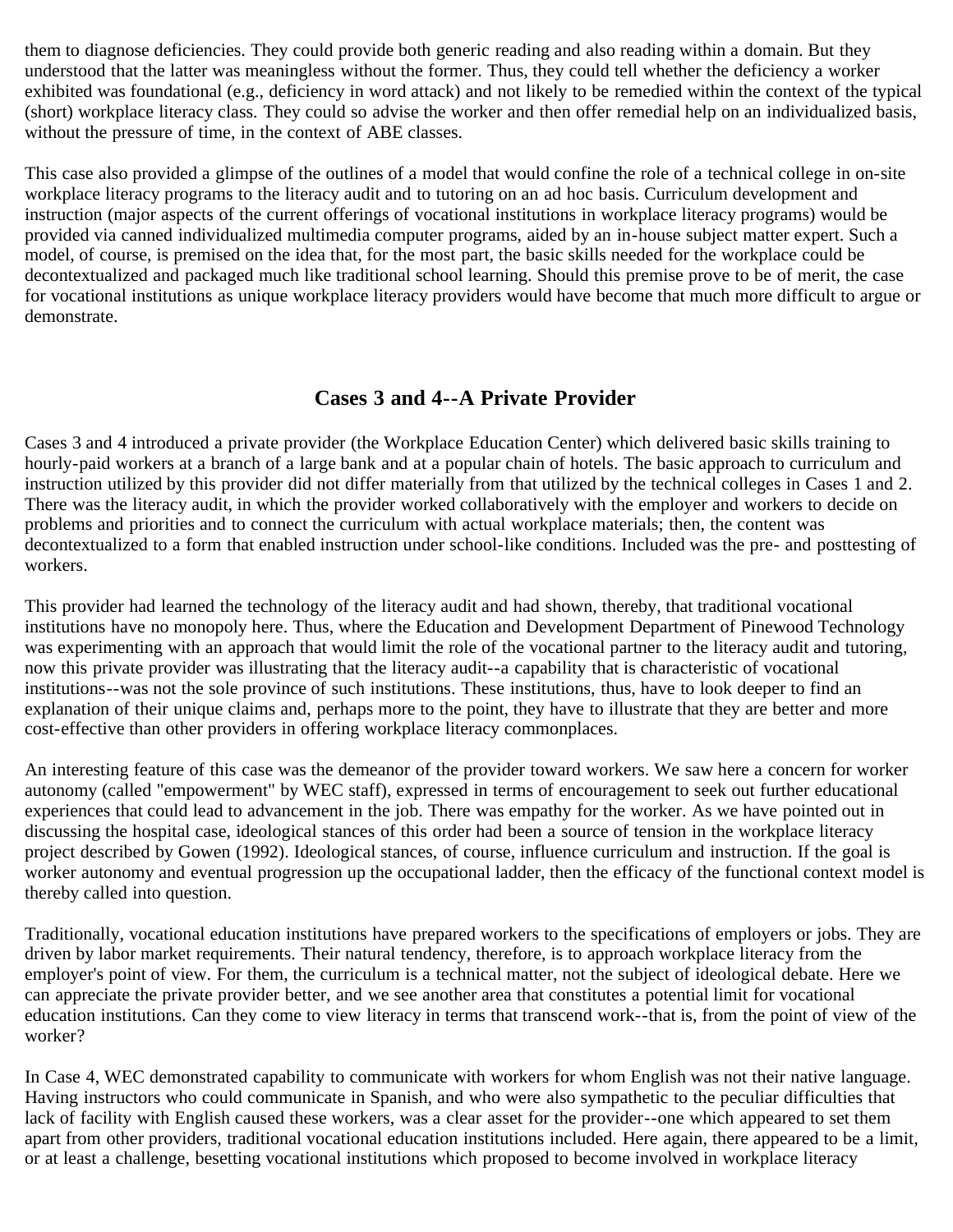programming and which claimed uniqueness and comparative advantage.

# **Case 5--A Nontraditional Vocational Institution**

This case was an examination of the operations of the Twin Cities Opportunities Industrialization Center (TCOIC), a community-based, nontraditional vocational institution--an enterprise which we believe has much to teach vocational policymakers at the local, state, and federal levels, and also to traditional vocational institutions, regarding an approach to the education and training of marginalized populations. TCOIC kept a close connection between the technical and basic skills that employers wanted. But perhaps what makes this institution unique among vocational institutions was that it *specializes* in the very clientele who are deemed most likely to be lacking basic skills in the workforce. That its operations are located within the community it predominantly serves speaks to its customer-orientation and its legitimacy. This orientation is further illustrated by the one-stop shop approach that is built into the basic design of the institution, a design that closely connects literacy with vocationalism, featuring literacy testing services, translation services for immigrants, public school classes for those seeking a high school diploma, literacy labs for those with such deficiencies, vocational labs to provide technical skills, and counseling and placement services. These services combine with multiple entrance and exit points and self-pacing.

While we do not wish to draw blind inference from this single case, it may be that one lesson it teaches is that a vocational school can be a powerful purveyor of adult literacy, if it is prepared to be flexible in its approach to programming and to forge ties with, or draw upon, the resources and expertise that reside in the community, including agencies (e.g., public schools) that specialize in complementary services (e.g., ABE and ESL programming). This case also illustrates that within their local communities may lie solutions to the basic skills difficulties of marginalized groups.

## **Summary/Reflections**

Taken together, the cases unearth some critical features which, if present, seemed to strengthen the case for a vocational institution claiming uniqueness or comparative advantage over other providers in the workplace literacy enterprise. Among these features were

- 1. a tradition of working collaboratively with industry to determine its training needs and deriving curriculum therefrom.
- 2. a customized training focus.
- 3. distance education capability that would allow the delivery of programming directly to workplaces from campus sites.
- 4. capability to deal with racial and ethnic minorities.
- 5. capability of dealing with immigrant non-English speaking populations.
- 6. ABE capability, including ability to diagnose basic skill deficiencies and to distinguish between functional needs and generic needs.
- 7. a tradition of integrating basic skills with technical skills training--that is, of teaching basic skills in the functional context of technical skills.
- 8. flexible scheduling to allow for self-paced learning and a willingness to give students the time they need to complete programs.
- 9. ability to work collaboratively with labor representatives.

Table 6 (Appendix C) provides a summary of the cases, with an emphasis upon key variables.

# **Reflection on Workplace Literacy**

It was striking that, among the four workplaces we examined, whatever may have been the stated problem--whether new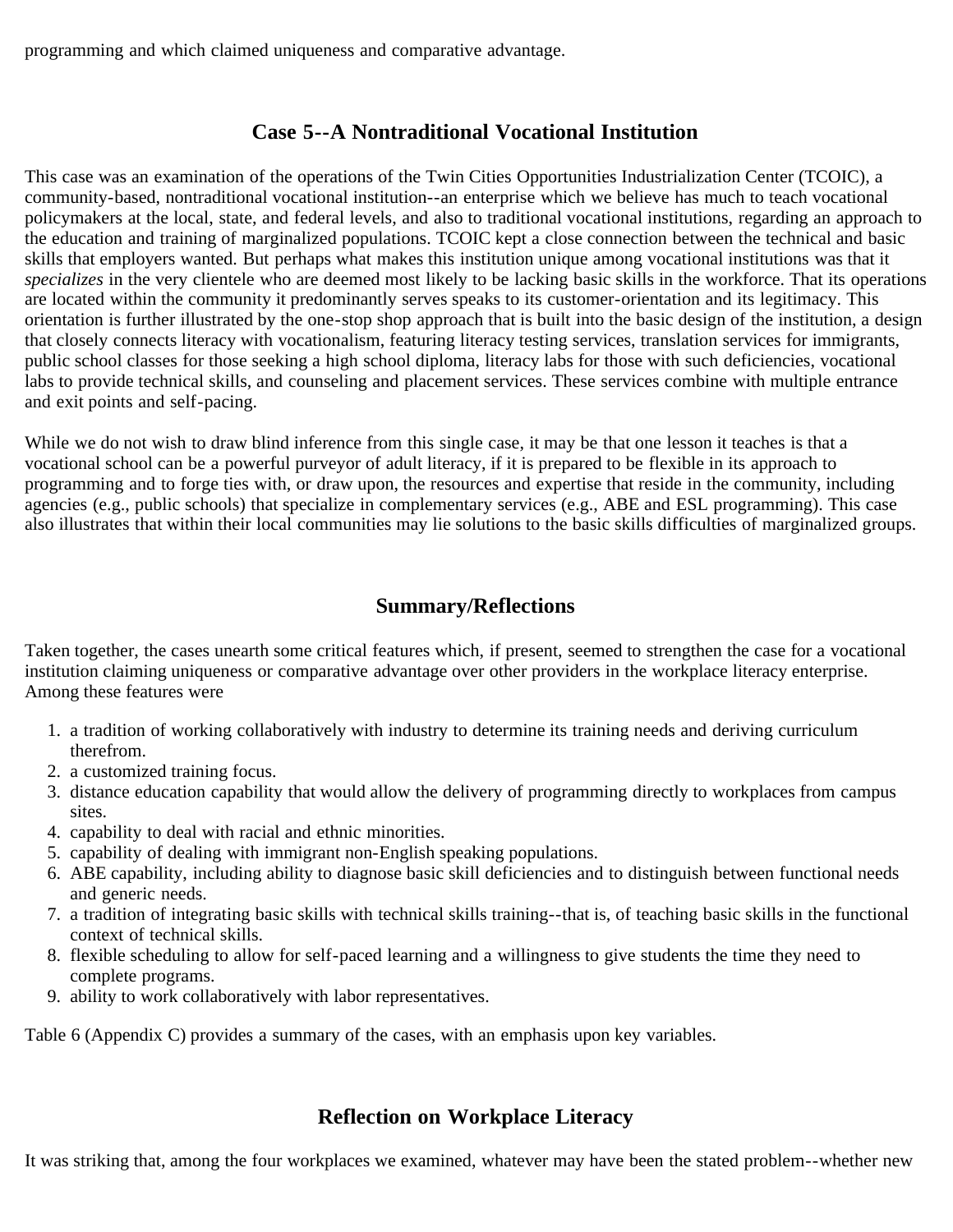legislation, new technology, a focus on quality, a move toward multiskilling, or a desire to make workers more promotable in a high-tech manufacturing company, among hospital food and laundry workers, in a bank, or for immigrants who knew little English--the solutions were remarkably similar--short courses in basic reading, math, and written or oral communication. To be sure, problem solving, working with others, and so on were implemented. But at the core, the solution to literacy deficiencies was basically the three Rs.

This predictability--if this is the case elsewhere across the workplace literacy enterprise--raises questions about the premises of that enterprise. Not the least of these questions is whether the focus on workplaces is not ill-considered, whether it does not obscure a larger, deeper problem--the problem of adult illiteracy. Developed countries such as the United States have traditionally been reluctant to concede to having an adult illiteracy problem. Illiteracy has been viewed as a preserve of the Third World, where it has been viewed as a barrier to full political expression and freedom. A discussion of illiteracy in the developed world reduces the distance between these worlds. In the United States, for example, a discussion of illiteracy leads to consideration of its social correlates, leading to challenges of core ideas such as that of equality of opportunity for all.

Considering the circumstances, it is appealing to particularize the problem of illiteracy by framing it within the context of work. The frame is shifted from the social and political to the economic. It is not so much that society and schools have failed as it is that workplaces must now face new global economic realities (e.g., Bhola, 1988; Jones, 1990; Limage, 1990). But if workplace literacy emerges as essentially no different from school or fundamental literacy (and our evidence does not suggest otherwise), then it may well be that this enterprise toils in vain and is in need of reappraisal.

A reappraisal of the problem of workplace literacy, and the attendant discourse, may begin with consideration of the definition of workplace literacy. That the definition of workplace literacy is problematic follows from the fact that the definition of literacy itself is problematic, as literacy is a social construct (e.g., Graff, 1991; Scribner & Cole, 1981; Venezky, Wagner, & Cilberti, 1990).

What really is workplace literacy? Issues here were examined earlier within the context of our conceptual framework, when we pointed out that workers and their representatives may have different conceptions of workplace literacy than corporate managers. Some see the issue in Freirean terms, viewing workplace literacy in terms of critical consciousness- of voice.

But the dominant conception of workplace literacy has been one that conceives of jobs in functional, reductionist terms, subject to discrete analysis. Functional context theory has been the dominant explanation of the nature of jobs. This theory has driven the technology of workplace literacy, the centerpiece of which is the literacy audit. The workplace literacy curriculum emanates from the literacy audit.

We agree with Kalman and Fraser (1992) and Gowen (1992) that the assumptions and premises here might be faulty. The literacy audit has much face validity because it pays attention to actual workplace examples (e.g., forms, memos, manuals, menus, notices, and math problems). But the tests used in these audits (and in the four workplace-based projects we saw) to assess worker deficiencies (e.g., the ABLE, TABE, or Foreign Service Institute interviews) are standardized and are focused on generic and not workplace-specific competencies. They are not tests of workplace literacy at all--except, of course, that by workplace literacy is meant school or basic literacy. We see a disconnection here between the problem, the diagnosis, and the remedy. Our sense is that when such tests are used in the workplace, they are invalid if the purpose is other than what they are designed to measure.

In the workplace-based cases we have examined, actual problems and examples from the workplace did substantially inform the curriculum and the approach to instruction. This workplace focus was good pedagogy. But the more practical purpose was to narrow the scope of what was to be taught, a practical strategy given that such programs always operate under rigid time constraints. For example, if it were known that the worker had to read a particular menu, or fill a particular form, or convert numeric dollar amounts to words, then those particular skills were taught. But a worker who has difficulty reading a menu would also have difficulty reading a story to her children. Thus, the focus on workplace examples, while good pedagogy, was no guarantee that the underlying problem would be resolved.

We saw no direct parallel between instruction that particular workers needed and tasks they could not perform. The unit of analysis in workplace literacy audits was the group rather than the individual. There was no connecting of remedy to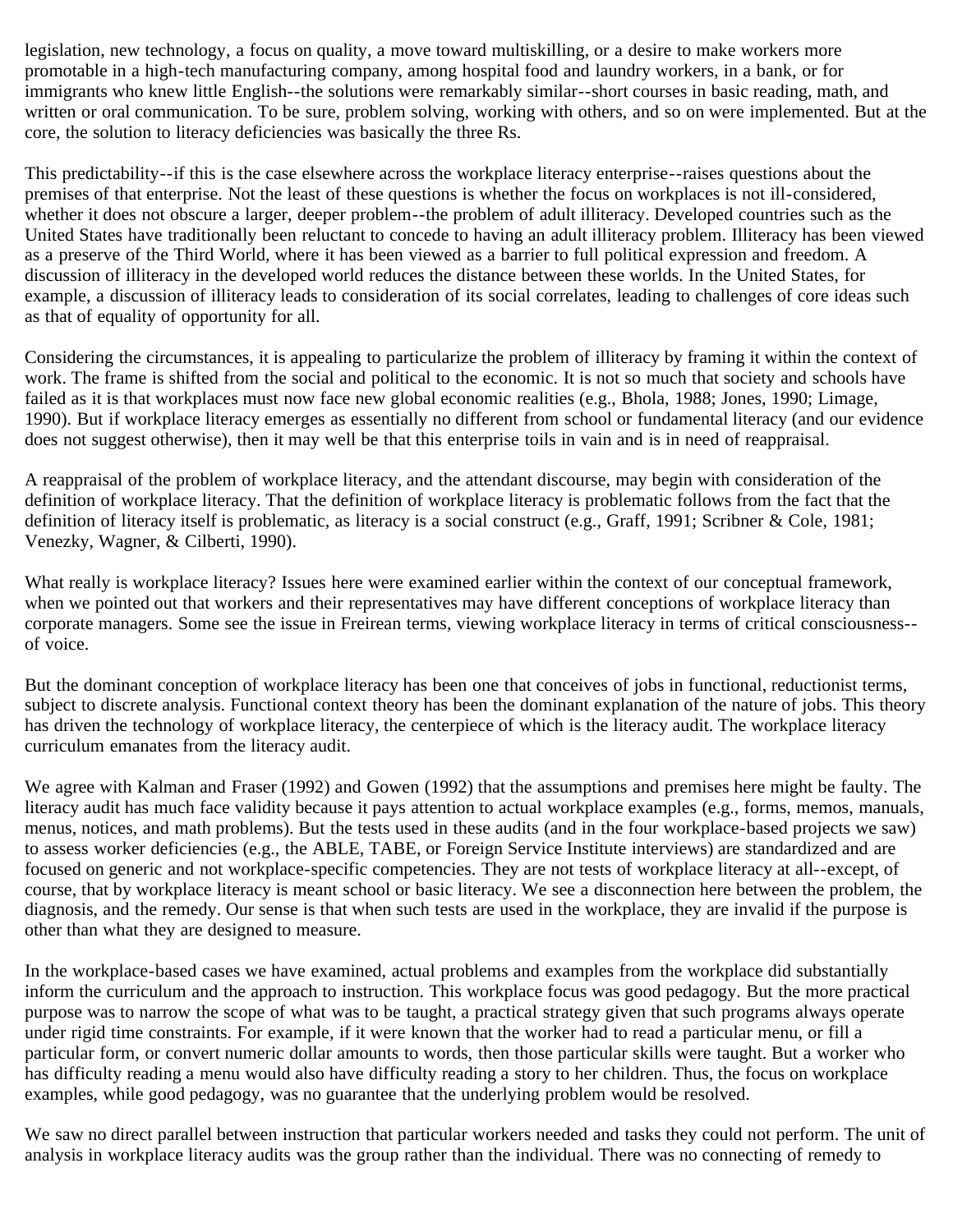#### problem.

If, as is our view, workplaces merely help us to observe the manifestations of basic literacy deficiencies in the workforce and in the adult population at large (e.g., Kirsch, Jungeblut, Jenkins, & Kolstad, 1993), then to rely on workplaces themselves to solve the problem might be misguided policy. The problem might better (more accurately) be framed not in terms of workplace literacy, but in terms of adult illiteracy (e.g., Benton & Noyelle, 1992). Workplaces were not invented to purvey basic literacy. They cannot do so efficiently. They were meant to use literacy to good effect to produce goods and services. When called upon to address the problem of literacy, they resort to the only mode they know--which is the training mode--where problems can be addressed quickly, in a matter of days, and in ways that do not disrupt the rhythm of production. But basic literacy demands more in terms of expertise, strategy, and time. Vocational institutions may yet have a role to play here, on the basis of their tradition of working with adult learners. TCOIC showed such a tradition, as did North Oaks Technical College, with their ABE capability.

### **On the Role of Vocational Institutions**

The cases we have examined here prompt the view that in the extent that workplace literacy programs hold to the basic technology of literacy audits leading to decontextualized curricula and instruction under school-like conditions, vocational institutions have no particular claim to that enterprise. We have seen that even without the infrastructural support that a vocational institution embodies, a private provider has been able to master this technology and to offer itself as credible to companies, as well as state and federal authorities. Furthermore, as computer-assisted literacy instruction becomes more commonplace in companies, the importance of vocational institutions in the workplace literacy enterprise, at least in onsite programs, would seem to diminish. What these observations suggest is that vocational institutions must find a rationale for a role that transcends the basic workplace literacy technology, and they must illustrate that they are more cost-effective than other providers in offering workplace literacy programs.

What is the case, if any, for a unique role for vocational institutions in the workplace literacy enterprise? We are of the opinion that there is such a case to be made, premised on these institutions holding to their tradition of teaching basic skills in close relationship to technical skills (e.g., welding math and business English), whether under the conditions of customized training, ABE, or in their regular programming. When these institutions hold basic literacy and work in close proximity, they play to their strengths. They must, therefore, not divorce workplace literacy training from technical skills training. When they assume the role of basic skills provider outside of a practical context, they forfeit those strengths and any claims to uniqueness or comparative advantage. In order to be unique and cost-effective and to show comparative advantage, they must accentuate their strengths, which feature hands-on applied learning accompanied by considerable opportunity for success.

# **BIBLIOGRAPHY**

Alexander, J. (1988). Developing a meaningful vocabulary. In J. Alexander (Ed.), *Teaching reading* (pp. 128-155). Glenview, IL: Scott, Foresman, and Company.

American Vocational Association. (1990). *The AVA guide to the Carl D. Perkins Vocational and Applied Technology Education Act of 1990*. Alexandria, VA: Author.

Bailey, T. (1989). *Changes in the nature and structure of work: Implications for skill requirements and skill formation* (Technical Paper #9). New York: National Center on Education and Employment, Teachers College, Columbia University.

Bailey, T. (1991). Jobs of the future and the education they will require: Evidence from occupational forecasts. *Educational Researcher*, *20*(2), 11-20.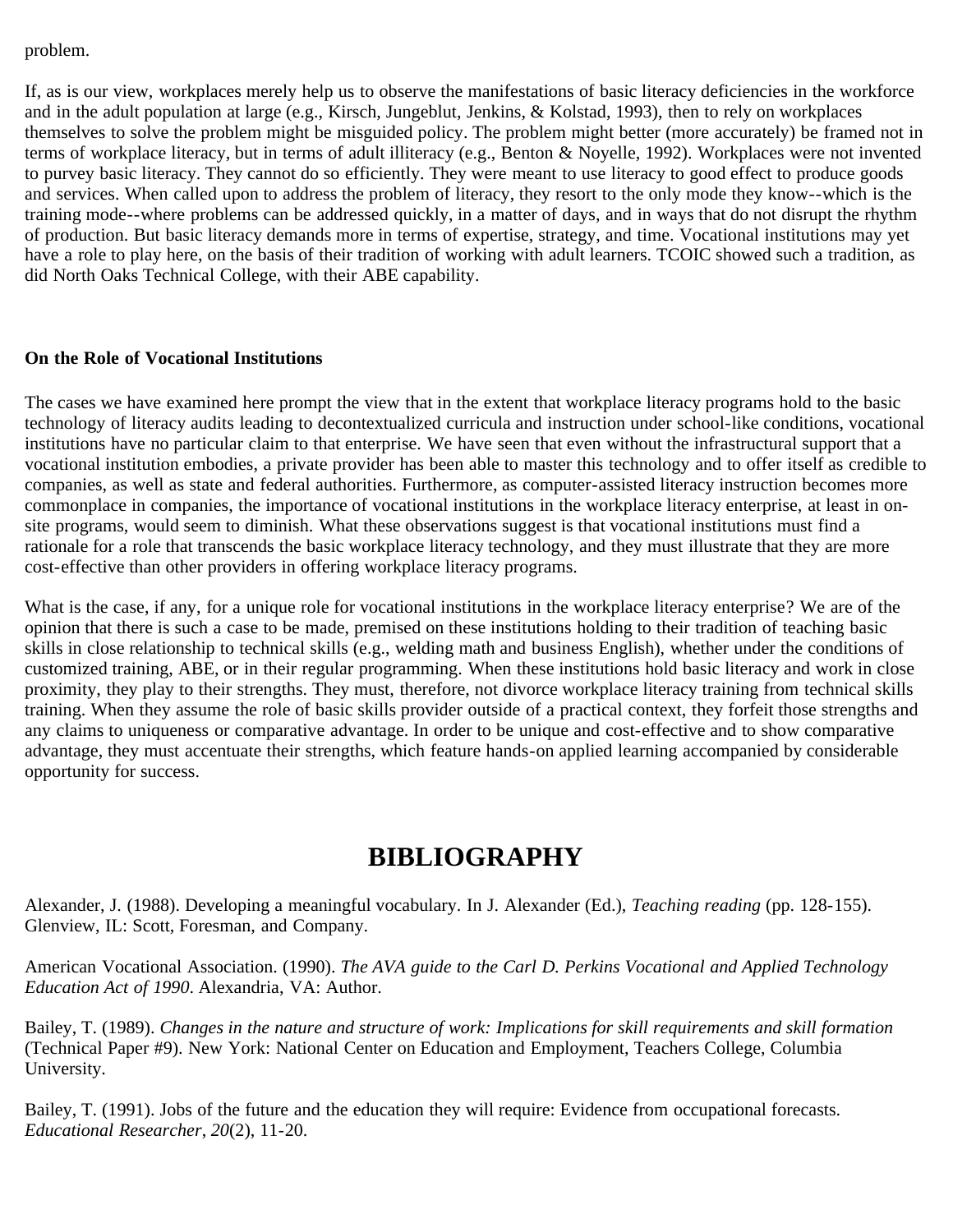Bailey, T., & Noyelle, T. (1988). *New technology and skill formation: Issues and hypotheses* (Technical Paper #1). New York: National Center on Education and Employment, Teachers College, Columbia University.

Barrick, R. K., & Buck, L. L. (1987). They're trained but are they employable? *Vocational Education Journal*, *62*(5), 29- 31.

Barton, P. E., & Kirsch, I. S. (1990, July). *Policy perspectives: Workplace competencies: The need to improve literacy and employment readiness*. Washington, DC: U.S. Department of Education, Office of Educational Research and Improvement.

Benton, L., Bailey, T. R., Noyelle, T., & Stanback, T. M., Jr. (1991). *Employee training and U.S. competitiveness: Lessons for the 1990s*. Boulder, CO: Westview Press.

Benton, L., & Noyelle, T. (1992). *Adult illiteracy and economic performance*. Paris, France: Centre for Educational Research and Innovation of the Organization for Economic Cooperation and Development.

Berg, I. (1970). *Education and jobs*. New York: Praeger.

Berryman, S. E. (1988). *Education and the economy: A diagnostic review and implications for the federal role*. Paper prepared for the July 1988 Seminar on the Federal Role in Education, The Aspen Institute, Aspen, CO.

Bhola, H. S. (1988). The politics of adult literacy promotion: An international perspective. *Journal of Reading*, *31*(7), 667- 671.

Breeden, K. H., & Bowen, J. S. (1990). Building literate communities: Georgia's blueprint for success. *Vocational Education Journal*, *65*(6), 24-25, 81.

Busse, R. (1992). The new basics: Today's employers want the "three Rs" and so much more. *Vocational Education Journal*, *67*(5), 24-25.

Carnevale, A. P. (1991). *America and the new economy*. Alexandria, VA: American Society for Training and Development.

Carnevale, A. P., Gainer, L. J., & Meltzer, A. S. (1988). *Workplace basics: The skills employers want*. Washington, DC: U.S. Department of Labor and the American Society for Training and Development.

Carnevale, A. P., Gainer, L. J., Villet, J., & Holland, S. L. (1990). *Training partnerships: Linking employers and providers*. Washington, DC, and Alexandria, VA: U.S. Department of Labor and American Society for Training and Development.

Carrol, J. (1963). A model of school learning. *Teachers College Record*, *64*(8), 723-733.

Chisman, F. P. (1989). *Jump start: The federal role in adult literacy*. Southport, CT: The Southport Institute for Policy Analysis.

Chisman, F. P., & Campbell, W. L. (1990). Narrowing the job-skills gap: A focus on workforce literacy. In F. P. Chisman & Associates (Eds.), *Leadership for literacy: The agenda for the 1990s* (pp. 144-170). San Francisco: Jossey-Bass.

Ciancio, J. (1988). Literacy: The basic skill. *Vocational Education Journal*, *63*(2), 41-42.

Commission on Skills of the American Workforce. (1990). *America's choice: High skills or low wages!* Rochester, NY: National Center on Education and the Economy, Teachers College, Columbia University.

Conrath, J., Jones, D., Larsen, C., Locsin, T., Lynch, M., Mrowicki, L., & Schnell, L. (1991). *A basic skills core curriculum for the manufacturing industry*. Des Plaines, IL: The Center Resources for Education.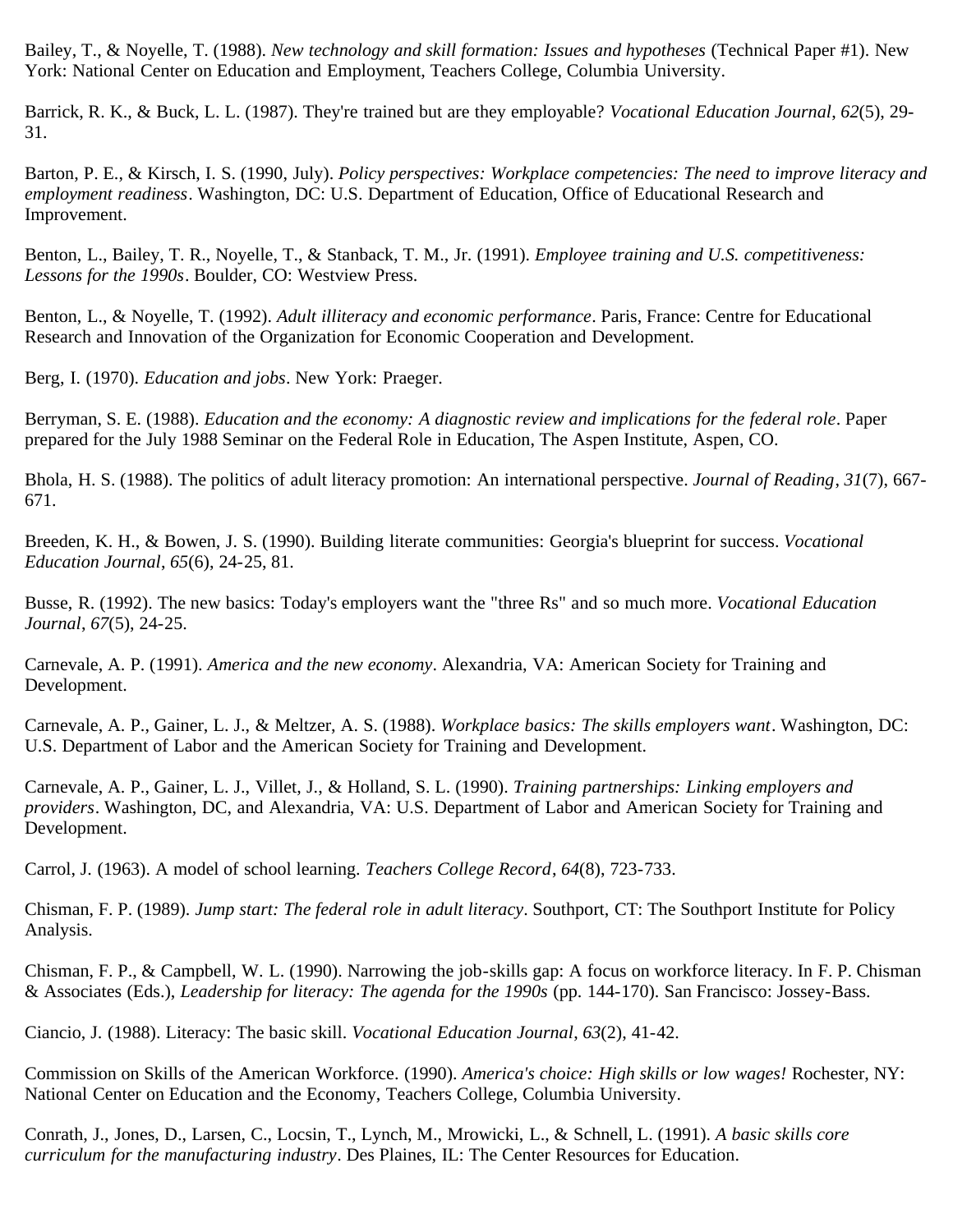Copa, G. H., Plihal, J., Scholl, S., Ernst, L., Rehm, M., & Copa, P. M. (1985). *An untold story: Purposes of vocational education in secondary schools*. St. Paul: Minnesota Research and Development Center, University of Minnesota.

Cornell, T. (1988). Characteristics of effective occupational literacy programs. *Journal of Reading*, *31*(7), 654-656.

Davis, B. (1988). Time out for reading and math. *Vocational Education Journal*, *63*(2), 38-40.

Dees, A. (1990). Basic skills go high tech. *Vocational Education Journal*, *65*(1), 30-32.

Diehl, W. A., & Mikulecky, L. (1980). The nature of reading at work. *Journal of Reading*, *24*(3), 221-227.

Durkin, D. (1983). *Teaching them to read* (4th ed.). Boston: Allyn and Bacon.

Eurich, N. P. (1985). *Corporate classrooms: The learning business*: *A report on education in American business and industry.* Princeton, NJ: Carnegie Foundation for the Advancement of Teaching.

Feller, R., & Daly, J. (1992). Counselors tackle the new basics. *Vocational Education Journal*, *67*(2), 24-25, 55.

Form, W. (1987). On the degradation of skills. *American Review of Sociology*, *13*, 29-47.

Fowler, R. (1992). How to build a successful program in the workplace: A business perspective. *Adult Learning*, *3*(8), 17- 18.

Freire, P., & Macedo, D. (1987). *Literacy: Reading the world and the word*. South Hadley, MA: Bergin & Garvey.

Gee, J. P. (1988). What is literacy? *Journal of Education*, *171*(1), 18-25.

Gordon, E. E., Ponticell, J. A., & Morgan, R. R. (1991). *Closing the literacy gap in American business*. New York: Quorum.

Gowen, S. G. (1992). *The politics of workplace literacy: A case study*. New York: Teachers College Press, Columbia University.

Graff, H. J. (1991). The literacy myth: *Cultural integration and social structure in the nineteenth century*. New Brunswick, Canada: Transaction Publishers.

Gray, K. (1991). Vocational education in high school: A modern phoenix? *Phi Delta KAPPAN*, *72*(6), 437-445.

Greene, M. (1991). Going beyond the functional: The literacy debate and the public school. *Educational Horizons*, *69*(3), 129-134, 164-168.

Grubb, W. N., Davis, G., Lum, J., Plihal, J., & Morgaine, C. (1991, July). "*The cunning hand, The cultured mind": Models for integrating vocational and academic education* (MDS-141). Berkeley: National Center for Research in Vocational Education, University of California at Berkeley.

Grubb, W. N., Dickinson, T., Giordano, L., & Kaplan, G. (1992, December). *Betwixt and between: Education, skills, and employment in sub-baccalaureate labor markets* (MDS-470). Berkeley: National Center for Research in Vocational Education, University of California at Berkeley.

Hadlock, P., Hecker, D., & Gannon, J. (1991). High technology employment: Another view. *Monthly Labor Review*, *114*(7), 26-30.

Housel, D. J. (1991). This program produces pride and business skills. *Vocational Education Journal*, *66*(8), 28-29.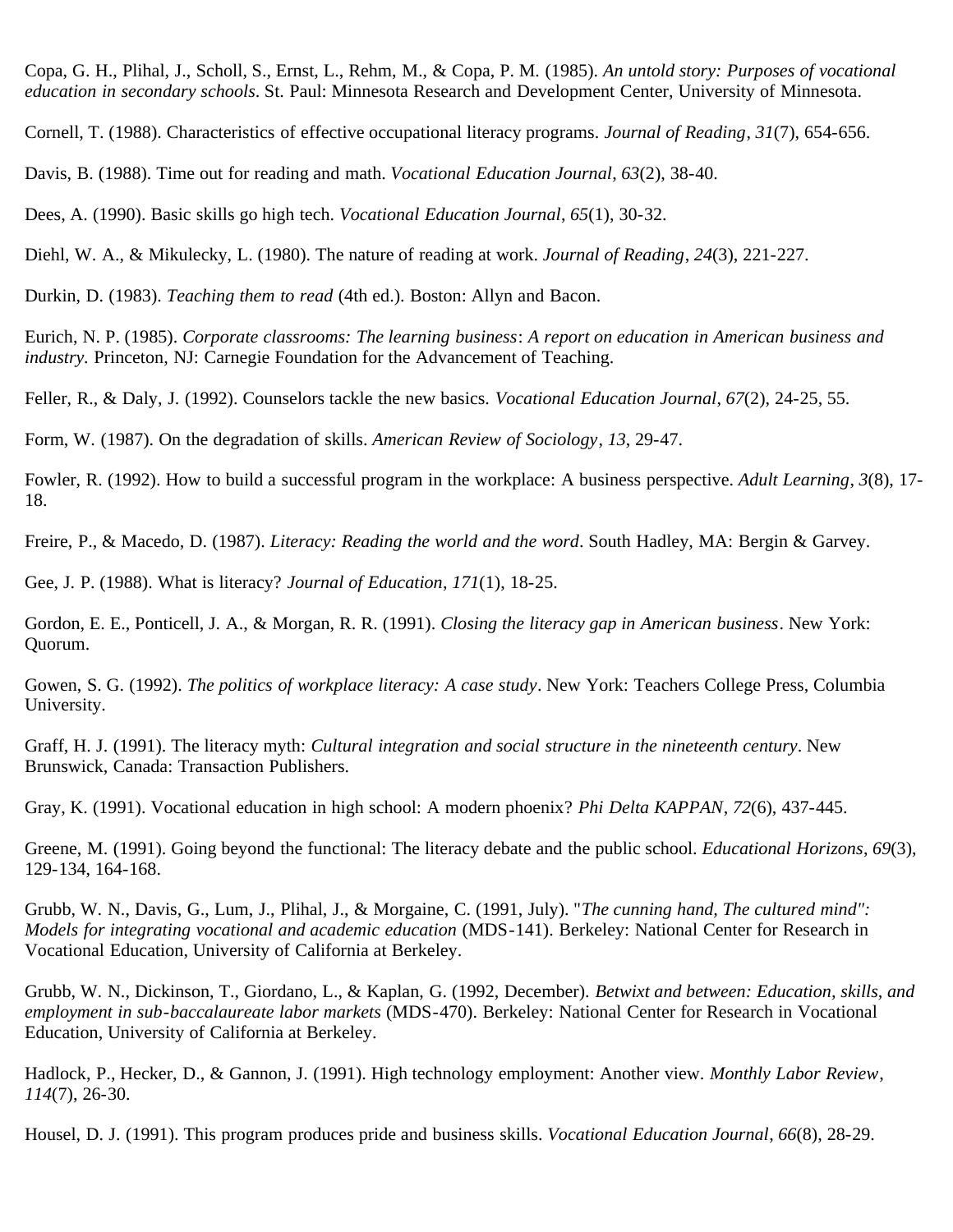Hull, G. (1991). *Hearing other voices: A critical assessment of popular views on literacy and work* (MDS-154). Berkeley: National Center for Research in Vocational Education, University of California at Berkeley.

Hull, G. (1992). *"Their chances? Slim and none." An ethnographic account of the experiences of low-income people of color in a vocational program and at work* (MDS-155). Berkeley: National Center for Research in Vocational Education, University of California at Berkeley.

Hull, G. (1993). Hearing other voices: A critical assessment of popular views on literacy and work. *Harvard Educational Review*, *63*(1), 20-49.

Jennings, J. F. (1991). Congressional intent. *Vocational Education Journal*, *66*(2), 18-19.

Jones, P. W. (1990). UNESCO and the politics of global literacy. *Comparative Education Review*, *34*(1), 41-60.

Jones, J., Locsin, T., Lynch, M., Mrowicki, L., & Olivi, L. (1993). *Best practices for quality basic skills programs in the manufacturing industry*. Des Plaines, IL: The Center Resources for Education.

Kakela, J. (1993). The vocational interactive reading project: Working with content area specialists. *Journal of Reading*, *36*(5), 390-396.

Kalman, J., & Fraser, K. (1992). *Opportunities lost and lessons learned: Inside a workplace literacy program* (MDS-252). Berkeley: National Center for Research in Vocational Education, University of California at Berkeley.

Kazemek, F. E. (1991). "In ignorance to view a small portion and think that all": The false promise of job literacy. *Journal of Education*, *173*(1), 51-64.

Keeley, M. (1990). Literacy at work: Matching instruction to the job. *Vocational Education Journal*, *65*(6), 28-29.

Kidder, K. L. (1991). How to help students survive classes in English. *Vocational Education Journal*, *66*(8), 26-27.

Kirsch, I. S., Jungeblut, A., Jenkins, L., & Kolstad, A. (1993). *Adult literacy in America*. Washington, DC: U.S. Department of Education.

Knell, S. (1990). Workplace literacy. What it is--and what voc ed can do about it. *Vocational Education Journal*, *65*(6), 22-23, 79.

Kutner, M. A., Sherman, R. Z., Webb, L., & Fisher, C. J. (1991). *A review of the National Workplace Literacy Program*. Washington, DC: U.S. Department of Education, Office of Planning, Budget, and Evaluation.

Lee, C. (1988). Basic training in the corporate schoolhouse. *Training*, *25*(4), 27-36.

Lewis, T. (1991). Difficulties attending the new vocationalism in the USA. *Journal of Philosophy of Education*, *25*(1), 95- 108.

Limage, L. (1990). Adult literacy and basic education in Europe and North America: From recognition to provision. *Comparative Education*, *26*(1), 125-140.

Martinez, R., & Badeaux, A. (1992). Sparking interest in academics. *Vocational Education Journal*, *67*(8), 34-35, 71.

McCullough, C. (1945). Recognition of context clues in reading. *Elementary English Review*, *22*(1), 1-5.

McIlvoy, N. D. (1989). Literacy is hot! *Vocational Education Journal*, *64*(3), 20-23.

McKeown, M. (1985). The acquisition of word meanings from context by children of high and low ability. *Reading Research Quarterly*, *20*(4), 482-496.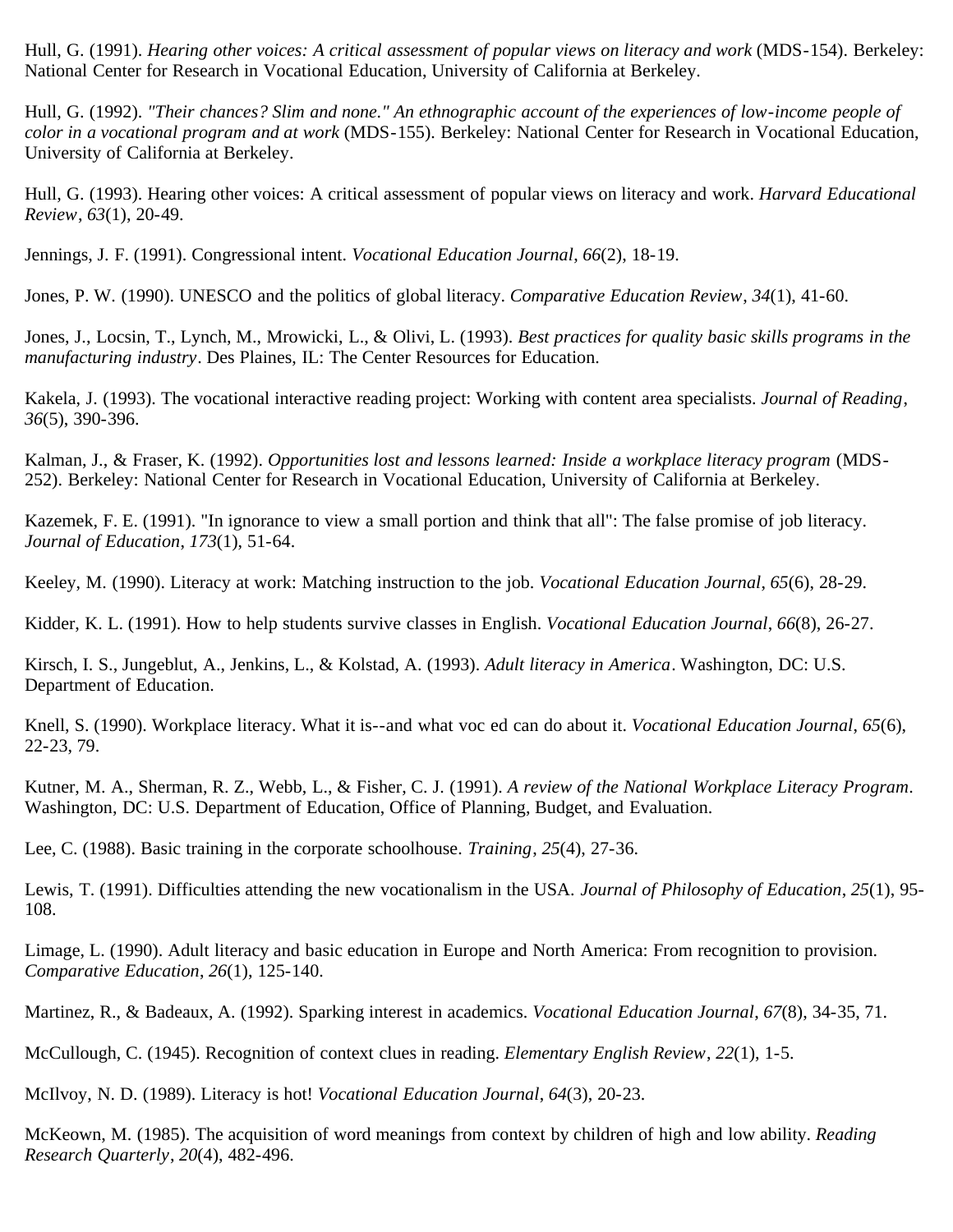Merex Corporation. (1991). *Closing the skills gap: Impact of a workplace literacy program*. (ERIC Document Reproduction Service No. ED 352 488)

Mikulecky, L., Henard, D., & Lloyd, P. (1992). *A guidebook for developing workplace literacy programs*. Indianapolis: Office of Workforce Development, Indiana Government Center.

Mikulecky, L., & Lloyd, P. (1992, July). *Evaluating the impact of workplace literacy programs: Results and instruments from the NCAL Workplace Literacy Impact Project*. Philadelphia: National Center on Adult Literacy, University of Pennsylvania.

National Commission on Secondary Vocational Education. (1984). *The unfinished agenda: The role of vocational education in the high school*. Columbus: National Center for Research in Vocational Education, Ohio State University.

Oakes, J. (1985). *Keeping track: How schools structure inequality*. New Haven, CT: Yale University Press.

Park, R., Olson, R., & Oldham, N. (1991). *Reading for workplace success*: *General business*. Eden Prairie, MN: Paradigm Publishing International.

Park, R., Storlie, R. L., & Dawis, R. V. (1988). *The educational needs of dislocated workers in Minnesota*. Minneapolis: Center for Urban and Regional Affairs, University of Minnesota.

Park, R. J. (1990, January). *Developing workplace literacy programs*. St. Paul: Extension and Customized Training Services, Minnesota State Board of Vocational Technical Education.

Park, R. J. (1992). Workplace literacy. In A. M. Scales & J. E. Burley (Eds.), *Perspectives: From adult literacy to continuing education* (pp. 132-143). Dubuque, IA: Wm. C. Brown.

Parnell, D. (1985). *The neglected majority*. Washington, DC: Community College Press.

Perfetti, C. A. (1989). There are generalized abilities and one of them is reading. In L. B. Resnick (Ed.), *Knowing, learning, and instruction: Essays in honor of Robert Glaser*. Hillsdale, NJ: Lawrence Erlbaum.

Phillipi, J. W. (1988). Matching literacy to job training: Some applications from military programs. *Journal of Reading*, *31*(7), 658-665.

Pritz, S. G. (1988). Basic skills: The new imperative. *Vocational Education Journal*, *63*(2), 24-26.

Resnick, L. B. (1987). Learning in school and out. *Educational Researcher*, *16*(9), 13-20.

Resnick, L. B. (1990). Literacy in school and out. *Daedalus*, *19*(2), 169-185.

Rosenstock, L. (1991). The walls come down: The overdue reunification of vocational and academic education. *Phi Delta KAPPAN*, *72*(6), 434-436.

Rumberger, R. (1981). The changing skill requirements of jobs in the U.S. economy. *Industrial and Labor Relations Review*, *34*(4), 578-590.

Ryan, G. (1993). *Secretary of State workplace literacy grant program: Request for proposal*. Springfield, IL: Office of the Secretary of State.

Sarmiento, A., & Kay, A. (1990). *Worker-centered learning: A union guide to workplace literacy*. Washington, DC: AFL-CIO Human Resources Development Institute. (ERIC Document Reproduction Service No. ED 338 863)

Schultz, K. (1992). *Training for basic skills or educating workers?: Changing conceptions of workplace education*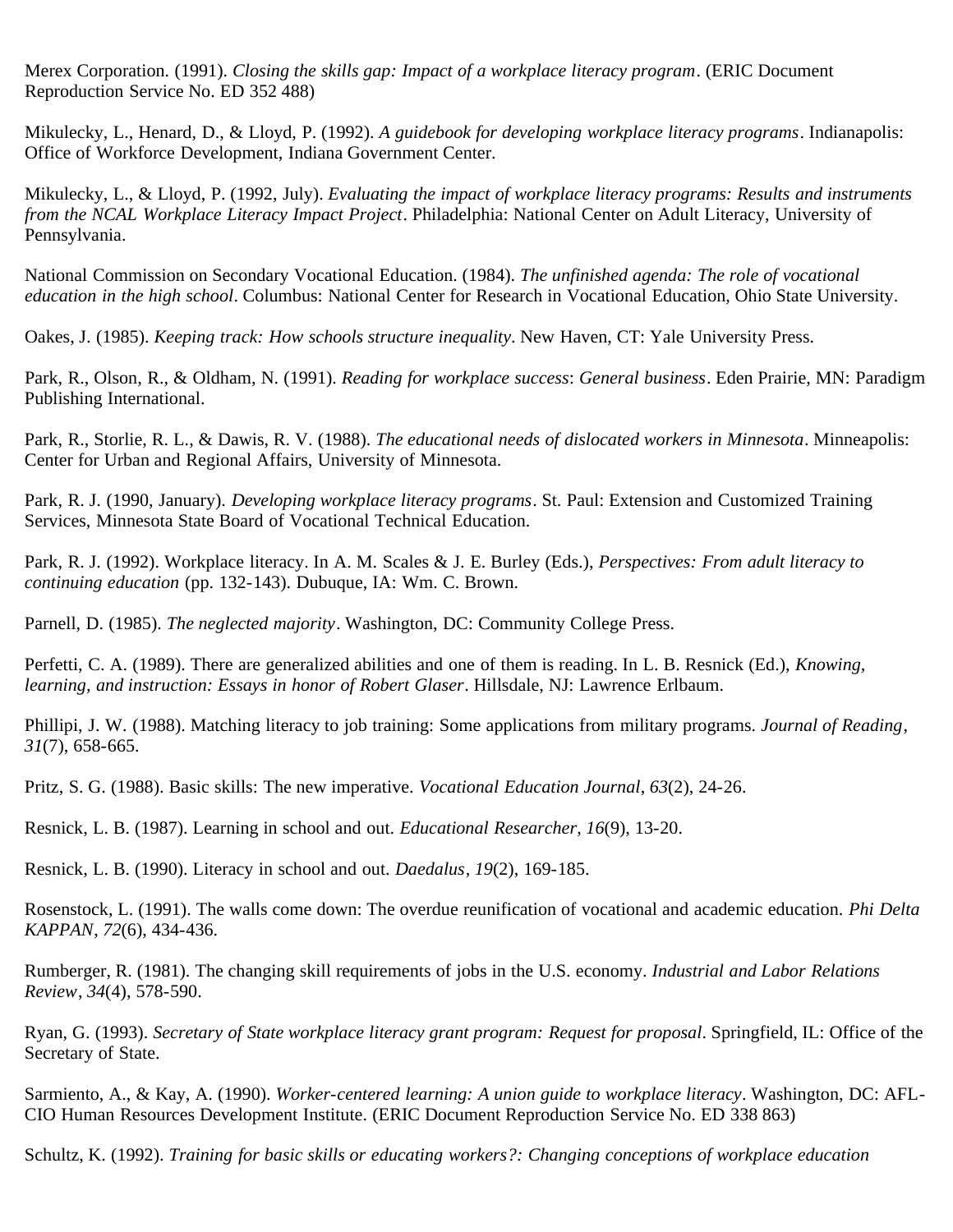*programs* (MDS-255). Berkeley: National Center for Research in Vocational Education, University of California at Berkeley.

Scribner, S., & Cole, M. (1981). *The psychology of literacy*. Cambridge, MA: Harvard University Press.

Seamon, J., & Newcomb, S. (1990). Partners in literacy. *Vocational Education Journal*, *65*(6), 32-33.

Secretary's Commission on Achieving Necessary Skills (SCANS). (1991). *What work requires of schools: A SCANS report for America 2000*. Washington, DC: U.S. Department of Labor.

Singer, H., & Donlan, D. (1989). *Reading and learning from text*. Hillsdale, NJ: Lawrence Erlbaum.

Spenner, K. L. (1985). The upgrading and downgrading of occupations: Issues, evidence, and implications for education. *Review of Educational Research*, *55*(2), 125-154.

Spikes, W. F., III. (1990, October 31). *Training in the twenty-first century: Where do we go from here?* Paper presented at the annual meeting of the American Association for Adult and Continuing Education, Salt Lake City. (ERIC Document Reproduction Service No. ED 328 673)

Stanovich, K. (1980). Toward an interactive-compensatory model of individual differences in the development of reading fluency. *Reading Research Quarterly*, *16*(1), 32-71.

Stasz, C., Ramsey, K., Eden, R., DaVanzo, J., Farris, H., & Lewis, M. (1993). *Classrooms that work: Teaching generic skills in academic and vocational settings* (MDS-263). Santa Monica and Berkeley: RAND, for the National Center for Research in Vocational Education, University of California at Berkeley.

Sternberg, R., Powell, J., & Kaye, D. (1983). Teaching vocabulary-building skills: A contextual approach. In A. C. Wilkinson (Ed.), *Classroom computers and cognitive science* (pp. 121-144). New York: Academic Press.

Sticht, T. G. (1978). *Literacy and vocational competence* (Occasional Paper No. 39). Columbus: National Center for Research in Vocational Education, Ohio State University.

Sticht, T. G. (1988). Adult literacy education. In E. Z. Rothkopf (Ed.), *Review of research in education 15*, *1988-1989* (pp. 59-96). Washington, DC: American Educational Research Association.

Sticht, T. G., Armstrong, W. B., Hickey, D. T., & Caylor, J. S. (1987). *Cast-off youth: Policy and training methods from the military experience*. New York: Praeger.

Sticht, T. G., & Hickey, D. T. (1991). Functional context theory, literacy, and electronics training. In R. F. Dillon & J. W. Pellegrino (Eds.), *Instruction: Theoretical and applied perspectives* (pp. 82-106). New York: Praeger.

Sticht, T. G., & Mikulecky, L. (1984). *Job-related basic skills: Cases and conclusions*. Columbus: National Center for Research in Vocational Education, Ohio State University. (ERIC Document Reproduction Service No. ED 246 312)

Sullivan, L. H. (1969). *Build brother build*. Philadelphia: Macrae Smith Company.

Thurow, L. (1992). *Head to head: The coming economic battle among Japan, Europe, and America*. New York: William Morrow.

Tibbetts, J., Kutner, M., Hemphill, D., & Jones, E. (1991, July). *The delivery and content of training for adult education teachers and volunteer instructors*. Washington, DC: Pelavin Associates, Inc. for U.S. Department of Education.

U.S. Department of Education. (1992). *Workplace literacy: Reshaping the American workforce*. Washington, DC: Author.

U.S. General Accounting Office. (1990, May). *Training strategies: Preparing noncollege youth for employment in the*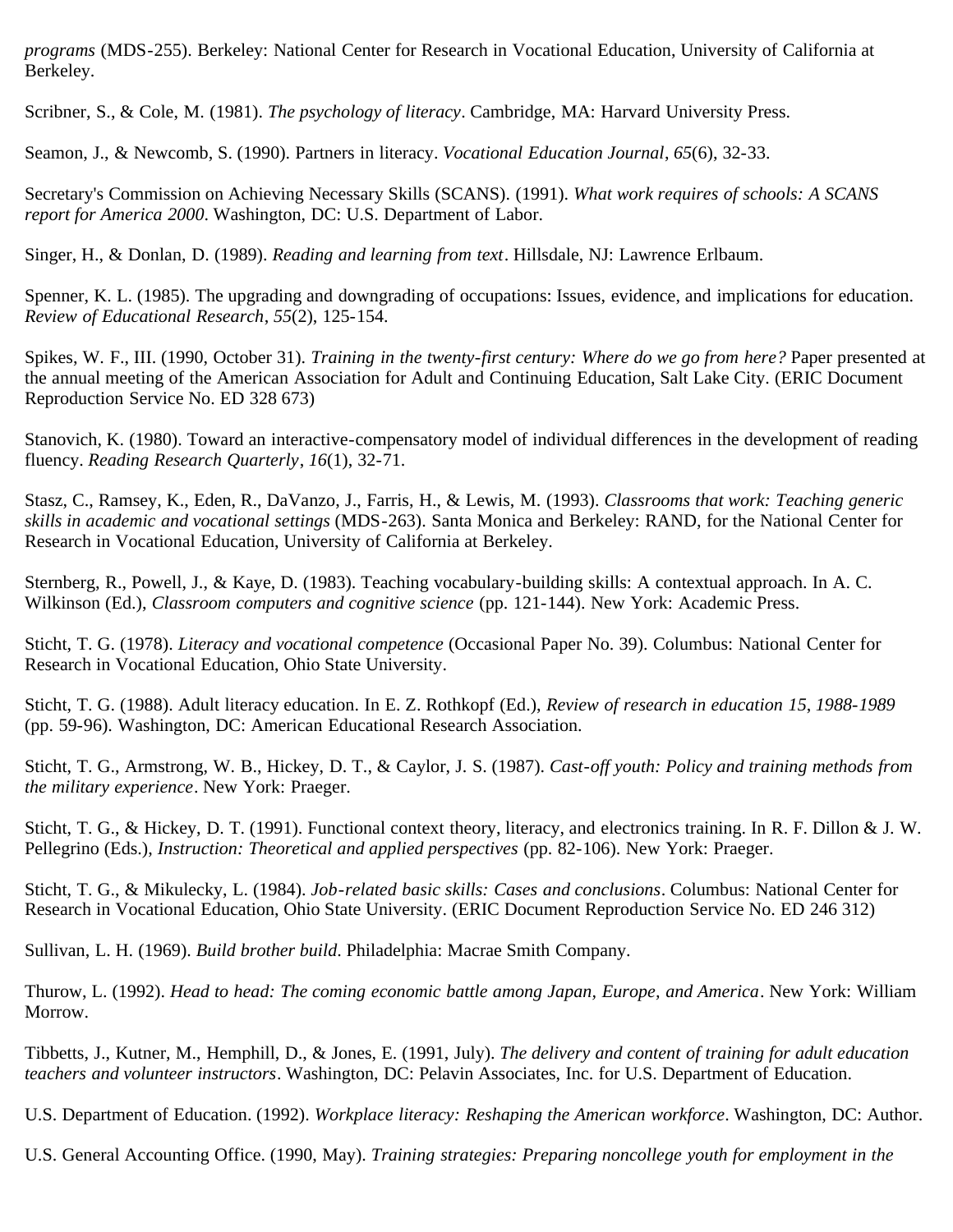*U.S. and foreign countries* (GAO/HRD-90-88). Gaithersburg, MD: Author.

Vaughan, R. (1991). The new limits to growth: Economic transformation and vocational education. *Phi Delta KAPPAN, 72*(6), 446-449.

Venezky, R., Wagner, D., & Cilberti, B. (Eds.). (1990). *Towards defining literacy*. Newark, DE: International Reading Association.

Vogler, D. E., & Armistead, L. P. (1987). The importance of general education courses and competencies as viewed by community college occupational students. *Journal of Studies in Technical Careers*, *9*(3), 191-200.

Wallace, M. (1989). Brave new workplace: Technology and work in the new economy. *Work and Occupations*, *16*(4), 363-392.

Warnat, W. I. (1991). Preparing a world-class work force. *Vocational Education Journal*, *66*(5), 22-25.

Wirt, J., Muraskin, L., Meyer, R., & Goodwin, D. (1989). National assessment of vocational education: Testimony before the House Education and Labor Committee March 7, 1989. *Economics of Education Review*, *8*(4), 383-392.

Yin, R. K. (1994). *Case study research design and methods*. Thousand Oaks, CA: Sage.

# **APPENDIX A**

**Course Overview: Reading on the Job: Hospital Project**

# **APPENDIX B**

**Practicing Menu Reading**

# **APPENDIX C**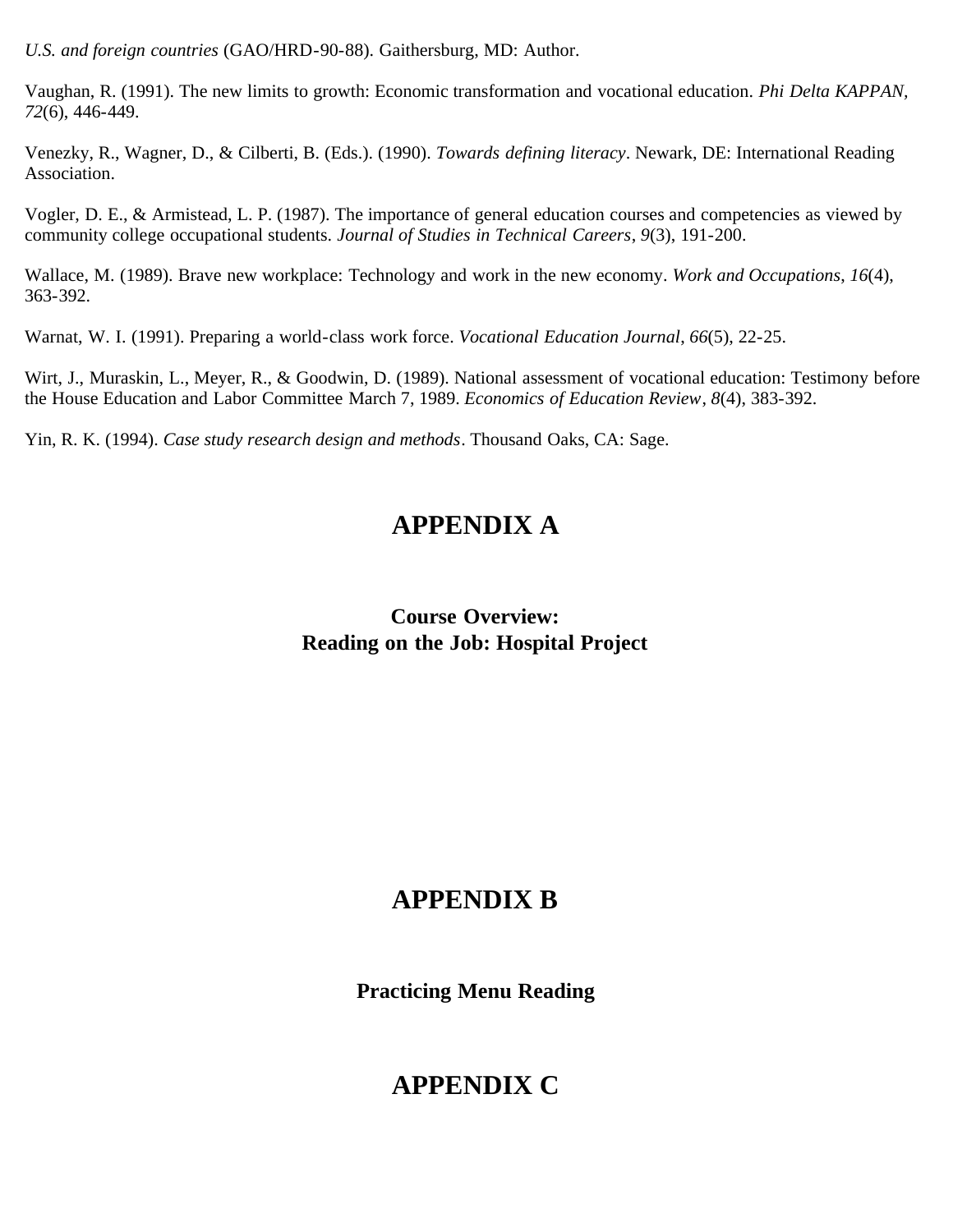# **Tables 2, 3, 4, and 6**

## **Table 2 Sample Content Items Needed for Skills for Tomorrow Courses-- Hospital Project**

| <b>Course Title</b>        | <b>Sample Materials Needed</b>                                                                                                                                                                                                                                                                                                                                                                                                                        |  |  |  |  |  |
|----------------------------|-------------------------------------------------------------------------------------------------------------------------------------------------------------------------------------------------------------------------------------------------------------------------------------------------------------------------------------------------------------------------------------------------------------------------------------------------------|--|--|--|--|--|
| <b>Working with Others</b> | • Any in-house training programs for telephone/intercom etiquette<br>Sample telephone interactions from your department<br>Any written guidelines for how to talk to patients in rooms and during transport<br>Sample situations in your department where employees must work as part of a team<br>• Sample work orders for day's work to use as part of time management practice<br>• Sample situations in your department which cause stress        |  |  |  |  |  |
|                            | <b>Labels and Danger Signs:</b>                                                                                                                                                                                                                                                                                                                                                                                                                       |  |  |  |  |  |
|                            | • Sample blood bag labels and instructions/procedures for reading<br>• Sample patient IDs and what the information means<br>• Sample chemical bottle labels and what they mean<br>• Sample food labels and what they mean<br>• Copy of form to complete at end of training                                                                                                                                                                            |  |  |  |  |  |
|                            | <b>Charts and Forms:</b>                                                                                                                                                                                                                                                                                                                                                                                                                              |  |  |  |  |  |
| <b>Reading on the Job</b>  | • Sample supply order slips and what they mean<br>• Sample daily grill menu<br>Listing of basic food vocabulary and abbreviations with definitions<br>Sample situations where metric to U.S. conversion is required<br>Time cards with instructions on how to fill out<br>Sample of frequently used personnel forms such as requests for time off<br>• Sample self-performance appraisals<br>Sample total quality charts and graphs with explanations |  |  |  |  |  |
|                            | <b>Work Routines:</b>                                                                                                                                                                                                                                                                                                                                                                                                                                 |  |  |  |  |  |
|                            | • Instrument request forms with explanations<br>• Written patient transport forms<br>• Sample menus<br>• Sample production sheets<br>• Sample recipes<br>• Sample plating sheets                                                                                                                                                                                                                                                                      |  |  |  |  |  |
|                            | Metric:                                                                                                                                                                                                                                                                                                                                                                                                                                               |  |  |  |  |  |
|                            | • Sample ratio calculation situations<br>Methods for measuring intake/outake of food (based on what is left on trays)<br>Sample situations requiring metric/U.S. conversions<br>Sample medication measurement situations<br>Sample mixing cleaning solution situations--changing proportions<br>• Sample service requests for adding, diluting, and changing items in supply rooms                                                                    |  |  |  |  |  |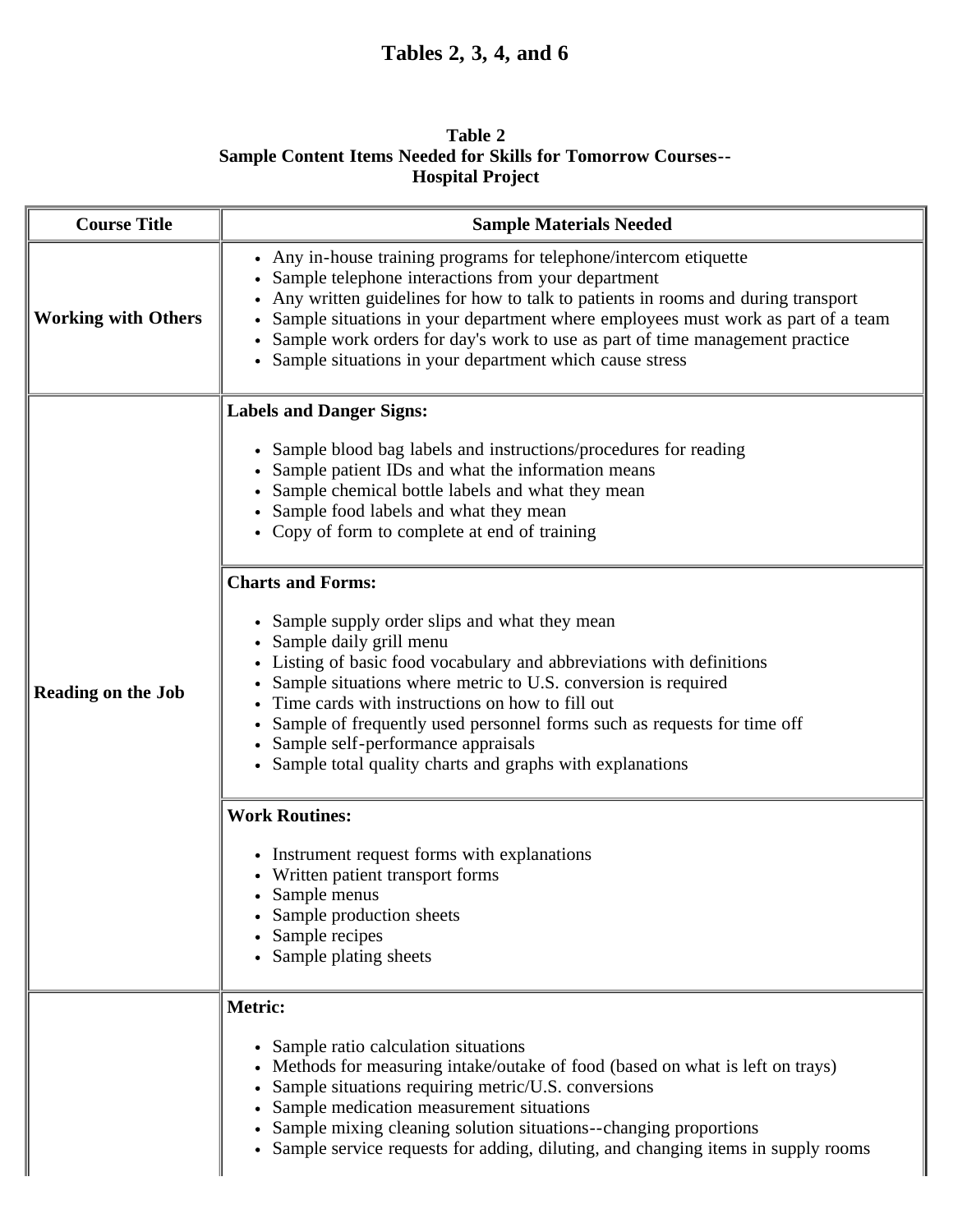|                                               | <b>Recipes:</b>                                                                                                                                                                                                                                                                                                                                                                                                                                                                                                                   |
|-----------------------------------------------|-----------------------------------------------------------------------------------------------------------------------------------------------------------------------------------------------------------------------------------------------------------------------------------------------------------------------------------------------------------------------------------------------------------------------------------------------------------------------------------------------------------------------------------|
| <b>Measuring for Success</b>                  | • Sample situations where a change of proportions is required<br>Sample situations where using proper serving utensils is required<br>Methods/situations for estimating when product will run out<br>Sample plating sheets<br>• Sample situations for calculating correct food production amounts<br>• Sample order-picking unit                                                                                                                                                                                                  |
|                                               | <b>Temperature and Gauges:</b>                                                                                                                                                                                                                                                                                                                                                                                                                                                                                                    |
|                                               | • Sample situations/methods for monitoring food temperatures<br>• Situations for counting change back to customers<br>• Sample diluting solutions situations                                                                                                                                                                                                                                                                                                                                                                      |
| <b>Understanding Where</b><br><b>You Work</b> | • Diagrams/maps for how to find way around the hospital<br>• Written material describing how your hospital is constructed from a business and a<br>physical point of view<br>• Description of basic parts/functions of your hospital<br>• Basic medical terminology and abbreviation lists and their definitions<br>Any "mission statements" as well as any written "philosophical material" describing<br>$\bullet$<br>the focus of your hospital<br>Any organizational charts describing how each job fits into the big picture |
| <b>Writing that Works</b>                     | • Sample telephone message situations<br>Sample telephone messages for changes in food trays<br>Sample situations where employees are required to write simple memos<br>Sample incident report situations, blank forms, and actual completed forms<br>Sample blank and completed grievances and forms<br>Sample blank and completed shift logs and situations in which they are used<br>Sample blank and completed forms to bill time to other departments<br>• Sample blank and completed forms to complete at end of training   |
| <b>Getting Computer</b><br><b>Comfortable</b> | • List of types and general location/purpose of computers in hospital<br>• Identification of any training program or written material which describes the<br>following topics about your hospital's computers:<br>• powering up and down<br>• numeric key pads<br>o function keys<br>• repeating keys<br>• using diskettes and drives<br>• Identification of what bar codes are used for in the hospital                                                                                                                          |

**Table 3 Results of Workplace Materials Audit--High-Tech Project**

| <b>Reading</b>    |             |
|-------------------|-------------|
| (Grade<br>Levels) | <b>Math</b> |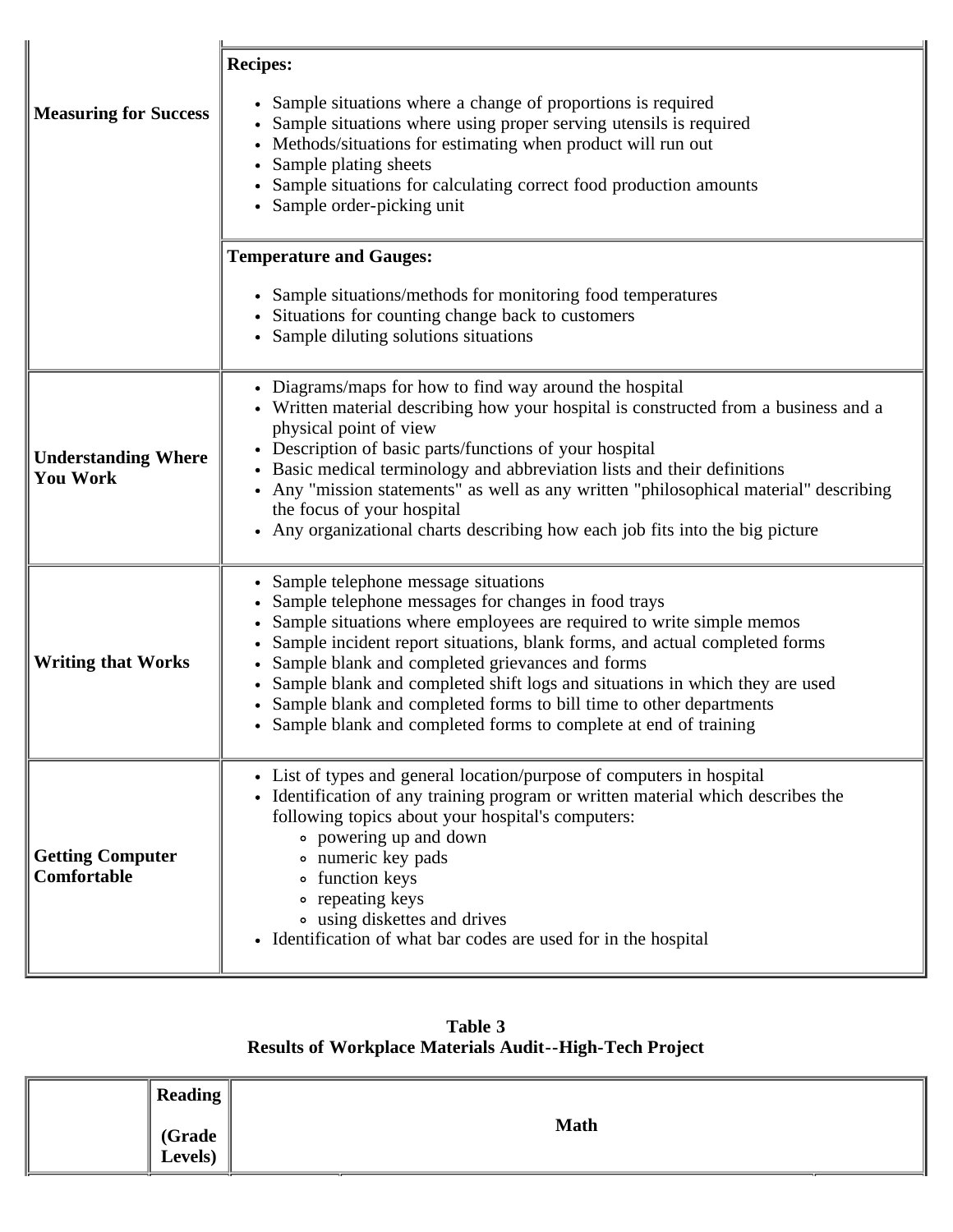| <b>Title</b>                                           | Range     | Material   Appropriate<br><b>Level</b> | <b>Material Range</b>                                                                                                      | Appropriate<br>Level |
|--------------------------------------------------------|-----------|----------------------------------------|----------------------------------------------------------------------------------------------------------------------------|----------------------|
| Manager                                                | $7 - 16$  | 12                                     | Calculator, decimals, accounting, gallons per square foot,<br>algebra, specific gravity, basic math, volume square footage | 10-PHS               |
| Plant<br>Engineering                                   | $12 - 16$ | 12                                     | Calculus, temperature, linear algebra scales                                                                               | <b>PHS</b>           |
| Administrative<br>Support                              | $8 - 12$  | 10                                     | Basic math graphs                                                                                                          | $7-9$                |
| Electrical                                             | $9 - 16$  | 13                                     | Formulas, linear algebra, basic math graphs                                                                                | 9-PHS                |
| <b>Systems</b>                                         | $7 - 16$  | 10                                     | Formulas, linear algebra, basic math graphs                                                                                | 9-PHS                |
| Fabrication<br>Shop                                    | $10 - 12$ | 10                                     | Metric, decimals, calipers, charts, measurements, basic math,<br>fractions, blueprints                                     | $7 - 10$             |
| <b>Office Layout</b>                                   | $8 - 12$  | 10                                     | Square foot, basic algebra, tape measure, blueprints                                                                       | $9 - 12$             |
| Training<br>Coordinator/<br><b>WC</b><br>Administrator | $12 - 16$ | 13                                     | Basic math, graphs, percent, calculations, decimal, formulas                                                               | 10-PHS               |
| General<br>Maintenance                                 | $7-9$     | 9                                      | Fractions, rules, basic math, square footage                                                                               | $8 - 10$             |
| Planners                                               | $8 - 13$  | 10                                     | Basic math, pricing, blueprints                                                                                            | 9-PHS                |
| Plumbing                                               | $10 - 16$ | 12                                     | Measurements, decimals, basic math, fractions                                                                              | 9-PHS                |
| Water<br><b>Systems</b>                                | $8 - 13$  | 10                                     | Volume, basic math, calculations, graphs, formulas,<br>calculators                                                         | 10-PHS               |
| Mechanical<br><b>Services</b>                          | $6 - 13$  | 10                                     | Basic math, formulas on the computer, use of calculator,<br>addition, subtraction, decimals, fractions                     | $8 - 10$             |
| <b>HVAC</b>                                            | $9 - 13$  | 10                                     | Linear algebra scales, temperatures                                                                                        | 10-PHS               |
| Grounds                                                | $8 - 10$  | 9                                      | Basic algebra, tape measure, square yard, blueprints                                                                       | $8 - 10$             |
| Facilities<br>Services                                 | $8 - 10$  | 9                                      | Basic math, percents, decimals, fractions                                                                                  | $7-9$                |

**Table 4 Analysis of Skills Pinewood Technology Employees Lack in Math**

| Skill                        | <b>Average Number Having Difficulty</b> |    |                                              |    |  |
|------------------------------|-----------------------------------------|----|----------------------------------------------|----|--|
|                              |                                         |    | Division 1   Division 2   Division 3   Total |    |  |
| Reading and writing numerals |                                         |    |                                              |    |  |
| Factorization                |                                         |    |                                              |    |  |
| Using $0$ as an operator     |                                         |    |                                              |    |  |
| Interpretation of fractions* |                                         | 14 |                                              | 32 |  |
| Scientific notation*         |                                         |    |                                              |    |  |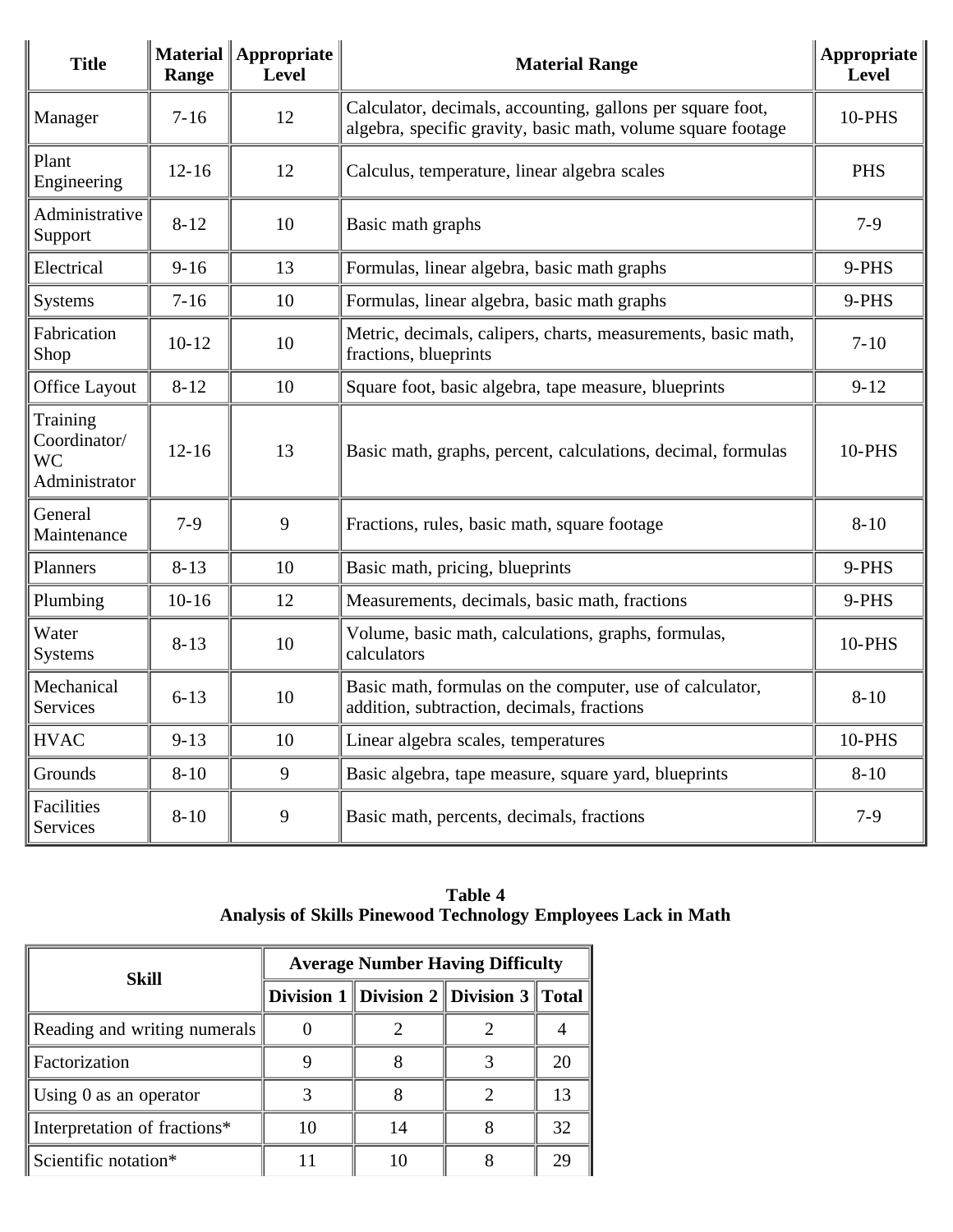| Ratio, Proportion*, Percent*                                                                                       | 11                                                   | 11                                              | 7                                                      | 29                        |
|--------------------------------------------------------------------------------------------------------------------|------------------------------------------------------|-------------------------------------------------|--------------------------------------------------------|---------------------------|
| Computation<br>• whole numbers<br>addition<br>subtraction<br>$\bullet$<br>multiplication<br>division+<br>$\bullet$ | 4<br>$\begin{array}{c} 2 \\ 5 \\ 5 \end{array}$<br>6 | 6<br>3<br>$\overline{5}$<br>$\overline{4}$<br>5 | 4<br>$\boldsymbol{0}$<br>$\overline{c}$<br>$rac{2}{5}$ | 14<br>5<br>12<br>11<br>16 |
| Fractions<br>addition*<br>subtraction*<br>$\bullet$<br>multiplication*<br>division*                                | 12<br>11<br>13<br>12                                 | 9<br>12<br>14<br>15                             | 7<br>8<br>9<br>8                                       | 28<br>31<br>36<br>35      |
| Decimals<br>addition<br>subtraction<br>$\bullet$<br>multiplication*<br>division*                                   | $\mathfrak{Z}$<br>$\frac{4}{7}$<br>11                | 1<br>$\overline{4}$<br>9<br>13                  | $\boldsymbol{0}$<br>$\overline{c}$<br>$\frac{2}{7}$    | 4<br>10<br>18<br>31       |
| Algebraic equations*                                                                                               | 10<br>12                                             | 12<br>12                                        | 6<br>9                                                 | 28<br>33                  |
| Integers*                                                                                                          | 11                                                   | 11                                              | 6                                                      | 28                        |
| Powers and roots*                                                                                                  | 12                                                   | 15                                              | 6                                                      | 33                        |

\* Should be included in the math class

+ Review needed

## **Table 6 Synthesis of Cases**

|                      | <b>Case Institution/Firm</b>                               |             |                                 |                               |                                                                           |
|----------------------|------------------------------------------------------------|-------------|---------------------------------|-------------------------------|---------------------------------------------------------------------------|
| <b>Type</b>          | 1-Hospital                                                 | 2-Pinewood  | 3-Bank                          | 4-Hotel                       | 5-TCOIC                                                                   |
|                      | Service                                                    | Manufacture | Service                         | Service                       | N/A                                                                       |
| <b>Funding</b>       | Federal<br>(National)<br>Workplace<br>Literacy<br>Program) | Company     | State matching<br>grant<br>Bank | State matching grant<br>Hotel | Mixed:<br>• Pell Grants<br>• Tuition<br>• State<br>• Corporate<br>• Local |
| <b>Project Title</b> | Skills for                                                 | Skills 2000 | Nonexempt<br>Education and      | N/A                           | N/A                                                                       |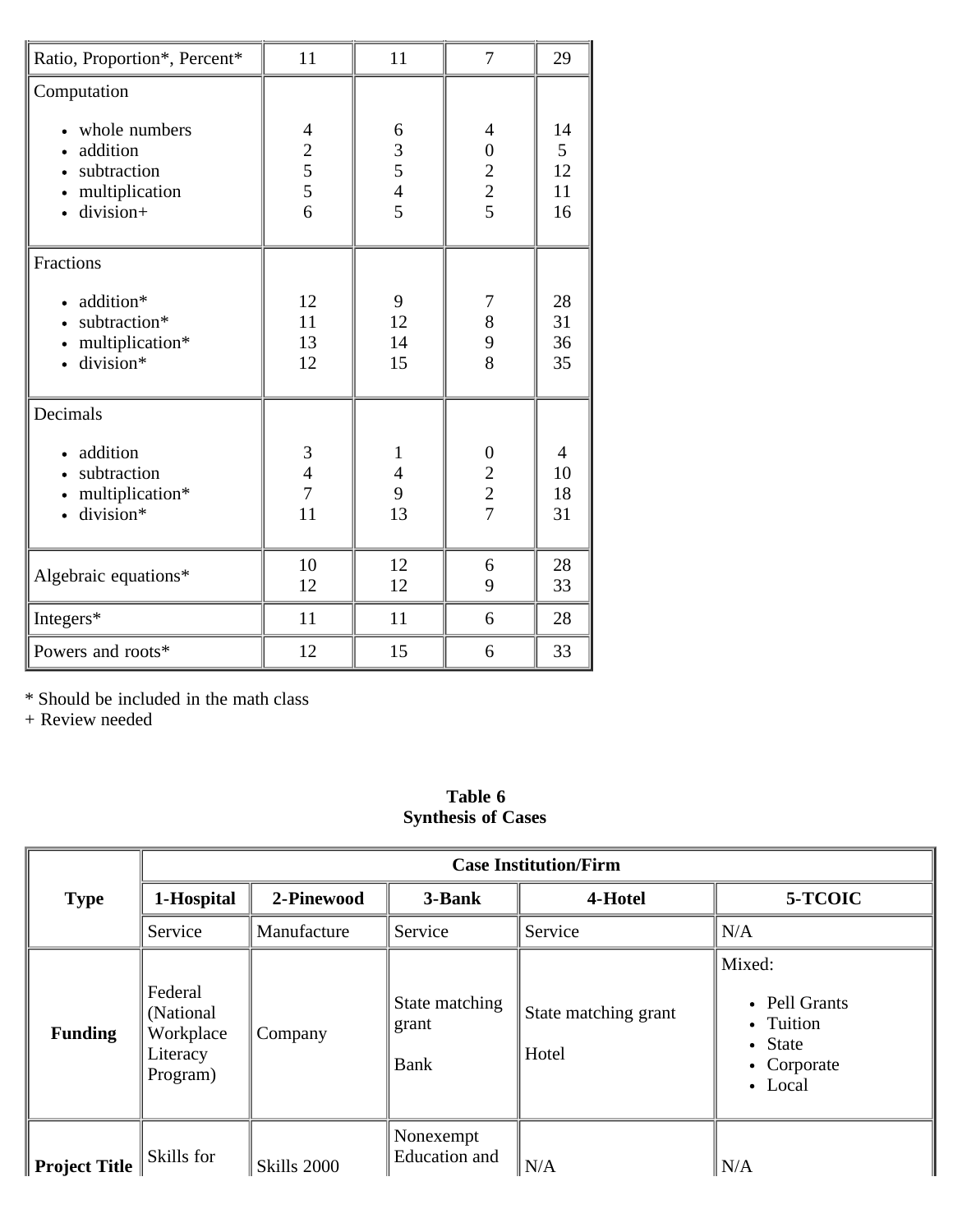| Tomorrow                                                                                                                  |                                                                                                                                                     | Training<br>(NEET)                                                                                    |                                                                                                                          |                                                                                     |
|---------------------------------------------------------------------------------------------------------------------------|-----------------------------------------------------------------------------------------------------------------------------------------------------|-------------------------------------------------------------------------------------------------------|--------------------------------------------------------------------------------------------------------------------------|-------------------------------------------------------------------------------------|
| $2-yr.$<br>VoTech                                                                                                         | 2-yr. VoTech                                                                                                                                        | Private<br>provider                                                                                   | Private provider                                                                                                         | <b>Specially Accredited</b><br>VoTech                                               |
| Median age<br>39<br>66% female<br>30%<br>minority                                                                         | $<$ 10% female<br>$<$ 1% minority                                                                                                                   | Hourly paid                                                                                           | Spanish speaking<br>women                                                                                                | Age: 22-44<br>85% minority<br>Economicallydisadvantaged<br>Immigrants<br>Unemployed |
| Multiskilling<br>Job<br>performance                                                                                       | <b>Quality</b> focus<br>Team<br>communications<br>Hazardous<br>chemical--right<br>to know                                                           | Job<br>performance                                                                                    | LEP related<br>Job performance<br>Hotel layout                                                                           | <b>ESL</b><br>Unemployed                                                            |
| Job<br>shadowing<br>Employer<br>interview<br>Employee<br>interview<br>Document<br>analysis<br>Standardized<br>test (TABE) | Survey<br>Employer<br>interview<br>Employee<br>interview<br>Document<br>analysis<br>Standardized<br>test (ABLE)<br>Readability<br>analysis (Flesch) | Employer<br>interview<br>Employee<br>interview<br>Document<br>analysis<br>Standardized<br>test (TABE) | Employer interview<br>Employee interview<br>Document analysis<br>Standardized test<br>Foreign Service<br>Interview (FSI) | Standardized test (ABLE)                                                            |
| Reading<br>Writing<br>Math<br>Interpersonal<br>skills<br>Computer<br>literacy<br>System<br>awareness                      | Math<br>Reading<br>Communications                                                                                                                   | Vital number<br>skills<br>Math refresher<br>Reading/writing<br>Problem<br>solving                     | ESL:<br>• Reading/writing<br>Listening/speaking<br>Culture<br>$\bullet$                                                  | Interpersonal skills<br>Technical skills<br>Reading<br>Math                         |
|                                                                                                                           |                                                                                                                                                     |                                                                                                       |                                                                                                                          |                                                                                     |